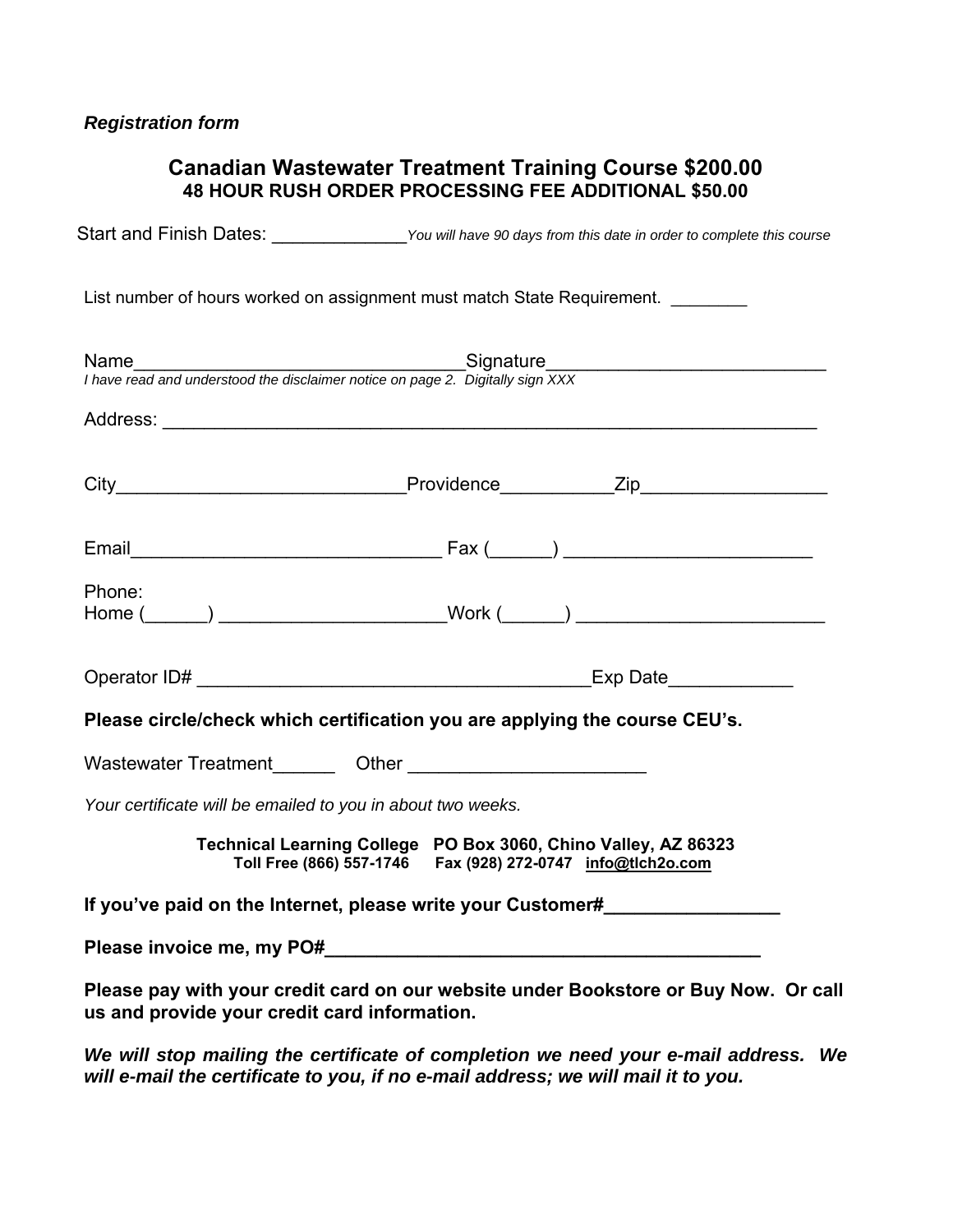## **DISCLAIMER NOTICE**

I understand that it is my responsibility to ensure that this CEU course is either approved or accepted in my Providence for CEU credit. I understand Provencal laws and rules change on a frequent basis and I believe this course is currently accepted in my Provenience for CEU or contact hour credit, if it is not, I will not hold Technical Learning College responsible.

I fully understand that this type of study program deals with dangerous, changing conditions and various laws and that I will not hold Technical Learning College, Technical Learning Consultants, Inc. (TLC) liable in any fashion for any errors, omissions, advice, suggestions or neglect contained in this CEU education training course or for any violation or injury, death, neglect, damage or loss of your license or certification caused in any fashion by this CEU education training or course material suggestion or error or my lack of submitting paperwork. It is my responsibility to call or contact TLC if I need help or assistance and double-check to ensure my registration page and assignment has been received and graded. It is my responsibility to ensure all information is correct and to abide with all rules and regulations.

*You can obtain a printed version of the course from TLC for an additional \$79.95 plus shipping charges.* 

## **AFFIDAVIT OF EXAM COMPLETION**

I affirm that I personally completed the entire text of the course. I also affirm that I completed the exam without assistance from any outside source. I understand that it is my responsibility to file or maintain my certificate of completion as required by the state or by the designation organization.

## **Grading Information**

In order to maintain the integrity of our courses we do not distribute test scores, percentages or questions missed. Our exams are based upon pass/fail criteria with the benchmark for successful completion set at 70%. Once you pass the exam, your record will reflect a successful completion and a certificate will be issued to you.

**Do not solely depend on TLC's Approval list for it may be outdated.** 

**A second certificate of completion for a second Provencal Agency \$50 processing fee.** 

**All downloads are electronically tracked and monitored for security purposes.** 

**Some States and many employers require the final exam to be proctored.**  http://www.abctlc.com/downloads/PDF/PROCTORFORM.pdf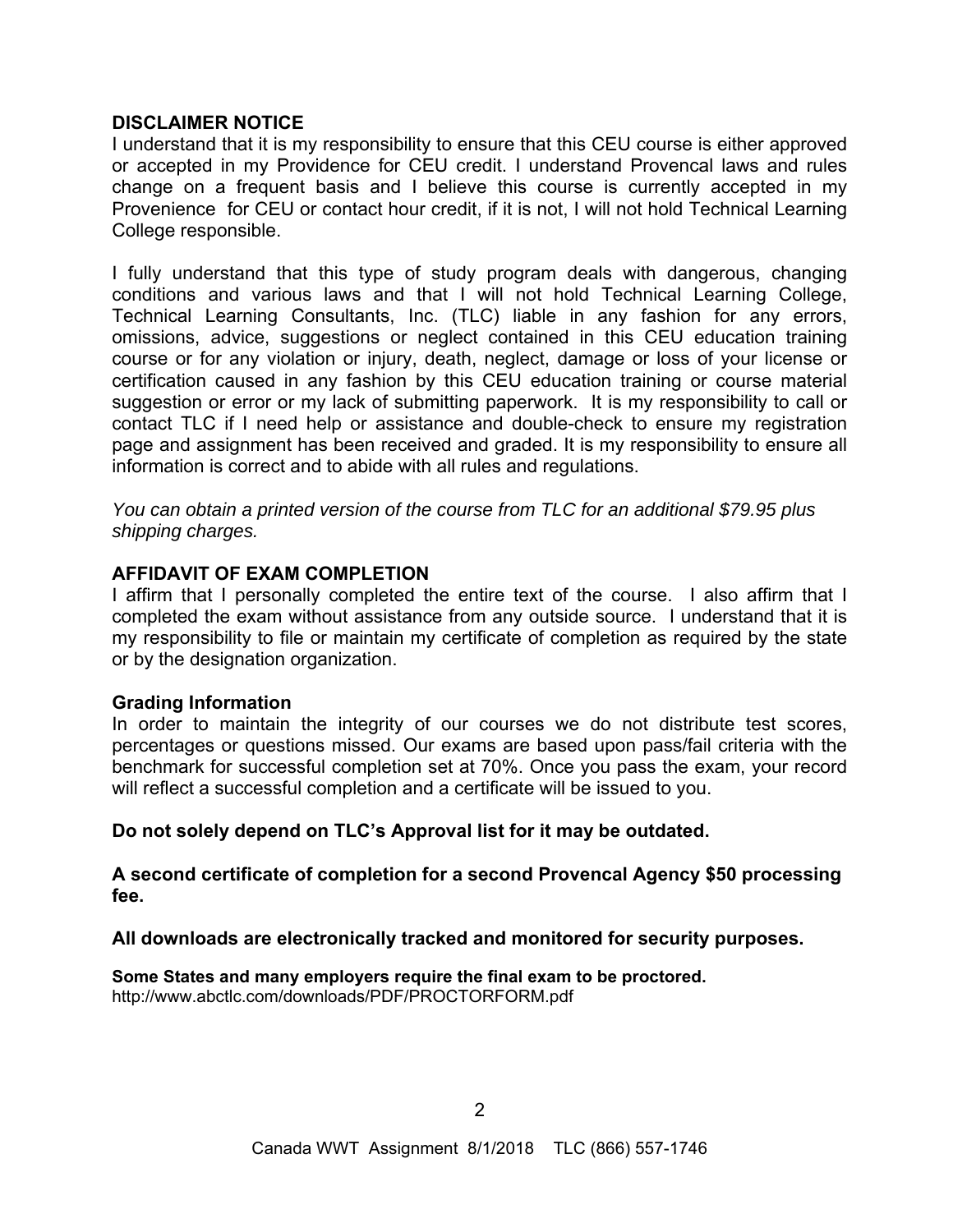# **Wastewater Treatment WQ CEU Course Answer Key**

*Name\_\_\_\_\_\_\_\_\_\_\_\_\_\_\_\_\_\_\_\_\_\_\_\_\_Telephone # \_\_\_\_\_\_\_\_\_\_\_\_\_\_\_\_\_\_* 

**You are solely responsible that this course is accepted for credit by your**  Provenience**. Did you check with your Provencal agency to ensure this course is accepted for credit?** 

*Method of Course acceptance confirmation. Please fill this section* 

Website Telephone Call Email Spoke to **Do not solely depend on TLC's Approval list for it may be outdated. No refunds.** 

What is the course approval number, if applicable? \_\_\_\_\_\_\_\_\_\_\_\_\_\_\_\_\_\_\_\_\_\_\_\_\_\_\_\_\_

| Please circle, underline, bold or X only one correct answer |                 |  |                 |  |  |  |
|-------------------------------------------------------------|-----------------|--|-----------------|--|--|--|
| 1. A B C D E F                                              | 20. ABCDEF      |  | 39. A B C D E F |  |  |  |
| 2. A B C D E F                                              | 21. ABCDEF      |  | 40. ABCDEF      |  |  |  |
| 3. A B C D E F                                              | 22. ABCDEF      |  | 41. ABCDEF      |  |  |  |
| 4. A B C D E F                                              | 23. ABCDEF      |  | 42. ABCDEF      |  |  |  |
| 5. A B C D E F                                              | 24. ABCDEF      |  | 43. ABCDEF      |  |  |  |
| 6. A B C D E F                                              | 25. A B C D E F |  | 44. ABCDEF      |  |  |  |
| 7. A B C D E F                                              | 26. A B C D E F |  | 45. A B C D E F |  |  |  |
| 8. A B C D E F                                              | 27. ABCDEF      |  | 46. ABCDEF      |  |  |  |
| 9. A B C D E F                                              | 28. ABCDEF      |  | 47. A B C D E F |  |  |  |
| 10. ABCDEF                                                  | 29. A B C D E F |  | 48. ABCDEF      |  |  |  |
| 11. ABCDEF                                                  | 30. ABCDEF      |  | 49. A B C D E F |  |  |  |
| 12. ABCDEF                                                  | 31. ABCDEF      |  | 50. A B C D E F |  |  |  |
| 13. ABCDEF                                                  | 32. A B C D E F |  | 51. ABCDEF      |  |  |  |
| 14. ABCDEF                                                  | 33. A B C D E F |  | 52. A B C D E F |  |  |  |
| 15. A B C D E F                                             | 34. A B C D E F |  | 53. A B C D E F |  |  |  |
| 16. A B C D E F                                             | 35. A B C D E F |  | 54. A B C D E F |  |  |  |
| 17. ABCDEF                                                  | 36. A B C D E F |  | 55. A B C D E F |  |  |  |
| 18. ABCDEF                                                  | 37. ABCDEF      |  | 56. A B C D E F |  |  |  |
| 19. ABCDEF                                                  | 38. A B C D E F |  | 57. ABCDEF      |  |  |  |

*Please circle, underline, bold or X only one correct answer*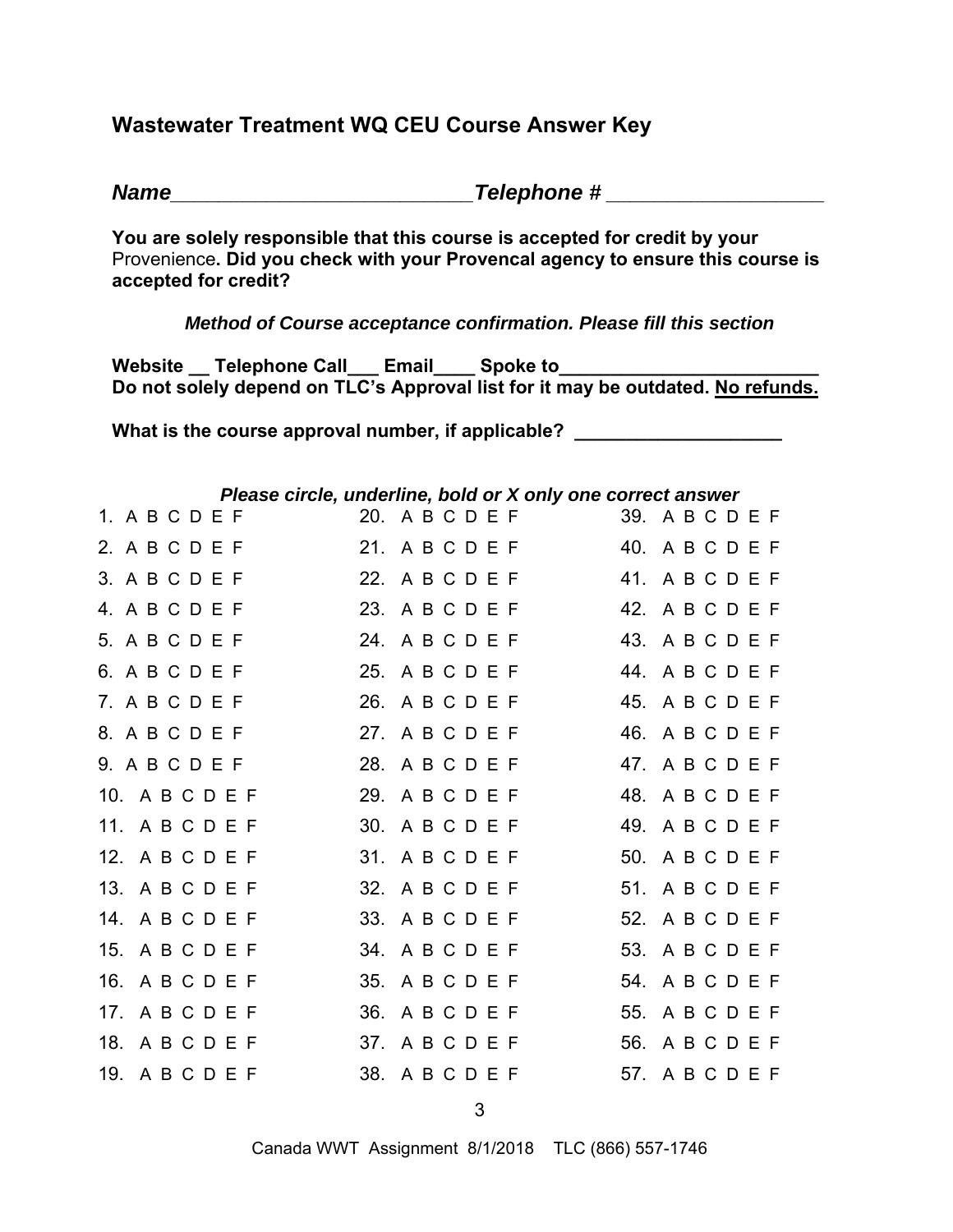| 58. A B C D E F | 90. A B C D E F  | 122. A B C D E F |
|-----------------|------------------|------------------|
| 59. A B C D E F | 91. ABCDEF       | 123. A B C D E F |
| 60. A B C D E F | 92. A B C D E F  | 124. A B C D E F |
| 61. A B C D E F | 93. A B C D E F  | 125. A B C D E F |
| 62. A B C D E F | 94. ABCDEF       | 126. A B C D E F |
| 63. A B C D E F | 95. A B C D E F  | 127. A B C D E F |
| 64. A B C D E F | 96. A B C D E F  | 128. A B C D E F |
| 65. A B C D E F | 97. ABCDEF       | 129. A B C D E F |
| 66. A B C D E F | 98. ABCDEF       | 130. A B C D E F |
| 67. A B C D E F | 99. A B C D E F  | 131. A B C D E F |
| 68. A B C D E F | 100. A B C D E F | 132. A B C D E F |
| 69. A B C D E F | 101. A B C D E F | 133. A B C D E F |
| 70. ABCDEF      | 102. A B C D E F | 134. A B C D E F |
| 71. ABCDEF      | 103. A B C D E F | 135. A B C D E F |
| 72. ABCDEF      | 104. A B C D E F | 136. A B C D E F |
| 73. A B C D E F | 105. A B C D E F | 137. A B C D E F |
| 74. ABCDEF      | 106. A B C D E F | 138. A B C D E F |
| 75. A B C D E F | 107. A B C D E F | 139. A B C D E F |
| 76. A B C D E F | 108. A B C D E F | 140. A B C D E F |
| 77. A B C D E F | 109. A B C D E F | 141. A B C D E F |
| 78. ABCDEF      | 110. A B C D E F | 142. A B C D E F |
| 79. ABCDEF      | 111. A B C D E F | 143. A B C D E F |
| 80. ABCDEF      | 112. A B C D E F | 144. A B C D E F |
| 81. A B C D E F | 113. A B C D E F | 145. A B C D E F |
| 82. A B C D E F | 114. A B C D E F | 146. A B C D E F |
| 83. A B C D E F | 115. A B C D E F | 147. A B C D E F |
| 84. ABCDEF      | 116. A B C D E F | 148. A B C D E F |
| 85. A B C D E F | 117. A B C D E F | 149. A B C D E F |
| 86. A B C D E F | 118. A B C D E F | 150. A B C D E F |
| 87. ABCDEF      | 119. A B C D E F | 151. A B C D E F |
| 88. ABCDEF      | 120. A B C D E F | 152. A B C D E F |
| 89. A B C D E F | 121. A B C D E F | 153. A B C D E F |
|                 |                  |                  |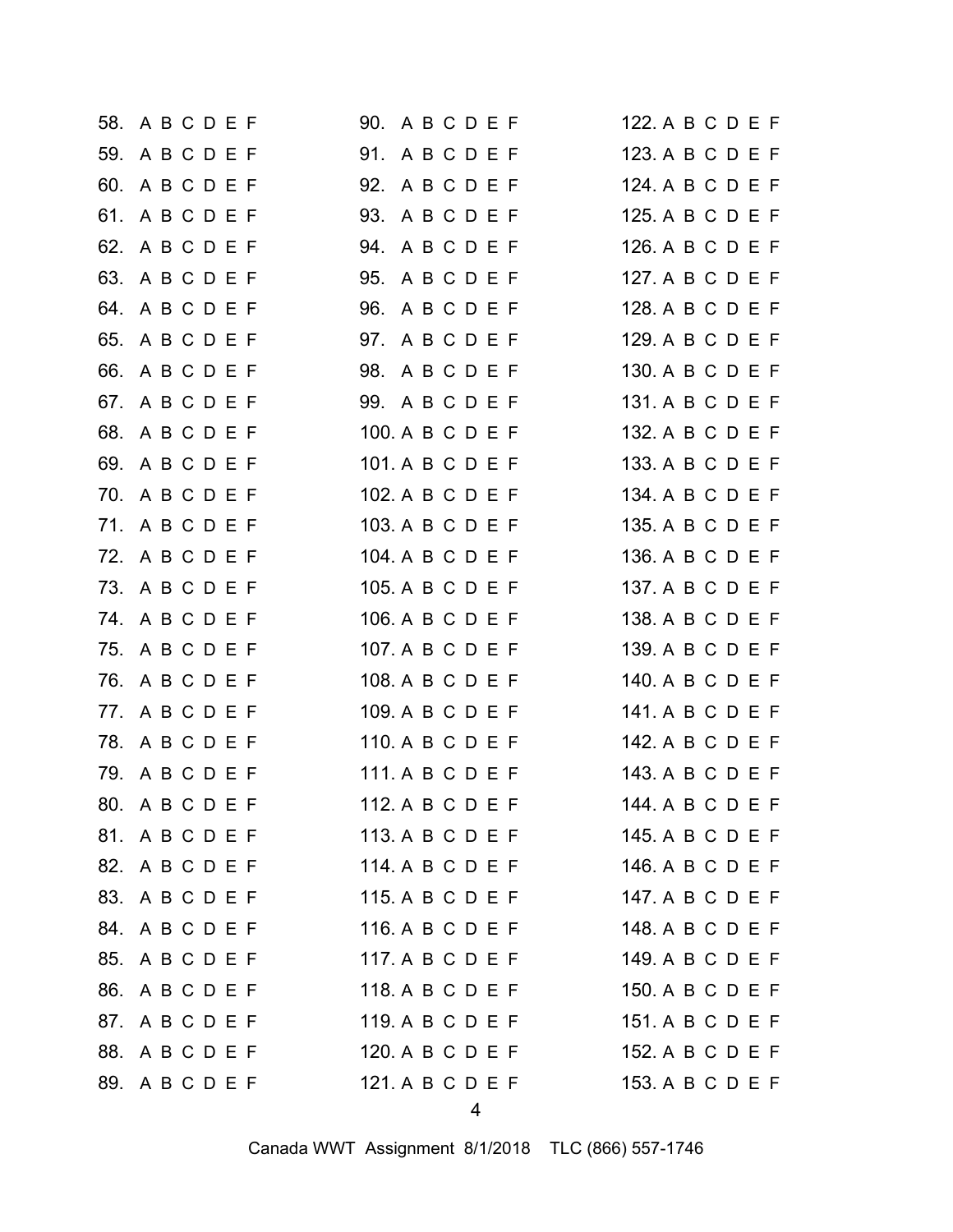| 154. A B C D E F | 186. A B C D E F | 218. A B C D E F |
|------------------|------------------|------------------|
| 155. A B C D E F | 187. A B C D E F | 219. A B C D E F |
| 156. A B C D E F | 188. A B C D E F | 220. A B C D E F |
| 157. A B C D E F | 189. A B C D E F | 221. A B C D E F |
| 158. A B C D E F | 190. A B C D E F | 222. A B C D E F |
| 159. A B C D E F | 191. A B C D E F | 223. A B C D E F |
| 160. A B C D E F | 192. A B C D E F | 224. A B C D E F |
| 161. A B C D E F | 193. A B C D E F | 225. A B C D E F |
| 162. A B C D E F | 194. A B C D E F | 226. A B C D E F |
| 163. A B C D E F | 195. A B C D E F | 227. A B C D E F |
| 164. A B C D E F | 196. A B C D E F | 228. A B C D E F |
| 165. A B C D E F | 197. A B C D E F | 229. A B C D E F |
| 166. A B C D E F | 198. A B C D E F | 230. A B C D E F |
| 167. A B C D E F | 199. A B C D E F | 231. A B C D E F |
| 168. A B C D E F | 200. A B C D E F | 232. A B C D E F |
| 169. A B C D E F | 201. A B C D E F | 233. A B C D E F |
| 170. A B C D E F | 202. A B C D E F | 234. A B C D E F |
| 171. A B C D E F | 203. A B C D E F | 235. A B C D E F |
| 172. A B C D E F | 204. A B C D E F | 236. A B C D E F |
| 173. A B C D E F | 205. A B C D E F | 237. A B C D E F |
| 174. A B C D E F | 206. A B C D E F | 238. A B C D E F |
| 175. A B C D E F | 207. A B C D E F | 239. A B C D E F |
| 176. A B C D E F | 208. A B C D E F | 240. A B C D E F |
| 177. A B C D E F | 209. A B C D E F | 241. A B C D E F |
| 178. A B C D E F | 210. A B C D E F | 242. A B C D E F |
| 179. A B C D E F | 211. A B C D E F | 243. A B C D E F |
| 180. A B C D E F | 212. A B C D E F | 244. A B C D E F |
| 181. A B C D E F | 213. A B C D E F | 245. A B C D E F |
| 182. A B C D E F | 214. A B C D E F | 246. A B C D E F |
| 183. A B C D E F | 215. A B C D E F | 247. A B C D E F |
| 184. A B C D E F | 216. A B C D E F | 248. A B C D E F |
| 185. A B C D E F | 217. A B C D E F | 249. A B C D E F |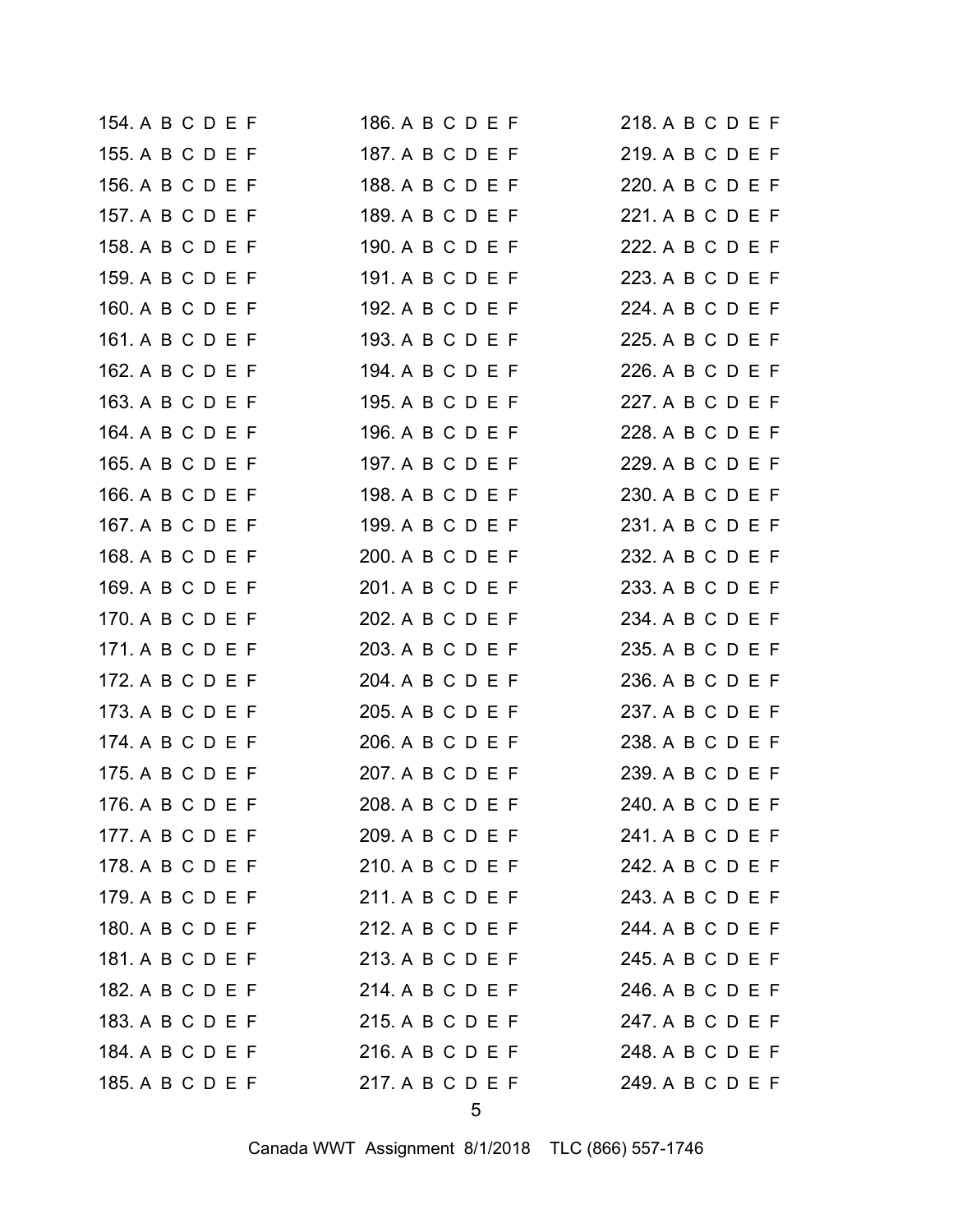| 250. A B C D E F | 282. A B C D E F | 314. A B C D E F |
|------------------|------------------|------------------|
| 251. A B C D E F | 283. A B C D E F | 315. A B C D E F |
| 252. A B C D E F | 284. A B C D E F | 316. A B C D E F |
| 253. A B C D E F | 285. A B C D E F | 317. A B C D E F |
| 254. A B C D E F | 286. A B C D E F | 318. A B C D E F |
| 255. A B C D E F | 287. A B C D E F | 319. A B C D E F |
| 256. A B C D E F | 288. A B C D E F | 320. A B C D E F |
| 257. A B C D E F | 289. A B C D E F | 321. A B C D E F |
| 258. A B C D E F | 290. A B C D E F | 322. A B C D E F |
| 259. A B C D E F | 291. A B C D E F | 323. A B C D E F |
| 260. A B C D E F | 292. A B C D E F | 324. A B C D E F |
| 261. A B C D E F | 293. A B C D E F | 325. A B C D E F |
| 262. A B C D E F | 294. A B C D E F | 326. A B C D E F |
| 263. A B C D E F | 295. A B C D E F | 327. A B C D E F |
| 264. A B C D E F | 296. A B C D E F | 328. A B C D E F |
| 265. A B C D E F | 297. A B C D E F | 329. A B C D E F |
| 266. A B C D E F | 298. A B C D E F | 330. A B C D E F |
| 267. A B C D E F | 299. A B C D E F | 331. A B C D E F |
| 268. A B C D E F | 300. A B C D E F | 332. A B C D E F |
| 269. A B C D E F | 301. A B C D E F | 333. A B C D E F |
| 270. A B C D E F | 302. A B C D E F | 334. A B C D E F |
| 271. A B C D E F | 303. A B C D E F | 335. A B C D E F |
| 272. A B C D E F | 304. A B C D E F | 336. A B C D E F |
| 273. A B C D E F | 305. A B C D E F | 337. A B C D E F |
| 274. A B C D E F | 306. A B C D E F | 338. A B C D E F |
| 275. A B C D E F | 307. A B C D E F | 339. A B C D E F |
| 276. A B C D E F | 308. A B C D E F | 340. A B C D E F |
| 277. A B C D E F | 309. A B C D E F | 341. A B C D E F |
| 278. A B C D E F | 310. A B C D E F | 342. A B C D E F |
| 279. A B C D E F | 311. A B C D E F | 343. A B C D E F |
| 280. A B C D E F | 312. A B C D E F | 344. A B C D E F |
| 281. A B C D E F | 313. A B C D E F | 345. A B C D E F |
|                  |                  |                  |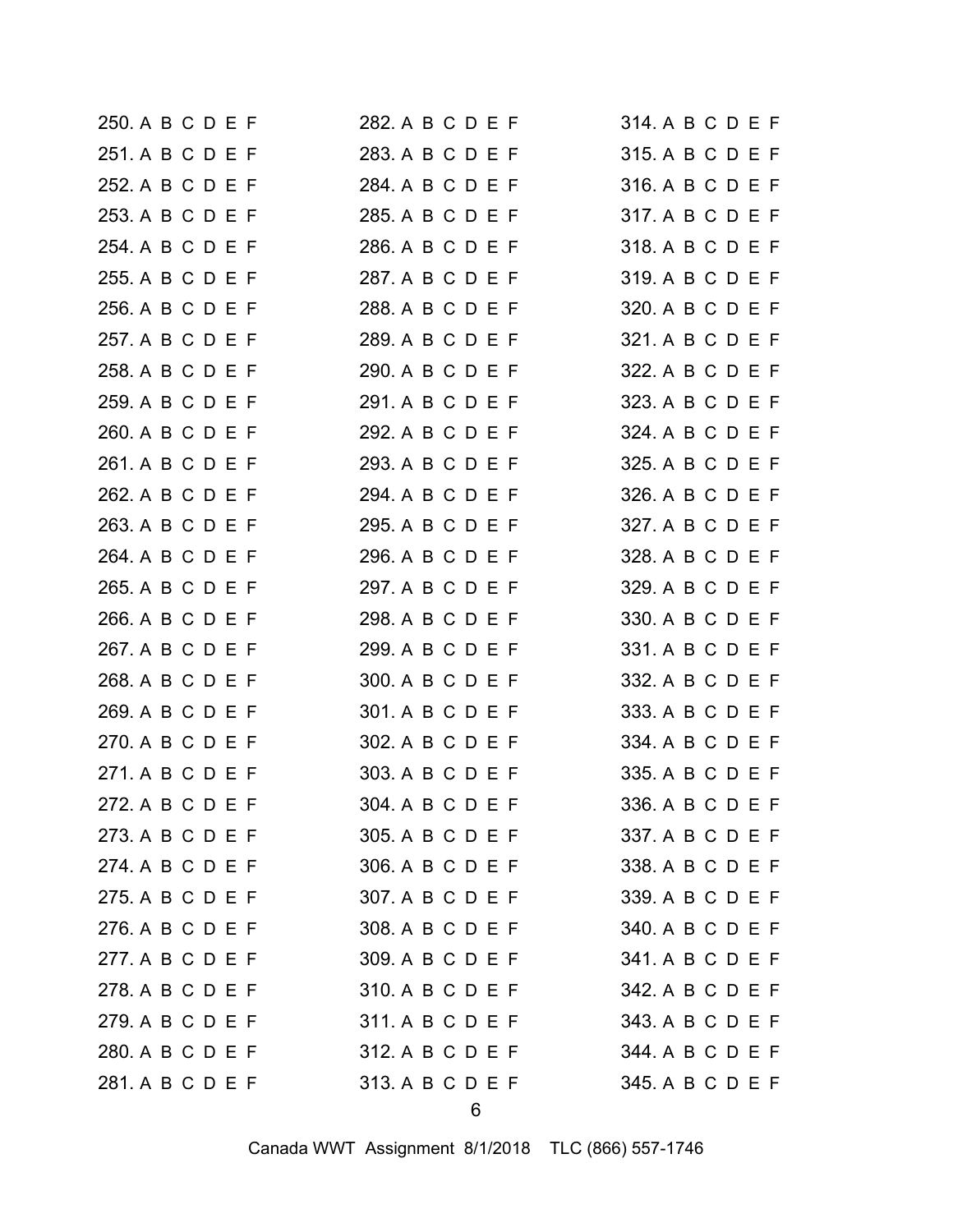| 346. A B C D E F | 378. A B C D E F | 410. A B C D E F |
|------------------|------------------|------------------|
| 347. A B C D E F | 379. A B C D E F | 411. A B C D E F |
| 348. A B C D E F | 380. A B C D E F | 412. A B C D E F |
| 349. A B C D E F | 381. A B C D E F | 413. A B C D E F |
| 350. A B C D E F | 382. A B C D E F | 414. A B C D E F |
| 351. A B C D E F | 383. A B C D E F | 415. A B C D E F |
| 352. A B C D E F | 384. A B C D E F | 416. A B C D E F |
| 353. A B C D E F | 385. A B C D E F | 417. A B C D E F |
| 354. A B C D E F | 386. A B C D E F | 418. A B C D E F |
| 355. A B C D E F | 387. A B C D E F | 419. A B C D E F |
| 356. A B C D E F | 388. A B C D E F | 420. A B C D E F |
| 357. A B C D E F | 389. A B C D E F | 421. A B C D E F |
| 358. A B C D E F | 390. A B C D E F | 422. A B C D E F |
| 359. A B C D E F | 391. A B C D E F | 423. A B C D E F |
| 360. A B C D E F | 392. A B C D E F | 424. A B C D E F |
| 361. A B C D E F | 393. A B C D E F | 425. A B C D E F |
| 362. A B C D E F | 394. A B C D E F | 426. A B C D E F |
| 363. A B C D E F | 395. A B C D E F | 427. A B C D E F |
| 364. A B C D E F | 396. A B C D E F | 428. A B C D E F |
| 365. A B C D E F | 397. A B C D E F | 429. A B C D E F |
| 366. A B C D E F | 398. A B C D E F | 430. A B C D E F |
| 367. A B C D E F | 399. A B C D E F | 431. A B C D E F |
| 368. A B C D E F | 400. A B C D E F | 432. A B C D E F |
| 369. A B C D E F | 401. A B C D E F | 433. A B C D E F |
| 370. A B C D E F | 402. A B C D E F | 434. A B C D E F |
| 371. A B C D E F | 403. A B C D E F | 435. A B C D E F |
| 372. A B C D E F | 404. A B C D E F | 436. A B C D E F |
| 373. A B C D E F | 405. A B C D E F | 437. A B C D E F |
| 374. A B C D E F | 406. A B C D E F | 438. A B C D E F |
| 375. A B C D E F | 407. A B C D E F | 439. A B C D E F |
| 376. A B C D E F | 408. A B C D E F | 440. A B C D E F |
|                  |                  |                  |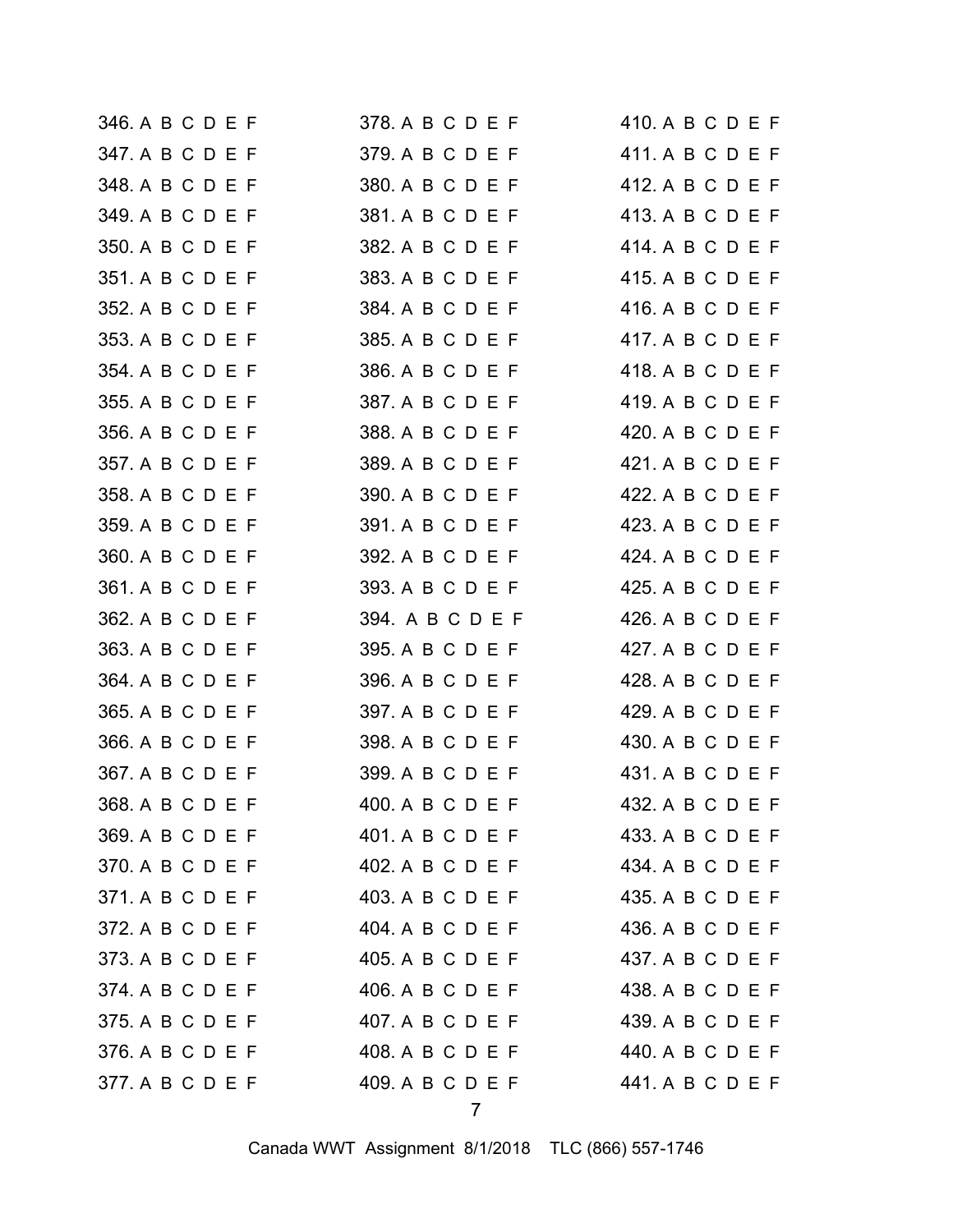| 442. A B C D E F | 463. A B C D E F | 484. A B C D E F |
|------------------|------------------|------------------|
| 443. A B C D E F | 464. A B C D E F | 485. A B C D E F |
| 444. A B C D E F | 465. A B C D E F | 486. A B C D E F |
| 445. A B C D E F | 466. A B C D E F | 487. A B C D E F |
| 446. A B C D E F | 467. A B C D E F | 488. A B C D E F |
| 447. A B C D E F | 468. A B C D E F | 489. A B C D E F |
| 448. A B C D E F | 469. A B C D E F | 490. A B C D E F |
| 449. A B C D E F | 470. A B C D E F | 491. A B C D E F |
| 450. A B C D E F | 471. A B C D E F | 492. A B C D E F |
| 451. A B C D E F | 472. A B C D E F | 493. A B C D E F |
| 452. A B C D E F | 473. A B C D E F | 494. A B C D E F |
| 453. A B C D E F | 474. A B C D E F | 495. A B C D E F |
| 454. A B C D E F | 475. A B C D E F | 496. A B C D E F |
| 455. A B C D E F | 476. A B C D E F | 497. A B C D E F |
| 456. A B C D E F | 477. A B C D E F | 498. A B C D E F |
| 457. A B C D E F | 478. A B C D E F | 499. A B C D E F |
| 458. A B C D E F | 479. A B C D E F | 500. A B C D E F |
| 459. A B C D E F | 480. A B C D E F |                  |
| 460. A B C D E F | 481. A B C D E F |                  |
| 461. A B C D E F | 482. A B C D E F |                  |
| 462. A B C D E F | 483. A B C D E F |                  |

*This course contains general Canadian federal rule requirements. Please be aware that each providence implements wastewater/safety/environmental /building regulations that may be more stringent than Canadian regulations. Check with your environmental/health agency for more information. These rules change frequently and are often difficult to interpret and follow. Be careful to be in full-compliance and do not follow this course for proper compliance.* 

# **Please fax the answer key to TLC (928) 272-0747 Always call to confirm that we received your paperwork.**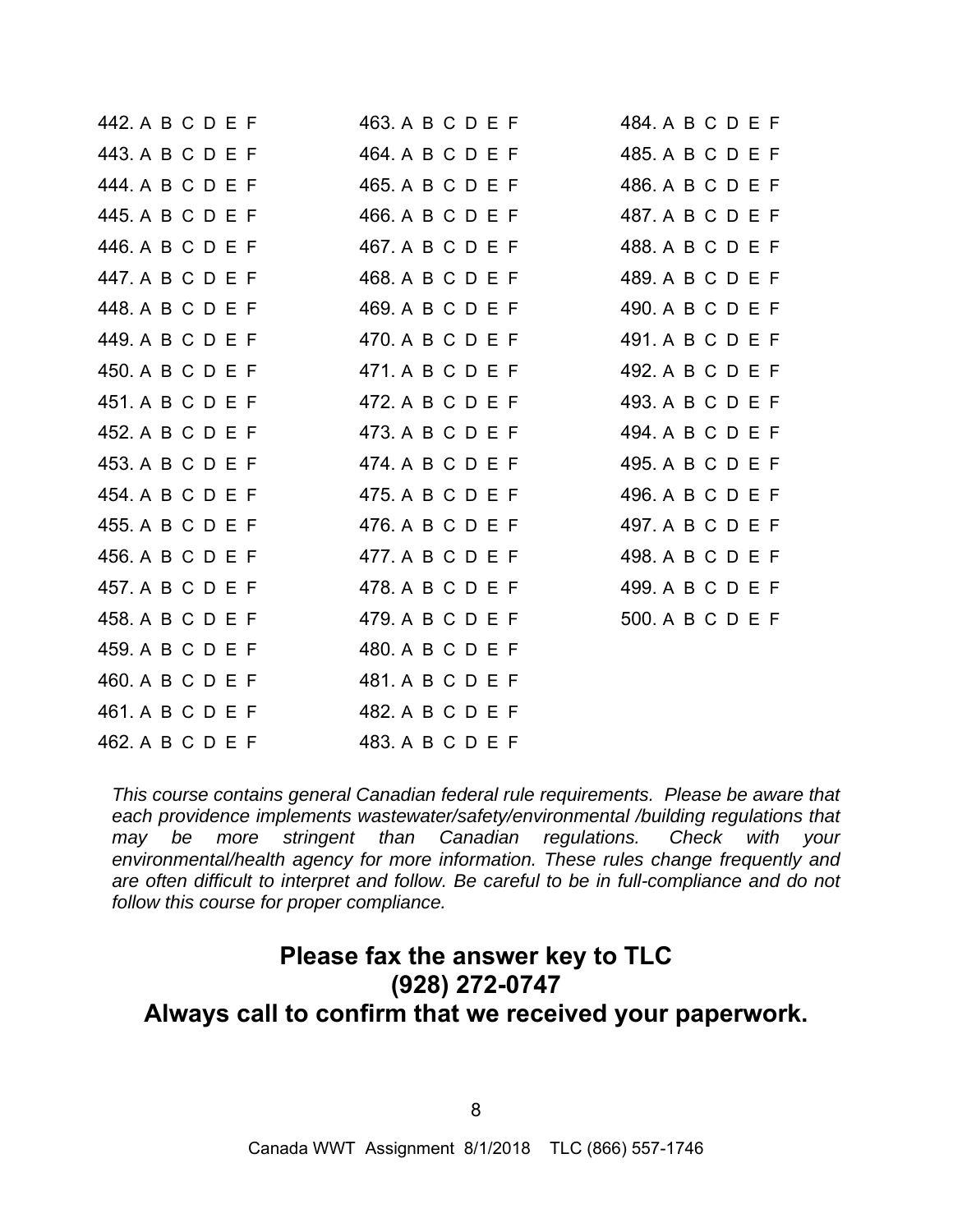# **Canadian Wastewater Treatment CEU Course Assignment**

## *The Assignment is available in Word on the Internet for your Convenience, please visit www.ABCTLC.com, download the assignment, and e-mail it back to TLC.*

You will have 90 days from the start of this course to complete in order to receive your Professional Development Hours (**PDHs**) or Continuing Education Unit (**CEU**). A score of 70 % is necessary to pass this course. If you should need any assistance, please email all concerns and the completed manual to info@tlch2o.com.

**We would prefer that you utilize the enclosed answer sheet in the front, but if you are unable to do so, type out your own answer key. Please include your name, address on your manual, and make copy for yourself.** 

**Multiple Choice, please select only one answer per question. There are no intentional trick questions.** 

## **Organisms**

|                       |                             | 1. Bacteria and other microorganisms are particularly plentiful in wastewater and accomplish |  |                                               |  |  |  |
|-----------------------|-----------------------------|----------------------------------------------------------------------------------------------|--|-----------------------------------------------|--|--|--|
|                       | most of the treatment. Most |                                                                                              |  | systems are designed to rely in large part on |  |  |  |
| biological processes. |                             |                                                                                              |  |                                               |  |  |  |

- A. Wastewater treatment D. Total Suspended Solids (TSS)
- B. High TSS E. Suspended sediment
- 
- 
- C. Settling sediments F. None of the Above

#### **Nutrients**

2. Wastewater often contains large amounts of the **Example 1** in the form of nitrate and phosphate, which promote plant growth.

- 
- 
- C. Inorganic minerals **F. None of the Above**
- A. Nutrients from wastewater D. Nutrients nitrogen and phosphorus
- B. Inorganic materials **E. Nitrogen and phosphorus** 
	-

3. Organisms only require small amounts of The Lands in biological treatment, so there normally is an excess available in treated wastewater. In severe cases, excessive nutrients in receiving waters cause algae and other plants to grow quickly depleting oxygen in the water, deprived of oxygen, fish and other aquatic life die, emitting foul Odours.

- 
- A. BOD D. Microorganisms
- B. Most inorganic substances E. Nutrients
	-
- C. Nitrogen and phosphorus F. None of the Above

4. \_\_\_\_\_\_\_\_\_\_\_\_\_\_\_\_\_in drinking water may contribute to miscarriages and is the cause of a serious illness in infants called methemoglobinemia or "blue baby syndrome."

- 
- A. BOD D. Pesticides and herbicide(s)
- B. Most inorganic substances E. Nitrogen
	-
- C. Phosphorus **F. None of the Above**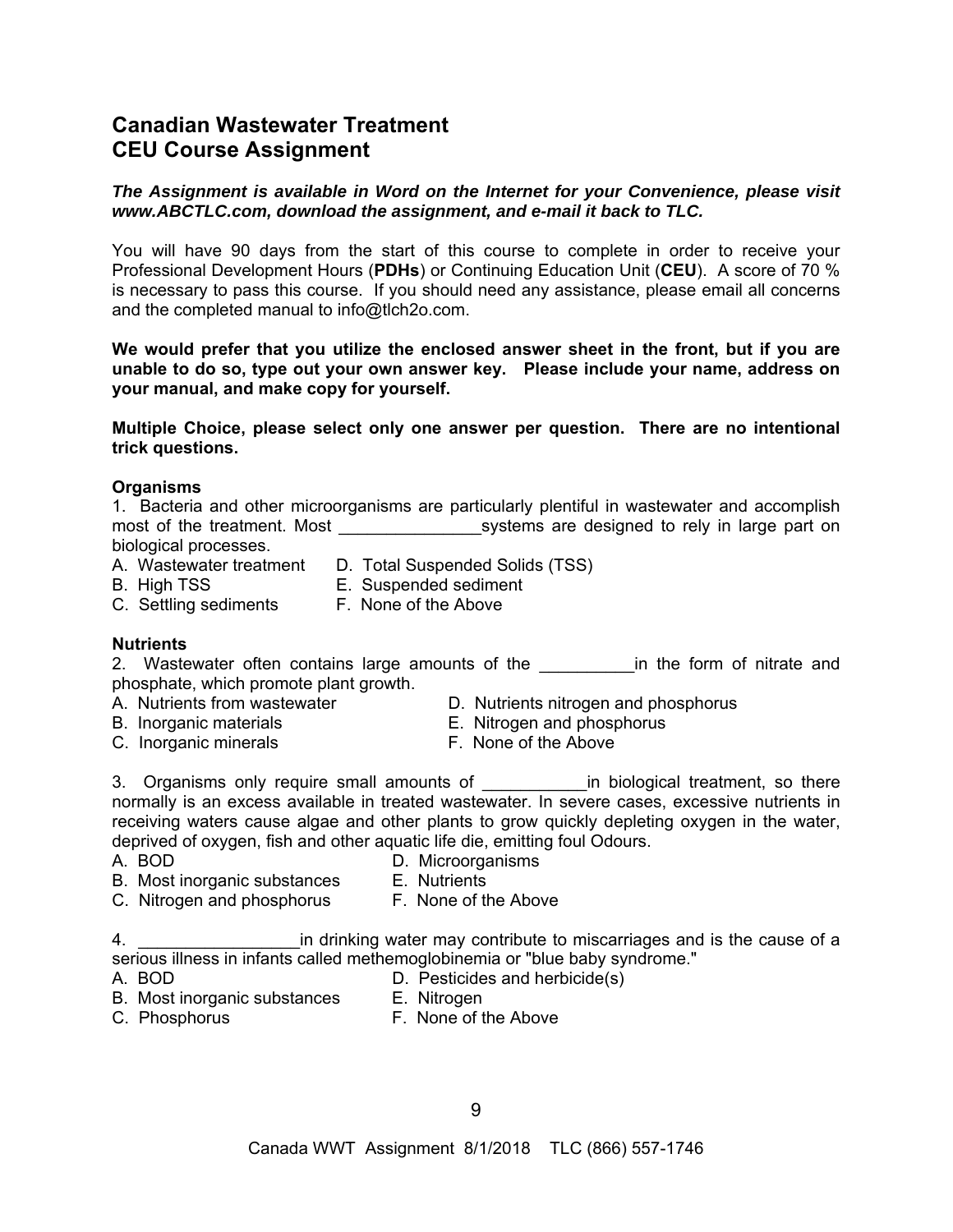**Solids**  5. Solid materials in wastewater can consist of **construct of the solution of the system** and organisms. A. BOD D. Microorganisms B. Organic material E. Organic and/or inorganic materials C. The solids **F. None of the Above** 6. The solids must be significantly reduced by treatment or they can increase when discharged to receiving waters and provide places for microorganisms to escape disinfection. They also can clog soil absorption fields in onsite systems. A. Suspended solids D. Microorganisms B. Organic material E. Dissolved solids C. BOD F. None of the Above 7. Settleable solids: Certain substances, such as sand, grit, and **come that in the settle out from** the rest of the wastewater stream during the preliminary stages of treatment. On the bottom of settling tanks and ponds, organic material makes up a biologically active layer of sludge that aids in treatment. A. BOD **D. Heavier organic and inorganic materials** B. Organic material E. Suspended solids in wastewater C. The solids **F. None of the Above** 8. \_\_\_\_\_\_\_\_\_\_\_\_\_\_\_: Materials that resist settling may remain suspended in wastewater. A. Suspended solids D. Microorganisms B. Organic material E. Dissolved solids C. The solids **F. None of the Above** 9. **\_\_\_\_\_\_\_\_\_\_\_\_\_\_\_** must be treated, or they will clog soil absorption systems or reduce the effectiveness of disinfection systems. A. BOD D. Microorganisms B. Organic material E. Suspended solids in wastewater C. The solids **F. None of the Above** 10. \_\_\_\_\_\_\_\_\_\_\_\_\_\_\_\_\_\_\_\_**:** Small particles of certain wastewater materials can dissolve, like salt in water. A. Suspended solids D. Microorganisms B. Organic material E. Dissolved solids C. The solids **F. None of the Above** 11. Some dissolved materials are consumed by \_\_\_\_\_\_\_\_\_\_\_\_\_\_\_\_\_\_\_ in wastewater, but others, such as heavy metals, are difficult to remove by conventional treatment. A. BOD D. Microorganisms B. Organic material E. Suspended solids in wastewater C. The solids **F. None of the Above Pollutants, Oxygen-Demanding Substances**  12. \_\_\_\_\_\_\_\_\_\_\_\_\_\_\_\_\_\_\_\_\_\_ is a key element in water quality that is necessary to support aquatic life.

- A. Dissolved oxygen D. Biochemical oxygen demand, or BOD
- B. Oxygen-demanding E. Wastewater odor(s)
- C. Magnesium hydroxide F. None of the Above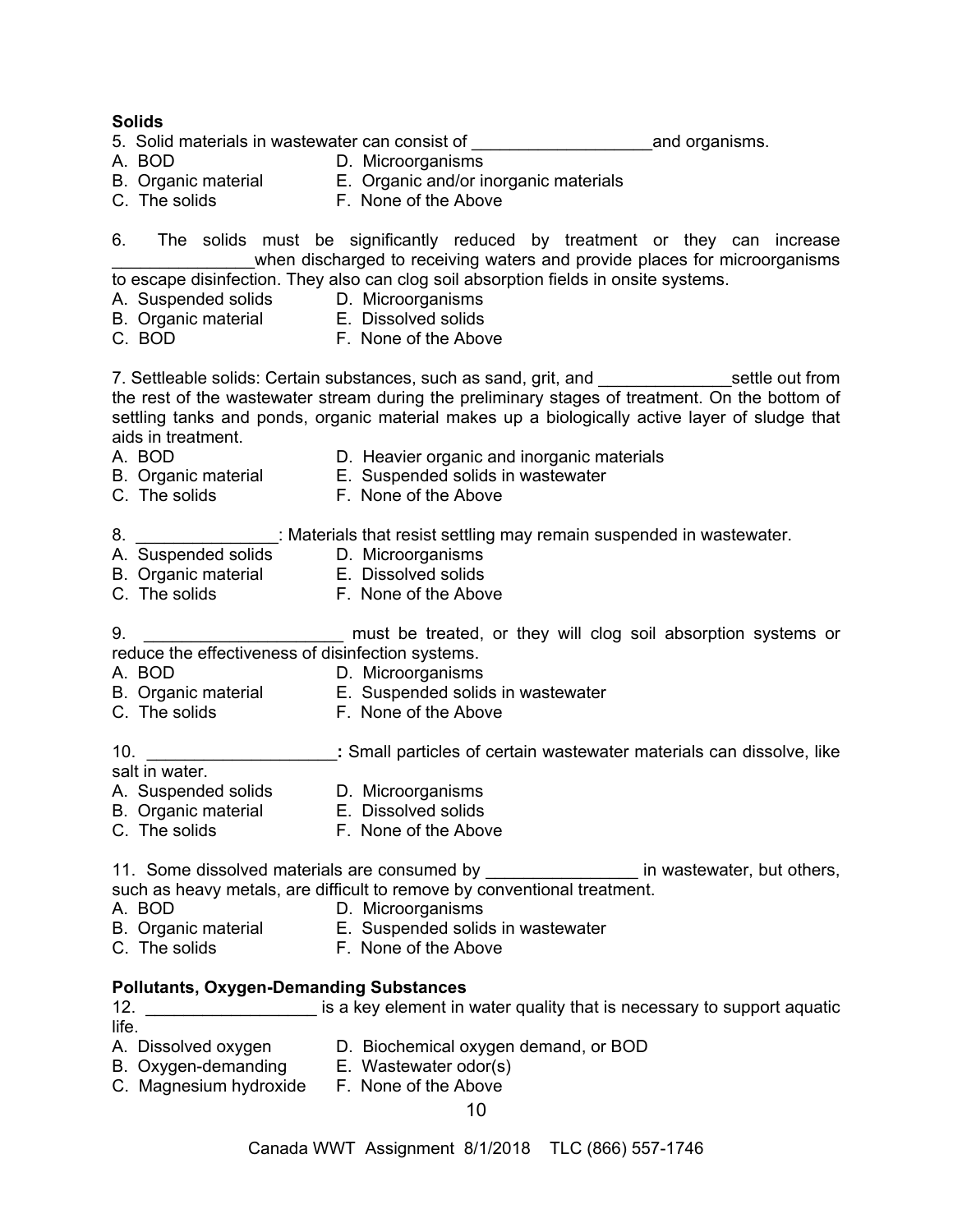13. If the effluent, the treated wastewater produced by a treatment plant, has a high content of organic pollutants or ammonia, it will demand more oxygen from the water and leave the water with less \_\_\_\_\_\_\_\_\_\_\_\_\_\_\_ to support fish and other aquatic life.

- A. Slime bacteria **D.** The lack of oxygen
- B. Wastewater odor(s) E. Oxygen
- C. Hydrogen sulfide or  $H_2S$  problem(s) F. None of the Above
- 
- 
- 14. Organic matter and **the same of the same of the set of the set of the set of the set of the set of the set o**
- A. Dissolved oxygen D. Biochemical oxygen demand, or BOD
- B. Ammonia E. Wastewater odor(s)
- C. Magnesium hydroxide F. None of the Above

15. Oxygen-demanding substances are contributed by \_\_\_\_\_\_\_\_\_\_\_\_\_\_\_\_\_\_\_\_\_\_\_\_\_\_\_\_\_ and agricultural and industrial wastes of both plant and animal origin, such as those from food processing, paper mills, tanning, and other manufacturing processes.

- A. Slime bacteria **D.** The lack of oxygen
	-
- B. Wastewater odor(s) E. Domestic sewage C. Hydrogen sulfide or  $H_2S$  problem(s) F. None of the Above
	-
- 16. These substances are usually destroyed or converted to other compounds by if there is sufficient oxygen present in the water, but the dissolved oxygen needed to sustain fish life is used up in this break down process.
- A. Dissolved oxygen D. Biochemical oxygen demand, or BOD
- B. Oxygen-demanding E. Bacteria
- C. Magnesium hydroxide F. None of the Above

#### **Gases**

17. Certain gases in wastewater can cause Odours, affect treatment, or are potentially dangerous. Methane gas, for example, is a byproduct of **the anality** and is highly combustible. Special precautions need to be taken near septic tanks, manholes, treatment plants, and other areas where wastewater gases can collect.

- A. Dissolved oxygen D. Biochemical oxygen demand, or BOD<br>B. Oxygen demanding E. Apperabio biological tractment
- 
- B. Oxygen-demanding E. Anaerobic biological treatment
- C. Magnesium hydroxide F. None of the Above

## **Hydrogen Sulfide and Ammonia**

18. The gases hydrogen sulfide and **the canactal can** be toxic and pose asphyxiation hazards.

- 
- A. Ammonia D. The lack of oxygen
- B. Wastewater odor(s) entitled the matrix of the E. Less oxygen C. Hydrogen sulfide or  $H_2S$  problem(s) F. None of the Above
	-
- 19. Unless effectively contained or minimized by design and location, wastewater Odours can affect the mental well-being and \_\_\_\_\_\_\_\_\_\_\_\_\_\_. In some cases, Odours can even lower property values and affect the local economy.
- 
- A. Dissolved oxygen D. Biochemical oxygen demand, or BOD
- B. Oxygen-demanding E. Wastewater odor(s)
	-
- C. Quality of life of residents F. None of the Above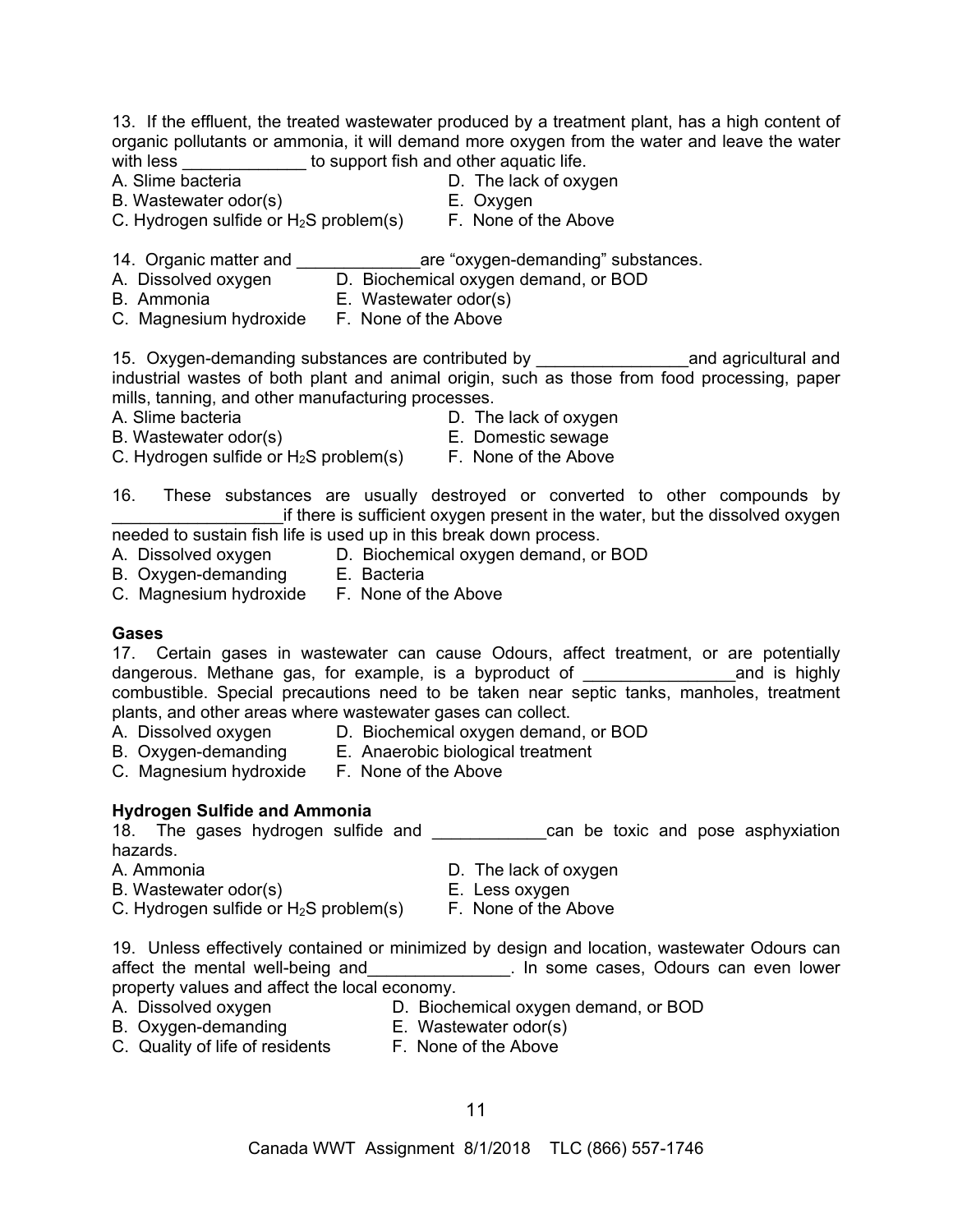20. \_\_\_\_\_\_\_\_\_\_\_\_ are very common in the collection and wastewater system. There are many chemicals used to help or treat this problem.

- 
- A. Slime bacteria  $\begin{array}{ccc} \textsf{D} & \textsf{D} & \textsf{D} & \textsf{C} \end{array}$  The lack of oxygen B. Wastewater odor(s)
- B. Wastewater odor(s) C. Hydrogen sulfide or  $H_2S$  problem(s) F. None of the Above
	-

21. Here are a few used in the treatment of hydrogen sulfide problems: Salts of zinc, lime, hydrogen peroxide, example and magnesium hydroxide.

- A. Dissolved oxygen D. Biochemical oxygen demand, or BOD
- B. Oxygen E. Wastewater odor(s)
- C. Chlorine F. None of the Above

22. The best method of controlling hydrogen sulfide is to eliminate its habitat or growth area by keeping sewers cleaner, this will harbor\_\_\_\_\_\_\_\_\_\_\_\_\_\_\_\_\_.

- A. Fewer slime bacteria **D.** The lack of oxygen
- B. Wastewater odor(s) E. Less oxygen
- C. Hydrogen sulfide or  $H_2S$  problem(s) F. None of the Above
- 

23. Here are some important statements regarding the reduction of hydrogen sulfide: Salts of zinc and iron may precipitate **the endemy contained which** sinc an also kill bacteria which produce hydrogen sulfide, but this creates a sludge disposal problem and chlorination is effective at reducing the bacteria which produce hydrogen sulfide.

- A. Dissolved oxygen D. Biochemical oxygen demand, or BOD
- 
- B. Sulfides E. Wastewater odor(s)
- C. Magnesium hydroxide F. None of the Above

24. \_\_\_\_\_\_\_\_\_\_\_\_\_\_\_\_\_\_conditions occur in the sewer system because of the lack of oxygen.

- 
- A. Slime bacteria **D.** The lack of oxygen
- B. Wastewater odor(s) E. Less oxygen
	-
- C. Hydrogen sulfide F. None of the Above

## **Other Important Wastewater Characteristics**

25. The following are some other important wastewater characteristics that can affect public health and the environment, as well as the design, cost, and

- A. Treatment processes **D.** The environment
	-
- B. Total dissolved solids (TDS) E. Effectiveness of treatment
- 
- C. Quality of the water F. None of the Above
	-

## **Temperature**

26. The best temperatures for wastewater treatment probably range from 77 to 95 degrees Fahrenheit. In general, biological treatment activity accelerates in warm temperatures and slows in cool temperatures, but \_\_\_\_\_\_\_\_\_\_\_\_\_\_\_\_can stop treatment processes altogether. Therefore, some systems are less effective during cold weather and some may not be appropriate for very cold climates.

- 
- A. Oxygen D. Total Suspended Solids (TSS)
- 
- B. High TSS E. Extreme hot or cold
- C. Settling sediments F. None of the Above
-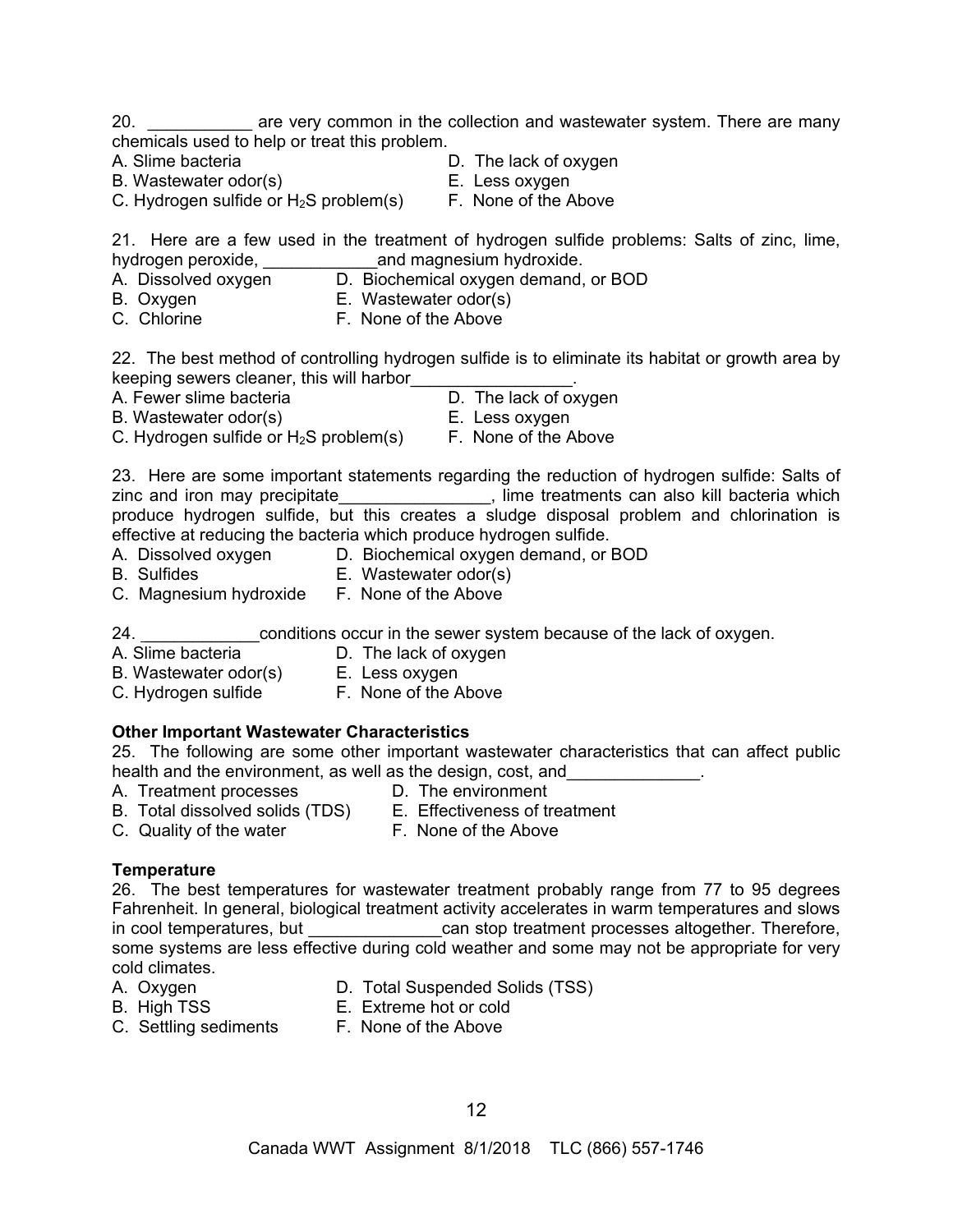27. **Example 27. 27. Example 27. 27. 27. 27. 28. 20. 20. 20. 20. 20. 20. 20. 20. 20. 20. 20. 20. 20. 20. 20. 20. 20. 20. 20. 20. 20. 20. 20. 20. 20. 20. 20.** byproduct of many manufacturing processes, can be a pollutant. When discharged in large quantities, it can raise the temperature of receiving streams locally and disrupt the natural balance of aquatic life.

- A. Total Solids D. Elevated Hardness, Salty Taste, or Corrosiveness
- B. TDS E. Wastewater temperature
- C. pH F. None of the Above

## **pH**

28. The acidity or alkalinity of wastewater affects both treatment and the environment. Low pH indicates increasing acidity while a high pH indicates increasing alkalinity (a pH of 7 is neutral). The of wastewater needs to remain between 6 and 9 to protect organisms.

- A. Total Solids D. Elevated Hardness, Salty Taste, or Corrosiveness
- B. TDS E. Wastewater temperature
- C. pH F. None of the Above

29. Acids and other substances that alter **Example 20** can inactivate treatment processes when they enter wastewater from industrial or commercial sources.

- A. Total Solids D. Elevated Hardness, Salty Taste, or Corrosiveness<br>B. TDS B. Wastewater temperature
- E. Wastewater temperature
- C. pH F. None of the Above

#### **Pathogens**

30. \_\_\_\_\_\_\_\_\_\_\_\_\_\_\_ also are present in wastewater and enter from almost anywhere in the community. These pathogens often originate from people and animals are infected with or are carriers of a disease.

- A. Benzene and toluene D. Wastewater-related source(s)
- B. Biodegradable material(s) E. Many disease-causing viruses, parasites, and bacteria
- C. Organic material(s) F. None of the Above

31. **Example 31. 12. The state of the state of the state of the state of the state of the state of the state of the state of the state of the state of the state of the state of the state of the state of the state of the** health. Other likely sources in communities include hospitals, schools, farms, and food processing plants.

- A. Outbreaks of these diseases D. Graywater and blackwater
- B. Organic material(s) E. Food-to-microorganism ratio, F/M
- 
- 
- 
- C. Organic compound(s) F. None of the Above
- 

32. \_\_\_\_\_\_\_\_\_\_\_\_\_\_\_\_from wastewater-related sources are relatively common. Gastroenteritis can result from a variety of pathogens in wastewater, and cases of illnesses caused by the parasitic protozoa Giardia lambia and Cryptosporidium are not unusual in the U.S.

- A. Allowable concentrations D. Acute (short term) and chronic (long term)
- 
- B. Water quality E. Human health
- C. Some illnesses F. None of the Above

33. Other important wastewater-related diseases include hepatitis A, typhoid, polio, cholera, and dysentery. The same can occur as a result of drinking water from wells polluted by wastewater, eating contaminated fish, or recreational activities in polluted waters.

A. Outbreaks of these diseases D. Acute (short term) and chronic (long term)

- 
- B. Water quality E. Human health
- C. Some illnesses F. None of the Above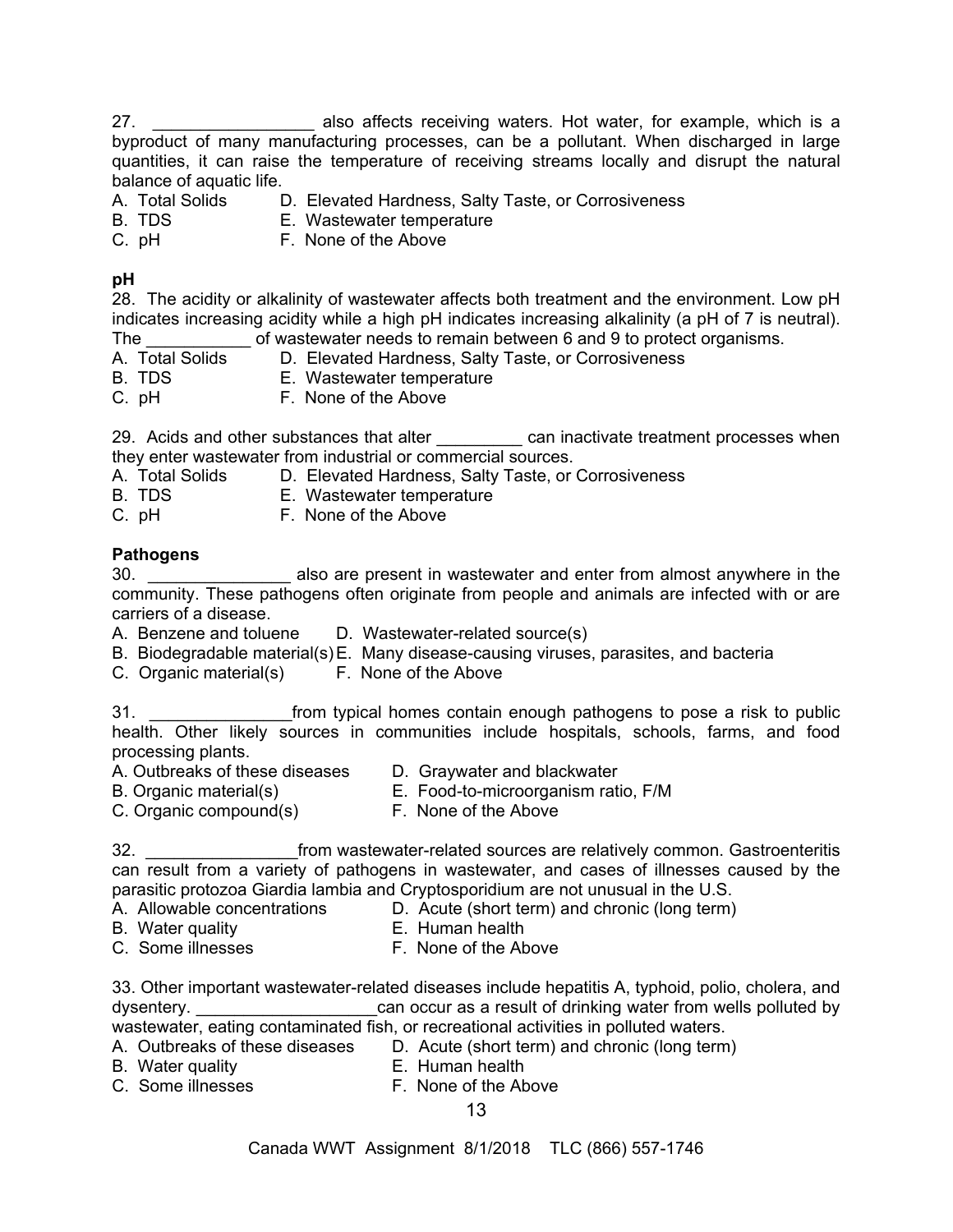**Organic Matter** 

are found everywhere in the environment. They are composed of the carbon-based chemicals that are the building blocks of most living things.

A. Outbreaks of these diseases D. Graywater and blackwater

- B. Organic material(s) E. Oxygen
- C. Organic compound(s) F. None of the Above

35. \_\_\_\_\_\_\_\_\_\_\_\_\_\_\_\_ in wastewater originate from plants, animals, or synthetic organic compounds, and enter wastewater in human wastes, paper products, detergents, cosmetics, foods, and from agricultural, commercial, and industrial sources.

- A. Benzene and toluene D. Wastewater-related source(s)
	-
- B. Biodegradable material(s) E. Supply of oxygen C. Organic material(s) F. None of the Above
	-

36. \_\_\_\_\_\_\_\_\_\_\_\_\_\_\_ normally are some combination of carbon, hydrogen, oxygen, nitrogen, and other elements.

- A. Outbreaks of these diseases D. Graywater and blackwater
	-
- B. Organic material(s) E. Oxygen
- C. Organic compound(s) F. None of the Above
- 

37. However, even \_\_\_\_\_\_\_\_\_\_\_\_\_\_\_\_\_\_\_\_ can cause pollution. In fact, too much organic matter in wastewater can be devastating to receiving waters.

- A. Benzene and toluene D. Wastewater-related source(s)
- B. Biodegradable material(s) E. Supply of oxygen
- 
- C. Organic material(s) F. None of the Above

38. Large amounts of biodegradable materials are dangerous to lakes, streams, and oceans, because organisms use dissolved oxygen in the water to break down the wastes. This can reduce or deplete the **the solution of the water needed by aquatic life**, resulting in fish kills, Odours, and overall degradation of water quality.

A. Outbreaks of these diseases D. Graywater and blackwater<br>B. Supply of oxygen B. Oxygen

- B. Supply of oxygen
- 
- C. Organic compound(s) F None of the Above

39. The amount of oxygen organisms need to break down wastes in wastewater is referred to as the **EXACCO and is one of the measurements used to assess overall wastewater** strength.

- A. Biochemical oxygen demand (**BOD**) D. Wastewater-related source(s)
	-
- B. Biodegradable material(s) E. Oxygen<br>
C. Organic material(s) F. None of the Above C. Organic material(s)
	-
- 40. Some organic compounds are more stable than others and cannot be quickly broken down by organisms, posing an additional challenge for treatment. This is true of developed for agriculture and industry.
- A. Most inorganic substances D. Graywater and blackwater
- B. Organic material(s) E. Many synthetic organic compounds
	-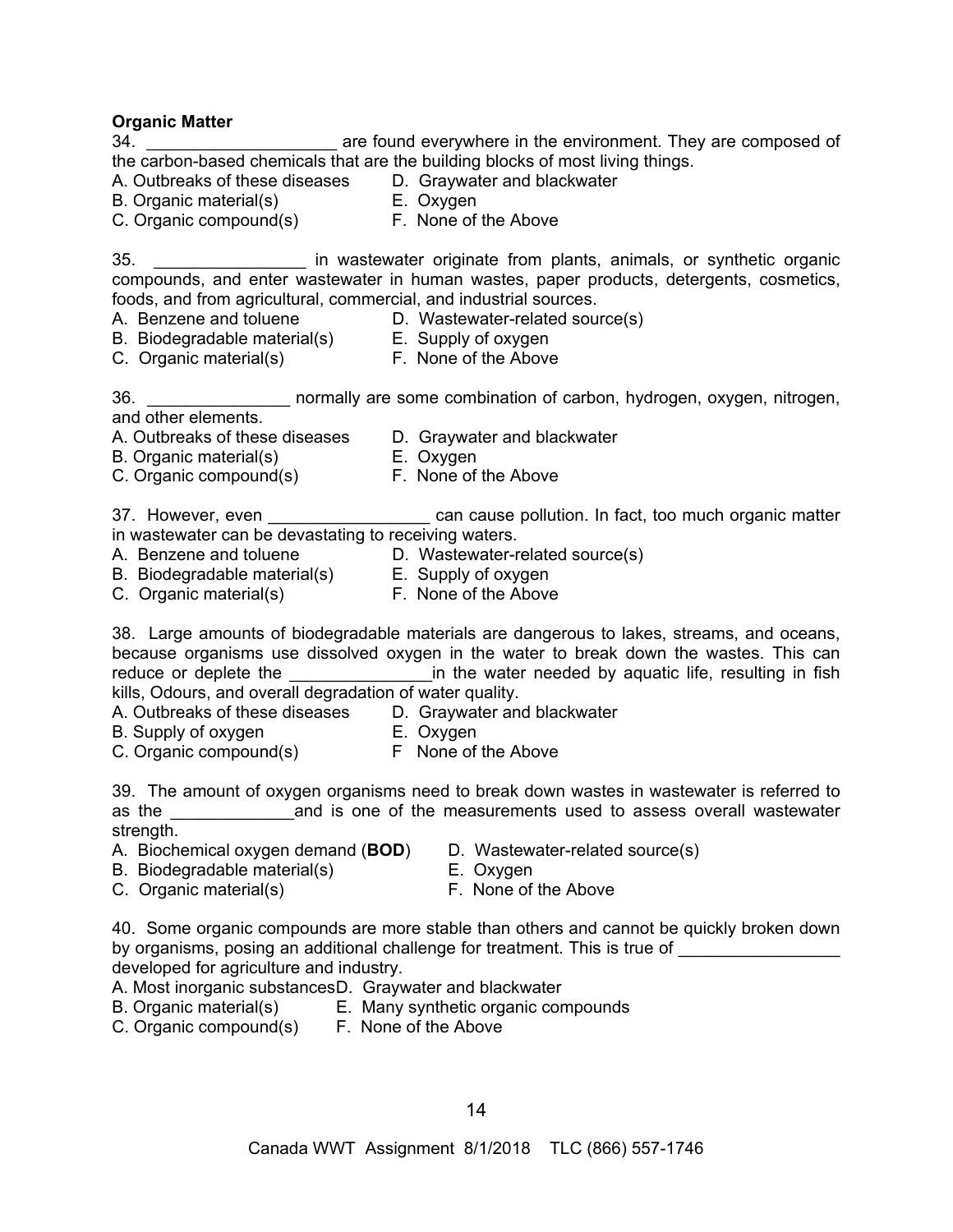41. In addition, certain synthetic organics are highly toxic. \_\_\_\_\_\_\_\_\_\_\_\_\_\_\_ are toxic to humans, fish, and aquatic plants and often are disposed of improperly in drains or carried in stormwater.

- 
- A. BOD D. Pesticides and herbicide(s)
- B. Most inorganic substances E. Petroleum-based waste oil(s)
- C. Nitrogen and phosphorus F. None of the Above

#### **Inorganics**

42. \_\_\_\_\_\_\_\_\_\_\_\_\_\_\_\_\_\_\_\_\_\_\_\_, metals, and compounds, such as sodium, potassium, calcium, magnesium, cadmium, copper, lead, nickel, and zinc are common in wastewater from both residential and nonresidential sources.

- A. Nutrients from wastewater **D. Excessive grease** 
	-
- B. Inorganic materials E. Pesticides and herbicide(s)
- C. Inorganic minerals **F. None of the Above**
- 
- 

43. They can originate from a variety of sources in the community including industrial and commercial sources, stormwater, and inflow and infiltration from cracked pipes and leaky manhole covers. The same of the relatively stable, and cannot be broken down easily by

organisms in wastewater.

- 
- A. Metals **D. Pesticides and herbicide(s)**
- B. Most inorganic substances E. Petroleum-based waste oil(s)
- C. Nitrogen and phosphorus F. None of the Above

44. Heavy metals which are discharged with many types of industrial wastewaters are difficult to remove by conventional treatment methods.

- A. Nutrients from wastewater **D. BOD**<br>B. Inorganic materials **B. E. DON**
- B. Inorganic materials
- C. Inorganic minerals **F. None of the Above**
- 

## **Pathogens**

45. Humans may come in contact with these error either by drinking contaminated water or through swimming, fishing, or other contact activities. Modern disinfection techniques have greatly reduced the danger of waterborne disease.

- 
- A. Pathogen(s) D. Excessive growth of algae
- 
- B. Heavy metals **E. Phosphorus and nitrogen**
- C. Nutrient enrichment F. None of the Above
- 

## **Nutrients**

46. \_\_\_\_\_\_\_\_\_\_\_\_\_\_\_\_\_\_are essential to living organisms and are the chief nutrients present in natural water.

- 
- A. Oxygen B. Carbon, nitrogen, and phosphorus<br>B. Ecology E. Phosphorus and nitrogen<br>C. Nutriant with the C. Nutriant with the C. Nutriant with the C. Nutrian with the C. Nutrian with the C. Nutrian with the C. Nutrian with
- 
- E. Phosphorus and nitrogen C. Nutrient enrichment F. None of the Above
- 
- 47. **Example 3** do not remove the phosphorus and nitrogen to any substantial extent.
- 
- A. Biofilm D. Conventional secondary biological treatment processes
- 
- 
- B. Some contaminants E. Oxygen and organic waste<br>C. Secondary treatment F. None of the Above C. Secondary treatment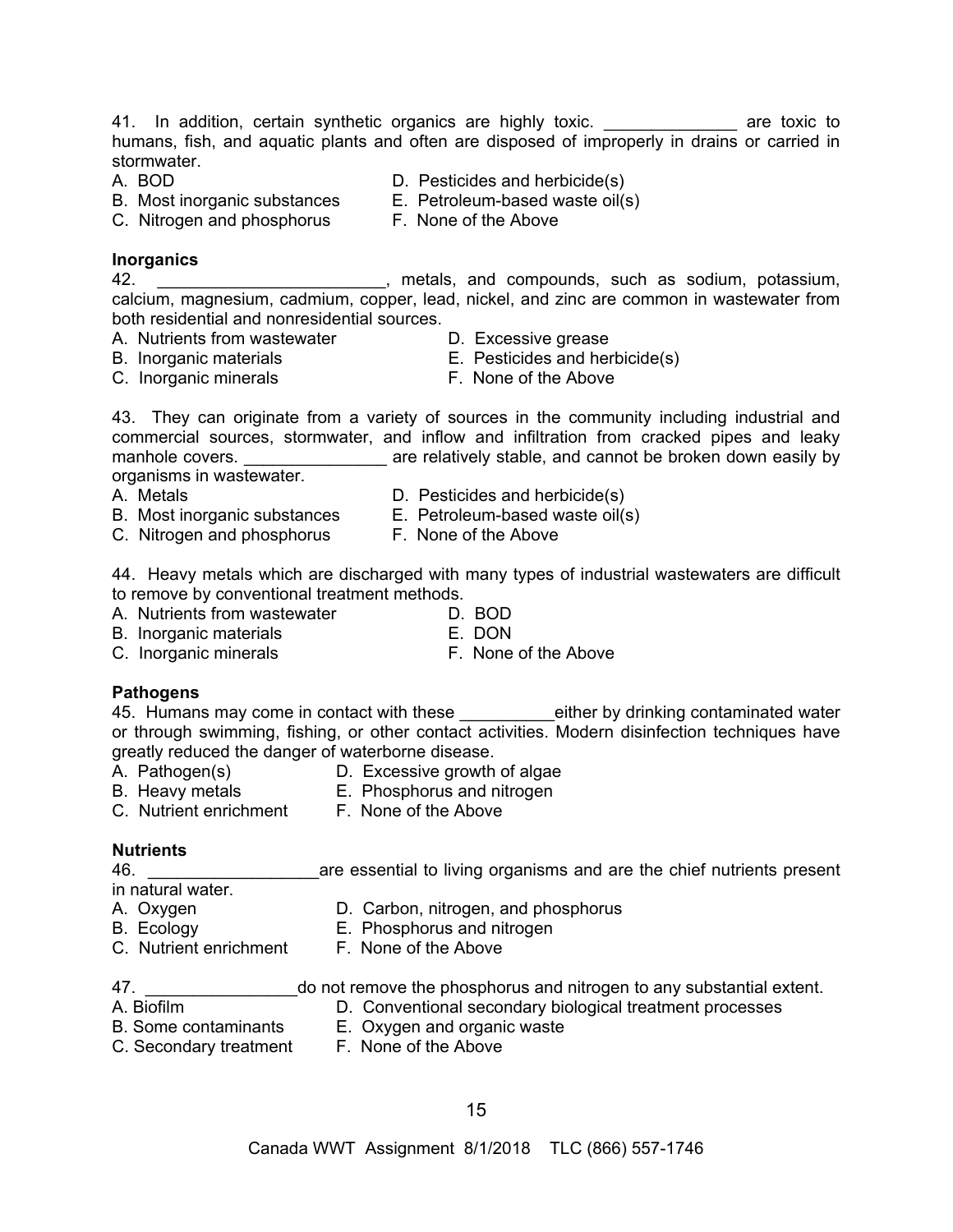48. The release of large amounts of nutrients, primarily \_\_\_\_\_\_\_\_\_\_\_\_but occasionally nitrogen, causes nutrient enrichment which results in excessive growth of algae.

- 
- A. Phosphorus **D. Excessive growth of algae**
- B. Heavy metals **E. Phosphorus and nitrogen**
- C. Nutrient enrichment F. None of the Above

49. Uncontrolled algae growth blocks out sunlight and chokes aquatic plants and animals by depleting \_\_\_\_\_\_\_\_\_\_\_\_\_\_in the water at night.

- A. Pathogen(s) D. Excessive growth of algae
- 
- B. Dissolved oxygen E. Phosphorus and nitrogen
- C. Nutrient enrichment F. None of the Above

50. The release of nutrients in quantities that exceed the affected waterbody's ability to assimilate them results in a condition called

- 
- A. Toxic **D. Eutrophication or cultural enrichment**
- B. Ecology **E. Oxygen and organic waste**
- C. Nutrient enrichment F. None of the Above

#### **Inorganic and Synthetic Organic Chemicals**

51. A vast array of chemicals is included in this category. Examples include detergents, household cleaning aids, heavy metals, pharmaceuticals, \_\_\_\_\_\_\_\_\_\_\_\_\_\_\_\_\_\_\_\_and

- herbicides, industrial chemicals, and the wastes from their manufacture.
- A. Pathogen(s) D. Excessive growth of algae
- B. Heavy metals E. Synthetic organic pesticides
- C. Nutrient enrichment F. None of the Above

52. Many of these substances are toxic to fish and aquatic life and many are harmful to humans. Some are known to be highly \_\_\_\_\_\_\_\_\_\_\_\_\_\_\_\_\_\_at very low concentrations. Others can cause taste and odor problems, and many are not effectively removed by conventional wastewater treatment.

- 
- A. Toxic **D. Excessive growth of algae**
- B. Ecology **E. Poisonous**
- C. Nutrient enrichment F. None of the Above

**Thermal**<br>53. \_\_\_\_\_\_ reduces the capacity of water to retain oxygen. In some areas, water used for cooling is discharged to streams at elevated temperatures from power plants and industries.

- A. Heat **D. Excessive growth of algae**
- B. Heavy metals **E. Phosphorus and nitrogen**
- C. Nutrient enrichment F. None of the Above

54. Unchecked discharges of **Exercise 20** can seriously alter the ecology of a lake, a

- stream, or estuary.
- A. Toxic **D. Eutrophication or cultural enrichment**
- B. Waste heat E. Phosphorus and nitrogen
- C. Nutrient enrichment F. None of the Above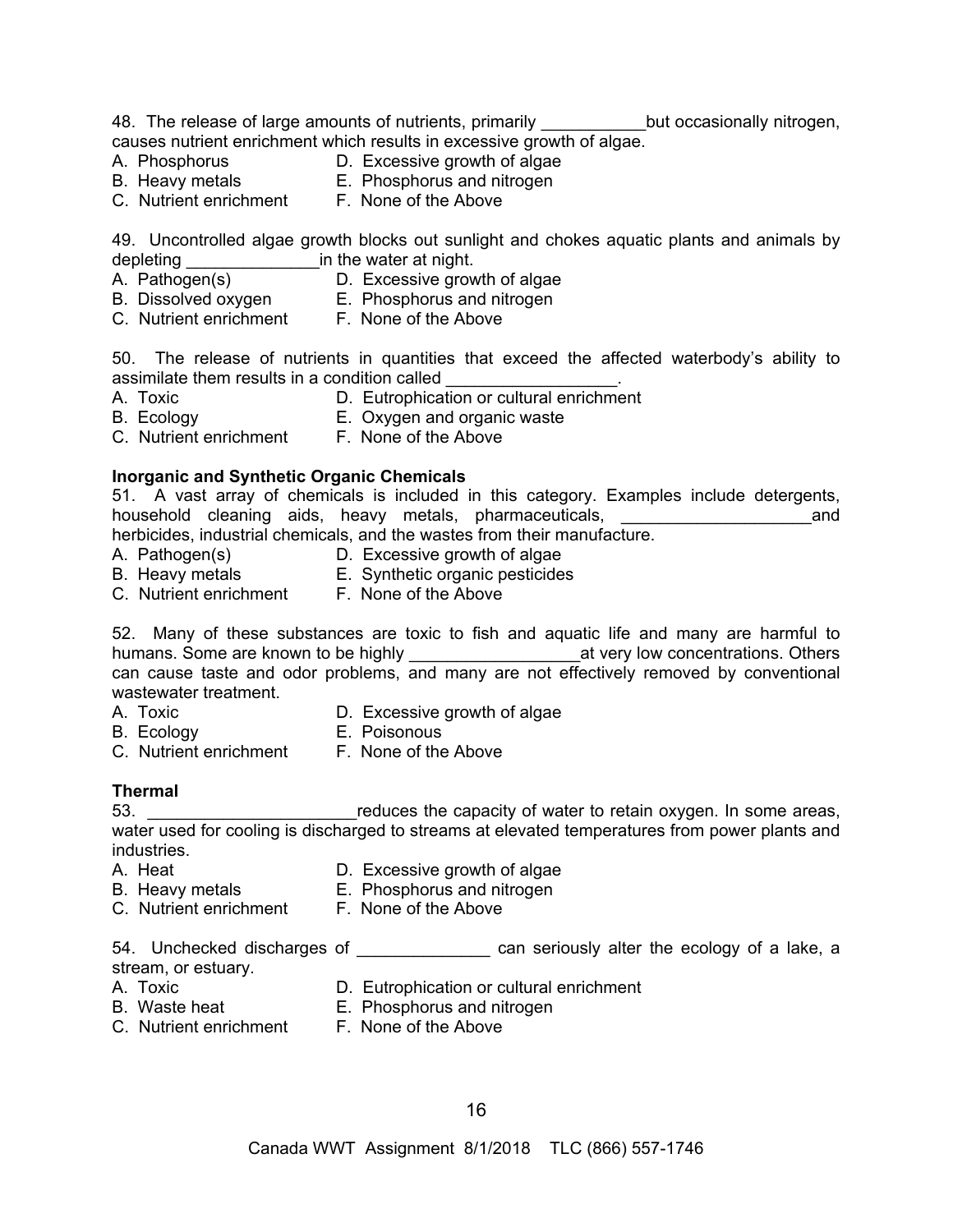## **Application Specific Microbiology**

55. Each wastewater stream is unique, and so too are the community of microorganisms that process it. This "\_\_\_\_\_\_\_\_\_\_\_\_\_\_\_" is the preferred methodology in wastewater treatment affecting the efficiency of biological nutrient removal.

- -
- C. Advanced treatment technologies F. None of the Above
- A. Mature biofilm D. Application-specific microbiology
- B. Activated sludge system E. Pretreatment and pollution prevention
	-

56. The right laboratory prepared bugs are more efficient in organics removal if they have the right growth environment. This efficiency is multiplied if microorganisms are allowed to grow as a layer of biofilm on specifically designed support media. In this way, example the solution of a waste stream can occur.

- A. Denitrification process D. Insufficient aeration in the reactor
	-
- B. Optimized biological processing E. Anaerobic sludge C. Bulking sludge F. None of the Above
- 57. To reduce the start-up phase for growing a mature biofilm one can also purchase "\_\_\_\_\_\_\_\_\_\_\_\_\_\_\_\_\_\_" from appropriate microbiology vendors.
- A. Mature biofilm D. Application-specific microbiology culture
- -
- B. Activated sludge system E. Pretreatment and pollution prevention
- C. Advanced treatment technologies F. None of the Above

# **Topic 2 - Primary Treatment Processes**

#### **Primary Treatment**

58. Coarse solids are removed from the wastewater in the primary stage of treatment. In some treatment plants, **Example 2** may be combined into one basic operation.

- A. Solid(s) D. Suspended growth process(es)
- B. Finer debris E. Primary and secondary stages
- C. Grit and gravelF. None of the Above

59. The secondary stage uses **Exercise 20** to further purify wastewater. Sometimes, these stages are combined into one operation.

- A. Very fine solids **D. Primary sludge** 
	-
- B. Biological processes E. Grit and screenings
- C. Pollutant(s)F. None of the Above

## **Preliminary Treatment**

60. The **Example 1** enters from the collection system into the Coarse Screening process. After the wastewater has been screened, it may flow into a grit chamber where sand, grit, cinders, and small stones settle to the bottom.

- A. Solid(s) D. Raw wastewater
- B. Finer debris E. Dissolved organic and inorganic constituents
- C. Grit and gravelF. None of the Above

61. Removing the **that washes off streets or land during storms is very** important, especially in cities with combined sewer systems.

- A. Very fine solids D. Primary sludge
- B. Grit and gravel E. Grit and screenings
- C. Pollutant(s)F. None of the Above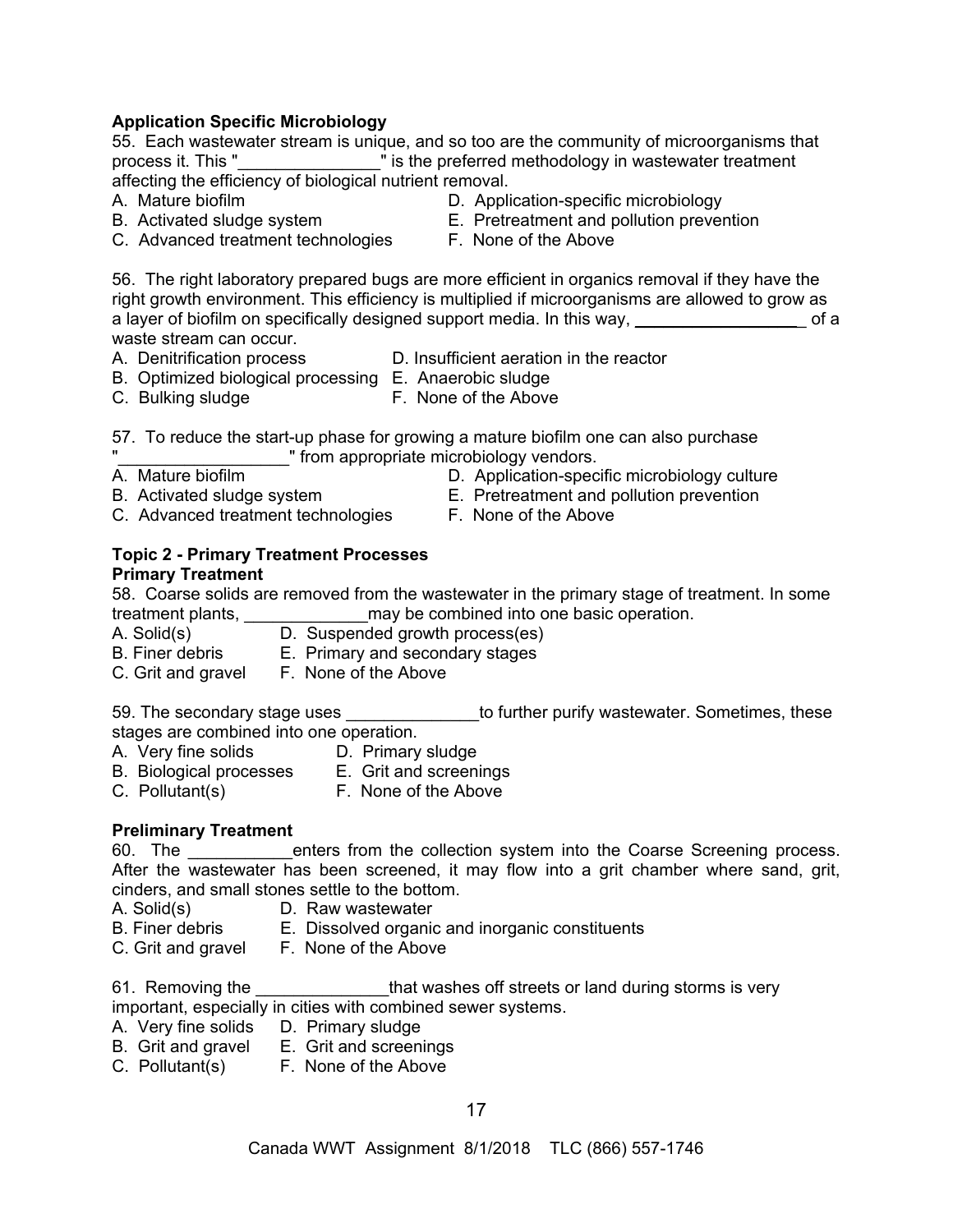62. Large amounts of \_\_\_\_\_\_\_\_\_\_\_\_\_\_\_entering a treatment plant can cause serious operating problems, such as excessive wear of pumps and other equipment, clogging of aeration devices, or taking up capacity in tanks that is needed for treatment.

- A. Solid(s) D. Grit and sand<br>B. Finer debris E. Dissolved orga
- E. Dissolved organic and inorganic constituents
- C. Grit and gravelF. None of the Above

63. The **Example 20** removed by these processes must be periodically collected and trucked to a landfill for disposal or are incinerated.

- A. Very fine solids D. Primary sludge
- B. Wastewater E. Grit and screenings
- C. Pollutant(s)F. None of the Above
- 64. **Example 3 and set of the set of the set of the set of the set of the set of the landfill.**
- A. Solid(s) D. This debris
- B. Finer debris E. Dissolved organic and inorganic constituents
- C. Grit and gravelF. None of the Above

65. The \_\_\_\_\_\_\_\_\_\_\_\_\_then passes into the Raw Influent Pumping process that consists of submersible centrifugal pumps.

- 
- A. Wastewater **D. Dissolved organic and inorganic constituents**
- B. Split samples E. Grit and gravel
- C. Duplicate samples F. None of the Above

66. The **Example 3 and Then update into the Static Fine Screening process which consists** of two stationary (or static) screens which remove finer debris not captured by the coarse screens.

- A. Solid(s) D. Flow
- B. Finer debris E. Dissolved organic and inorganic constituents
- C. Grit and gravelF. None of the Above

67. Debris is then collected in hoppers, dewatered, and disposed into a landfill. The screened and \_\_\_\_\_\_\_\_\_then enters into Primary Sedimentation.

- A. Very fine solids D. Primary sludge
- B. De-gritted wastewater E. Grit and screenings
	-
- 
- C. Pollutant(s)F. None of the Above

## **Primary Sedimentation**

68. The \_\_\_\_\_\_\_\_\_\_\_\_\_\_\_consist of minute particles of matter that can be removed from the wastewater with further treatment such as sedimentation or gravity settling, chemical coagulation, or filtration.

- A. Solid(s) D. Suspended growth process(es)
- B. Suspended solids E. Dissolved organic and inorganic constituents
- C. Grit and gravelF. None of the Above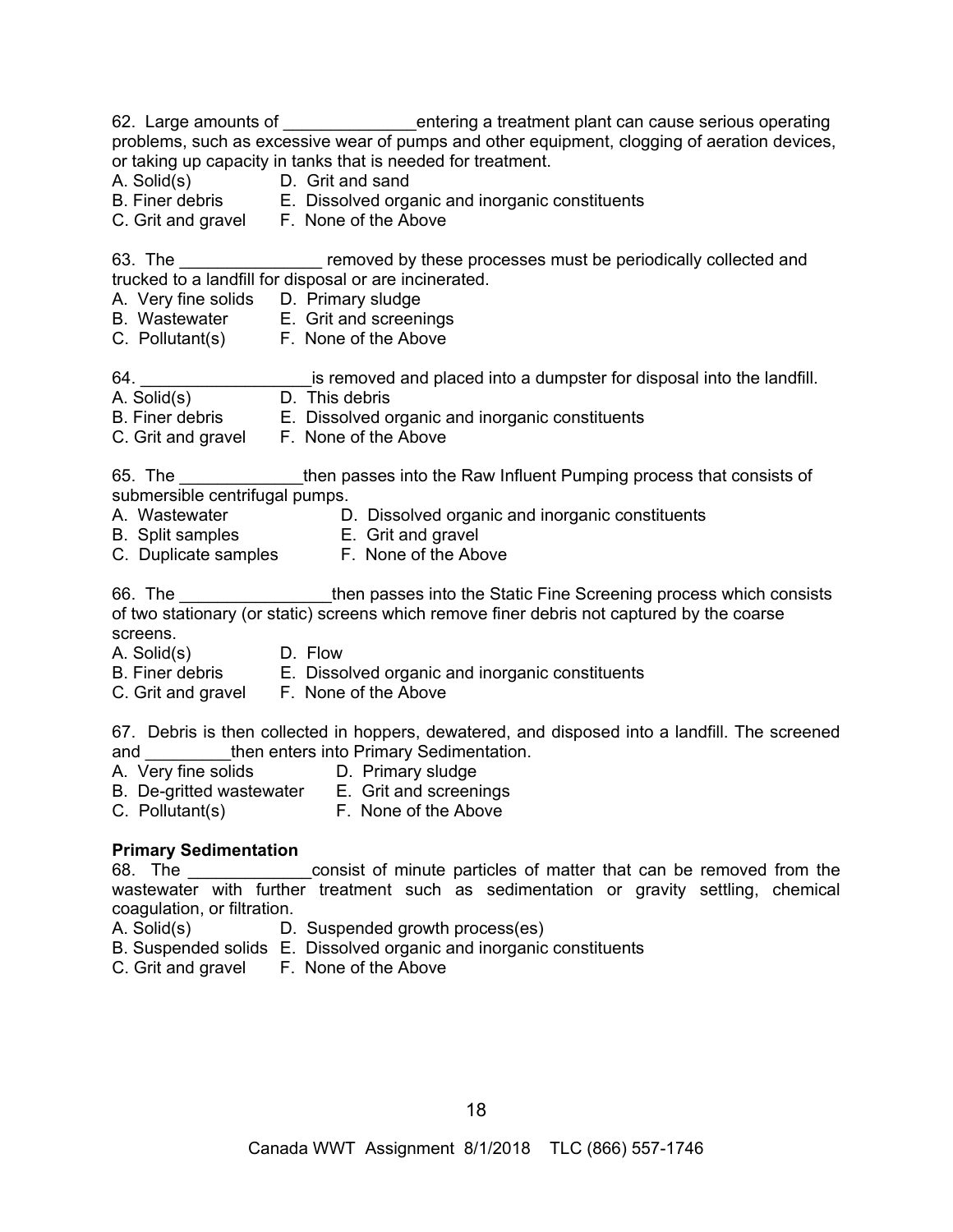69. Pollutants that are dissolved or are very fine and remain suspended in the wastewater are not removed effectively by gravity settling. When the wastewater enters a sedimentation tank, it slows down and the suspended solids gradually sink to the bottom. This mass of solids is called

- A. Very fine solids D. Primary sludge
- B. Wastewater E. Grit and screenings
- C. Pollutant(s)F. None of the Above

70. Various methods have been devised to remove \_\_\_\_\_\_\_\_\_\_, newer plants have some type of mechanical equipment to remove the settled solids and some plants remove solids continuously while others do so at intervals.

- A. Solid(s) D. Suspended growth process(es)
- B. Finer debris E. Dissolved organic and inorganic constituents
- C. Grit and gravelF. None of the Above

#### **Secondary Treatment**

 $\mathcal{L}=\{1,2,3,4,5\}$ 

71. After the **The Lands is a seam through Primary Treatment processes**, it flows into the next stage of treatment called secondary.

- A. Very fine solids D. Primary sludge
- B. Wastewater E. Grit and screenings
- C. Pollutant(s)F. None of the Above

72. Secondary treatment processes can remove up to 90 percent of the **constant of the** in wastewater by using biological treatment processes. The two most common conventional methods used to achieve secondary treatment are attached growth processes and suspended growth processes.

- A. Solid(s) D. Suspended growth process(es)
- B. Finer debris E. Organic matter
- C. Grit and gravelF. None of the Above
- 73. The Secondary Treatment stage consists of a biological process such as and a physical process, Secondary Clarification.
- A. Wildlife habitat D. Phosphorus-reduction system(s)
- B. Oxidation Ditches E. Excessive sludge production
- C. Denitrification F. None of the Above

74. The Preliminary Treatment stage removes as much \_\_\_\_\_\_\_\_\_\_\_ as possible using physical processes, however, very fine solids are still present that cannot be removed physically.

- 
- A. Solid(s) **D.** Suspended growth process(es)<br>B. Finer debris **E.** Dissolved organic and inorganic E. Dissolved organic and inorganic constituents
- C. Grit and gravelF. None of the Above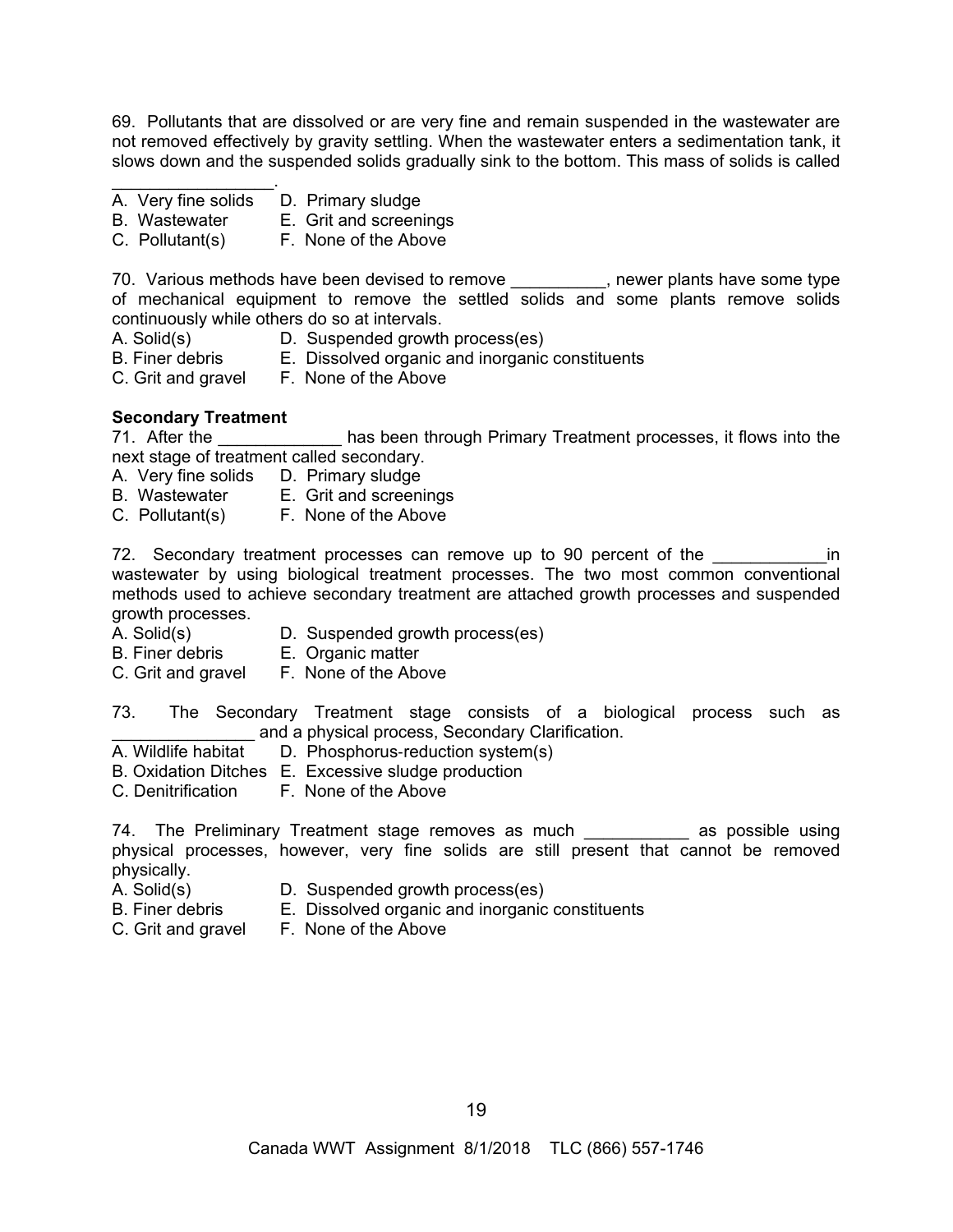75. The wastewater enters from Preliminary Treatment into the Oxidation Ditches process which is a biological process consisting of large oval shaped basins which are capable of removing these finer solids. This is accomplished by maintaining a population of microorganisms within the oxidation basins which consume the  $\sim$  (which are primarily organic) and also adhere to the solids themselves.

- A. Total Solids D. Elevated Hardness, Salty Taste, or Corrosiveness
- B. TDS E. Wastewater temperature
- C. Very fine solids F. None of the Above

76. By consuming and adhering to these they form larger and heavier aggregates that can by physically separated. Thus, after this process has taken place within the Oxidation Ditches the wastewater then enters Secondary Clarification process which can provide this physical separation.

- A. Solid(s) D. Finer solids
- B. Finer debris E. Dissolved organic and inorganic constituents

C. Grit and gravelF. None of the Above

## **Secondary Clarification Process**

77. The clear overflow (or upper layer) is collected at the end of the tank and passed onto the for additional treatment if available.

- A. Nitrogen removal system(s) D. Suspended film system(s)
	-
- 
- B. Tertiary process E. Recirculating sand filters (RSFs
- B. Tertiary process<br>
C. Microorganism(s) E. None of the Above<br>
F. None of the Above

78. The majority of microorganism-rich underflow (or lower layer) is re-circulated to tanks as Return Sludge to help sustain the microorganism population in the **with the state of process**.

- 
- A. Trickling filter(s)  $D.$  Aerobic nitrification processes
- B. Oxidation Ditches E. Recirculating sand filters (RSFs)
- C. Nitrogen removal system(s) F. None of the Above

## **Fixed Film Systems**

79. \_\_\_\_\_\_\_\_\_\_\_\_\_\_\_\_\_\_\_\_\_ grow microorganisms on substrates such as rocks, sand or plastic.

- -
- B. Activated sludge system **E. Fixed film systems** C. Advanced treatment technologies F. None of the Above
- A. Mature biofilm D. Application-specific microbiology
	-
- 
- 

80. As organic matter and nutrients are absorbed from the wastewater, the film of microorganisms grows and thickens. \_\_\_\_\_\_\_\_\_\_\_\_\_\_\_\_, rotating biological contactors, and sand filters are examples of fixed film systems.

A. Trickling filter(s) D. Aerobic nitrification processes

- B. Oxidation Ditches E. Recirculating sand filters (RSFs)
- C. Nitrogen removal system(s) F. None of the Above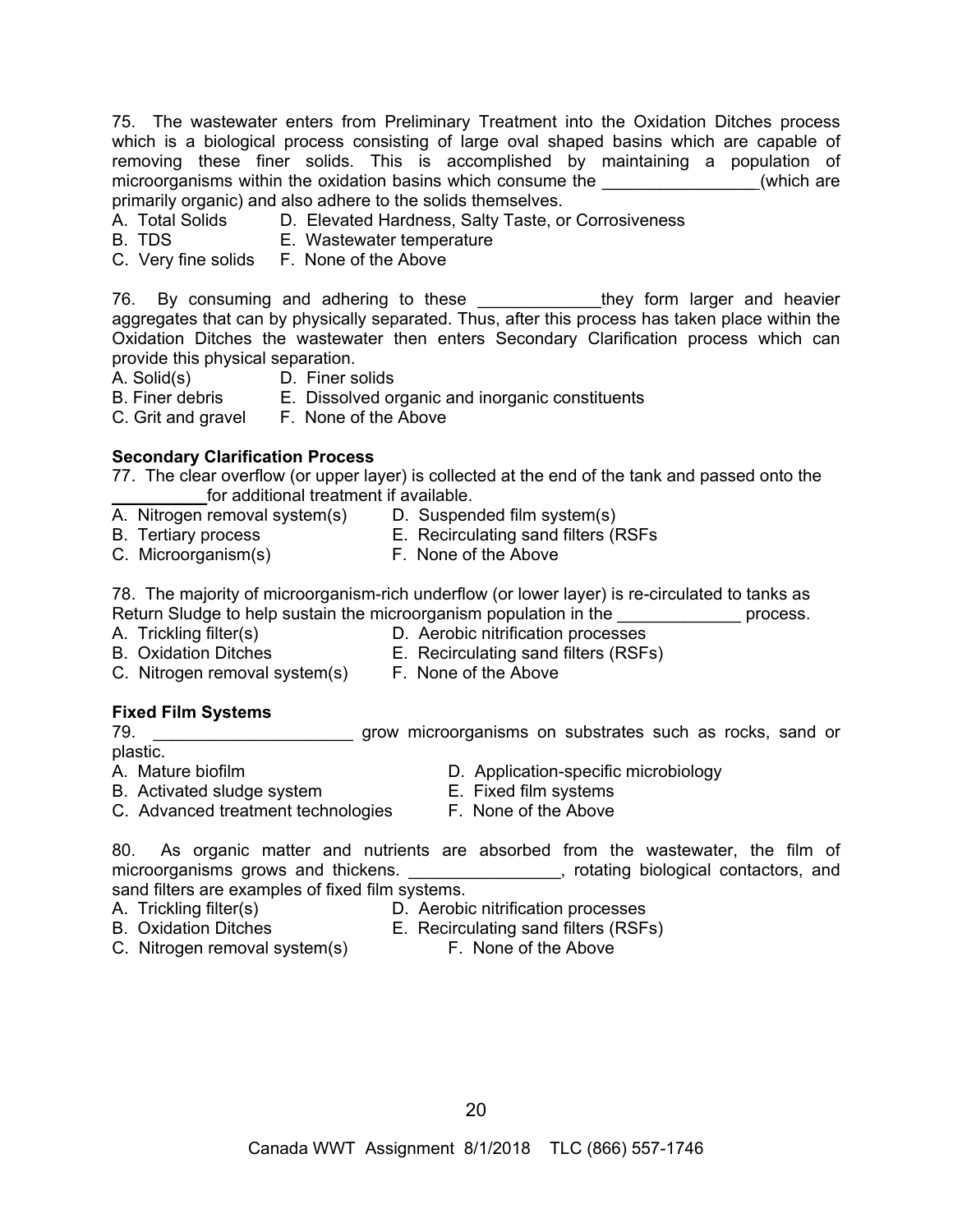## **Suspended Film Systems**

81. **But any stir and suspend microorganisms in wastewater.** As the microorganisms absorb organic matter and nutrients from the wastewater, they grow in size and number.

- A. Nitrogen removal system(s) D. Suspended film system(s)
	-
- 
- B. Tertiary process E. Recirculating sand filters (RSFs
- C. Microorganism(s) F. None of the Above

82. Some of the sludge is pumped back into the incoming wastewater to provide "seed" microorganisms. The remainder is wasted and sent on to a sludge treatment process. Activated sludge, subseteed boxidation ditch, and sequential batch reactor systems are all examples of suspended film systems.

- 
- A. Trickling filter(s) D. Aerobic nitrification processes
- B. Extended aeration E. Recirculating sand filters (RSFs)
- C. Nitrogen removal system(s) F. None of the Above
- 

## **Lagoon Systems**

83. Lagoon systems are shallow basins which hold the wastewater for several months to allow for the natural degradation of sewage. These systems take advantage of  $\Box$ microorganisms in the wastewater to renovate sewage.

- A. Nitrogen removal system(s) D. Suspended film system(s)
	-
- 
- B. Tertiary process E. Recirculating sand filters (RSFs
- C. Natural aeration **F. None of the Above** 
	-

## **Nitrogen Control**

84. Nitrogen in one form or another is present in municipal wastewater and is usually not removed by secondary treatment. If discharged into lakes and streams or estuary waters, nitrogen in the form of each can exert a direct demand on oxygen or stimulate the excessive growth of algae.

- A. Nitrification D. Nitrogen in the nitrate form
- B. Ammonia E. Ammonia to the non-toxic nitrate
- C. Nitrogen F. None of the Above

85. By providing additional beyond the secondary stage, nitrifying bacteria present in wastewater treatment can biologically convert ammonia to the non-toxic nitrate through a process known as nitrification.

- A. Nitrification D. Nitrogen in the nitrate form
- B. Denitrification E. Biological treatment
- C. Nitrogen F. None of the Above

86. Since nitrate is also a nutrient, excess amounts can contribute to the uncontrolled growth of algae. In situations where nitrogen must be completely removed from effluent, process can be added to the system to convert the nitrate to nitrogen gas.

- A. Nitrification D. Nitrogen in the nitrate form
- B. Denitrification E. Additional biological
- C. Nitrogen F. None of the Above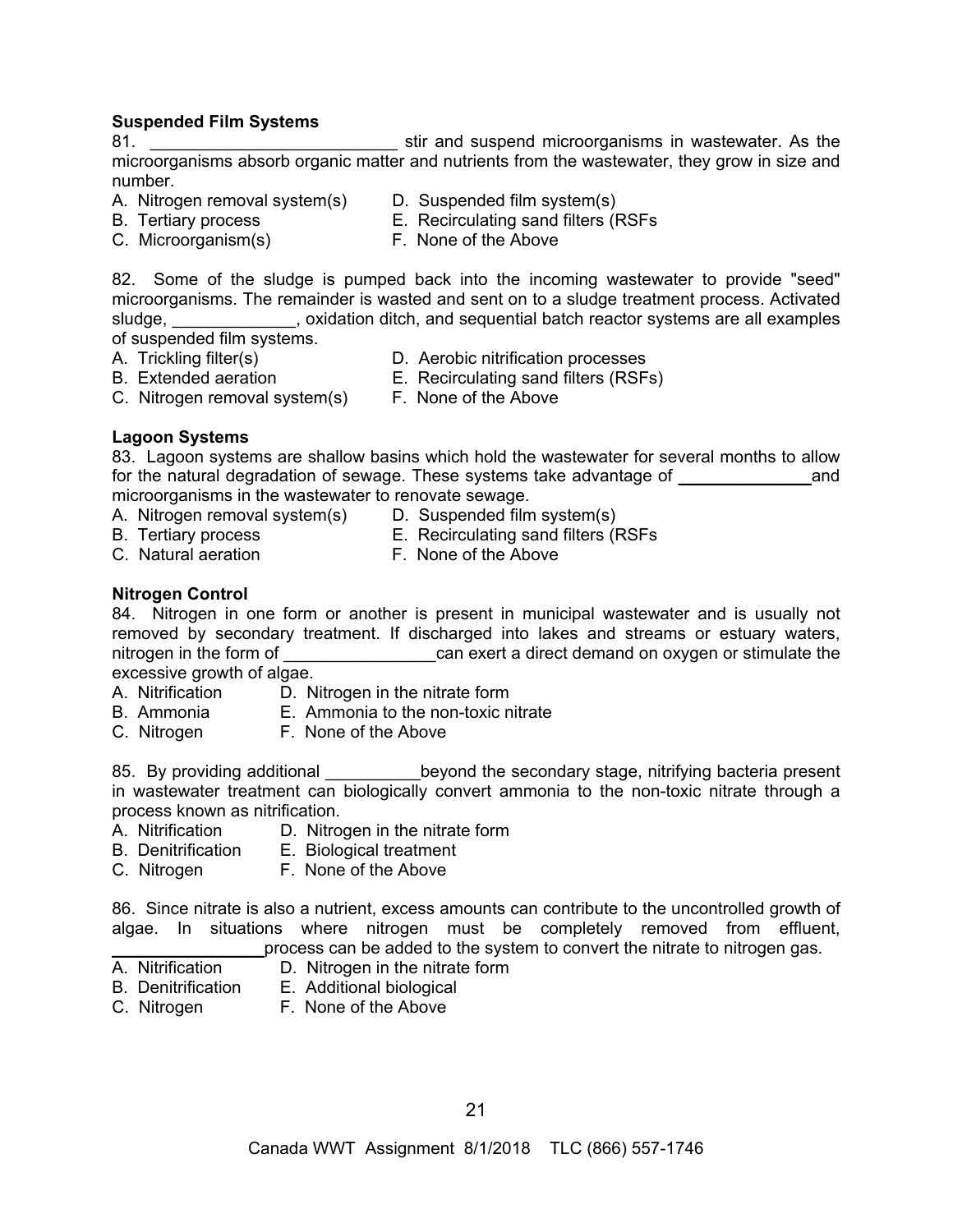**Conversion of Nitrate to Nitrogen Gas**  is accomplished by bacteria in a process known as denitrification.

- A. Nitrogen gas D. Nitrate nitrogen
- B. Phosphorus E. Methanol
- C. Nitrogen F. None of the Above

88. Effluent with nitrogen in the form of nitrate is placed into a tank devoid of oxygen, where carbon-containing chemicals, such as \_\_\_\_\_\_\_\_\_\_\_\_\_\_, are added or a small stream of raw wastewater is mixed in with the nitrified effluent. In this oxygen free environment, bacteria use the oxygen attached to the nitrogen in the nitrate form, releasing nitrogen gas.

- 
- A. Nitrogen gas D. Nitrate nitrogen
- B. Phosphorus E. Methanol
- C. Nitrogen F. None of the Above
- 

89. Because \_\_\_\_\_\_\_\_\_\_\_\_\_\_\_\_\_ comprises almost 80 percent of the air in the earth's atmosphere, the release of nitrogen into the atmosphere does not cause any environmental harm.

- A. Phosphorus D. Nitrate nitrogen
- B. Phosphorus E. Methanol
- C. Nitrogen F. None of the Above

#### **Biological Phosphorus Control**

90. \_\_\_\_\_\_\_\_\_\_\_\_\_\_ removal can be achieved through chemical addition and a coagulationsedimentation process.

- A. Nitrification D. Nitrate nitrogen
- B. Phosphorus E. Oxygen
- C. Nitrogen F. None of the Above

91. Some biological treatment processes called biological nutrient removal (BNR) can also achieve nutrient reduction, removing <br>A. Both nitrogen and phosphorus D. Nitrate nitrogen

- A. Both nitrogen and phosphorus
- B. Phosphorus **E. Oxygen**
- C. Nitrogen F. None of the Above

92. Most of the BNR processes involve modifications of suspended growth treatment systems so that the bacteria in these systems also convert example to inert nitrogen gas and trap phosphorus in the solids that are removed from the effluent.

- A. Both nitrogen and phosphorus D. Nitrate nitrogen
- B. Phosphorus E. Oxygen
- C. Nitrogen **F. None of the Above**

#### **Coagulation-Sedimentation Process**

93. A process known as **Example 1** is used to increase the removal of solids from effluent after primary and secondary treatment. Solids heavier than water settle out of wastewater by gravity. With the addition of specific chemicals, solids can become heavier than water and will settle.

- 
- A. Carbon adsorption **D.** A form of stabilization
- B. An advanced process E. Processed wastewater solids
	-
- C. Chemical coagulation-sedimentation F. None of the Above
	- 22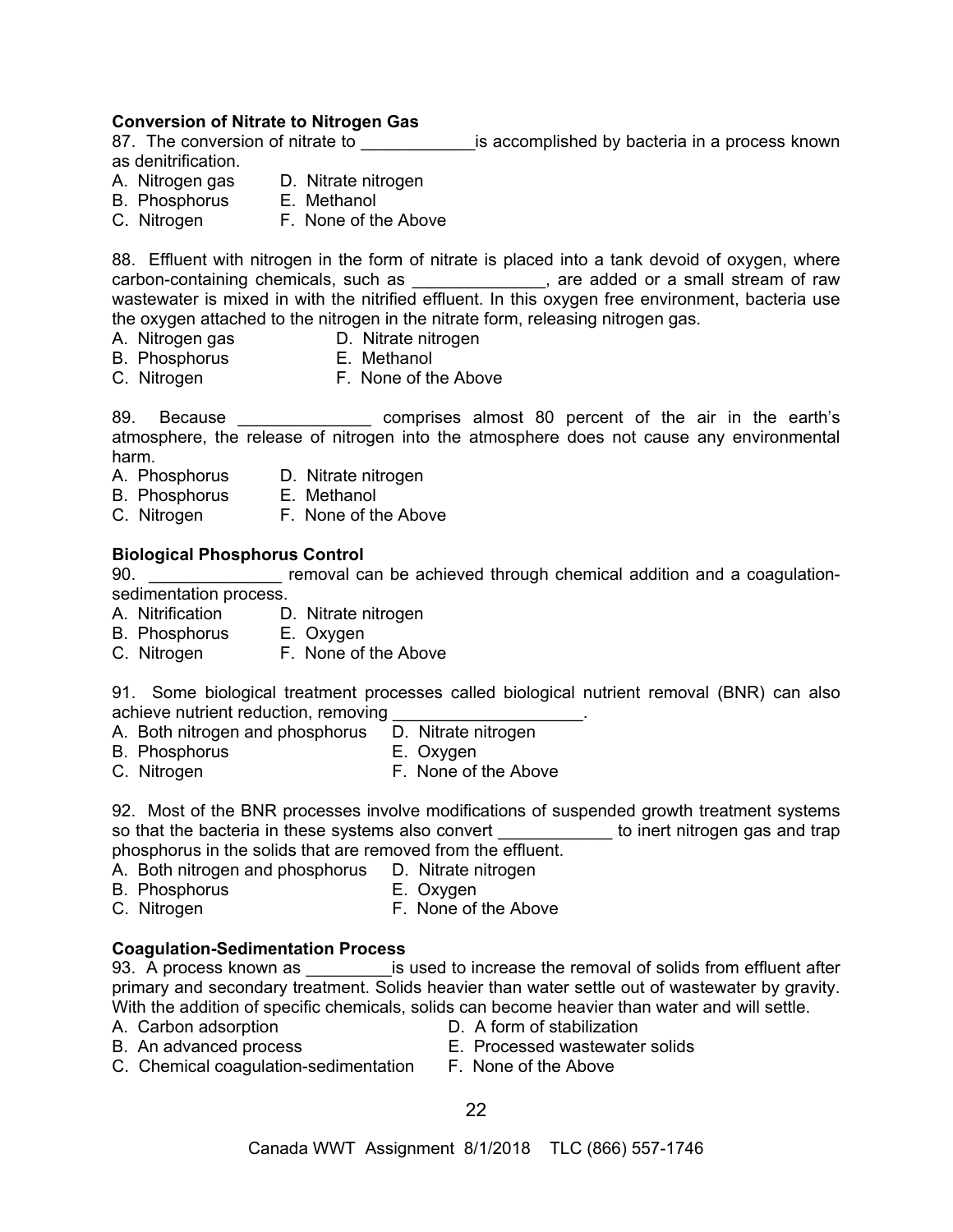94. \_\_\_\_\_\_\_\_\_\_\_\_\_\_\_\_\_\_\_\_added to the wastewater to remove phosphorus. With these chemicals, the smaller particles 'floc' or clump together into large masses. The larger masses of particles will settle faster when the effluent reaches the next step the sedimentation tank. This process can reduce the concentration of phosphate by more than 95 percent.

- A. Other alkaline materials D. Alum, lime, or iron salts are chemicals
- B. A form of stabilization E. Phosphate
- C. Sewage solids, or sludge F. None of the Above

95. Although used for years in the treatment of industrial wastes and in water treatment,

is considered an advanced process because it is not routinely applied to the treatment of municipal wastewater. In some cases, the process is used as a necessary pretreatment step for other advanced techniques. This process produces a chemical sludge, and the cost of disposing of this material can be significant.

- 
- A. Carbon adsorption **D.** A form of stabilization
- 
- B. An advanced process E. Processed wastewater solids
- C. Coagulation-sedimentation F. None of the Above
	-

## **Carbon Adsorption**

96. Carbon adsorption technology can remove organic materials from wastewater that resist removal by\_\_\_\_\_\_\_\_\_\_\_\_. These resistant, trace organic substances can contribute to taste and odor problems in water, taint fish flesh, and cause foaming and fish kills.

- A. Denitrification process D. Insufficient aeration in the reactor
- B. Biological treatment E. Anaerobic sludge
- C. Bulking sludge **F. None of the Above**
- 97. **Example 20** consists of passing the wastewater effluent through a bed or canister of activated carbon granules or powder which remove more than 98 percent of the trace organic substances.
- 
- A. Carbon adsorption D. A form of stabilization
- B. An advanced process E. Processed wastewater solids ("sewage sludge")
	-
- 
- C. Phosphate F. None of the Above

## **Topic 3 - Activated Sludge Process Section**

# **Activated Sludge Methods**

## **Organic Load**

98. The organic load (generally coming from primary treatment operations such as settling, screening or flotation) enters the reactor where the active microbial population ( is present. The reactor must be continuously aerated.

- A. Nitrifying bacteria D. Aerobic bacteria
- 
- B. Methane forming bacteria E. Anaerobic, heterotrophic bacteria
- C. Activated sludge F. None of the Above

99. The mixture then passes to a secondary settling tank where the cells are settled. The treated wastewater is generally discharged after disinfection while the strategies is recycled in part to the aeration basin.

- A. Secondary settling D. Organic load
- B. High degradation rate E. Settled biomass
- C. Aeration basin **F. None of the Above**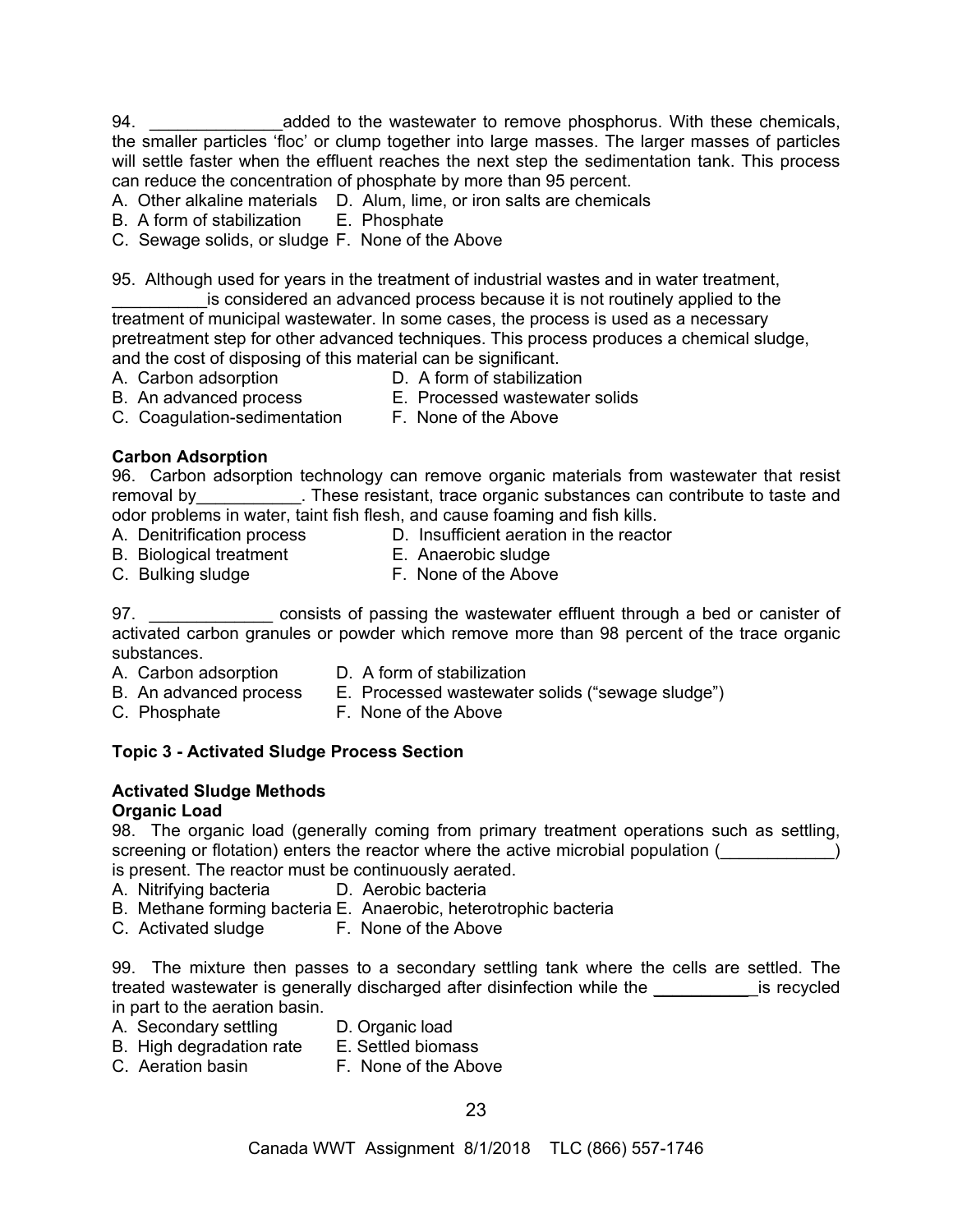100. The cells must be recycled in order to maintain sufficient biomass to degrade the as quickly as possible.

- A. Secondary settling in D. Organic load<br>
B. High degradation rate E. Settled biomass
	-
- B. High degradation rate
- C. Aeration basin F. None of the Above

101. The amount that is recirculated depends on the need to obtain a high degradation rate and on the need for the bacteria to flocculate properly so that the secondary settling separates the cells satisfactorily. As the cells are retained longer in the system, the flocculating characteristics of the cells improve since they start to produce extra cellular slime which favors\_\_\_\_\_\_\_\_\_\_\_\_\_\_\_\_\_\_\_\_.

- A. Secondary settling
- B. High degradation rate E. Settled biomass
- C. Flocculating F. None of the Above
- **Common Types**

102. The most common types of activated sludge are the conventional and the continuous flow stiffed tank, in which the contents are completely mixed. In the conventional process, the wastewater is circulated along the\_\_\_\_\_\_\_\_\_, with the flow being arranged by baffles in plug flow mode. The oxygen demand for this arrangement is maximum at the inlet as is the organic load concentration.

- A. Smooth plug flow D. Aeration tank
	-
- B. High degradation rate E. Reactor
- C. Aeration basin F. None of the Above

103. The flow peaks can be damped in the primary treatment tanks. \_\_\_\_\_\_\_\_\_\_\_\_\_\_\_ would

require less reactor volume if smooth plug flow could be assured, which usually does not occur.

- A. Smooth plug flow D. Organic load or flow peaks
	-
- B. The conventional configurations E. Reactor C. Aeration basin F. None of the Above

## **Topic 4- Advanced Wastewater Treatment Methods**

#### **Advanced Treatment Technologies**

104. Treatment levels beyond secondary are called advanced treatment.

can be extensions of conventional secondary biological treatment to further stabilize oxygendemanding substances in the wastewater, or to remove nitrogen and phosphorus.

- 
- A. Mature biofilm D. Application-specific microbiology
- B. Activated sludge system E. Pretreatment and pollution prevention
- C. Advanced treatment technologies F. None of the Above
- 

105. Advanced treatment may also involve physical-chemical separation techniques such as adsorption, flocculation/precipitation, membranes for advanced filtration,

and reverse osmosis. In various combinations, these processes can achieve any degree of pollution control desired.

- 
- A. Denitrification process D. Aeration in the reactor
- 
- B. Organic material E. Application-specific microbiology
- 
- C. Ion exchange F. None of the Above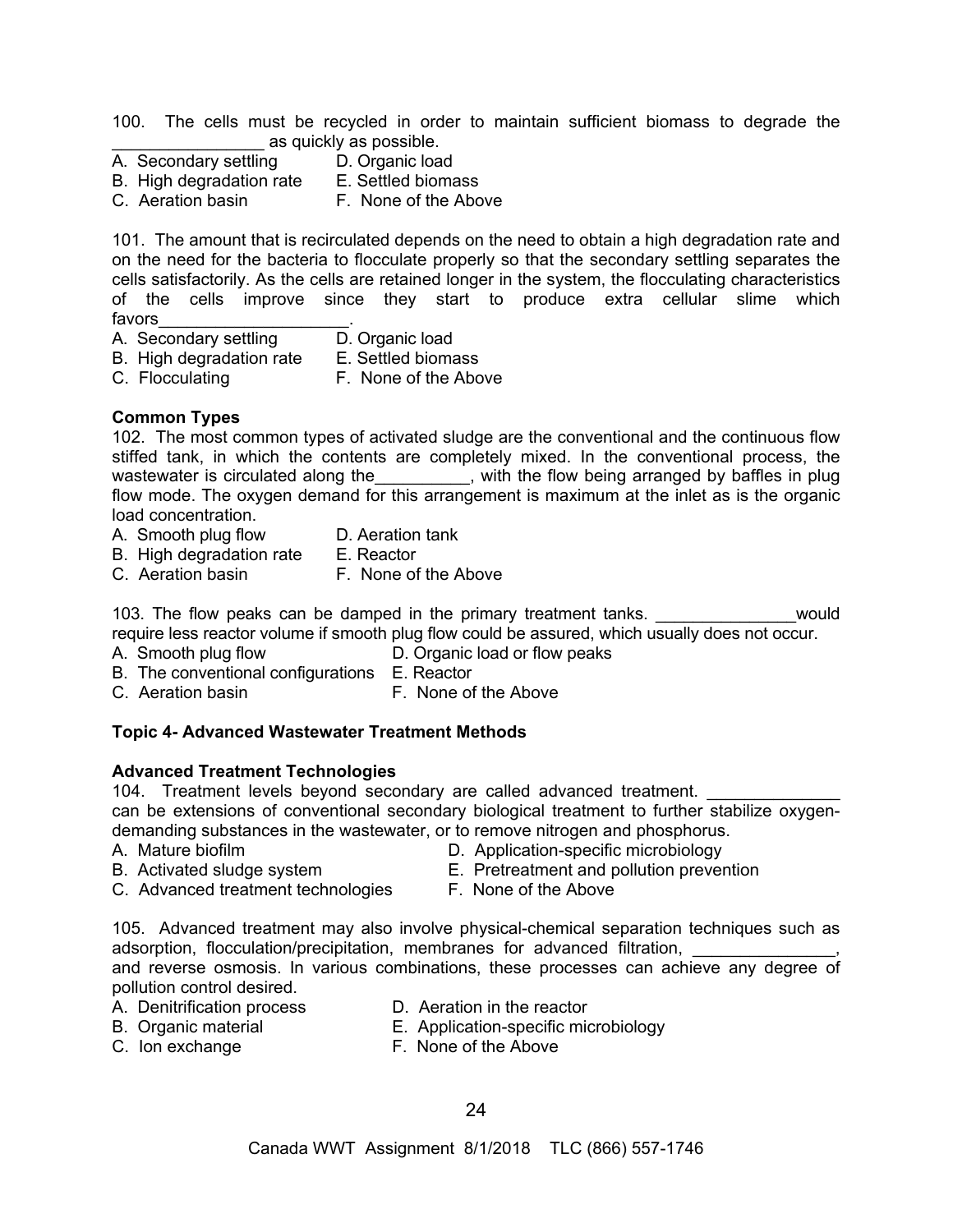## **The Use or Disposal of Wastewater Residuals and Biosolids**

106. When pollutants are removed from water, there is always something left over. It may be rags and sticks caught on the screens at the beginning of primary treatment. It may be the that settle to the bottom of sedimentation tanks.

- A. Other alkaline materials D. Biosolids
- B. Solids E. Rags and sticks
- C. Sewage solids, or sludge F. None of the Above

## **Processed Wastewater Solids**

107. Biosolids are **the sum and interest ("sewage sludge")** that meet rigorous standards allowing safe reuse for beneficial purposes.

- A. Other alkaline materials D. Processed wastewater solids
- B. A form of stabilization E. Rags and sticks
- C. Sewage solids, or sludge F. None of the Above

## **Biosolids Stabilization**

108. Prior to utilization or disposal, **the stabilized to control Odours and reduce the** number of disease-causing organisms.

- A. Biosolids D. Other alkaline materials
- B. An advanced process E. Processed wastewater solids ("sewage sludge")
- C. Sewage solids, or sludge F. None of the Above

109. \_\_\_\_\_\_\_\_\_\_\_\_\_\_\_\_\_\_\_, when separated from the wastewater, still contain around 98 percent water. They are usually thickened and may be dewatered to reduce the volume to be transported for final processing, disposal, or beneficial use.

- A. Biosolids D. Other alkaline materials
- B. An advanced process E. Processed wastewater solids ("sewage sludge")
- C. Sewage solids, or sludge F. None of the Above

## **Dewatering Processes**

110. \_\_\_\_\_\_\_\_\_\_\_\_\_ include drying beds, belt filter presses, plate and frame presses, and centrifuges. To improve dewatering effectiveness, the solids can be pretreated with chemicals such as lime, ferric chloride, or polymers to produce larger particles which are easier to remove.

- A. Dewatering processes D. Stabilization of solids
- B. A form of stabilization E. Digestion
- C. Sewage solids, or sludge F. None of the Above

## **Digestion**

111. Digestion is a form of \_\_\_\_\_\_\_\_\_\_\_\_\_\_where the volatile material in the wastewater solids can decompose naturally and the potential for odor production is reduced.

- A. Dewatering processes D. Stabilization of solids
- B. Digestion E. Stabilization
- C. Sewage solids, or sludge F. None of the Above

112. \_\_\_\_\_\_\_\_\_\_\_\_\_\_\_\_in an enclosed tank (anaerobic solids digestion) has the added benefit of producing methane gas which can be recovered and used as a source of energy.

- A. Dewatering processes D. Stabilization of solids
- B. Digestion without air **E. Digestion**
- C. Sewage solids, or sludge F. None of the Above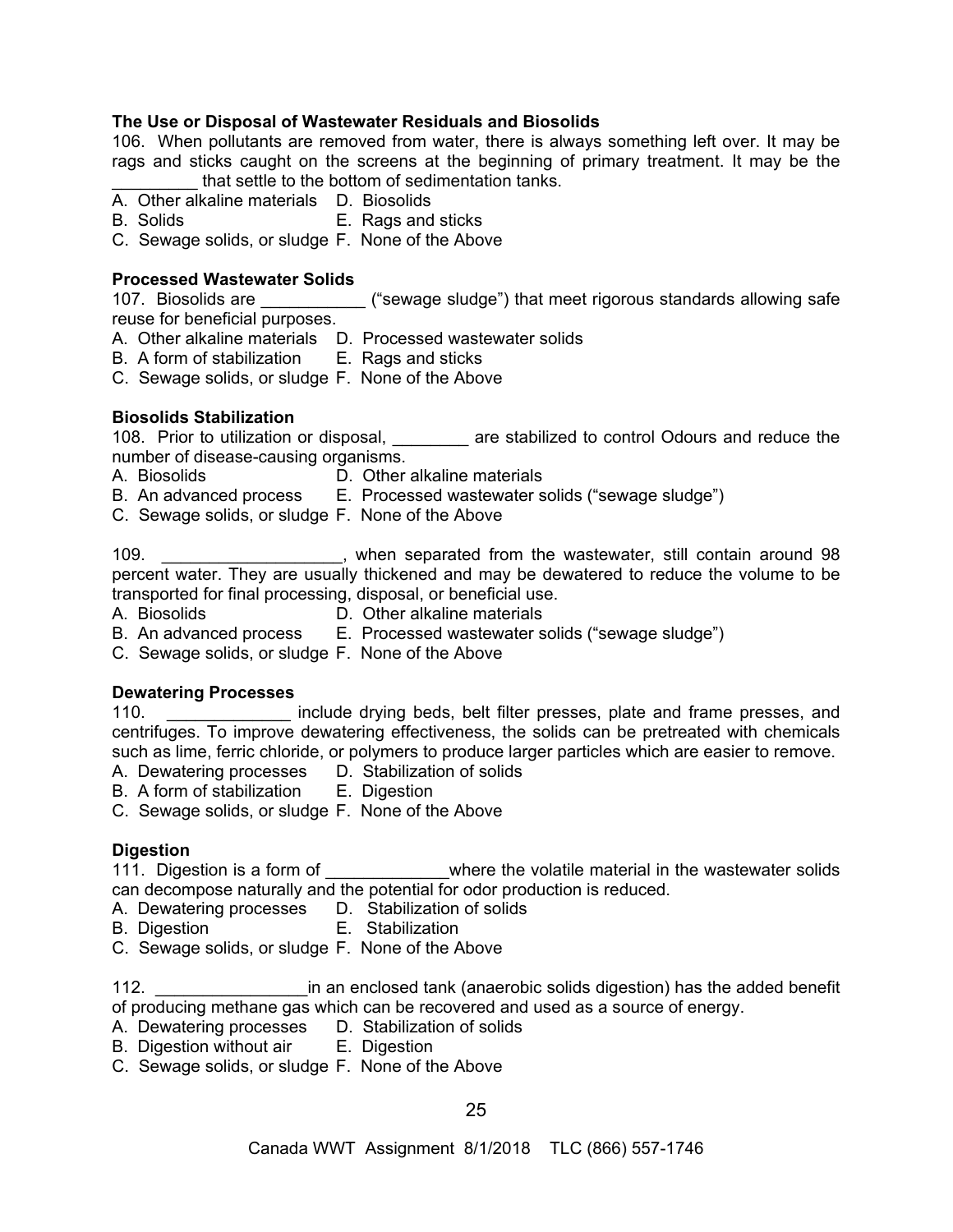113. \_\_\_\_\_\_\_\_\_\_\_\_ may also be accomplished by composting, heat treatments, drying or the addition of lime or other alkaline materials. After stabilization, the biosolids can be safely spread on land.

- A. Dewatering processes D. Stabilization of solids
- B. A form of stabilization E. Digestion
- C. Sewage solids, or sludge F. None of the Above

## **Microorganisms in Lagoons**

114. Swimming and \_\_\_\_\_\_\_\_\_\_\_\_\_\_\_\_\_engulf bacteria or other prey.

- A. Strict aerobes D. Heterotrophic bacteria
- B. Predators E. Gliding ciliates<br>C. Bacteria F. None of the Ab
- F. None of the Above

115. \_\_\_\_\_\_\_\_\_\_\_\_\_\_\_\_\_ attach to the biomass and vortex suspended bacteria into their gullets, while crawlers break bacteria loose from the floc surface.

- A. Treatment organism(s) D. Floc-forming bacteria
- B. Aerobic bacteria E. Filamentous bacteria
- C. Stalked ciliate(s) F. None of the Above

116. Predators feed mostly on stalked and The omnivores, such as most rotifers, eat whatever is readily available, while the worms feed on the floc or prey on larger organisms. Microorganisms are directly affected by their treatment environment.

- A. Strict aerobes D. Heterotrophic bacteria
- B. Swimming ciliates E. Many bacterial species
- C. Bacteria F. None of the Above

117. Changes in food, dissolved oxygen, temperature, pH, total dissolved solids, sludge age, presence of toxins, and other factors create a dynamic environment for the  $\blacksquare$ 

- A. Treatment organism(s) D. Floc-forming bacteria
- B. Aerobic bacteria E. Filamentous bacteria
	-
- C. Stalked ciliate(s) F. None of the Above

118. Food (organic loading) regulates\_\_\_\_\_\_\_\_\_\_\_\_, diversity, and species when other factors are not limiting. The relative abundance and occurrence of organisms at different loadings can reveal why some organisms are present in large numbers while others are absent.

- A. Strict aerobes D. Heterotrophic bacteria
- B. Predators E. Many bacterial species
- C. Microorganism numbers F. None of the Above

## **Aerobic Bacteria**

119. The **that occur** are similar to those found in other treatment processes such as activated sludge. Three functional groups occur: freely dispersed, single bacteria; floc-forming bacteria; and filamentous bacteria. All function similarly to oxidize organic carbon (BOD) to produce  $CO<sub>2</sub>$  and new bacteria (new sludge).

- A. Treatment organism(s) D. Floc-forming bacteria
- 
- B. Aerobic bacteria E. Filamentous bacteria
- C. Stalked ciliate(s) F. None of the Above
-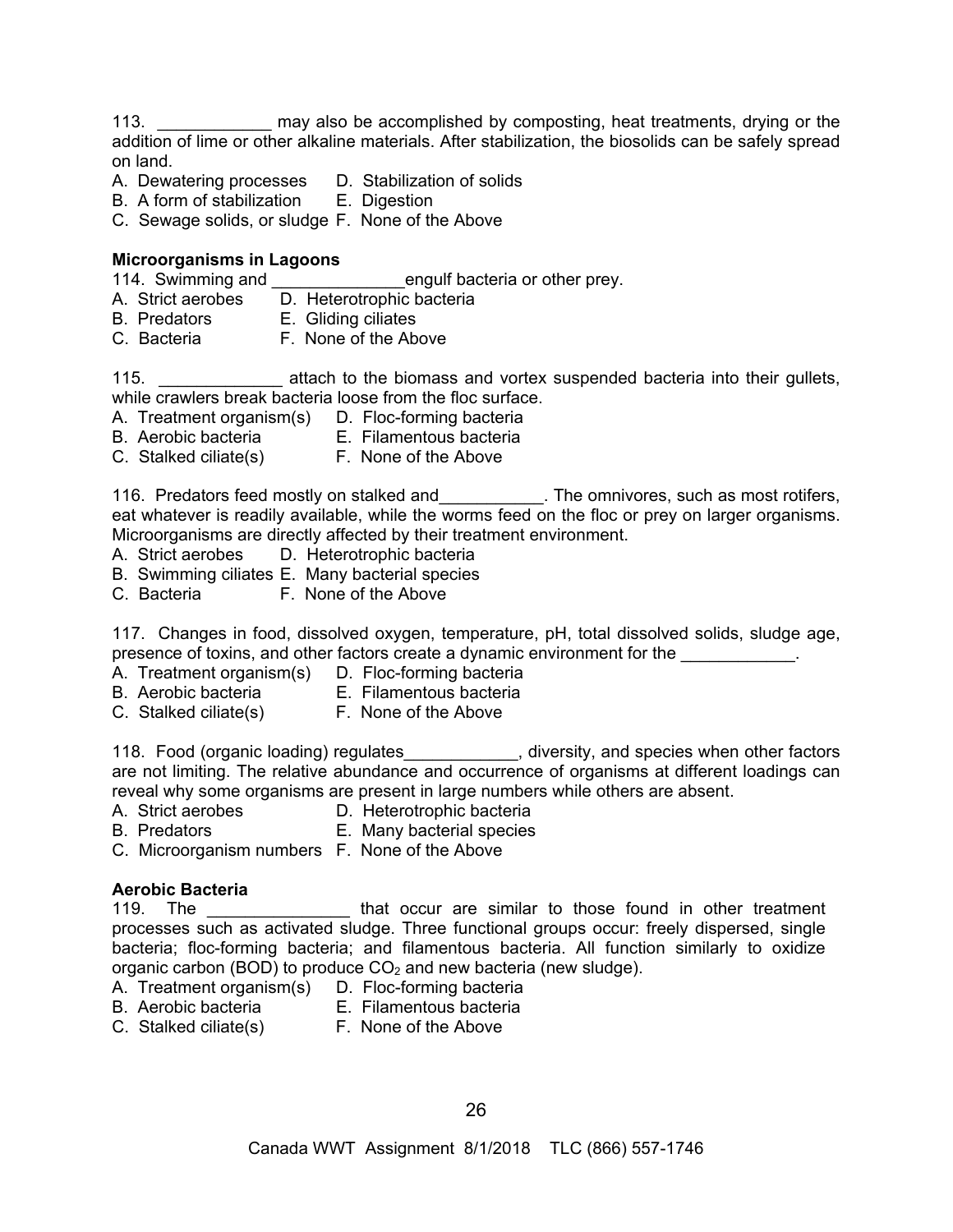120. \_\_\_\_\_\_\_\_\_\_\_\_\_\_\_ that degrade wastes grow as single bacteria dispersed in the wastewater. Although these readily oxidize BOD, they do not settle and hence often leave the system in the effluent as solids (TSS). These tend to grow in lagoons at high organic loading and low oxygen conditions.

- A. Strict aerobes D. Heterotrophic bacteria
- B. Predators E. Many bacterial species
- C. Bacteria F. None of the Above

121. More important are the \_\_\_\_\_\_\_\_\_\_\_\_\_\_\_\_, those that grow in a large aggregate (floc) due to exocellular polymer production (the glycocalyx).

- A. Treatment organism(s) D. Floc-forming bacteria
- B. Aerobic bacteria E. Filamentous bacteria
- C. Stalked ciliate(s) F. None of the Above

122. This growth form is important as these flocs degrade \_\_\_\_\_\_\_\_\_\_\_\_\_\_\_\_\_\_\_\_\_\_and settle at the end of the process, producing a low TSS effluent.

- A. Anaerobic action D. Aerobic bacteria
- B. Absence of free oxygen E. Application-specific bacteria
- C. BOD **F. None of the Above**

123. \_\_\_\_\_\_\_\_\_\_\_\_\_\_\_\_\_\_\_\_occur in lagoons, usually at specific growth environments.

- A. Anaerobic action **D. Aerobic bacteria**
- B. Absence of free oxygen **E. Application-specific bacteria**
- C. A number of filamentous bacteria F. None of the Above

124. **Example 2** have a wide range in environmental tolerance and can function effectively in BOD removal over a wide range in pH and temperature.

- A. Strict aerobes D. Most heterotrophic bacteria
- B. Predators E. Many bacterial species
- C. Bacteria F. None of the Above

125. Aerobic BOD removal generally proceeds well from pH 6.5 to 9.0 and at temperatures from  $3-4^{\circ}$ C to  $60-70^{\circ}$ C ( $\qquad \qquad$  are replaced by thermophilic bacteria at temperatures above 35°C).

- A. Treatment organism(s) D. Floc-forming bacteria
	-
- B. Aerobic bacteria E. Filamentous bacteria
- C. Mesophilic bacteria F. None of the Above

126. BOD removal generally declines rapidly below 3-4°C and ceases at 1-2°C.A very specialized group of bacteria occurs to some extent in lagoons (and other wastewater treatment systems) that can oxidize ammonia via nitrite to nitrate, termed

- A. Strict aerobes D. Heterotrophic bacteria
- B. Predators E. Many bacterial species
- C. Nitrifying bacteria F. None of the Above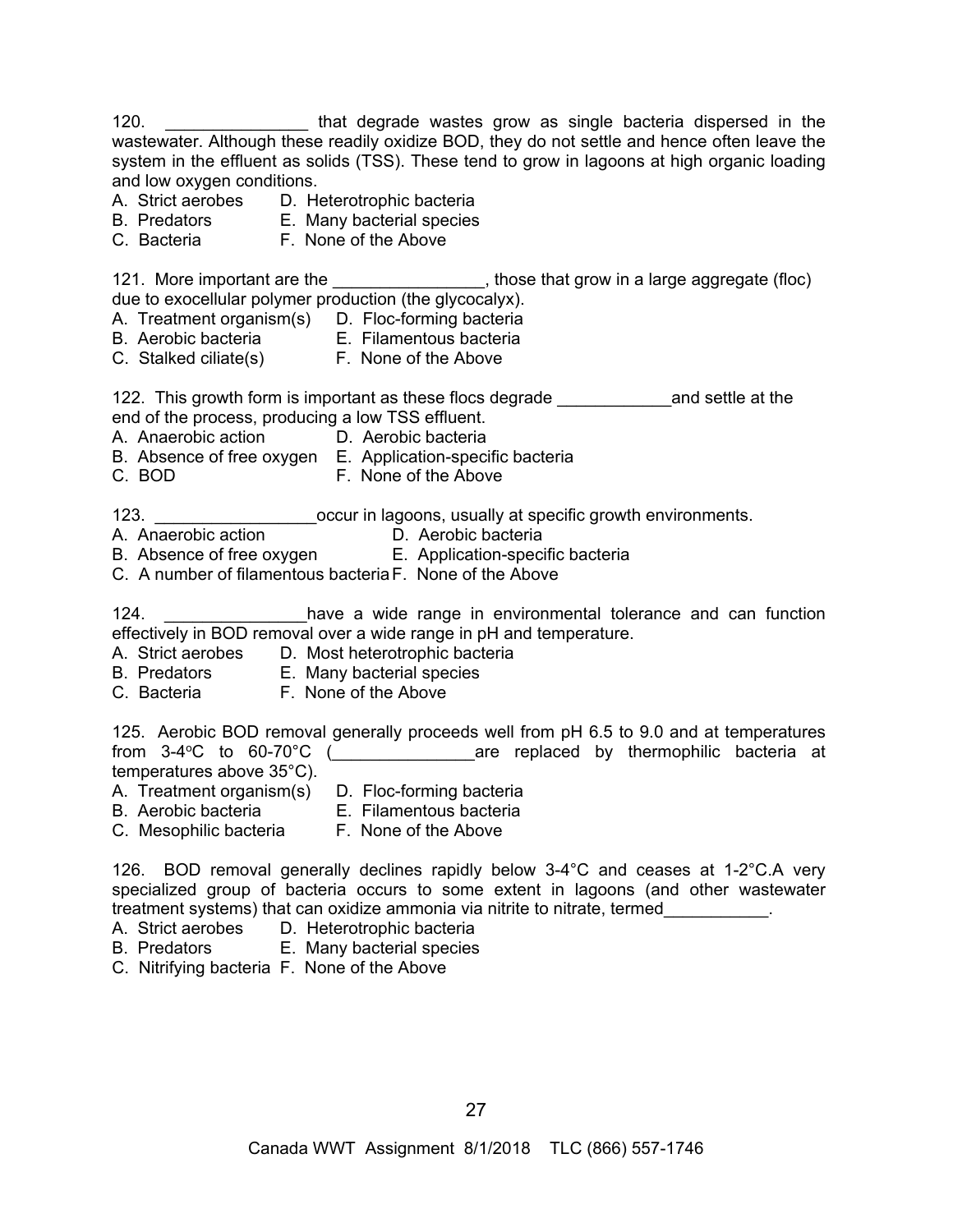#### **Aerated lagoons**

127. The aerated lagoons are basins, normally excavated in earth and operated without recycling into the system. This is the major difference with respect to activated

#### sludge systems.

- A. Solids D. Odours
- B. Sludge E. Complete nitrification
- C. Aerated lagoon(s) F. None of the Above

128. Two types are the most common: the completely mixed lagoon (also called completely suspended) in which the concentration of solids and dissolved oxygen are maintained fairly uniform and neither the incoming solids nor the biomass of microorganisms settle, and the facultative (\_\_\_\_\_\_\_\_\_\_\_\_\_\_\_\_\_\_\_\_) lagoons.

- A. Non-biodegradable fraction D. Aerobic-anaerobic or partially suspended
- B. Substantial alkalinity E. Suspended solids in the effluent
- C. Completely mixed lagoon F. None of the Above

129. In the facultative lagoons, the power input is reduced causing accumulation of solids in the bottom which undergo example the upper portions are maintained aerobic..

- A. Facultative lagoon(s) D. Odours
- B. Anaerobic decomposition E. Complete nitrification
- C. Aerated lagoon(s) F. None of the Above

130. Being open to the atmosphere, the lagoons are exposed to low temperatures which can cause **cause and eventually the formation of ice.** 

- A. Non-biodegradable fraction D. Reduced biological activity
- B. Substantial alkalinity E. Suspended solids in the effluent
- C. Completely mixed lagoon F. None of the Above

131. If excavated basins are used for settling, care should be taken to provide a residence time long enough for the **EXA CONCOCO**, and there should also be provision for the accumulation of sludge.

- A. Facultative lagoon(s) D. Odours
- 
- 
- 
- B. Sludge **E. Complete nitrification**<br>
C. Solids to settle **E. None of the Above** F. None of the Above

132. There is a very high possibility of offensive odor development due to the decomposition of the the might develop in the upper layers contributing to an increased content of suspended solids in the effluent.

- 
- A. Non-biodegradable fraction D. Settled sludge, and algae
- 
- 
- C. Completely mixed lagoon F. None of the Above
- B. Substantial alkalinity E. Suspended solids in the effluent
	-

133. \_\_\_\_\_\_\_\_\_\_\_\_\_\_\_\_\_ can be minimized by using minimum depths of up to 2 m, while algae production is reduced with liquid retention time of less than two days.

- A. Facultative lagoon(s) D. Odours
- 
- B. Sludge E. Complete nitrification
- C. Aerated lagoon(s) F. None of the Above
-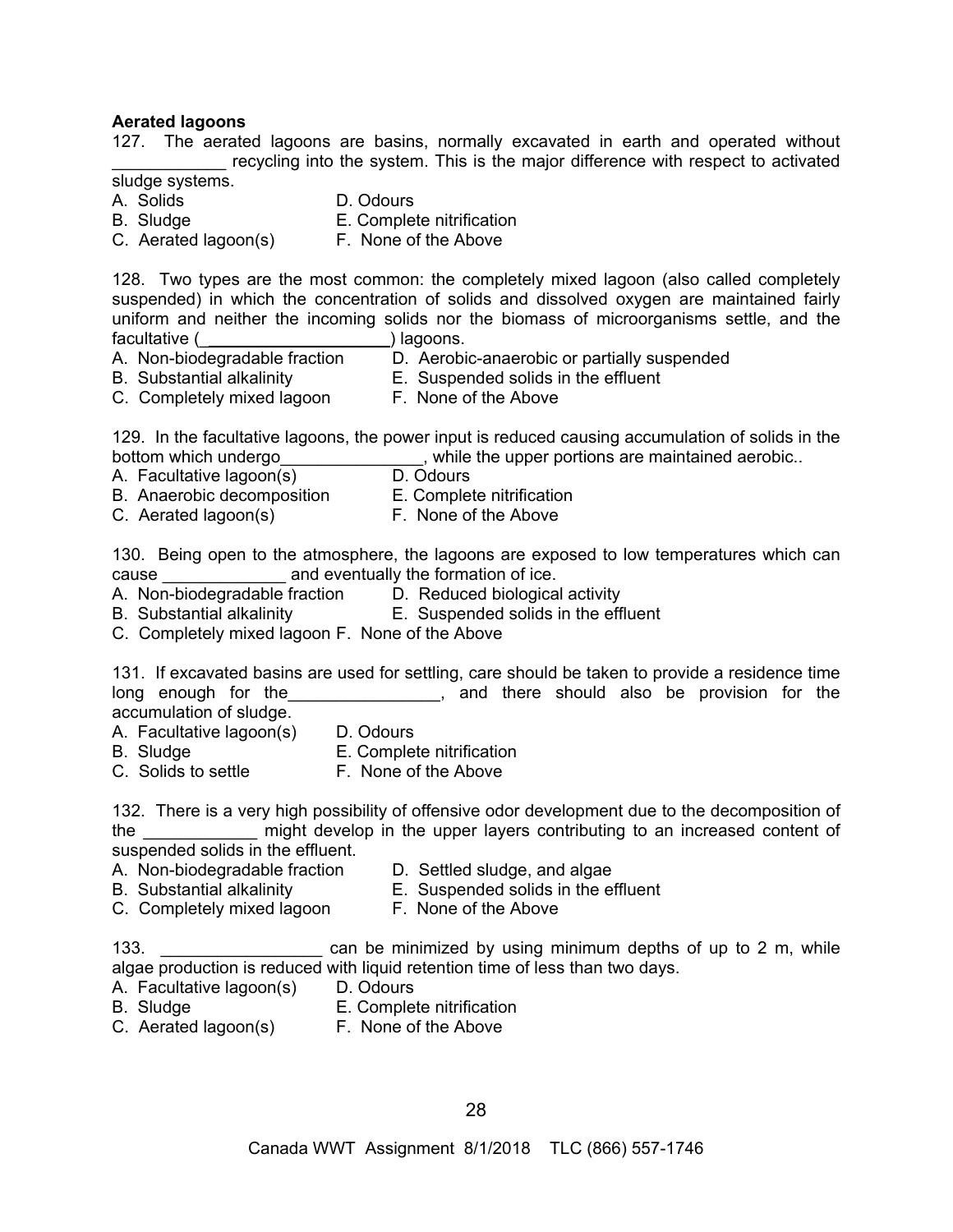134. These accumulated solids will, on the whole, **witch the manuation of the set of the set of the read of** always a non-biodegradable fraction, a permanent deposit will build up. Therefore, periodic removal of these accumulated solids becomes necessary.

- A. Non-biodegradable fraction D. Decompose in the bottom
- 
- B. Substantial alkalinity E. Suspended solids in the effluent
	-
- C. Completely mixed lagoon F. None of the Above

#### **Nitrification**

135. It was once thought that only two bacteria were involved in nitrification: Nitrosomonas europaea, which oxidizes ammonia to nitrite, and\_\_\_\_\_\_\_\_\_\_\_\_\_ , which oxidizes nitrite to nitrate.

- A. Nitrifying bacteria D. Aerobic bacteria
- B. Methane forming bacteria E. Anaerobic, heterotrophic bacteria
- C. Nitrobacter winogradskyi F. None of the Above

136. Besides oxygen, these \_\_\_\_\_\_\_\_\_\_\_\_\_ require a neutral pH (7-8) and substantial alkalinity (these autotrophs use CO2 as a carbon source for growth).

- A. Nitrifying bacteria D. Aerobic bacteria
- B. Methane forming bacteria E. Anaerobic, heterotrophic bacteria
- C. Two bacteria **F. None of the Above**

137. Nitrification ceases at pH values above pH 9 and declines markedly at pH values below 7. This results from the growth inhibition of the

- A. Nitrifying bacteria D. Aerobic bacteria
- B. Methane forming bacteria E. Anaerobic, heterotrophic bacteria
- C. Two bacteria **F. None of the Above**

138. Nitrification, however, is not a major pathway for nitrogen removal in lagoons. Nitrifying bacteria exists in low numbers in lagoons. They prefer attached growth systems and/or\_\_\_\_\_\_\_\_\_\_\_\_\_.

- A. Nitrifying bacteria **Calculatist Contracts** D. Aerobic bacteria
	-
- B. Methane forming bacteria E. Anaerobic, heterotrophic bacteria
- C. High MLSS sludge systems F. None of the Above
- 

## **Anaerobic Bacteria**

139. **Example 139.** That commonly occur in lagoons are involved in methane formation (acid-forming and methane bacteria) and in sulfate reduction (sulfate reducing bacteria).

- A. Nitrifying bacteria **D.** Aerobic bacteria
- B. Methane forming bacteria E. Anaerobic, heterotrophic bacteria
- 
- C. Only two bacteria **F. None of the Above**

140. Anaerobic methane formation involves **bacteria** that function together to convert organic materials to methane via a three-step process.

- A. Acid-forming bacteria D. Organic overloading and anaerobic conditions
- B. Methane fermentation E. Three different groups of anaerobic
- 
- C. Methane bacteria F. None of the Above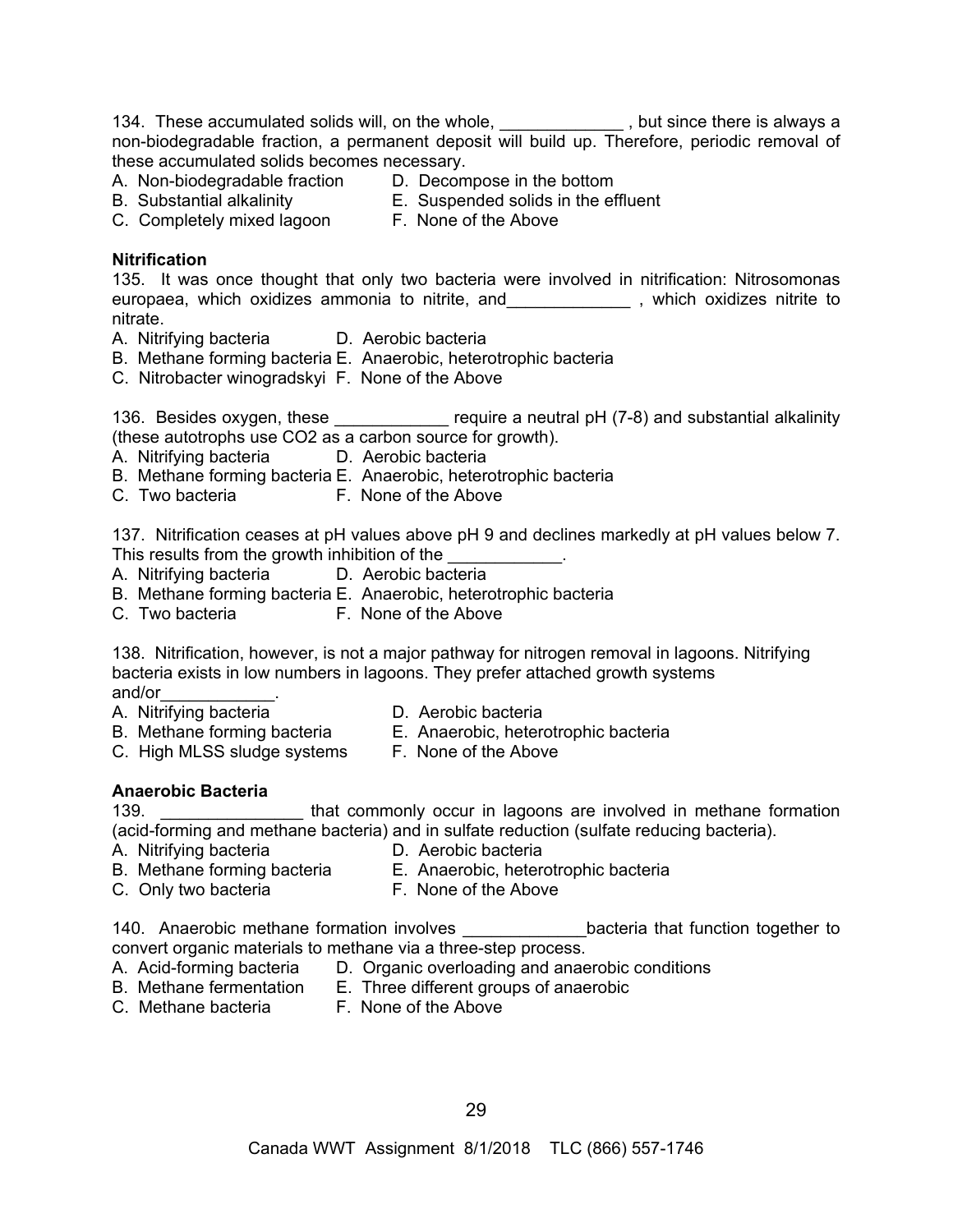141. \_\_\_\_\_\_\_\_\_\_\_\_\_\_\_\_\_\_\_\_\_\_\_\_- many genera of anaerobic bacteria hydrolyze proteins, fats, and poly saccharides present in wastewater to amino acids, short-chain peptides, fatty acids, glycerol, and mono- and di-saccharides.<br>A. Nitrifying bacteria **bully by D.** Aerobi

- A. Nitrifying bacteria D. Aerobic bacteria
- 
- B. Methane forming bacteria E. Anaerobic, heterotrophic bacteria
	-
- C. General anaerobic degraders F. None of the Above

#### **Photosynthetic Organisms**

142. \_\_\_\_\_\_\_\_\_\_\_\_\_\_\_\_\_ - this diverse group of bacteria converts products from above under anaerobic conditions to simple alcohols and organic acids such as acetic, propionic, and butyric. These bacteria are hardy and occur over a wide pH and temperature range.

- 
- A. BOD and sulfate D. Organic overloading and anaerobic conditions
- B. Methane fermentation E. Acid-forming bacteria
- C. Methane bacteria F. None of the Above
- 143. \_\_\_\_\_\_\_\_\_\_\_\_\_\_\_\_ these bacteria convert formic acid, methanol, methylamine, and

acetic acid under anaerobic conditions to methane.

- A. Nitrifying bacteria **D.** Aerobic bacteria
- B. Methane forming bacteria E. Anaerobic, heterotrophic bacteria
- C. General anaerobic degraders F. None of the Above

144. Methane is derived in part from these compounds and in part from  $CO<sub>2</sub>$  reduction.

are environmentally sensitive and have a narrow pH range of 6.5-7.5 and require temperatures  $> 14^{\circ}$  C.

- 
- A. BOD and sulfate D. Organic overloading and anaerobic conditions
- B. Methane fermentation E. Acid-forming bacteria<br>C. Methane bacteria F. None of the Above C. Methane bacteria
	-

145. Note that the products of the \_\_\_\_\_\_\_\_\_\_\_\_\_\_\_\_\_\_\_\_\_\_become the substrate for the methane producers.

- 
- A. Nitrifying bacteria **D. Aerobic bacteria**
- B. Methane forming bacteria **E. Anaerobic, heterotrophic bacteria**
- C. Acid formers (principally acetic acid) F. None of the Above
- 

146. Also, \_\_\_\_\_\_\_\_\_\_\_\_\_ ceases at cold temperature, probably not occurring in most lagoons in the wintertime in cold climates.

- 
- A. BOD and sulfate D. Organic overloading and anaerobic conditions
- B. Methane fermentation E. Acid-forming bacteria
- C. Methane bacteria F. None of the Above

147. A number of anaerobic bacteria (14 genera reported to date (Bolt et al., 1994)) called can use sulfate as an electron acceptor, reducing sulfate to hydrogen sulfide.

- A. Nitrifying bacteria D. Aerobic bacteria
- B. Methane forming bacteria E. Anaerobic, heterotrophic bacteria
- C. Sulfate reducing bacteria F. None of the Above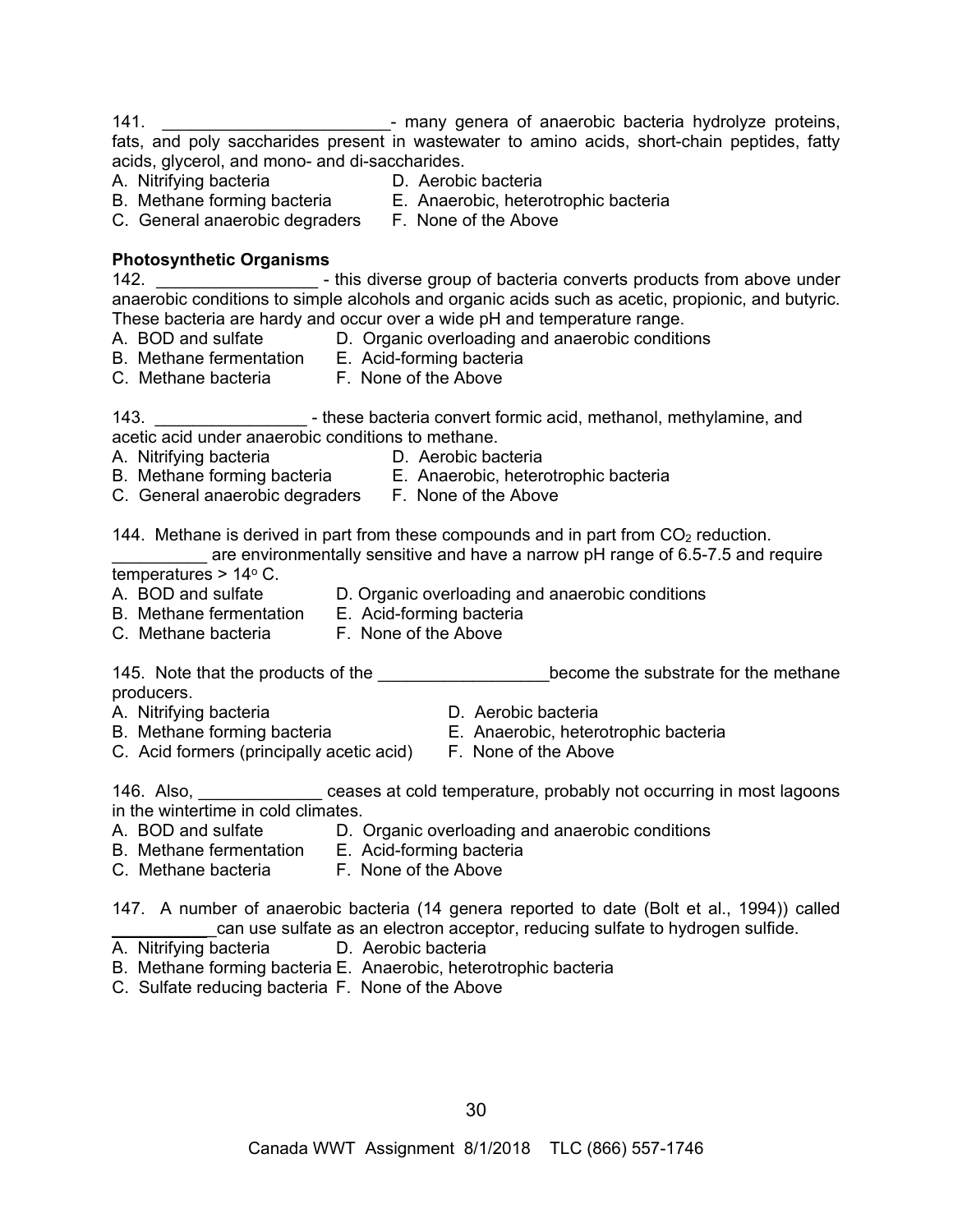148. This occurs when BOD and sulfate are present and oxygen is absent.  $\blacksquare$ major cause of Odours in ponds.

- A. Sulfate reduction D. Organic overloading and anaerobic conditions
- B. Methane fermentation E. Acid-forming bacteria
- 
- C. Methane bacteria F. None of the Above

149. The anaerobic sulfur bacteria, generally grouped into the the the sand represented by about 28 genera, oxidize reduced sulfur compounds  $(H_2S)$  using light energy to produce sulfur and sulfate.

- A. Nitrifying bacteria **Calculatis Contracts** D. Aerobic bacteria
	-
- B. Methane forming bacteria E. Anaerobic, heterotrophic bacteria
- C. Red and green sulfur bacteria F. None of the Above

150. All are either strict anaerobes or microaerophilic. Most common are\_\_\_\_\_\_\_\_\_\_\_\_\_\_\_, which can grow in profusion and give a lagoon a pink or red colour. Finding them is most often an indication of organic overloading and anaerobic conditions in an intended aerobic system.

- A. Chromatium, Thiocystis, and Thiopedia D. Organic overloading
- B. Methane fermentation E. Acid-forming bacteria
- 
- C. Methane bacteria **F. None of the Above**

151. Conversion of odorous sulfides to sulfur and sulfate by these **with an allocate in the set of the set of** sa significant odor control mechanism in facultative and anaerobic lagoons, and can be desirable. A. BOD and sulfate D. Organic overloading and anaerobic conditions

- B. Sulfur bacteria E. Acid-forming bacteria
- C. Methane bacteria F. None of the Above

## **Treatment Lagoon**

152. The all a treatment lagoon is determined by the various chemical species of alkalinity that are present.

- A. Bicarbonate ion  $(HCO<sub>3</sub>)$  D. pH
- B. CO<sub>2</sub> E. Phosphorus
- C. Carbonate ion  $(CO<sub>2</sub><sup>3</sup>)$  F. None of the Above

153. High amounts of  $\frac{1}{\sqrt{1-\frac{1}{2}}\sqrt{1-\frac{1}{2}}\sqrt{1-\frac{1}{2}}\sqrt{1-\frac{1}{2}}\sqrt{1-\frac{1}{2}}\sqrt{1-\frac{1}{2}}\sqrt{1-\frac{1}{2}}\sqrt{1-\frac{1}{2}}\sqrt{1-\frac{1}{2}}\sqrt{1-\frac{1}{2}}\sqrt{1-\frac{1}{2}}\sqrt{1-\frac{1}{2}}\sqrt{1-\frac{1}{2}}\sqrt{1-\frac{1}{2}}\sqrt{1-\frac{1}{2}}\sqrt{1-\frac{1}{2}}\sqrt{1-\frac{1}{2}}\sqrt{1-\frac{$ high lagoon pH.

- A. Alkalinity and Ph D. Algal growth
- B. CO<sub>2</sub> E. Phosphorus
- C. BOD F. None of the Above

154. Bacterial growth on BOD releases  $CO<sub>2</sub>$  which subsequently dissolves in water to yield\_\_\_\_\_\_\_\_\_\_\_\_\_\_ .

A. Bicarbonate ion  $(HCO<sub>3</sub>)$  D. Carbonic acid  $(H<sub>2</sub>CO<sub>3</sub>)$ 

- B. CO<sub>2</sub> E. Phosphorus
- C. Carbonate ion  $(CO<sub>2</sub><sup>3</sup>)$  F. None of the Above

155. Algal growth in lagoons has the opposite effect on lagoon\_\_\_\_\_\_\_\_\_\_\_, raising the pH due to algal use for growth of inorganic carbon  $(CO<sub>2</sub>$  and  $HCO<sub>3</sub>)$ .

- A. Alkalinity and Ph D. pH
- $B. CO<sub>2</sub>$  E. Phosphorus<br>C. BOD F. None of the *i*
- F. None of the Above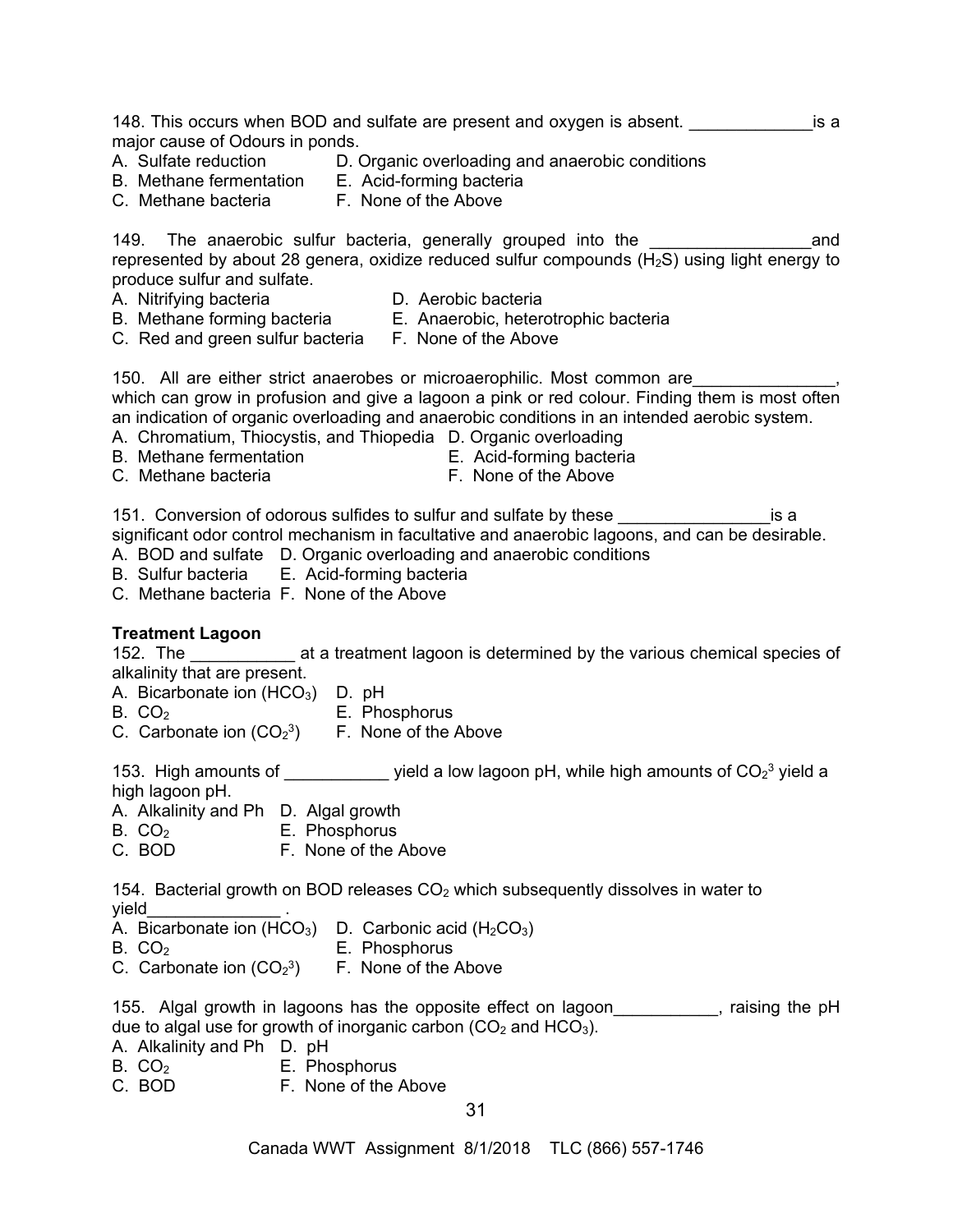156. Algal growth reduces the lagoon alkalinity which may cause the \_\_\_\_\_\_\_\_ to increase if the lagoon alkalinity (pH buffer capacity) is low.

A. Bicarbonate ion  $(HCO<sub>3</sub>)$  D. pH

- B. CO<sub>2</sub> E. Phosphorus
- C. Carbonate ion  $(CO<sub>2</sub><sup>3</sup>)$  F. None of the Above

157. Algae can grow to such an extent in lagoons (a bloom) that they consume **EXECUTE:** present for photosynthesis, leaving only carbonate  $(CO_2^3)$  as the pH buffering species.

- A. Alkalinity and Ph D. All of the  $CO<sub>2</sub>$  and  $HCO<sub>3</sub>$
- B. CO<sub>2</sub> E. Phosphorus
- C. BOD F. None of the Above

158. It should be noted that an increase in the lagoon pH caused by ean be beneficial. Natural disinfection of pathogens is enhanced at higher pH.

- A. Bicarbonate ion  $(HCO<sub>3</sub>)$  D. Algal growth
- 
- $B. CO<sub>2</sub>$  E. Phosphorus C. Carbonate ion  $(CO<sub>2</sub><sup>3</sup>)$  F. None of the Above

159. \_\_\_\_\_\_\_\_\_\_\_\_\_\_\_\_\_ removal by natural chemical precipitation is greatly enhanced at pH values greater than  $pH = 8.5$ .

- A. Alkalinity and Ph D. Algal growth
- B. CO<sub>2</sub> E. Phosphorus
- C. BOD F. None of the Above

## **Protozoans and Microinvertebrates**

160. Many higher life forms (animals) develop in lagoons. These include protozoans and microinvertebrates such as rotifers, daphnia, annelids, chironomids (  $\qquad \qquad$  ), and mosquito larvae.

- A. Mosquitoes D. Midge larvae
	-
- B. Bacteria and algae E. Culex tarsalis
- C. Protozoans F. None of the Above

161. \_\_\_\_\_\_\_\_\_\_\_\_\_\_\_\_ are the most common higher life forms in lagoons with about 250 species identified in lagoons to date (Curds, 1992).

- A. Mosquitoes D. Rotifers and daphnia
- B. Bacteria and algae E. Culex tarsalis
- C. Protozoans F. None of the Above

162. \_\_\_\_\_\_\_\_\_\_\_\_\_\_\_ are particularly important in controlling algal overgrowth and these often "bloom" when algal concentrations are high.

- A. Mosquitoes D. Rotifers and daphnia
- B. Bacteria and algae E. Culex tarsalis
- C. Protozoans F. None of the Above

163. \_\_\_\_\_\_\_\_\_\_\_are relatively slow growing and generally only occur in systems with a detention time of >10 days.

- 
- A. Mosquitoes **D. Rotifers and daphnia**
- B. Bacteria and algae E. These microinvertebrates
- C. Protozoans **F. None of the Above**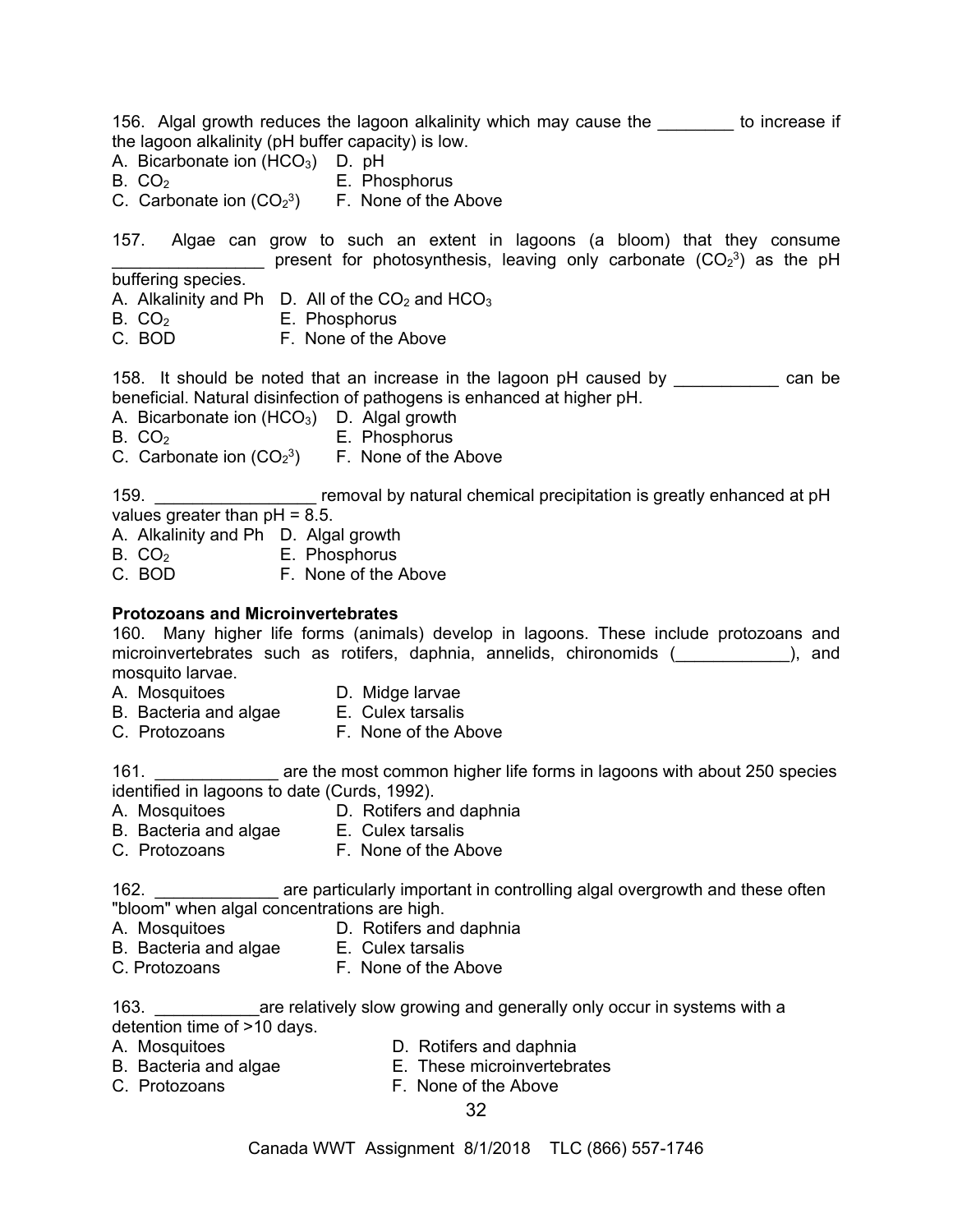## **Advanced Methods of Wastewater Treatment**

164. As our country and the demand for clean water have grown, it has become more important to produce cleaner wastewater effluents, yet example are more difficult to remove than others.

- 
- A. Biofilm **D.** Soluble nutrients
- B. Some contaminants E. Oxygen and organic waste
- C. Secondary treatment effluent F. None of the Above
	-

165. The demand for cleaner discharges has been met through better and more complete methods of removing pollutants at wastewater treatment plants, in addition to pretreatment and pollution prevention which helps limit \_\_\_\_\_\_\_\_\_\_\_\_\_\_\_\_\_\_\_discharged to the sanitary sewer system.

- 
- A. Types of wastes  $\begin{array}{ccc} 0. & \Delta & \Delta \end{array}$  D. Application-specific microbiology<br>B. Activated sludge system E. Pretreatment and pollution prever E. Pretreatment and pollution prevention
- C. Advanced treatment technologies F. None of the Above
	-

166. Currently, nearly all WWTPs provide a minimum of Theoretic Lines one receiving waters, the discharge of secondary treatment effluent would still degrade water quality and inhibit aquatic life. Further treatment is needed.

- A. Biofilm D. Pretreatment and pollution prevention
- B. Secondary treatment E. Oxygen and organic waste C. Secondary treatment effluent F. None of the Above

## **Topic 5 - Wastewater Sampling Section**

## **Aquatic Life Criteria**

167. **Example 20 reprovide protection for plants and animals that are found in surface** waters.

- A. Aquatic life criteria D. Concentration of pollutant(s)
- B. Water pollutant(s) E. A pollutant level
- C. Water quality standard(s) F. None of the Above

168. \_\_\_\_\_\_\_\_\_\_\_\_\_\_are designed to provide protection for both freshwater and saltwater aquatic organisms from the effects of acute (short term) and chronic (long term) exposure to potentially harmful chemicals.

- A. Allowable concentrations D. Acute (short term) and chronic (long term)
- B. Water quality E. Human health and aquatic life criteria
- C. Aquatic life criteria F. None of the Above

169. **Example 20 are based on toxicity information and are developed to protect aquatic** organisms from death, slower growth, reduced reproduction, and the accumulation of harmful levels of toxic chemicals in their tissues that may adversely affect consumers of such organisms.

- 
- A. Aquatic life criteria D. Concentration of pollutant(s)
- B. Water pollutant(s) E. A pollutant level
- C. Water quality standard(s) F. None of the Above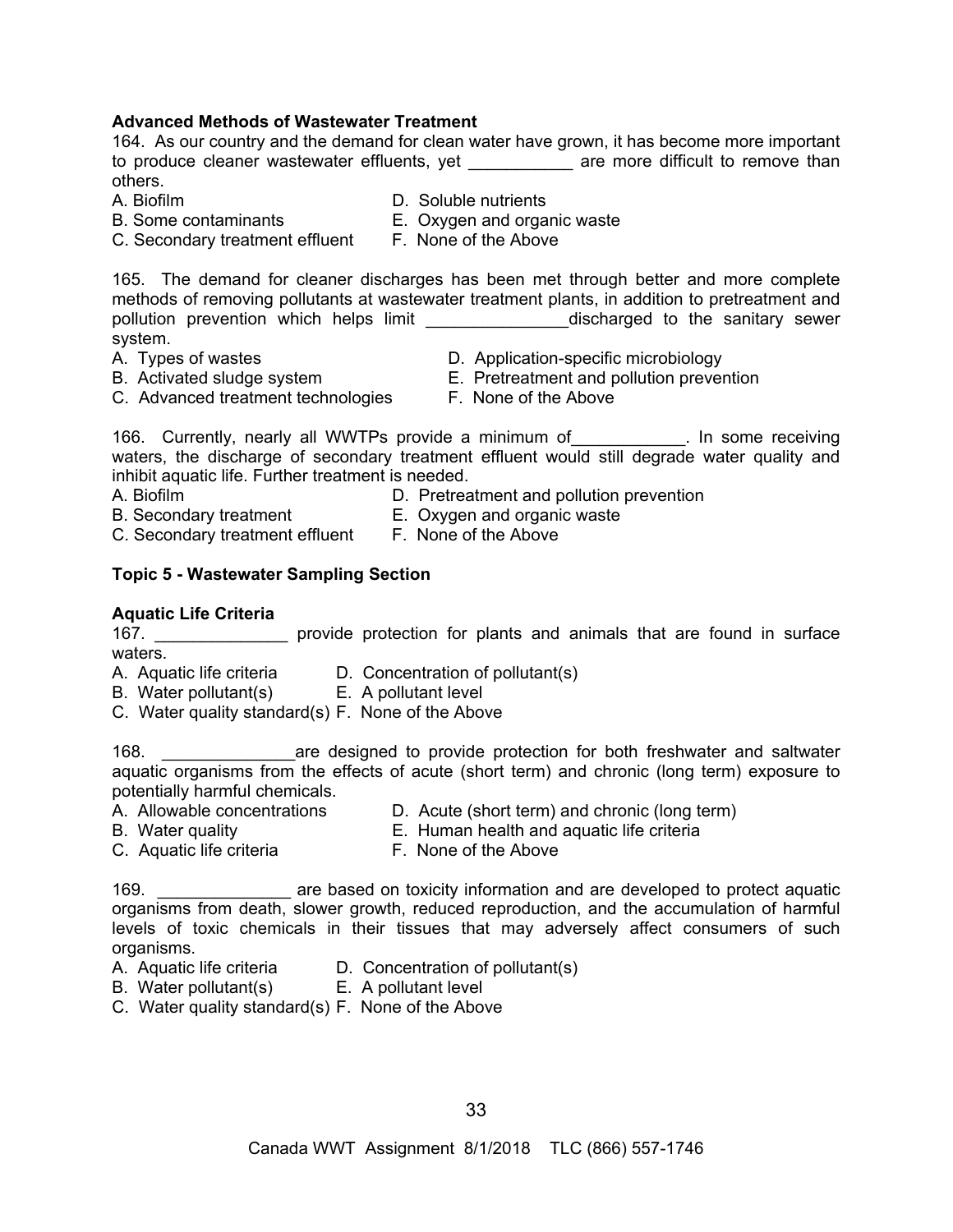## **Sediment Quality Criteria Guidance**

170. In a healthy aquatic community, \_\_\_\_\_\_\_\_\_\_\_\_\_provide a habitat for many living organisms. Worms, plants, and tiny microorganisms living in or on the sediment sustain the fish and shellfish that, in turn, nourish larger fish, wildlife, and man.

- A. Allowable concentrations D. Acute (short term) and chronic (long term)
- B. Water quality E. Human health and aquatic life criteria
- C. Sediments F. None of the Above

## **Pollutants in the Sediment**

171. Controlling the concentration of \_\_\_\_\_\_\_\_\_\_\_\_\_\_\_helps to protect bottom dwelling species and prevents harmful toxins from moving up the food chain and accumulating in the tissue of animals at progressively higher levels.

- A. Pollutants in the sediment D. Concentration of pollutant(s)
- B. Water pollutant(s) E. A pollutant level
- 
- C. Water quality standard(s) F. None of the Above

172. This is particularly important at the lower levels of the food chain because the concentration of many pollutants may increase at each link in the  $\blacksquare$ 

- A. Toxic pollutant(s) D. Biological treatment(s)
- B. Food chain E. Heterotroph(es)
- C. Biological integrity F. None of the Above

173. \_\_\_\_\_\_\_\_\_\_\_\_\_\_\_\_\_\_\_\_\_\_\_\_ in the sediment that does not harm snails of small fish may bioaccumulate in the food chain and become very harmful to larger fish, birds, mammals, wildlife, and people.

- A. Aquatic life criteria D. Concentration of pollutant(s)
- B. Water pollutant(s) E. A pollutant level
- C. Water quality standard(s) F. None of the Above

## **Biological Criteria**

174. A water body in its natural condition is free from the \_\_\_\_\_\_, habitat loss, and other negative stressors. It is characterized by a particular biological diversity and abundance of organisms.

- 
- A. Allowable concentrations  $\begin{array}{ccc} \textsf{D}.\end{array}$  Acute (short term) and chronic (long term)<br>B. Harmful effects of pollution  $\begin{array}{ccc} \textsf{E}.\end{array}$  Human health and aquatic life criteria
	- E. Human health and aquatic life criteria
- C. In a healthy aquatic community F. None of the Above

175. These methodologies will describe scientific methods for determining a particular aquatic community's health and for maintaining optimal conditions in\_\_\_\_\_\_\_\_\_\_\_\_\_.

- A. Allowable concentrations D. Various bodies of water
- 
- B. Water quality E. Human health and aquatic life criteria
- C. A healthy aquatic community F. None of the Above
- 
- **Summary**

176. The goal of all biological wastewater treatment systems is to remove the non-settling solids and the dissolved organic load from the effluents by using microbial populations. Biological treatments are generally part of

- A. Denitrification process D. Insufficient aeration in the reactor
- B. Secondary treatment systems E. Anaerobic sludge
- C. Bulking sludge **F. None of the Above** 
	- 34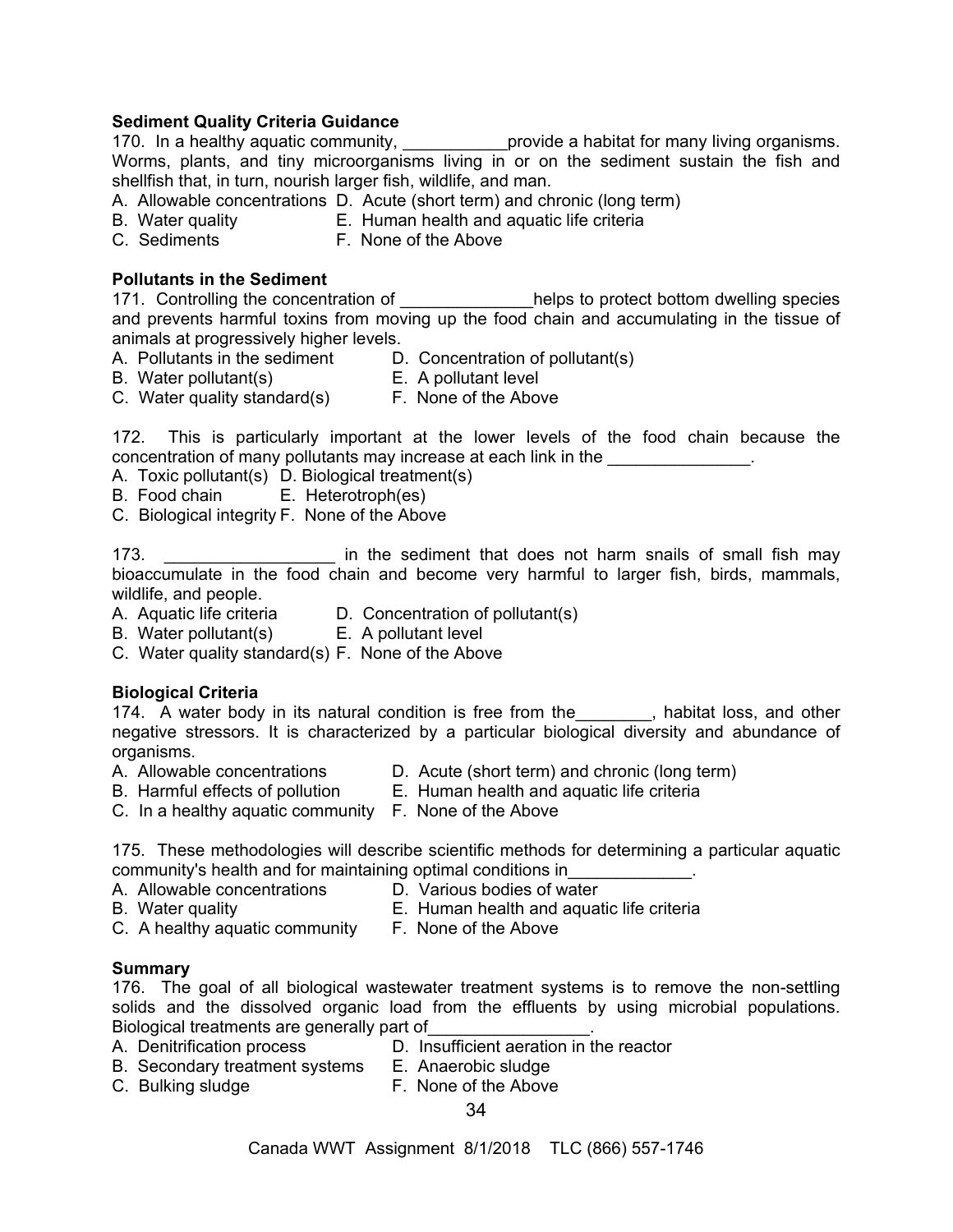177. The microorganisms used are responsible for the degradation of the **constant of the** and the stabilization of organic wastes.

- A. Allowable concentrations D. Organic matter
- 
- 
- 
- B. Water quality E. Human health and aquatic life criteria
- C. In a healthy aquatic community F. None of the Above

178. Most of the microorganisms present in wastewater treatment systems use the of the wastewater as an energy source to grow, and are thus classified as heterotrophes from a nutritional point of view.

A. Toxic pollutant(s) D. Biological treatment(s)

B. Food chain E. Organic content

C. Biological integrity F. None of the Above

## **Genera**

179. In a well-functioning system, protozoas and rotifers are usually present and are useful in consuming dispersed \_\_\_\_\_\_\_\_\_\_ or non-settling particles. More extensive description and treatment of the microbiology of wastewater treatment systems are given elsewhere.

- A. Bacteria D. Suspended growth processes
	-
- B. Attached growth processes E.Food-to-microorganism ratio, F/M
	-

C. Protozoas and rotifersF. None of the Above

180. The organic load present is incorporated in part as \_\_\_\_\_\_\_\_\_\_\_\_ by the microbial populations, and almost all the rest is liberated as gas (carbon dioxide  $(CO<sub>2</sub>)$  if the treatment is aerobic, or carbon dioxide plus methane  $(CH<sub>4</sub>)$  if the process is anaerobic) and water. In fisheries wastewaters the non- biodegradable portion is very low.

A. Biological denitrification D. Biomass

- B.Organic load E. Aerobic and facultative microorganisms
- C.BacteriaF. None of the Above

181. Unless the cell mass formed during the biological treatment is removed from the wastewater, the treatment is largely incomplete, because the biomass itself will appear as in the effluent and the only pollution reduction accomplished is that fraction

## liberated as gases.

- A. Carbonaceous BOD **D.** Suspended growth processes
- B. Attached growth processes E.Food-to-microorganism ratio, F/M
- 

- 
- C. Organic loadF. None of the Above

182. The biological treatment processes used for wastewater treatment are broadly classified as aerobic in which aerobic and facultative microorganisms predominate or anaerobic which use

- $\mathcal{L}=\mathcal{L}^{\mathcal{L}}$
- A. Biological denitrification D. Nitrogen and phosphorus<br>B. Organic load B. Aerobic and facultative mi
- 
- E. Aerobic and facultative microorganisms
- C.Anaerobic microorganismF. None of the Above
	-

183. If the microorganisms or Bugs are suspended in the wastewater during biological operation, the operations are called "\_\_\_\_\_\_\_\_\_\_\_\_\_\_\_\_\_\_", while the microorganisms that are attached to a surface over which they grow are called "attached growth processes".

- 
- A. Carbonaceous BOD **D.** Suspended growth processes B. Attached growth processes E.Food-to-microorganism ratio, F/M
- C. Protozoas and rotifersF. None of the Above
	-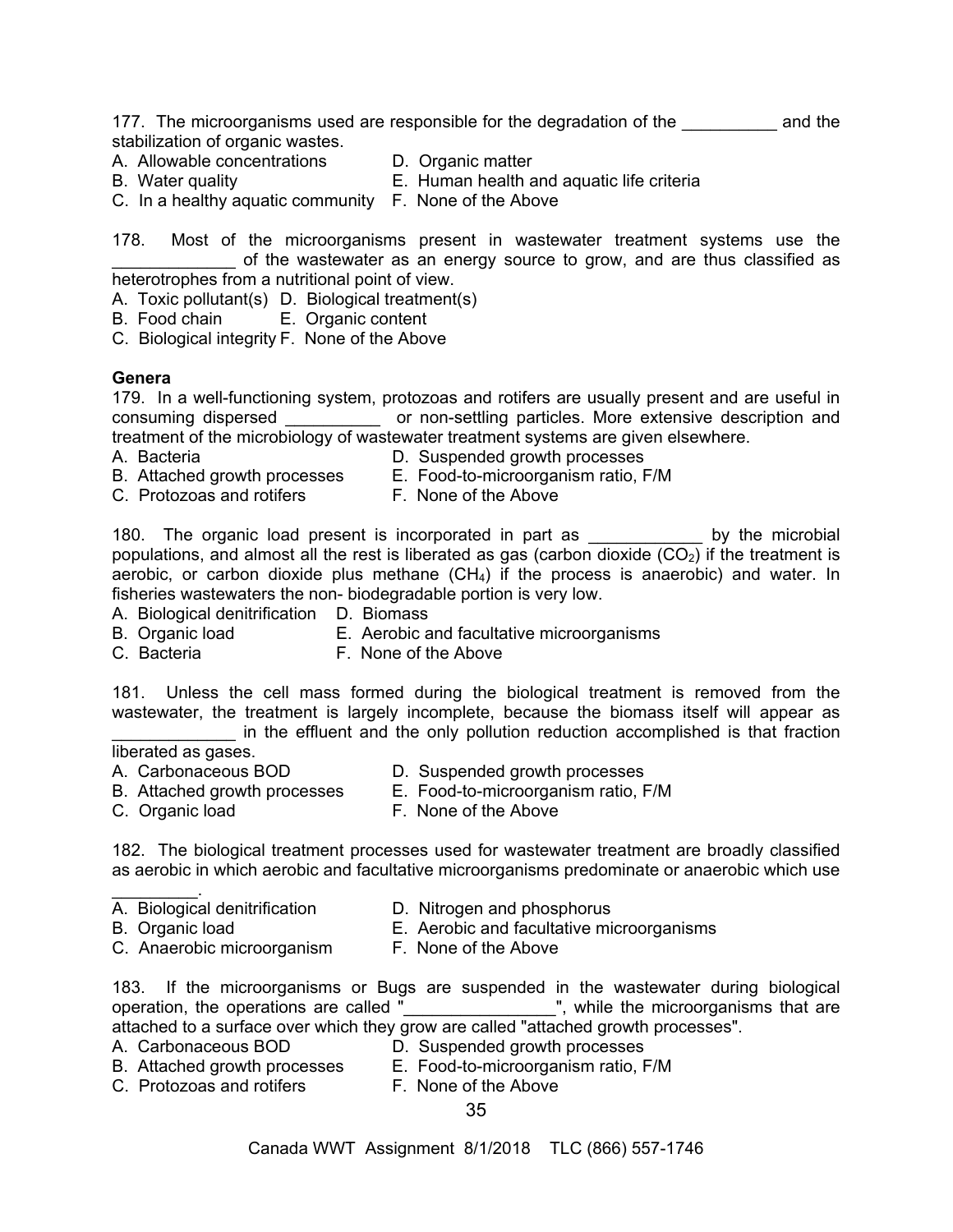## **Hand Compositing**

184. Hand compositing is a series of time proportional grab samples which are collected and composited by hand. Provided the equal and are collected at even intervals, the results should be the same as if done by an automatic sampler (i.e., flow proportional composite sampling).

- A. Sample volumes D. Routine QA/QC measures
- B. Sample preservation E. Blanks
- C. Duplicate samples F. None of the Above

185. A specific instance where this sampling method may be used is in metal plating shops which have batch discharges from the treatment tank. Provided the tank contains a homogeneous mixture, and are taken of equal amounts and at evenly spaced intervals of time during discharge, to accurately represent the entire tank.

- A. Quantify the pollutants D. A minimum of four grab samples
- B. Grab samples E. Flow proportional composites
- C. Hand composites F. None of the Above

186. This should represent the waste characteristics of the entire batch discharge to the sewer. **Example 24-hour** per batch discharge would be equivalent to a 24-hour composite sample taken at other types of facilities. The sampling data would be compared with the average daily categorical standards or local limits where applicable.

- A. An analysis D. Taste test
- 
- B. Split samples E. One hand composite
- C. Duplicate samples F. None of the Above

## **POTW's Wastewater Samples**

#### **General**

187. There are four types of samples that are collected by the POTW's Sampling Section: grab, time proportional composites, flow proportional composites, and hand composites.

used depends largely on the types of analyses to be run, and the nature of the wastestream being sampled.

- A. An analysis D. Taste test
- 
- B. The sampling method E. Blanks<br>C. Duplicate samples F. None of the Above C. Duplicate samples

188. \_\_\_\_\_\_\_\_\_\_\_\_\_\_\_\_\_\_\_\_\_\_\_\_\_is an individual sample collected in less than 15 minutes without regard for flow or time of day. pH, cyanide, oil and grease, sulfide, and volatile organics must be collected as grab samples.

- A. Entire batch discharge D. An individual sample
- B. The volume of sample E. Proportional composite sampling
- 
- C. A grab sample F. None of the Above

189. **189. 189. 189 189 189 189 189 189 189 189 189 189 189 189 189 189 189 189 189 189 189 189 189 189 189 189 189 189 189 189 189 189 189 189 189 189** number and types of analyses that must be performed.

- A. Entire batch discharge D. An individual sample
- B. The volume of sample E. Proportional composite sampling
- C. Concentration of pollutants F. None of the Above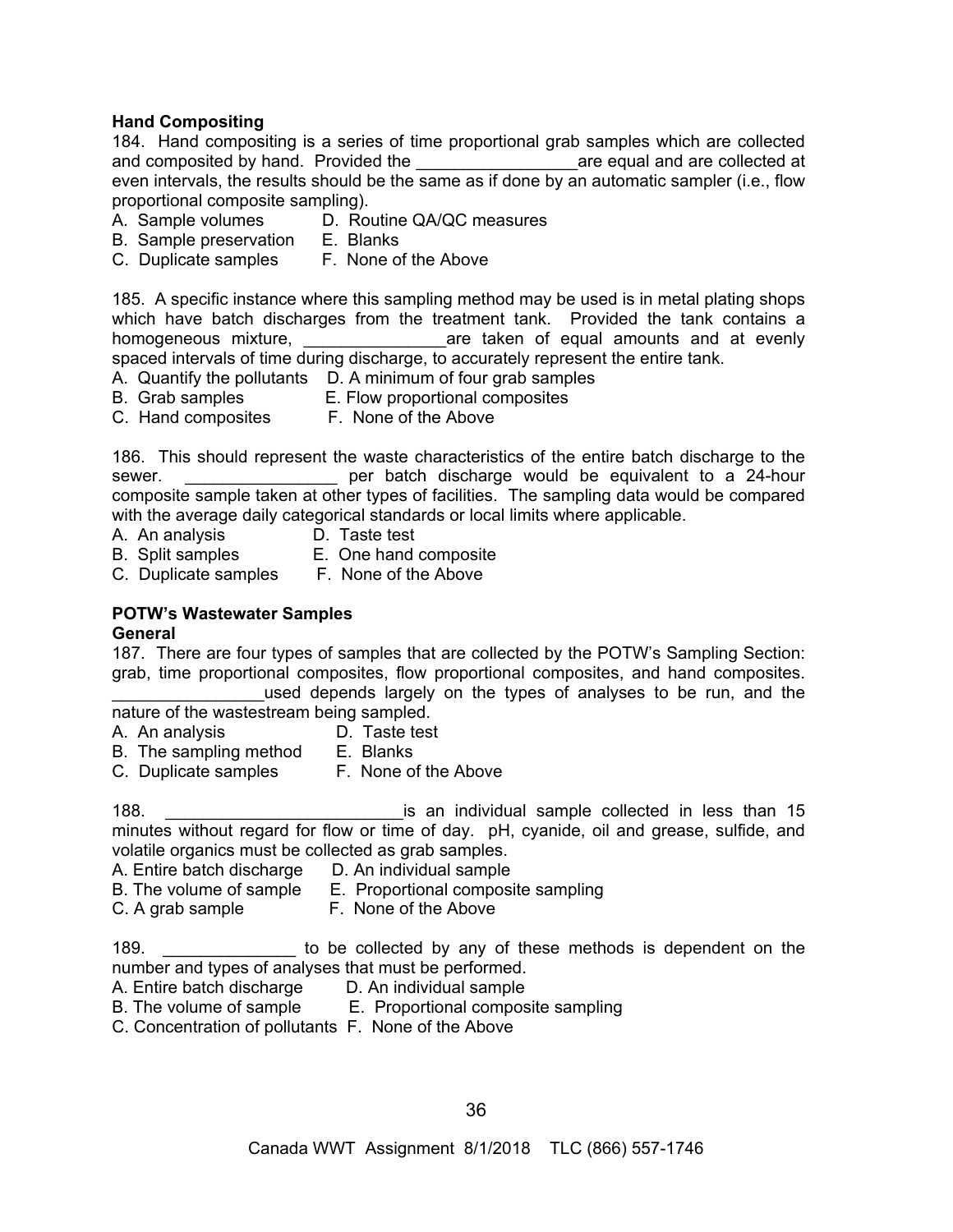#### **Wastewater Grab Samples**

190. \_\_\_\_\_\_\_\_\_\_\_\_\_\_ are normally taken manually, but can be pumped. Oil and grease samples and purgeable organics are exceptions and must be taken manually.

- A. Quantify the pollutants D. Time proportional composite sampling methods
- B. Grab samples E. Flow proportional composites
- C. Hand composites F. None of the Above

#### **A grab sample is usually taken when a sample is needed to:**

191. Provide information about **the contract of pollutants at a specific time.** 

- A. Entire batch discharge D. An individual sample
- B. The volume of sample E. An instantaneous concentration
- C. Concentration of pollutants F. None of the Above
- 192. Quantify the \_\_\_\_\_\_\_\_\_\_\_\_\_\_\_in a non-continuous discharge (e.g., batch discharge).
- A. Pollutants D. Taste test
- B. Split samples E. Blanks
- C. Duplicate samples F. None of the Above

193. Corroborate \_\_\_\_\_\_\_\_\_\_\_\_\_\_\_ if the waste is not highly variable.

- A. Entire batch discharge D. An individual sample
- B. The volume of sample  $\qquad E.$  Proportional composite sampling
- C. Composite samples F. None of the Above

194. \_\_\_\_\_\_\_\_\_\_\_\_\_\_not amenable to compositing such as pH, temperature, dissolved oxygen, chlorine, purgeable organics and sulfides, oil and grease, coliform bacteria, and sulfites.

- A. Quantify the pollutants D. Monitor parameters
- B. Grab samples E. Flow proportional composites
- C. Hand composites F. None of the Above

# **Timed Composites**

195. \_\_\_\_\_\_\_\_\_\_\_\_\_\_\_\_\_are usually taken in instances where the intention is to characterize the wastes over a period of time without regard to flow, or where the flow is fairly constant.<br>A. Timed samples D. Time proportional composite sampling methods

- 
- D. Time proportional composite sampling methods<br>E. Flow proportional composites B. Grab samples **E. Flow proportional composites**
- 
- C. Hand composites F. None of the Above

196. **196. Example 3** consist of a series of equal volume grab samples taken at regular intervals.

- A. Timed composite samples D. Time proportional composite sampling methods
- B. Grab samples E. Flow proportional composites
- C. Hand composites F. None of the Above

#### **Flow Proportional Composites**

197. \_\_\_\_\_\_\_\_\_\_\_\_\_\_\_\_\_\_\_\_\_\_\_consist of: a series of grab samples whose volumes are equal in size and proportion to the flow at the time of sampling.

- A. The sampling point(s) D. Routine QA/QC measures
- B. Sample preservation E. Flow proportional composite samples
- C. Duplicate samples F. None of the Above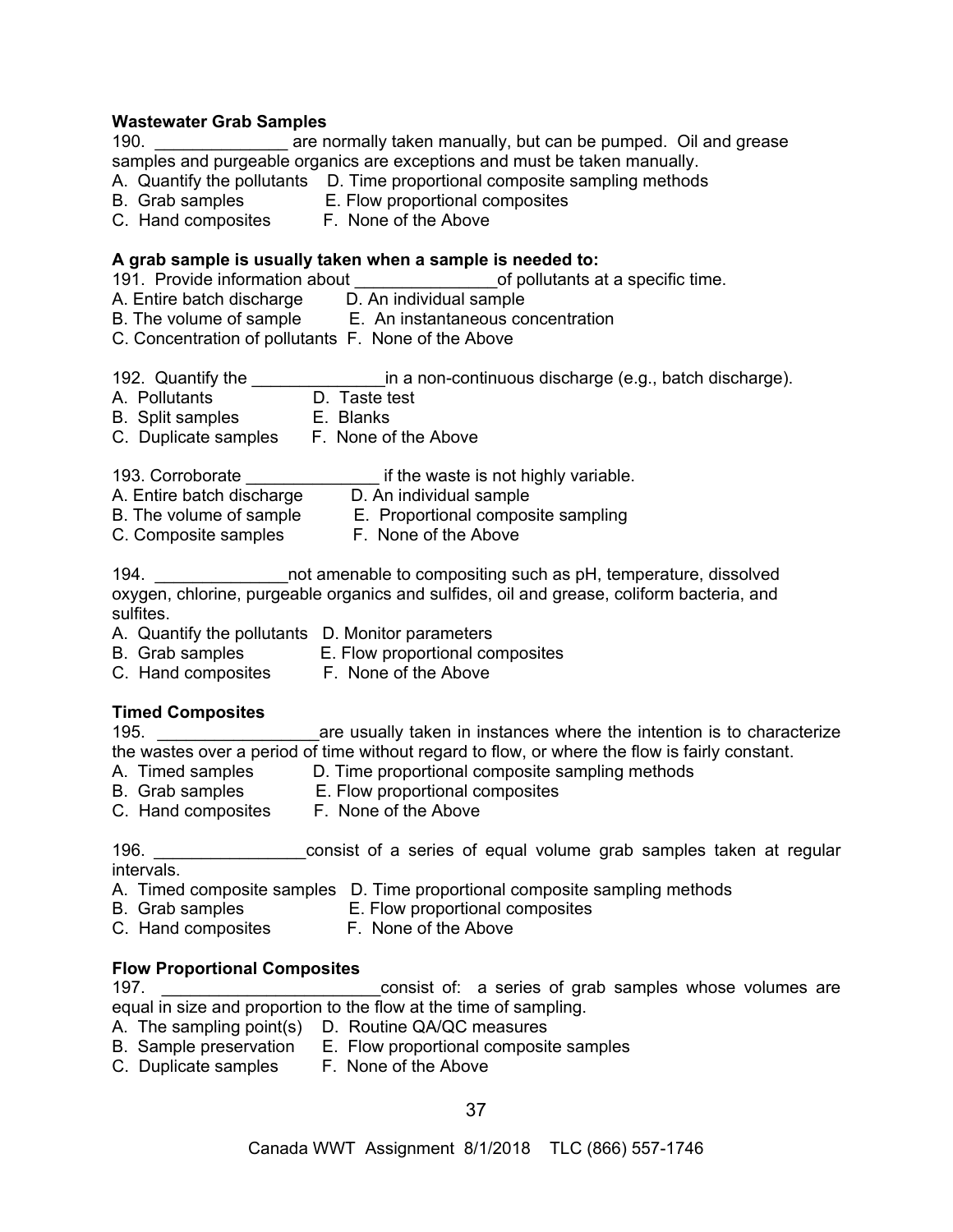198. \_\_\_\_\_\_\_\_\_\_\_\_\_\_\_\_\_\_\_are taken at varying time intervals, or continuous samples taken over a period of time based on the flow. .

A. Entire batch discharge D. An individual sample<br>B. The volume of sample E. Samples

B. The volume of sample

C. Concentration of pollutants F. None of the Above

# **Background on Emerging Contaminants**

| 199. The term "                                       | " refers broadly to those synthetic or naturally                                           |
|-------------------------------------------------------|--------------------------------------------------------------------------------------------|
|                                                       | occurring chemicals, or to any microbiological organisms, that have not been commonly      |
|                                                       | monitored in the environment but which are of increasing concern because of their known or |
| suspected adverse ecological or human health effects. |                                                                                            |

A. SRTs **D. Emerging contaminants** 

B. PPCPs E. Endocrine disrupting chemicals (EDCs)

C. Nitrifying bacteria F. None of the Above

200. \_\_\_\_\_\_\_\_\_\_\_\_\_\_\_\_can fall into a wide range of groups defined by their effects, uses, or by their key chemical or microbiological characteristics.

- A. PPCPs D. Longer activated sludge SRTs
- B. Emerging contaminants E. Slower growing bacteria
- C. Ammonia oxidizing bacteria F. None of the Above
	-

201. Two groups of emerging contaminants that are of particular interest and concern at present are **and pharmaceutical and personal care products (PPCPs).** 

A. SRTs D. Any microbiological organisms

B. PPCPs E. Endocrine disrupting chemicals (EDCs)

C. Nitrifying bacteria F. None of the Above

202. \_\_\_\_\_\_\_\_\_\_\_\_\_\_\_may interfere with the endocrine systems by damaging hormone-producing tissues, changing the processes by which hormones are made or metabolized, or mimicking hormones.

- A. PPCPs D. Longer activated sludge SRTs
- 
- B. EDCs **E.** Slower growing bacteria
- C. Ammonia oxidizing bacteria F. None of the Above

203. \_\_\_\_\_\_\_\_\_\_\_\_\_ encompass a wide variety of products that are used by individuals for personal health or cosmetic reasons, and also include certain agricultural and veterinary medicine products.

- A. SRTs **D.** Any microbiological organisms
- B. PPCPs E. Endocrine disrupting chemicals (EDCs)

C. Nitrifying bacteria F. None of the Above

# **Wastewater Sample Preservation**

204. Wastewater usually contains one or more unstable pollutants that require immediate analysis or preservation until example and be made.

- A. An analysis D. Taste test
	-
- B. Split samples E. Blanks
- C. Duplicate samples F. None of the Above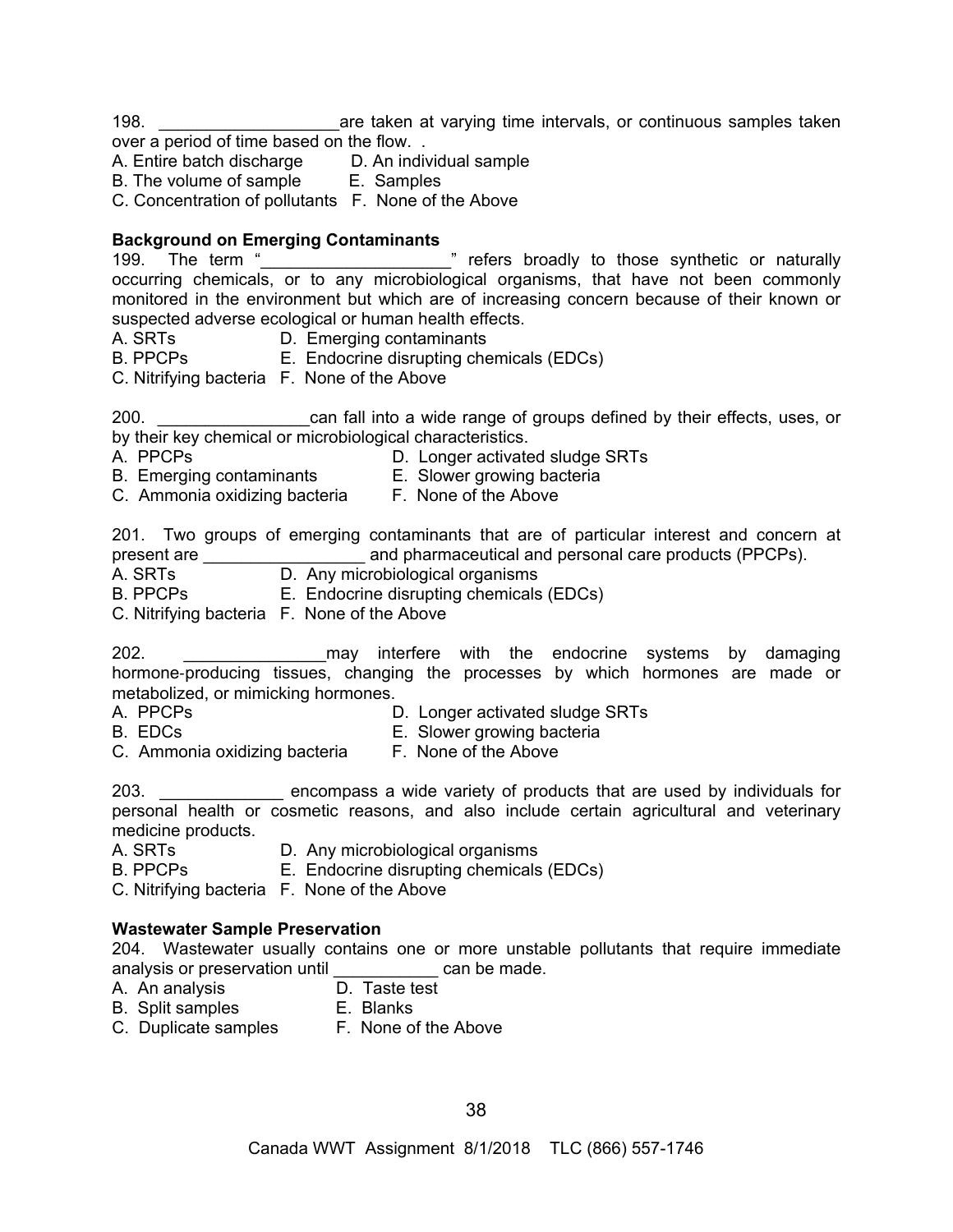205. Sample preservation is needed for\_\_\_\_\_\_\_\_\_\_\_\_\_\_, for example, which may be stored for

as long as 24 hours prior to transferring them to the laboratory.

- A. Nitrified effluent D. Nitrogen and phosphorus levels
- B. Composite samples E. Activated sludge
- 
- C. Total Nitrogen (TN) F. None of the Above

# **Quality Assurance/Quality Control Policy Example**

206. Quality Assurance/Quality Control (QA/QC) measures taken by the sampling crew include equipment blanks, trip blanks, split samples and duplicate samples. Equipment blanks and are routine QA/QC measures.

- A. The sampling point(s) D. Routine QA/QC measures
- B. Sample preservation E. Trip blanks
- C. Duplicate samples F. None of the Above

207. \_\_\_\_\_\_\_\_\_\_\_\_\_\_\_ are taken for Local Limits (pretreatment) sampling and when requested by an industry or laboratory. Split samples requested by an industry are analyzed by their lab at their expense.

- 
- A. An analysis **D. Taste test**<br>B. Split samples **B. Blanks** B. Split samples
- C. Duplicate samples F. None of the Above

208. The laboratory prepares **Exercise 208.** Used by the sampling crews. This is performed in the laboratory rather than in the field in order to assure that there is no field contamination in the blanks.

- A. The sampling point(s) D. Routine QA/QC measures
- B. Sample preservation E. All trip blanks/travel blanks
- C. Duplicate samples F. None of the Above

209. Any contamination detected in the **Example 2008** would result from field exposure which could in turn affect collected samples.

- A. An analysis D. Taste test
- B. Split samples E. Blanks
- C. Duplicate samples F. None of the Above

# **Chain-of-Custody**

210. Documentation of all pertinent data concerning the collection, preservation and transportation of **Example 20** is critical to the overall success of the Wastewater Sampling Program.

- A. The sampling point(s) D. Routine QA/QC measures
- B. Sample preservation E. Samples
- C. Duplicate samples F. None of the Above

211. If sampling is performed for the Pretreatment program, any sampling data may be used as evidence in court proceedings against a noncompliant industrial user. In this case becomes critical.

- 
- A. Sampling crew D. Documentation
- B. Duplicate samples E. Noncompliant industrial user
- C. Pre-preserved bottles F. None of the Above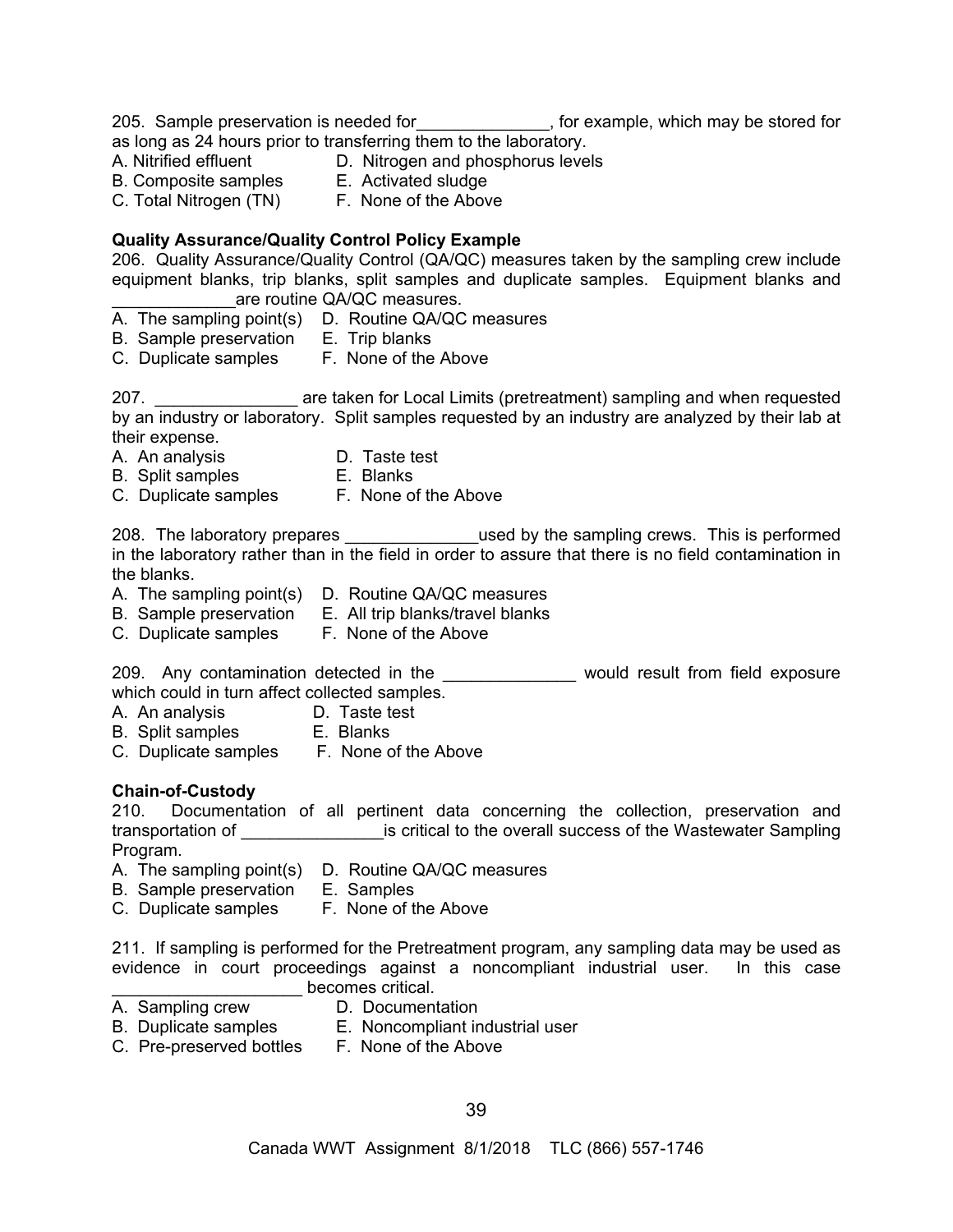212. \_\_\_\_\_\_\_\_\_\_\_\_\_\_\_\_is returned to the laboratory. It is also important to note that the sampling vehicle should be kept locked at all times when the sampling crew is not in the vehicle, or in full view of the vehicle.<br>A. Sampling crew

- 
- D. Safety Data Sheet (SDS)
- B. Duplicate samples E. The original form
- C. Pre-preserved bottles F. None of the Above
- **Proper Sample Handling**

213. The proper handling of \_\_\_\_\_\_\_\_\_\_\_\_\_\_\_\_\_\_\_\_\_\_\_\_\_also includes wearing gloves. Gloves not only protect field personnel, but also prevent potential contamination to the water sample. Always wear powderless, disposable gloves. When sampling for inorganics, wear latex gloves.

- A. Other parameters D. Some samples
- B. Pre-preserved bottles E. Water quality samples
- C. Preservatives F. None of the Above

214. Nitrile gloves are appropriate for

- A. Other parameters D. Some samples
- B. Pre-preserved bottles E. Organics
- C. Preservatives **F. None of the Above**

215. Use \_\_\_\_\_\_\_\_\_\_\_procedures when coolers and containers are prepared, sealed and shipped.

- 
- A. Chain-of-custody D. Safety Data Sheet (SDS)
- B. Duplicate samples E. Noncompliant industrial user<br>C. Pre-preserved bottles F. None of the Above
- C. Pre-preserved bottles

216. The most common **are hydrochloric, nitric, sulfuric and ascorbic acids**, sodium hydroxide, sodium thiosulfate, and biocides.

- A. Other parameters D. Some samples
	-
- B. Pre-preserved bottles E. Organics
- C. Preservatives **F. None of the Above**

217. Many laboratories provide **the set of the set of the filled with measured amounts of preservatives.** 

- A. Sampling crew D. Safety Data Sheet (**SDS**)
- B. Duplicate samples E. Noncompliant industrial user
- C. Pre-preserved bottles F. None of the Above
	-

218. When the **Example 218** are received from the laboratory, check to see that none have leaked. Be aware that many preservatives can burn eyes and skin, and must be handled carefully.

- A. Other parameters D. Some samples
- B. Pre-preserved bottles E. Containers and preservatives
- C. Preservatives **F. None of the Above**

219. \_\_\_\_\_\_\_\_\_\_\_\_\_\_should be labeled with type of preservative used, type of analysis to be done and be accompanied by a Safety Data Sheet (SDS).

- A. Sampling crew D. Sampling bottles
- B. Duplicate samples E. Noncompliant industrial user
- C. Pre-preserved bottles F. None of the Above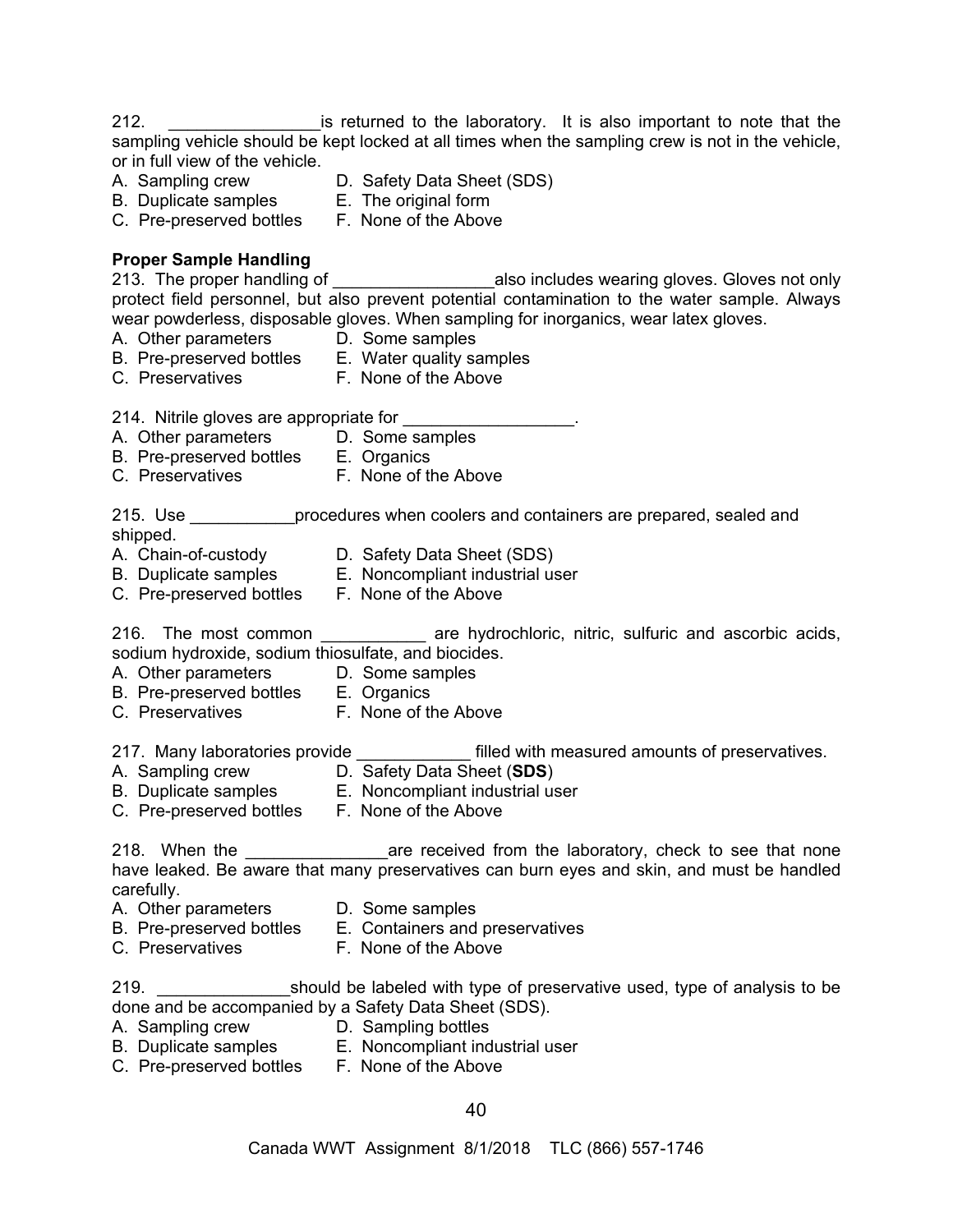220. Make sure you can tell which containers are pre-preserved, because extra care must be taken not to overfill them when collecting samples in the field. Check with the laboratory about when using pre-preserved bottles.

- A. Other parameters **D.** Some samples
- 
- B. Quality control procedures E. Organics<br>C. Preservatives F. None of the
	-
- 

F. None of the Above

221. Coolers used for **the state of the state of the state of the state of the state of the state of the state** materials and ice. Obtain extra coolers, if necessary. Never store coolers and containers near solvents, fuels or other sources of contamination or combustion. In warm weather, keep coolers and samples in the shade.

- 
- A. Sampling crew D. Sample shipment
- B. Duplicate samples E. Noncompliant industrial user
- C. Pre-preserved bottles F. None of the Above

# **Field Parameters**

222. Measure and record the field parameters of temperature, electrical conductivity, pH and in an undisturbed section of stream flow. Other parameters may be

measured, if desired.

- 
- A. Nitrified effluent D. Dissolved oxygen
- 
- B. Nitrogen E. Activated sludge
- C. Total Nitrogen (TN) F. None of the Above

# **Removal of Emerging Contaminants by Nutrient Removal Technologies**

Several studies have examined the effectiveness of current wastewater treatment technologies in the removal of emerging contaminants.

# **The significant findings are also presented as follows:**

223. Removal efficiencies were enhanced for several investigated contaminants at longer SRTs, with critical **Example 20** for some beyond which removal rates did not improve.

- A. SRTs **D.** Any microbiological organisms
- B. PPCPs E. Endocrine disrupting chemicals (EDCs)

C. Nitrifying bacteria F. None of the Above

224. **Example 224.** Ellow for the establishment of slower growing bacteria (e.g., nitrifying bacteria in activated sludge), which in turn provide a more diverse community of microorganisms with broader physiological capabilities.

- 
- A. PPCPs D. Longer activated sludge SRTs
- B. Longer SRTs **E.** Slower growing bacteria
	-
- C. Ammonia oxidizing bacteria F. None of the Above

225. \_\_\_\_\_\_\_\_\_\_\_\_\_\_\_\_\_\_\_\_ may play a key role in biodegradation but the role of heterotrophic bacteria may also play a significant role.

- A. SRTs **D.** Any microbiological organisms
- B. PPCPs E. Endocrine disrupting chemicals (EDCs)
- C. Nitrifying bacteria F. None of the Above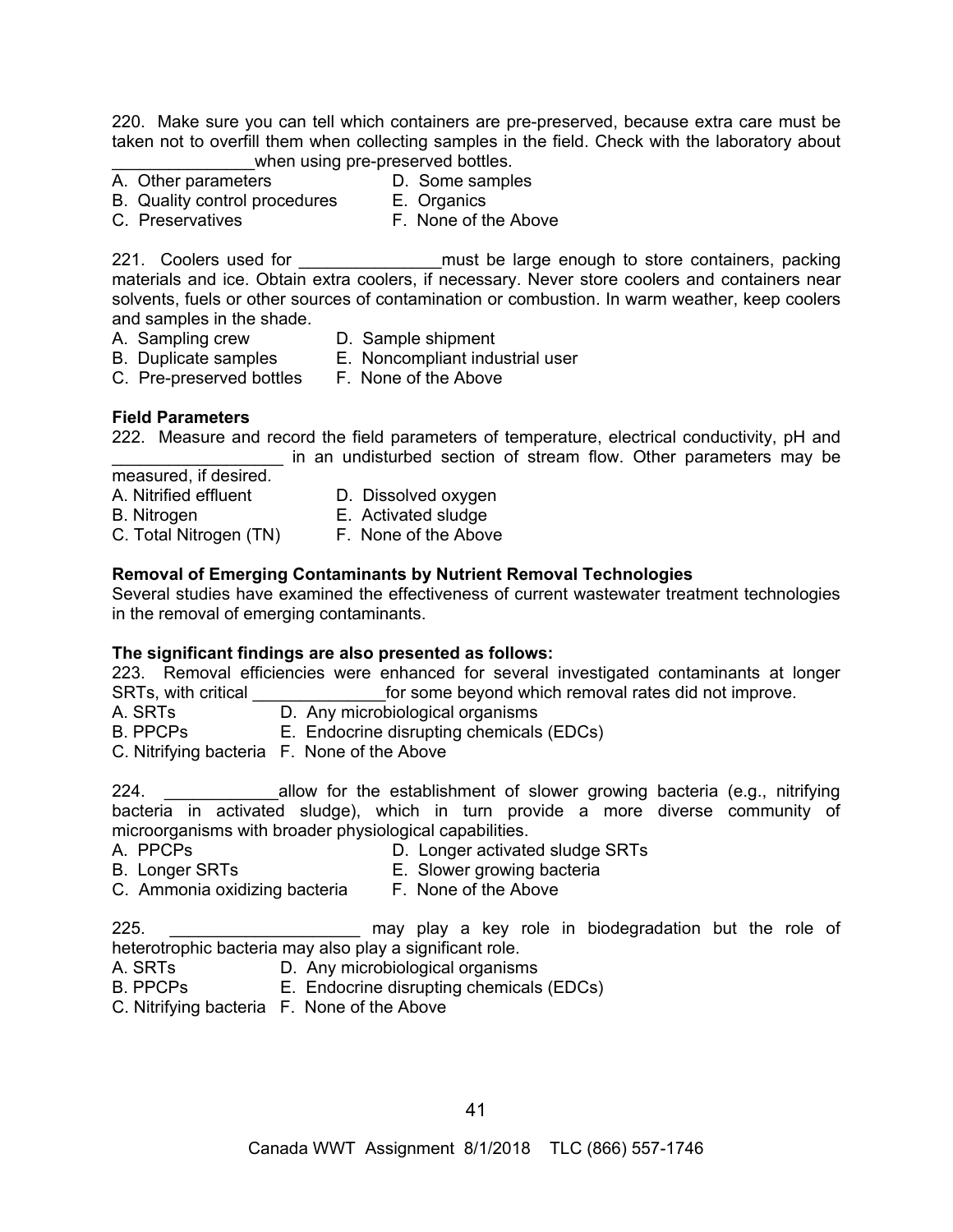226. Reverse osmosis has been found to effectively remove \_\_\_\_\_\_\_\_\_\_\_\_\_\_\_ below detection limits including those that that were not consistently removed at longer SRTs.

- A. PPCPs D. Longer activated sludge SRTs
- B. Nitrification E. Slower growing bacteria
- C. Ammonia oxidizing bacteria F. None of the Above

## **Role of Solids Retention Time in Removal Efficiency**

227. The focus of several studies has been the relationship of the SRT to the removal of emerging contaminants. In particular, many investigated whether longer SRTs would result in increased removal efficiencies for estrogens and

- A. SRTs **D. Other categories of PPCPs**
- B. PPCPs E. Endocrine disrupting chemicals (EDCs)
- C. Nitrifying bacteria F. None of the Above

228. **Example 228. 228. Example 228. Example 228. Conservery conservery and allow for the establishment of slower growing bacteria (e.g.,** nitrifying bacteria in activated sludge), which in turn provide a more diverse community of microorganisms with broader physiological capabilities.

- A. Ammonia oxidation D. An aerobic wastewater treatment facility
- B. Phosphorus removal E. Oxygen demand of wastewater
- C. Longer activated sludge SRTs F. None of the Above

229. Conversely, example that are routinely detected in influent (i.e., detected in at least 20 percent of the influent samples) were not well removed by secondary treatment (BHA, DEET, musk ketone, triclosan, benzophenone, galaxolide).<br>A. SRTs D. Anv microbiological organi

- D. Any microbiological organisms
- B. PPCPs E. Endocrine disrupting chemicals (EDCs)
- C. Six compounds F. None of the Above

# **Topic 6 - Laboratory Analysis Section**

230. What is the theory that states than an acid is a substance that produces Hydronium ions when it is dissolved in water, and a base is one that produces hydroxide ions when dissolved in water?

- A. Newton's D. Amadeus
- B. Alkalinity E. Arrhenius
- C. Lord Calvin's F. None of the Above

231. What is the term associated with a charged species, an atom or a molecule, that has lost or gained one or more electrons?

- A. A proton D. An electron
- B. Ion E. A cation
- C. Anti-matter F. None of the Above

232. What is a substance that has the ability to reduce other substances and is said to be reductive in nature?

- A. Protons D. Electrons
- B. An electron donor
- C. Anti-matter **F. None of the Above**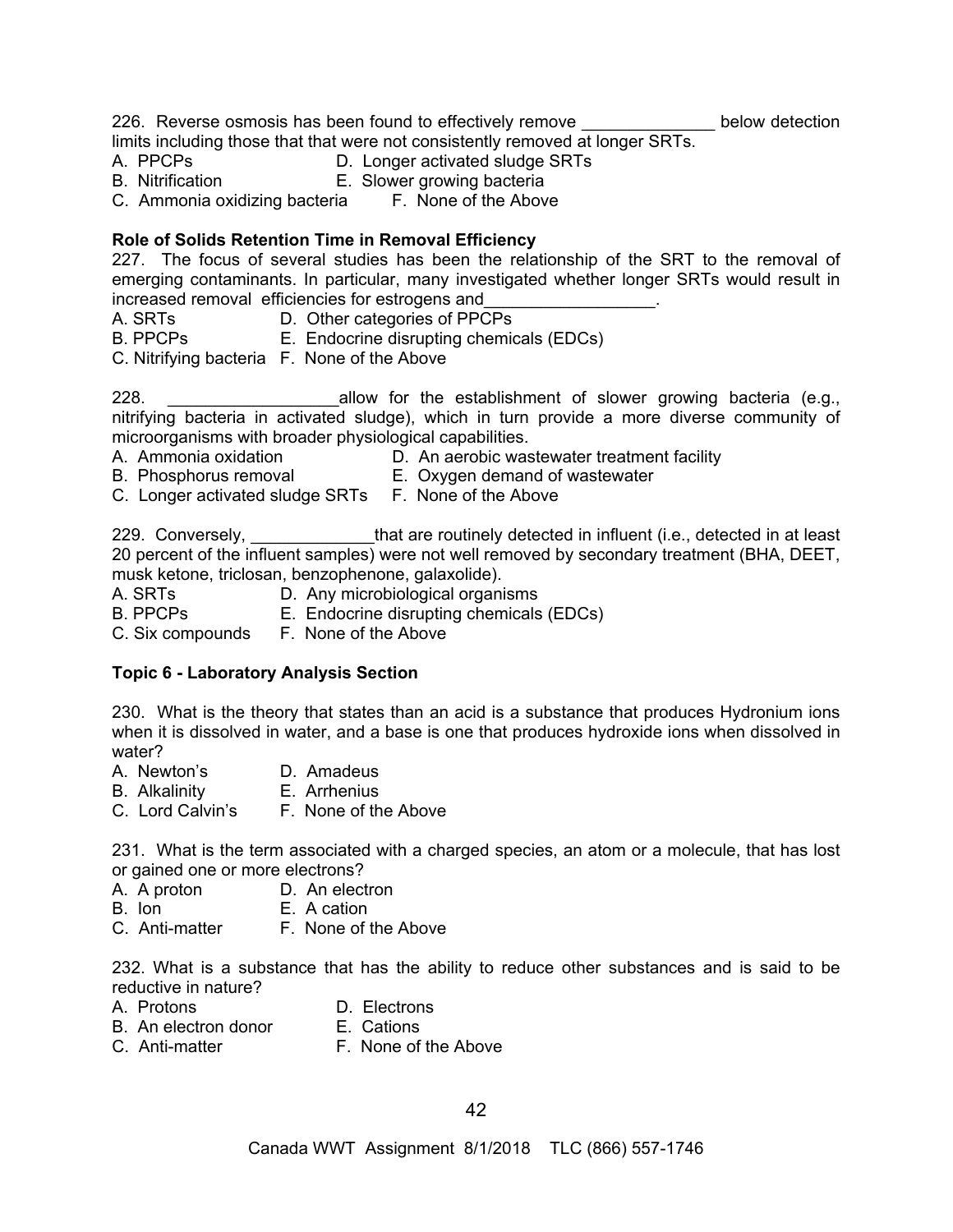233. Pure water has a pH very close to **wareled as a pH** 

- A. 5 D. 7.7
- B. 6 E. 7.5<br>C. 7 F. Nor

F. None of the Above

234. According to the manual, which of the following parameter/methods/measurements determine a parameter using a concentration cell with transference by measuring the potential difference.

- A. Primary pH standard values D. pH measurement(s)
- B. Alkalinity E. Measurement of pH
- C. pH F. None of the Above

235. Mathematically speaking, pH is the negative logarithm of the activity of the (solvated) hydronium ion, often expressed as the measurement of

- 
- A. Electrons **D. Cation measurement(s)**
- B. Alkalinity E. Ions

C. Hydronium ion concentration F. None of the Above

236. When measuring alkalinity in determining a stream's ability to neutralize acidic pollution from rainfall or wastewater, this measurement can be one of the best measures of the sensitivity of the stream to acid inputs.

A. True B. False

237. One definition of pH is that it is defined as the decimal logarithm of the reciprocal of the  $\overline{\phantom{a}}$ , a $\overline{\phantom{a}}$ , in a solution.

A. Hydrogen ion activity **D. Brønsted–Lowry acid–base theory** 

- B. Ion-selective electrode(s) E. Acid-base behavior
- C. (Solvated) hydronium ion F. None of the Above

238. With respect to standard buffer values, when more than two buffer solutions are used the electrode can be calibrated by fitting observed pH values to a straight line. A. True B. False

240. Commercial standard buffer solutions usually comes with information about value and a correction factor to be applied for what temperatures?

- A.  $4 °C$  D.  $10 °C$
- B. 25 °C E. 70 °F
- C. 39 °F F. None of the Above

241. Because the pH scale is logarithmic, therefore pH is

- A. Universal indicator D. Excess of Ion concentrations
- B. A dimensionless quantity E.A set of non-linear equations
- C. A Spectrophotometer F. None of the Above

242. What is the new pH scale is referred to as?

- A. Total scale D. Ph3
- B. POH
- C. P3H F. None of the Above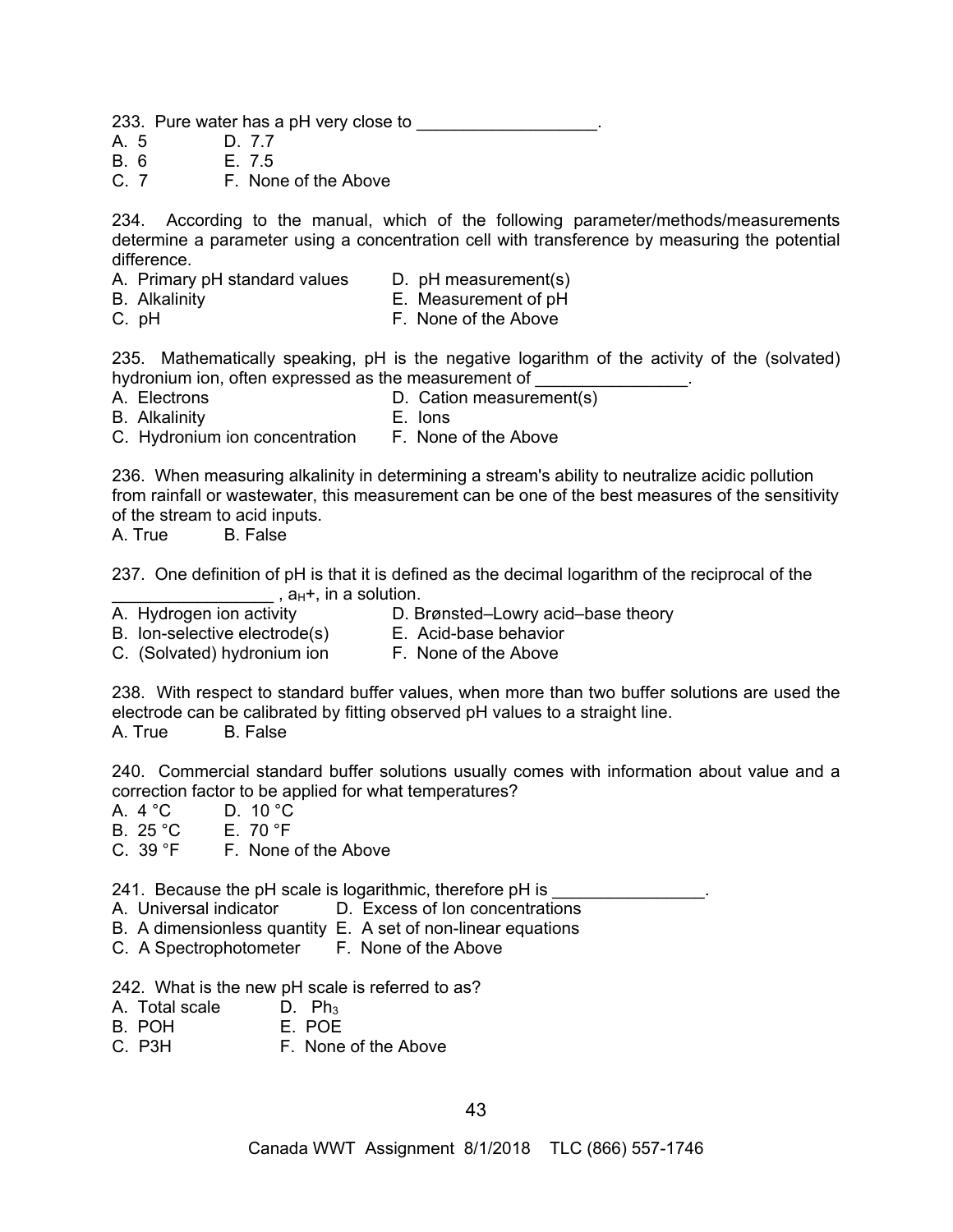243. Alkalinity is able to neutralize \_\_\_\_\_\_\_\_\_\_\_\_\_\_\_\_\_ and is measured in a quantitative

capacity in an aqueous solution.

- A. Acid D. pH measurement(s)
- B. Base E. Bond formation
- C. pH F. None of the Above

244. When using a visual comparison of the test solution with a standard colour chart, measuring pH values should be done to the?

A. Universal indicator D. Spectrophotometer Example

B. Colourwheel measurement E.Lab test

C. Nearest whole number F. None of the Above

 $245.$  A(n)  $\qquad \qquad$  is an example of a mathematical procedure for calculating the concentrations of all chemical species that are present in the solution.

A. Universal indicator D. A chemical speciation calculation

B. pH logE.A set of non-linear simultaneous equations

C. A set of linear equations F. None of the Above

246. According to the manual, under normal circumstances strong acids and bases are compounds that, for practical purposes, are completely dissociated in water, this means that the concentration of hydrogen ions in acidic solution can be taken to be equal to the concentration of the acid. The pH is then equal to minus the logarithm of

- A. The concentration value D. End-point pH
- B. The pHE.A set of non-linear simultaneous equations
- C. The Spectrophotometer F. None of the Above

247. The sum of all the titratable bases is the Alkalinity of water and its acid-neutralizing capacity. What would cause the measured value to vary significantly ?

A. Acid D. pH measurement(s)

- B. Alkalinity E. End-point pH
- C. pH F. None of the Above

248. For strong acids and bases no calculations are necessary except in extreme situations. The pH of a solution containing a weak acid requires the solution of a quadratic equation. A. True B. False

249. If the pH of a solution contains a weak base, this may require?

- 
- B. The solution of a linear equationE.A set of non-linear equations
- 
- A. The solution of a cubic equation **D.** A set of linear simultaneous equations
	-
- C. The solution of a squared equation F. None of the Above
	-

250. While the general case requires the pH solution of ?

- 
- 
- C. The solution of a squared equation F. None of the Above
- A. The solution of a cubic equation **D.** A set of linear simultaneous equations
- B.The solution of a linear equationE.A set of non-linear simultaneous equations
	-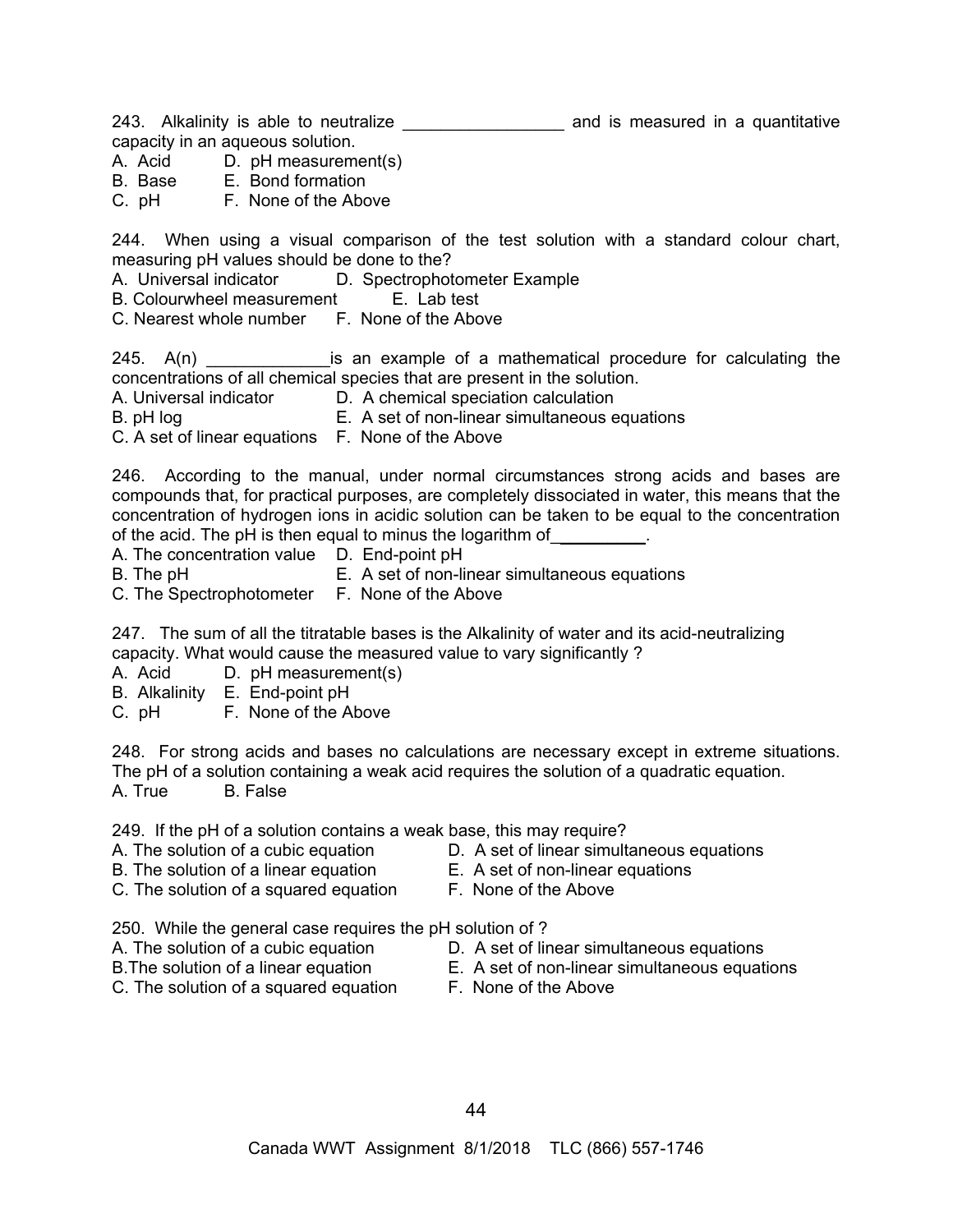251. Because alkalinity is significant in many uses and treatments of natural waters and wastewaters. The measured values also may include contributions from or other bases if these are present.<br>A. Acids **D. Borates**, phosphates, silica

- D. Borates, phosphates, silicates
- B. Light metals E. Caustics
- 
- 
- C. Rare earths **F. None of the Above**

252. Calculations are not necessary except in extreme situations for strong acids and bases.

- The pH of a solution containing a weak acid requires A. The concentration value **D.** Visual comparison
- 
- B. The solution of a quadratic equation E.The solution of a cubic equation
- C. The Spectrophotometer **F. None of the Above**
- 
- 253. What factor is key in in determining the suitability of water for irrigation.
- A. pH of 8 D. Alkaline earth metal concentrations
- B. pH of 7E.Borates, phosphates, silicates
- C. pH of 3 F. None of the Above

254. The calculation of the pH of a solution containing acids and/or bases is an example of a calculation, that is, a mathematical procedure for calculating the concentrations of all chemical species that are present in the solution

A. Universal indicator D. Visual comparison

- B. Colourwheel measurement E.Chemical speciation
- C. Spectrophotometer
- 255. Since pH is a logarithmic scale, a difference of one pH unit is equivalent to a \_\_\_\_\_\_\_\_\_\_\_\_\_\_difference in hydrogen ion concentration
- A. 1 D. 10
- B. 2 E. 100
- C. 5 F. None of the Above

256. According to the manual, this key water measurement is used in the interpretation and control of water and wastewater treatment processes.<br>A. Acid **D. Chemical ion** 

- D. Chemical ion
- B. Alkalinity E. Hydrogen bond formation
- C. pH F. None of the Above

257. These compounds for all practical purposes, are completely dissociated in water.

- A. Strong acids and bases D. Strong bases and weak acids
- B. Strong bases E. Weak acids and weak bases
- C. Chemical ions in chains F. None of the Above

258. Sodium hydroxide, NaOH, is an example of?

- A. Strong acid and base D. Strong base and weak acid
- B. Strong base E. Weak acids and weak bases
- C. Weak base **F. None of the Above**
-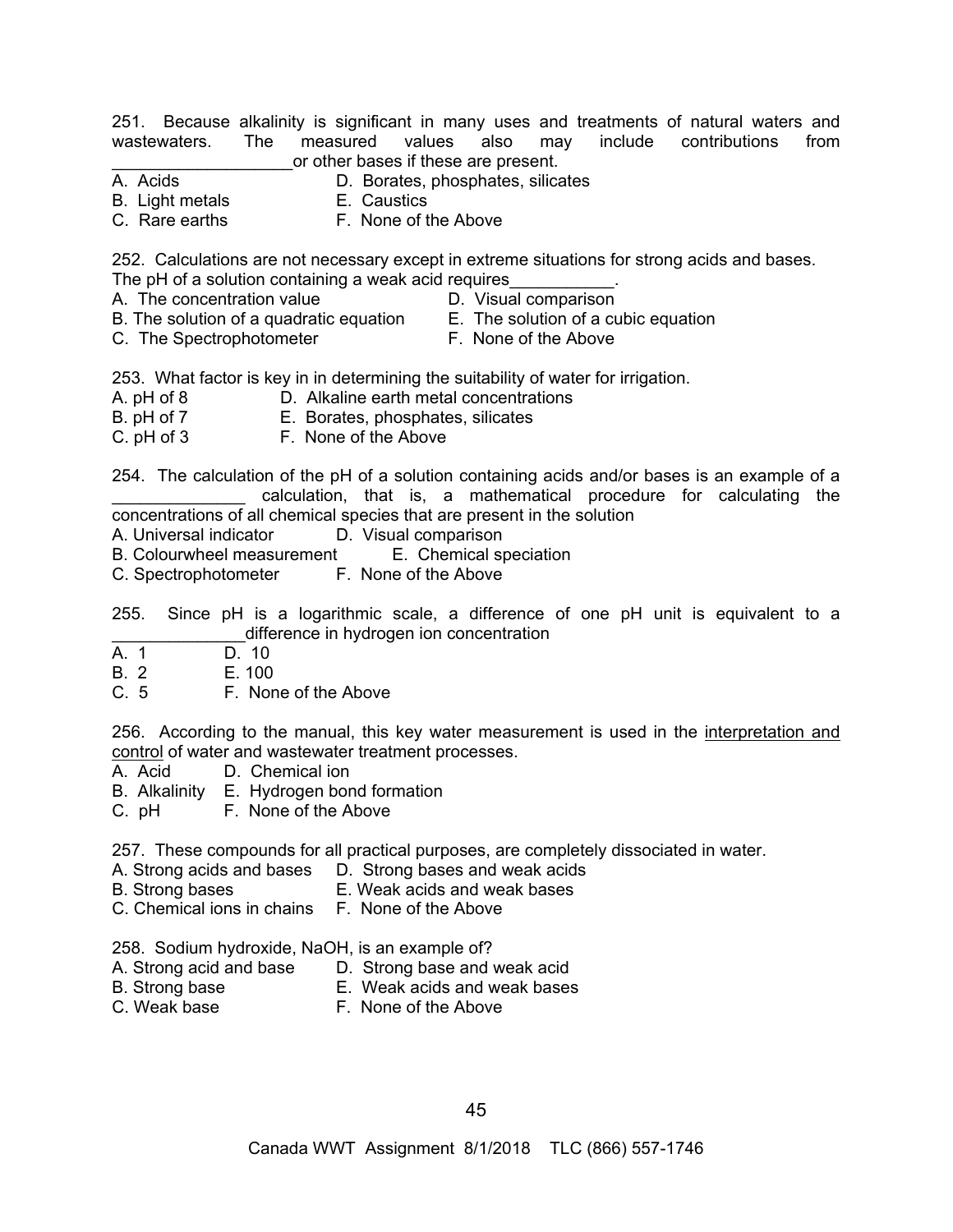259. According to the text, what is the pH of pure water at 50 °C?

- A. 7.7 D. 6.55
- B. 8.0 E. 7.00

C. 9.0 F. None of the Above

#### **Dissolved Oxygen**

260. Dissolved oxygen (DO) in water is not considered a contaminant. However, the (DO) level is important because too much or not enough dissolved oxygen can create

- A. Unfavorable conditions D. Frequent dissolved oxygen measurement
- B. DO analysis E. Aerobic conditions
- C. Carbon dioxide F. None of the Above

261. Generally, a lack of (DO) in natural waters creates **Exercise Langerity** Anaerobic means without air. Certain bacteria thrive under these conditions and utilize the nutrients and chemicals available to exist.

- 
- A. Winkler Method D. Anaerobic conditions
- B. Dissolved Oxygen E. The iodometric (titration) test
- C. Only molecular oxygen F. None of the Above

262. Where the intermediates are \_\_\_\_\_\_\_\_\_\_\_\_\_\_\_\_\_. At least two general forms of bacteria act in balance in a wastewater digester: Saprophytic organisms and Methane Fermenters.<br>A. Sample(s) D. Butyric acid, mercaptans and hydrogen sulfide gas

- D. Butyric acid, mercaptans and hydrogen sulfide gas
- B. DO analysis E. Aerobic conditions
- C. Carbon dioxide F. None of the Above

263. The saprophytes exist on dead or decaying materials. The **the same of the same of the**  $\frac{1}{2}$ volatile acids produced by these saprophytes. The methane fermenting bacteria require a pH range of 6.6 to 7.6 to be able to live and reproduce.

- 
- A. Wildlife habitat D. Phosphorus-reduction system(s)
- B. Methane fermenters E. Excessive sludge production
- C. Denitrification F. None of the Above

264. **\_\_\_\_\_\_\_\_\_\_\_\_\_\_\_\_\_\_** indicate that dissolved oxygen is present. Aerobic bacteria require oxygen to live and thrive. When aerobes decompose organics in the water, the result is carbon dioxide and water.

- 
- 
- A. Sample(s) **D. Frequent dissolved oxygen measurement**<br>B. DO analysis **B. Aerobic conditions** E. Aerobic conditions
- C. Carbon dioxide **F. None of the Above**

265. \_\_\_\_\_\_\_\_\_\_\_\_\_ in a water sample can be detrimental to metal pipes in high concentrations because oxygen helps accelerate corrosion.

- A. Winkler Method D. Anaerobic conditions
- B. Dissolved Oxygen E. The iodometric (titration) test
- C. Only molecular oxygen F. None of the Above

266. The amount of **Exercise 1 is a water sample will affect the taste of drinking** water also.

- A. Sample(s) D. Dissolved oxygen
- B. DO analysis E. Aerobic conditions
- C. Carbon dioxide F. None of the Above

46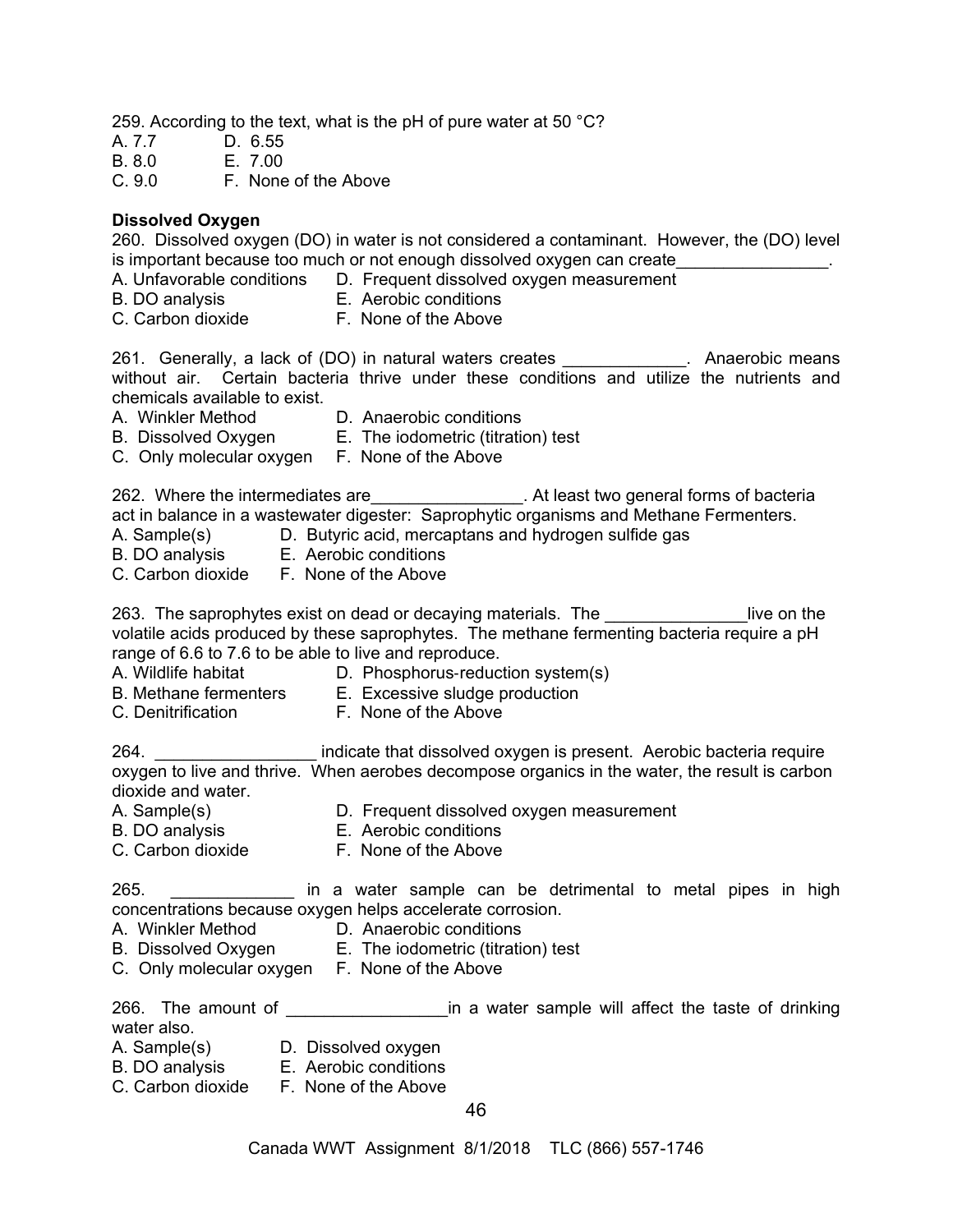## **Methods of Determination**

267. There are two methods that we will be using in the lab. The the summannedure is based on the rate of diffusion of molecular oxygen across a membrane. The other is a titrimetric procedure (Winkler Method) based on the oxidizing property of the (DO).

- A. Membrane electrode method D. Anaerobic conditions
- 
- B. Dissolved Oxygen E. Iodometric (titration) test
- C. Only molecular oxygen F. None of the Above
	-

268. Many factors determine the <u>equal in</u> a water sample. Temperature, atmospheric pressure, salinity, biological activity and pH all have an effect on the (DO) content.

- A. Solubility of oxygen D. Frequent dissolved oxygen measurement
- 
- B. DO analysis E. Aerobic conditions
- 
- C. Carbon dioxide **F. None of the Above**

# **Iodometric Test**

|        | 269. Reactions take place with the addition of certain chemicals that liberate iodine equivalent |                                                                      |  |  |  |
|--------|--------------------------------------------------------------------------------------------------|----------------------------------------------------------------------|--|--|--|
| to the |                                                                                                  | . The iodine is then measured to the starch iodine endpoint. We then |  |  |  |
|        | calculate the dissolved oxygen from how much titrate we use.                                     |                                                                      |  |  |  |

- A. Original (DO) content D. Anaerobic conditions
- 
- B. Dissolved Oxygen E. Iodometric (titration) test
- C. Only molecular oxygen F. None of the Above

270. \_\_\_\_\_\_\_\_\_\_\_\_\_\_\_\_\_\_\_\_\_\_\_\_\_\_\_\_\_\_\_\_can liberate iodine from iodides (positive interference), and some reducing agents reduce iodine to iodide (negative interferences).

- A. Ammonia oxidation D. An aerobic wastewater treatment facility
- B. Phosphorus removal E. Oxygen demand of wastewater
- C. Certain oxidizing agents F. None of the Above

271. \_\_\_\_\_\_\_\_\_\_\_\_\_\_\_\_\_\_\_\_\_\_effectively removes interference caused by nitrates in the water sample, so a more accurate determination of (DO) can be made.

- A. Winkler Method **D. The alkaline lodide-Azide reagent**
- B. Dissolved Oxygen E. The iodometric (titration) test
- C. Only molecular oxygen F. None of the Above
- 272. \_\_\_\_\_\_\_\_\_\_\_\_\_\_\_\_\_are highly dependent on the source and characteristics of the sample. The membrane electrode method involves an oxygen permeable plastic membrane that serves as a diffusion barrier against impurities.
- A. Methods of analysis D. Frequent dissolved oxygen measurement
	-
- B. DO analysis E. Aerobic conditions
- C. Carbon dioxide F. None of the Above

273. \_\_\_\_\_\_\_\_\_\_\_\_\_\_\_\_\_\_\_\_ passes through the membrane and is measured by the meter. This method is excellent for field testing and continuous monitoring.

- A. Carbon dioxide D. H<sub>2</sub>S
- B. Dissolved Oxygen E. Carbon
- C. Only molecular oxygen F. None of the Above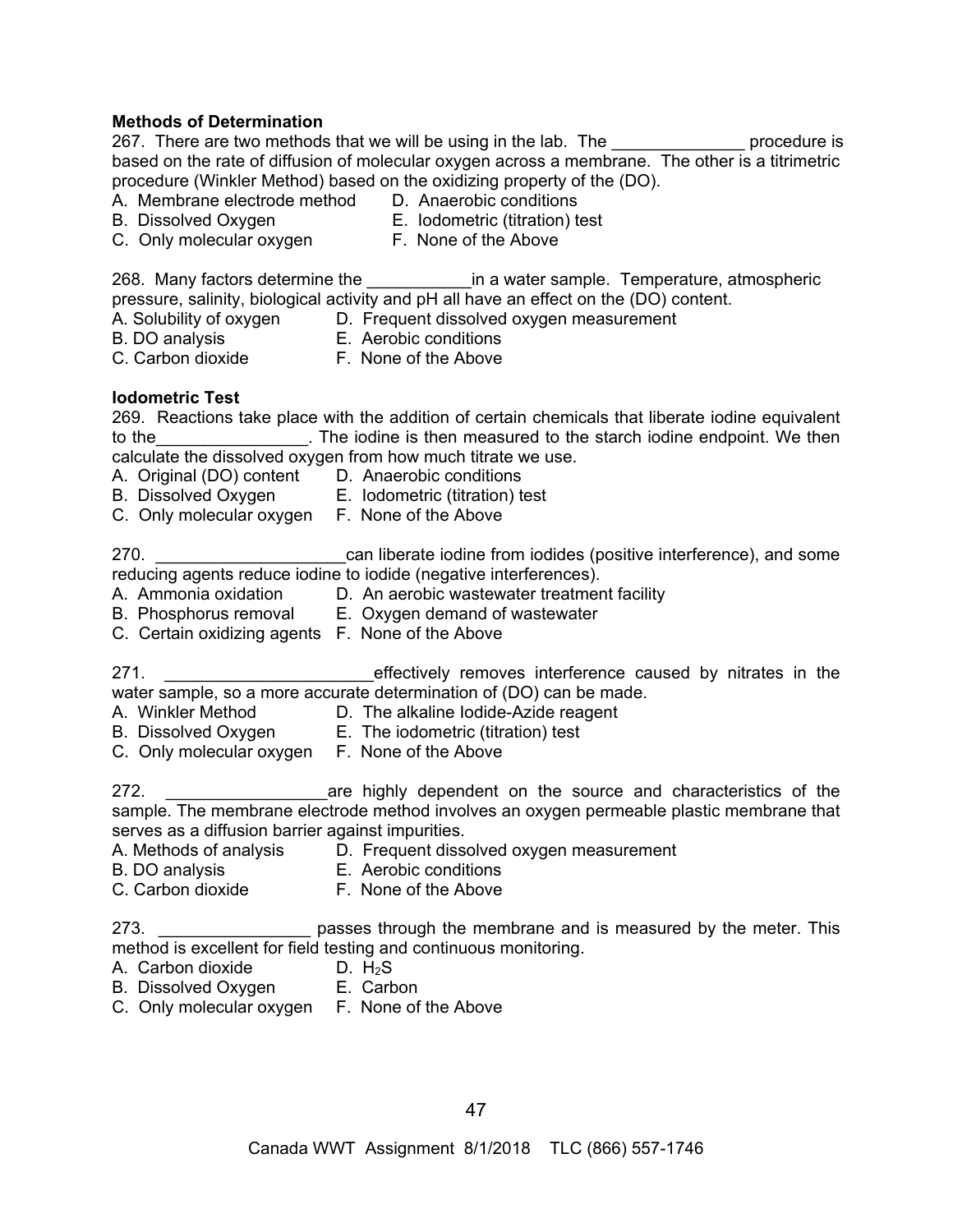274. Membrane electrodes provide an excellent method for **the entity of the entity of the entity** of the polluted, highly coloured turbid waters and strong waste effluents.

- A. Sample(s) D. Frequent dissolved oxygen measurement
- B. DO analysis E. Aerobic conditions
- C. Carbon dioxide F. None of the Above

275. These interferences could cause serious errors in other procedures. Prolonged usage in waters containing such gases as **Exercise 20** and tends to lower cell sensitivity. Frequent changing and calibrating of the electrode will eliminate this interference.

- A. Carbon dioxide D. H<sub>2</sub>S
- B. Dissolved Oxygen E. Carbon
- C. Only molecular oxygen F. None of the Above

276. Samples are taken in \_\_\_\_\_\_\_\_\_\_\_\_\_\_\_\_bottles where agitation or contact with air is at a minimum. Either condition can cause a change in the gaseous content. Samples must be determined immediately for accurate results.

- A. Sample(s) D. Frequent dissolved oxygen measurement
- B. DO analysis E. Aerobic conditions
- C. BOD F. None of the Above

277. **Example 277.** Example 1 is the one of the most important analyses in determining the quality of natural waters. The effect of oxidation wastes on streams, the suitability of water for fish and other organisms and the progress of self-purification can all be measured or estimated from the dissolved oxygen content.

- 
- A. Winkler Method **D.** Anaerobic conditions
- B. Dissolved Oxygen **E. The iodometric (titration) test**
- 
- C. The dissolved oxygen test F. None of the Above
- 

278. In aerobic sewage treatment units, the minimum objectionable odor potential, maximum treatment efficiency and stabilization of wastewater are dependent on maintenance of adequate dissolved oxygen. Frequent \_\_\_\_\_\_\_\_\_\_\_\_\_ measurement is essential for adequate process control.

- A. Sample(s) D. Dissolved oxygen
	-
- 
- B. DO analysis E. Aerobic conditions
- C. Carbon dioxide F. None of the Above

# **Sludge Volume Index (SVI) Sludge Volume Index Lab**

279. The Sludge Volume Index (SVI) of activated sludge is defined as the volume in milliliters occupied by \_\_\_\_\_\_\_\_\_\_\_\_\_ after settling for 30 minutes.

- 
- A. A closed loop D. Trickling filter FFSs
- B. 1g of activated sludge E. A portion of the denitrified effluent
	-
	-
- C. Optimal DO levels **F. None of the Above**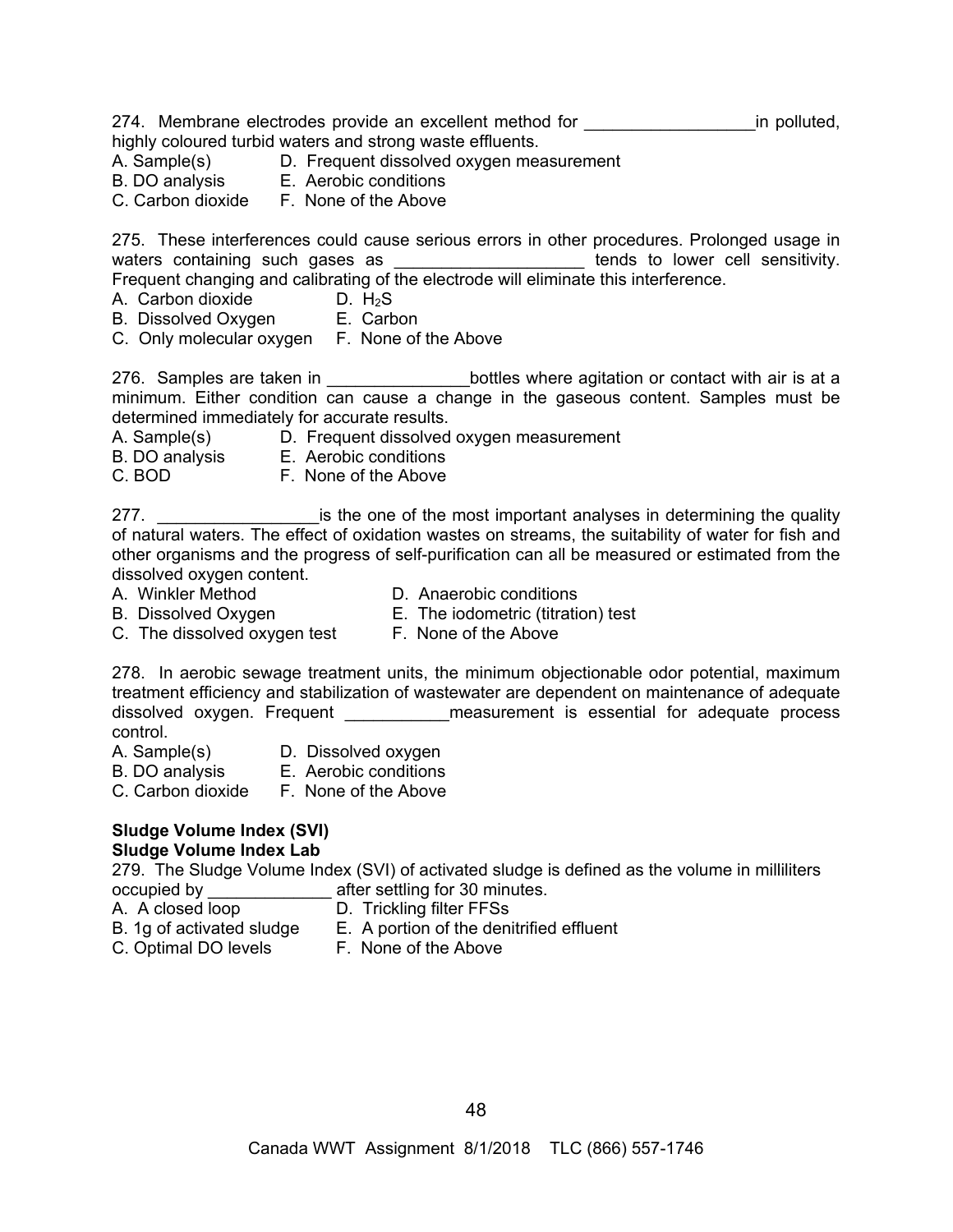#### **Proprietary Filters/Improved and Emerging Technologies Sustainable Nutrient Recovery**

280. The concept behind these new technologies is to separate and treat before it leaves the home or building and mixes with the larger waste stream to be carried to WWTPs.

- 
- A. Toilet waste D. Nitrogen and phosphorus pollution B. Community drainfield(s) E. Small volumes of wastewater
- 
- C. High-aluminum mud(s) F. None of the Above

281. Recent studies have shown that about 80 percent of the **Example 281.** Recent studies have shown that about 80 percent of the percent of the phosphorus in wastewater are derived from urine although urine makes up only 1 percent of the volume of wastewater (Larsen and Leinert, 2007).

- A. Total Solids D. Nitrogen<br>B. TDS B. Wastewa
- **E. Wastewater temperature**
- C. pH F. None of the Above

282. Separating the urine from wastewater could offer various advantages: WWTPs could be built on a smaller scale, water bodies will be better protected from \_\_\_\_\_\_\_\_\_\_\_\_\_\_\_\_\_\_pollution, nutrients could be recycled for agricultural use, and various constituents of concern including hormones and pharmaceutical compounds could be removed before being mixed with wastewater and released to the environment.

- A. Total Solids D. Nitrogen
- B. TDS E. Nitrogen and phosphorus
- C. pH F. None of the Above

283. A major benefit would be reduced energy consumption at WWTPs as a result of reduced treatment requirements for Theorem 2011. Also, separating 50 to 60 percent of urine could reduce in-plant nitrogen gas discharges and result in fewer impurities in methane captured from sludge digestion.

- A. Total Solids D. Nitrogen
- B. TDS E. Nitrogen and phosphorus
- C. pH **F. None of the Above**

# **Total Dissolved Solids**

284. \_\_\_\_\_\_\_\_\_\_\_ refer to any minerals, salts, metals, cations or anions dissolved in water.

- A. Total Solids D. Elevated Hardness, Salty Taste, or Corrosiveness
- B. TDS E. Dissolved solids
- C. pH F. None of the Above

285. \_\_\_\_\_\_\_\_\_\_\_\_\_\_\_\_\_\_ comprise inorganic salts (principally calcium, magnesium, potassium, sodium, bicarbonates, chlorides and sulfates) and some small amounts of organic matter that are dissolved in water.

- 
- A. Treatment processes The Both treatment and the environment
- B. Total dissolved solids (TDS) E. Universal solvent
	-
- C. Quality of the water F. None of the Above
	-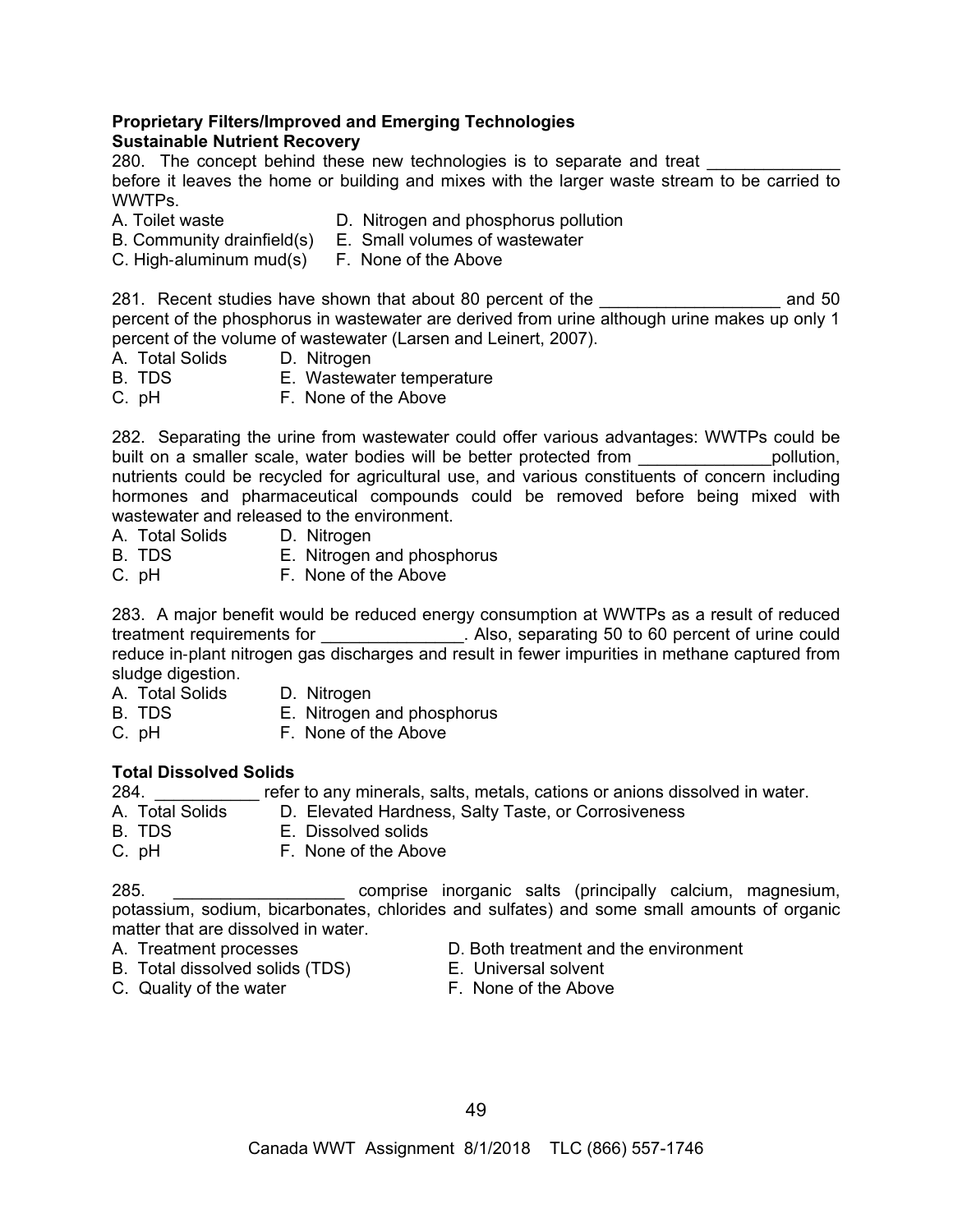286. Elevated \_\_\_\_\_\_\_\_\_\_\_\_\_\_ has been due to natural environmental features such as: mineral springs, carbonate deposits, salt deposits, and sea water intrusion, but other sources may include: salts used for road de-icing, anti-skid materials, drinking water treatment chemicals, stormwater and agricultural runoff, and point/non-point wastewater discharges.

A. Total Solids D. Elevated Hardness, Salty Taste, or Corrosiveness

- 
- B. TDS E. Wastewater temperature
- C. pH F. None of the Above

287. In general, the \_\_\_\_\_\_\_\_\_\_\_\_ concentration is the sum of the cations (positively charged) and anions (negatively charged) ions in the water. Therefore, the total dissolved solids test provides a qualitative measure of the amount of dissolved ions, but does not tell us the nature or ion relationships.

- 
- A. Treatment processes **Exercise EXEC** D. Both treatment and the environment
- B. Total dissolved solids (TDS) E. Universal solvent
- C. Quality of the water **F. None of the Above**
- -

288. In addition, the test does not provide us insight into the specific water quality issues, such as: Elevated Hardness, Salty Taste, or \_\_\_\_\_\_\_\_\_\_\_\_\_\_.

A. Total Solids D. Corrosiveness

B. TDS E. Wastewater temperature

C. pH **F. None of the Above** 

289. Therefore, the \_\_\_\_\_\_\_\_\_\_\_\_\_\_ test is used as an indicator test to determine the general quality of the water.

- 
- B. Total dissolved solids **E. Universal solvent**
- 
- 
- A. Treatment processes CD. Both treatment and the environment<br>
B. Total dissolved solids E. Universal solvent<br>
C. Quality of the water F. None of the Above C. Quality of the water **F. None of the Above**

# **Total Solids**

290. The term "\_\_\_\_\_\_\_\_\_\_\_\_\_\_\_" refers to matter suspended or dissolved in water or wastewater, and is related to both specific conductance and turbidity.

A. Total Solids D. Elevated Hardness, Salty Taste, or Corrosiveness

- B. TDS E. Wastewater temperature
- C. pH F. None of the Above

291. **Example 201.** (also referred to as total residue) are the term used for material left in a container after evaporation and drying of a water sample.

- A. Treatment processes **D. Total solids** 
	-
- B. Total dissolved solids (TDS) E. pH
- C. Quality of the water **F. None of the Above**
- 292. \_\_\_\_\_\_\_\_\_\_\_\_\_\_\_ includes both total suspended solids, the portion of total solids retained by a filter and total dissolved solids, the portion that passes through a filter (American Public Health Association, 1998).
- A. Total Solids D. Elevated Hardness, Salty Taste, or Corrosiveness
- B. TDS E. Wastewater
- C. pH F. None of the Above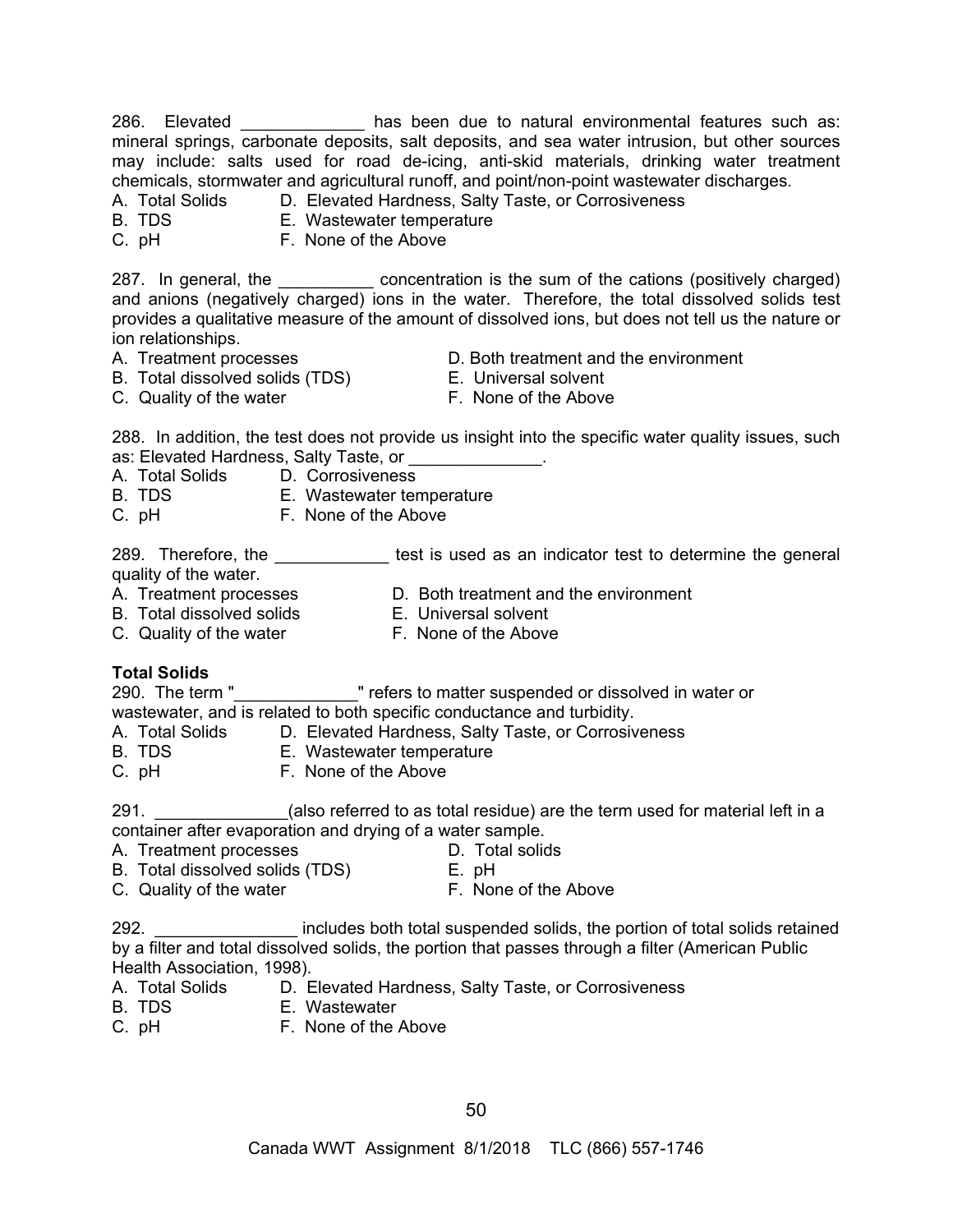293. \_\_\_\_\_\_\_\_\_\_\_\_\_\_can be measured by evaporating a water sample in a weighed dish, and then drying the residue in an oven at 103 to 105° C. The increase in weight of the dish represents the total solids. Instead of total solids, laboratories often measure total suspended solids and/or total dissolved solids.

A. Treatment processes **D.** D. Total solids

- B. Total dissolved solids (TDS) E. Wastewater
- C. Quality of the water F. None of the Above
- 
- 

# **Total Suspended Solids (TSS)**

294. Total Suspended Solids (TSS) are solids in water that can be trapped by a filter. can include a wide variety of material, such as silt, decaying plant and animal matter, industrial wastes, and sewage. High concentrations of suspended solids can cause many problems for stream health and aquatic life.

- A. Total Solids D. TSS
- B. TDS E. Wastewater

C. pH F. None of the Above

295. \_\_\_\_\_\_\_\_\_\_\_\_\_\_\_\_can block light from reaching submerged vegetation. As the amount of light passing through the water is reduced, photosynthesis slows down. Reduced rates of photosynthesis causes less dissolved oxygen to be released into the water by plants.

A. Total Solids D. Total Suspended Solids (TSS)

- B. TDS E. High TSS
- C. pH F. None of the Above

296. If light is completely blocked from bottom dwelling plants, the plants will stop producing oxygen and will die. As the plants are decomposed, bacteria will use up even more oxygen from the water. \_\_\_\_\_\_\_\_\_\_\_\_\_\_\_\_can lead to fish kills.

- A. Oxygen D. Total Suspended Solids (TSS)
- B. High TSS **E.** Suspended sediment
- C. Low dissolved oxygen F. None of the Above

297. **Example 2014** can also cause an increase in surface water temperature, because the suspended particles absorb heat from sunlight.

- A. Oxygen D. Total Suspended Solids (TSS)
- 
- A. Uxygen<br>B. High TSS E. Suspended sediment
- C. Settling sediments F. None of the Above

298. \_\_\_\_\_\_\_\_\_\_\_\_\_\_\_\_\_\_\_\_\_\_ can also clog fish gills, reduce growth rates, decrease

resistance to disease, and prevent egg and larval development.

- A. Oxygen **D. Total Suspended Solids (TSS)**
- B. High TSS **E.** Suspended sediment
- C. Settling sediments F. None of the Above

299. **Example 2008** 299. **Example 2014** can fill in spaces between rocks which could have been used by aquatic organisms for homes.

- 
- A. Oxygen D. Total Suspended Solids (TSS)
- 
- E. Suspended sediment
- C. Settling sediments F. None of the Above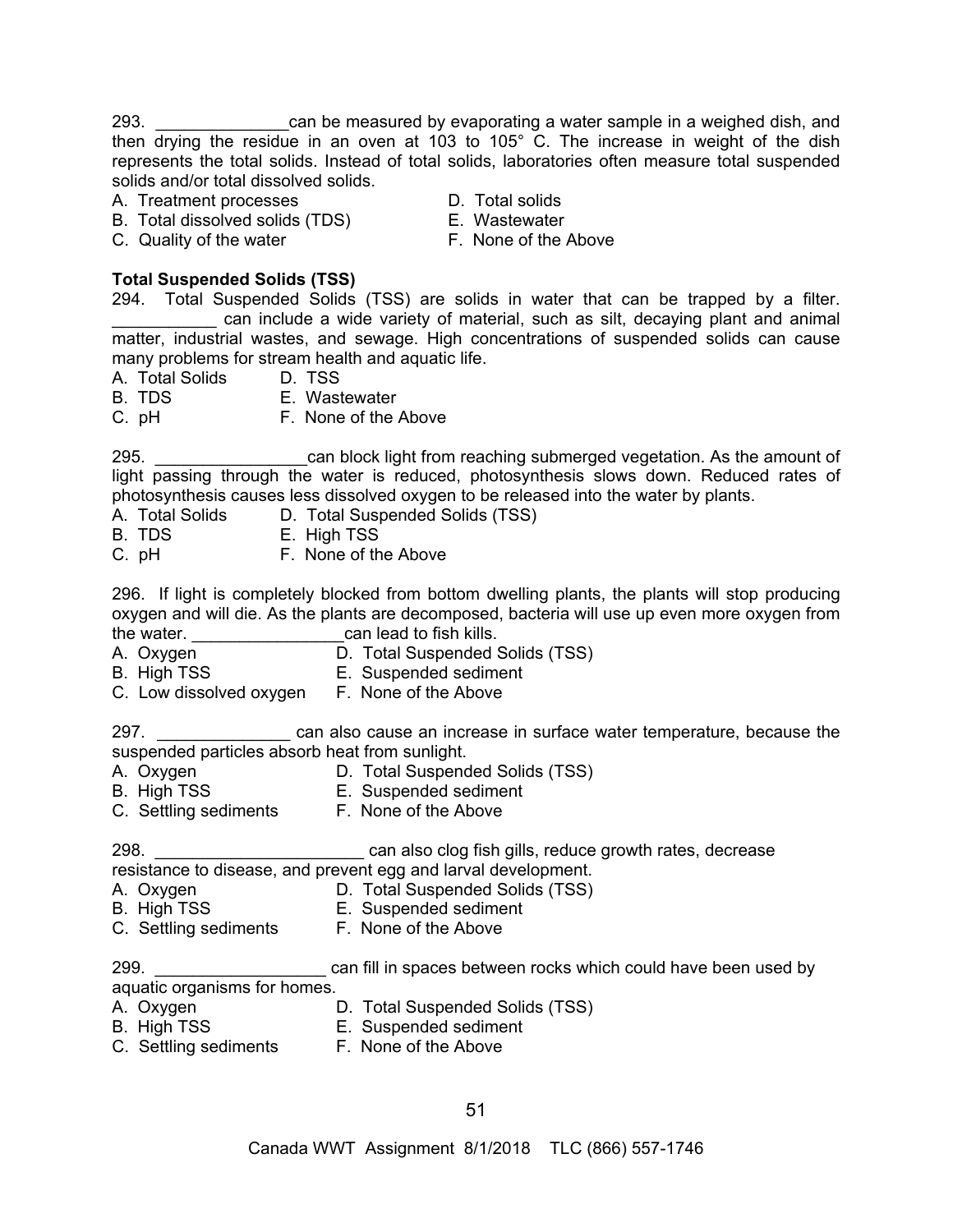300. \_\_\_\_\_\_\_\_\_\_\_\_\_\_\_ at stores and other businesses typically occur during business hours and during meal times at restaurants. Rental properties, resorts, and commercial establishments in tourist areas may have extreme flow variations seasonally.

- A. Peak flow(s) D. This can increase flow(s)
- B. Flow volume(s) E. Original design load
- C. Additional flows F. None of the Above

301. Estimating *\_\_\_\_\_\_\_\_\_\_\_\_\_\_\_\_\_\_\_\_\_* for centralized treatment systems is a complicated task, especially when designing a new treatment plant in a community where one has never existed previously.

- A. Peak flow(s) D. This can increase flow(s)
- B. Flow volume(s) E. Original design load
- C. Additional flows F. None of the Above

302. Engineers must allow for \_\_\_\_\_\_\_\_\_\_\_\_\_\_\_\_\_ during wet weather due to inflow and infiltration of extra water into sewers.

- A. Peak flow(s) D. This can increase flow(s)
- B. Flow volume(s) E. Original design load
- C. Additional flows F. None of the Above

303. \_\_\_\_\_\_\_\_\_\_\_\_\_\_\_\_\_\_\_can enter sewers through leaky manhole covers and cracked pipes and pipe joints, diluting wastewater, which affects its overall characteristics. This can increase flows to treatment plants sometimes by as much as three or four times the original design load.

- A. Peak flow(s) D. Excess water
- B. Flow volume(s) E. Original design load
- C. Additional flows F. None of the Above

304. Wastewater treatment plants are designed to function as "microbiology farms," where bacteria and other microorganisms are fed

- A. BOD and COD D. Soluble nutrients
- B. Some contaminants E. Oxygen and organic waste
- C. Second ary treatment effluent F. None of the Above

305. Treatment of wastewater usually involves \_\_\_\_\_\_\_\_\_\_\_\_\_\_\_such as the activated sludge system in the secondary stage after preliminary screening to remove coarse particles and primary sedimentation that settles out suspended solids.

- 
- 
- A. Biological processes **D. Application-specific microbiology**
- B. Activated sludge system **E. Pretreatment and pollution prevention**
- C. Advanced treatment technologies F. None of the Above
- 
- 
- 
- 

306. These secondary treatment steps are generally considered environmental biotechnologies that harness natural self-purification processes contained in bioreactors for the biodegradation of organic matter and bioconversion of \_\_\_\_\_\_\_\_\_\_\_\_\_\_\_ in the wastewater.

- 
- A. Biofilm D. Soluble nutrients
- B. Some contaminants E. Oxygen and organic waste
- -
- C. Secondary treatment effluent F. None of the Above
	-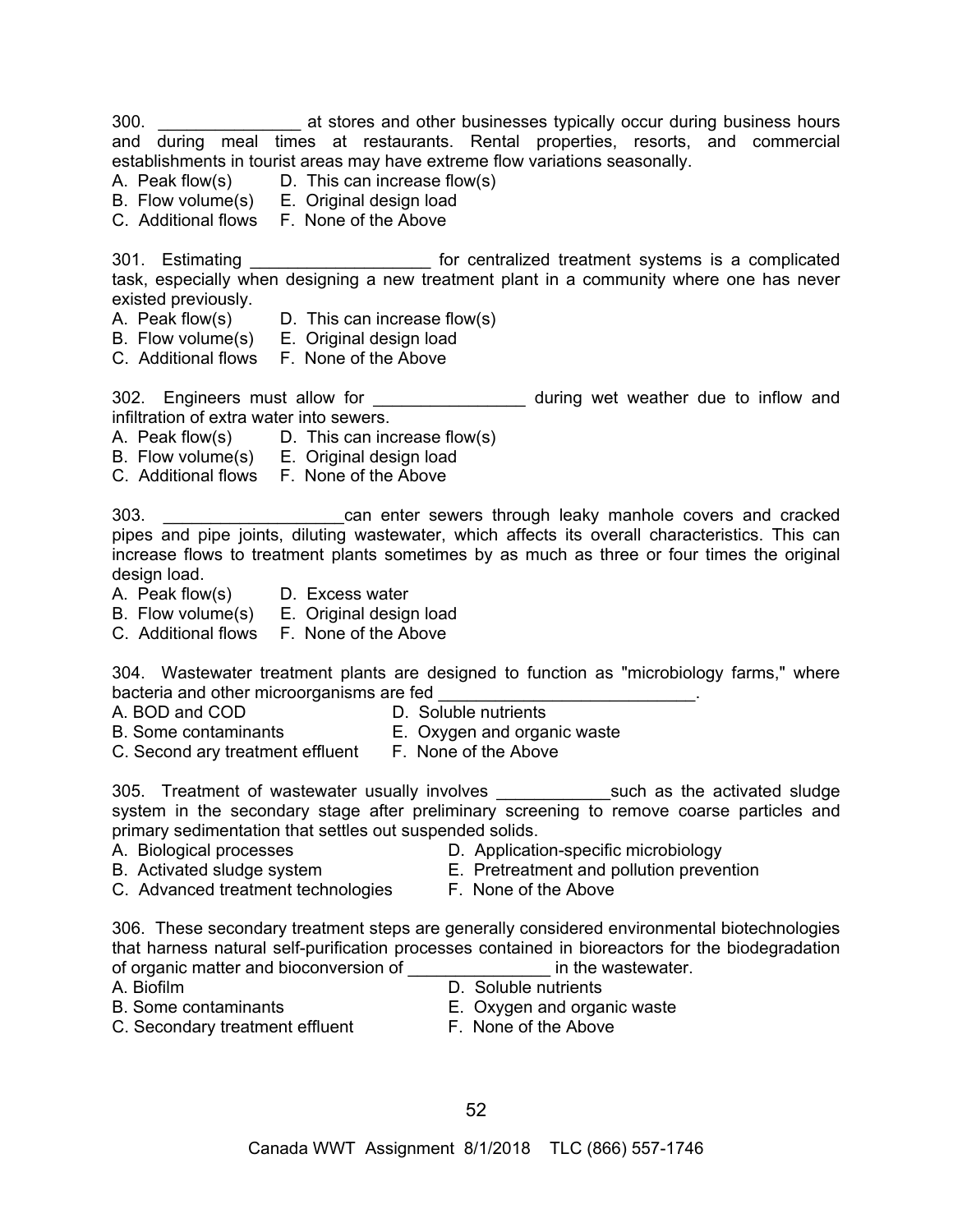## **Topic 7- Microorganism Section**

#### **Aerobic Processes**

|                                                                          |  | 307. In fisheries wastewaters, the need for addition of nutrients (the most common being |
|--------------------------------------------------------------------------|--|------------------------------------------------------------------------------------------|
|                                                                          |  | seldom appears, but an adequate provision of oxygen is essential for                     |
|                                                                          |  | successful operation of the systems. The most common aerobic processes are: activated    |
| sludge systems, lagoons, trickling filters and rotating disk contactors. |  |                                                                                          |

- A. Biological denitrification D. Nitrogen and phosphorus
- B. Organic load **E.** Aerobic and facultative microorganisms
- C. BacteriaF. None of the Above

308. Most **Subset Lace are used to degrade carbonaceous BOD.** It is also possible to design and/or operate the basic system to oxidize ammonia (nitrification).

- 
- A. Carbonaceous BOD D. Suspended growth processes
- B. Attached growth processes E.Food-to-microorganism ratio, F/M
- 
- C. Activated sludge processes F. None of the Above
- 309. Many plants are now designed to achieve nitrification. Other system modifications include phosphorus removal and **the same of the set of the set of the set of the set of the set of the set of the set of the set of the set of the set of the set of the set of the set of the set of the set of the set of the set of** pilot plant and laboratory studies.
- A. Biological denitrification D. Nitrogen and phosphorus
- B.Organic load E. Aerobic and facultative microorganisms
- C.BacteriaF. None of the Above

310. From this approach, it is possible to design a process based on the amount of time the sludge spends in the system, generally termed entity is not on the amount of food provided to the bacteria in the aeration tank (the food-to-microorganism ratio, F/M).

- A. Carbonaceous BOD **D.** Suspended growth processes
- B. Attached growth processes E.Food-to-microorganism ratio, F/M
- C. Mean cell residence time (MCRT) F. None of the Above

# **Bacteria Section**

311. Bacteria come in a variety of shapes. The simplest shape is a round sphere or ball. Bacteria formed like this are called **Examples** (singular coccus). The next simplest shape is cylindrical. Cylindrical bacteria are called rods (singular rod).

- A. Cocci D. Spiral
- B. Rods E. Spirochaetes
- C. Balls F. None of the Above

312. Some bacteria are basically rods but instead of being straight they are twisted, bent or curved, sometimes in a\_\_\_\_\_\_\_\_\_\_\_\_\_. These bacteria are called spirilla (singular spirillum).

- A. Cocci D. Spiral
- B. Rods E. Spirochaetes
- C. Balls F. None of the Above
- 313. \_\_\_\_\_\_\_\_\_\_\_\_\_\_\_ are tightly coiled up bacteria.
- A. Cocci D. Spiral
- B. Rods E. Spirochaetes<br>C. Balls E. None of the A
- F. None of the Above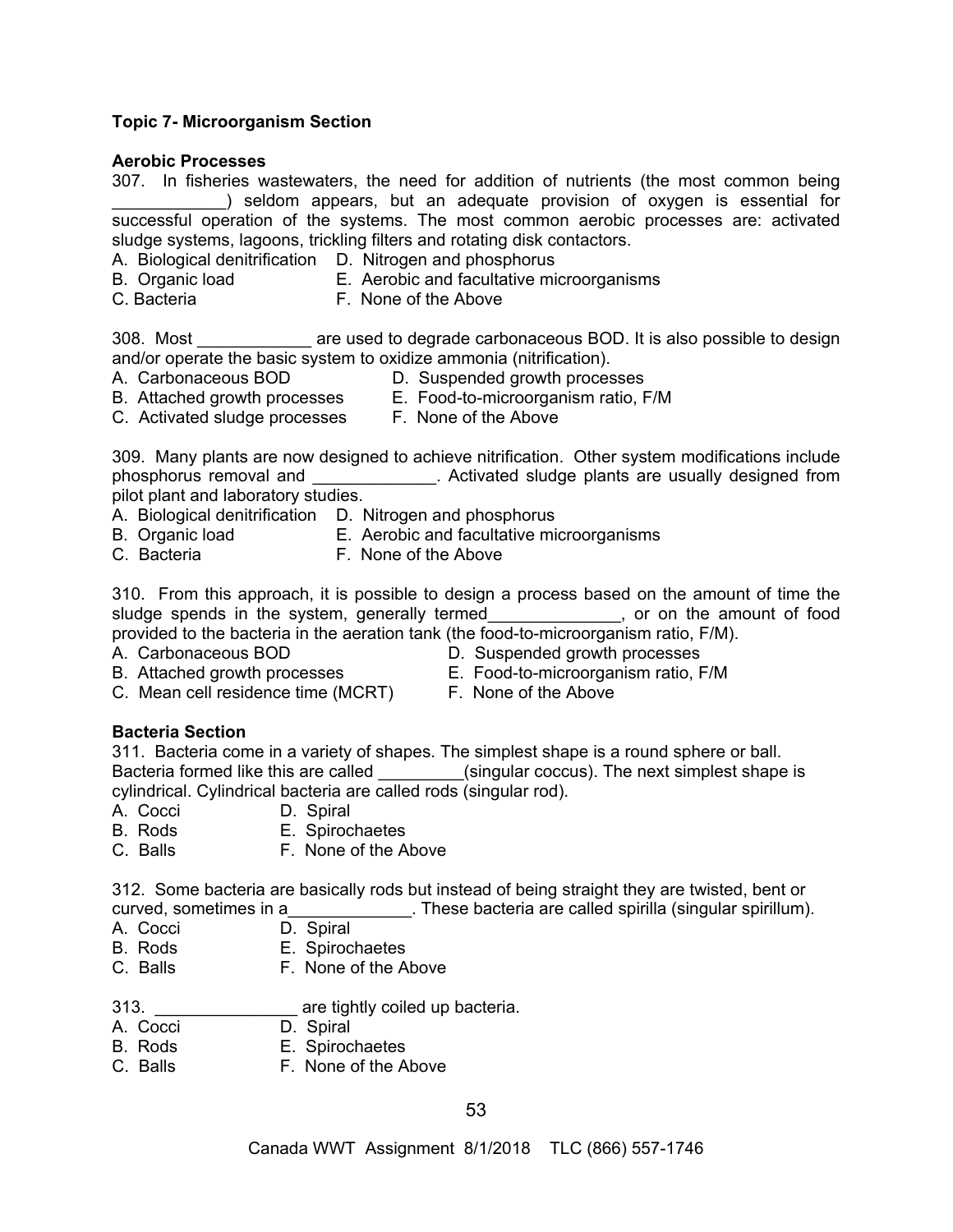314. Bacteria are friendly creatures; you never find one bacteria on its own. They tend to live together in clumps, chains or planes. When they live in chains, one after the other, they are called \_\_\_\_\_\_\_\_\_\_\_\_\_\_\_\_\_\_\_\_ - these often have long thin cells.

- 
- $\overline{D}$ . Activated sludge
- B. Filamentous bacteria E. An omnivore
- C. Some bacteria **F. None of the Above**

315. When they tend to collect in a plane or a thin layer over the surface of an object, they are called a biofilm. Many bacteria exist as \_\_\_\_\_\_\_\_\_\_\_\_\_and the study of biofilms is very important.<br>A. Filamentous Bacteria

- 
- D. Either anaerobic or aerobic conditions
- 
- B. A biofilm E. Anaerobic to aerobic state
- C. Application-specific bacteria F. None of the Above
	-

316. **Example 316.** Secrete sticky substances that form a sort of gel in which they live. The plaque on your teeth that causes tooth decay is a biofilm.

- A. Biofilm bacteria D. Activated sludge
- B. Filamentous bacteria E. An omnivore
- C. Some bacteria F. None of the Above

#### **Filamentous Bacteria**

317. \_\_\_\_\_\_\_\_\_\_\_\_\_\_\_\_ are a type of bacteria that can be found in a wastewater treatment system. A. Filamentous Bacteria D. Either anaerobic or aerobic conditions

- 
- B. Facultative E. Anaerobic to aerobic state
- C. Application-specific bacteria F. None of the Above
	-

318. They function similar to **Example 20 since they degrade BOD** quite well. In small amounts, they are quite good to a biomass. They can add stability and a backbone to the floc structure that keeps the floc from breaking up or shearing due to turbulence from pumps, aeration or transfer of the water. In large amounts they can cause many problems.

- A. Biofilm bacteria D. Activated sludge
- B. Filamentous bacteria E. Floc forming bacteria
- C. Some bacteria F. None of the Above
- 319. Filaments are \_\_\_\_\_\_\_\_\_\_\_\_\_\_\_that grow in long thread-like strands or colonies.
- A. Filamentous Bacteria **D.** Bacteria and fungi
- 
- 
- B. Facultative E. Anaerobic to aerobic state
- C. Application-specific bacteria F. None of the Above

#### **Site Specific Bacteria**

320. Aeration and biofilm building are the key operational parameters that contribute to the efficient degradation of organic matter (BOD/COD removal). Over time, the become site-specific as the biofilm develops and matures and is even more efficient in treating the site-specific waste stream.

- A. Anaerobic action D. Aerobic bacteria
	-
- B. Absence of free oxygen E. Application-specific bacteria
- C. Facultative bacteria F. None of the Above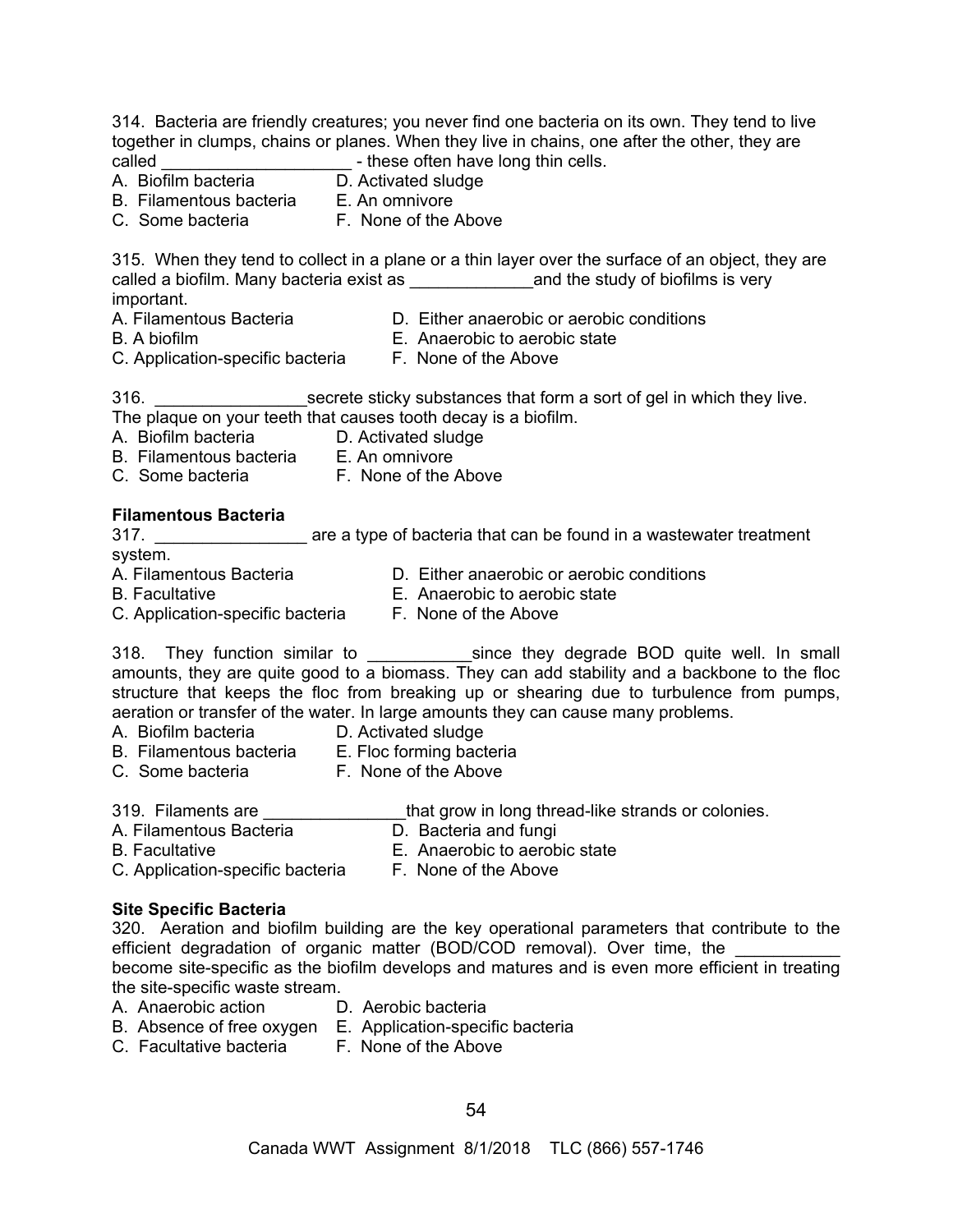## **Facultative Bacteria**

321. Most of the bacteria absorbing the organic material in a wastewater treatment system are in nature. This means they are adaptable to survive and multiply in either anaerobic or aerobic conditions.

- A. Filamentous Bacteria D. Either anaerobic or aerobic conditions
- B. Facultative E. Anaerobic to aerobic state
- C. Application-specific bacteria F. None of the Above

322. The nature of individual bacteria is dependent upon the environment in which they live. Usually, facultative bacteria will be \_\_\_\_\_\_\_\_\_\_\_\_ unless there is some type of mechanical or biochemical process used to add oxygen to the wastewater.

- A. Anaerobic D. Aerobic
- B. Absence of free oxygen E. Application-specific bacteria
- C. Facultative bacteria F. None of the Above

323. When bacteria are in the process of being transferred from one environment to another, the metamorphosis from \_\_\_\_\_\_\_\_\_\_\_\_\_\_\_\_\_ (and vice versa) takes place within a couple of hours.<br>A. Filamentous Bacteria

- 
- 
- D. Either anaerobic or aerobic conditions B. Facultative E. Anaerobic to aerobic state
- 
- C. Application-specific bacteria F. None of the Above

# **Anaerobic Bacteria**

324. **Example 20 Except** live and reproduce in the absence of free oxygen. They utilize compounds such as sulfates and nitrates for energy and their metabolism is substantially reduced.

- 
- A. Anaerobic action D. Aerobic bacteria
- B. Anaerobic bacteria E. Application-specific bacteria
- C. Facultative bacteria F. None of the Above

325. In order to remove a given amount of organic material in an anaerobic treatment system, the organic material must be exposed to a \_\_\_\_\_\_\_\_\_\_\_\_\_\_\_\_\_\_\_\_\_ and/or detained for a much

- longer period of time.
- D. Aerobic bacteria
- B. Absence of free oxygen E. Significantly higher quantity of bacteria
	-
- 
- C. Facultative bacteria F. None of the Above

326. A typical use for \_\_\_\_\_\_\_\_\_\_\_\_\_\_\_\_ would be in a septic tank. The slower metabolism of the anaerobic bacteria dictates that the wastewater be held several days in order to achieve even a nominal 50% reduction in organic material.

- A. Filamentous organisms D. Anaerobic bacteria
- B. Floc particles E. Biosurfactant trehalose
- C. Organic material F. None of the Above

327. The advantage of using the \_\_\_\_\_\_\_\_\_\_\_\_\_ is that electromechanical equipment is not required. Anaerobic bacteria release hydrogen sulfide as well as methane gas, both of which can create hazardous conditions.

- A. Filamentous Bacteria D. Either anaerobic or aerobic conditions
- B. Anaerobic process E. Anaerobic to aerobic state
- C. Application-specific bacteria F. None of the Above

55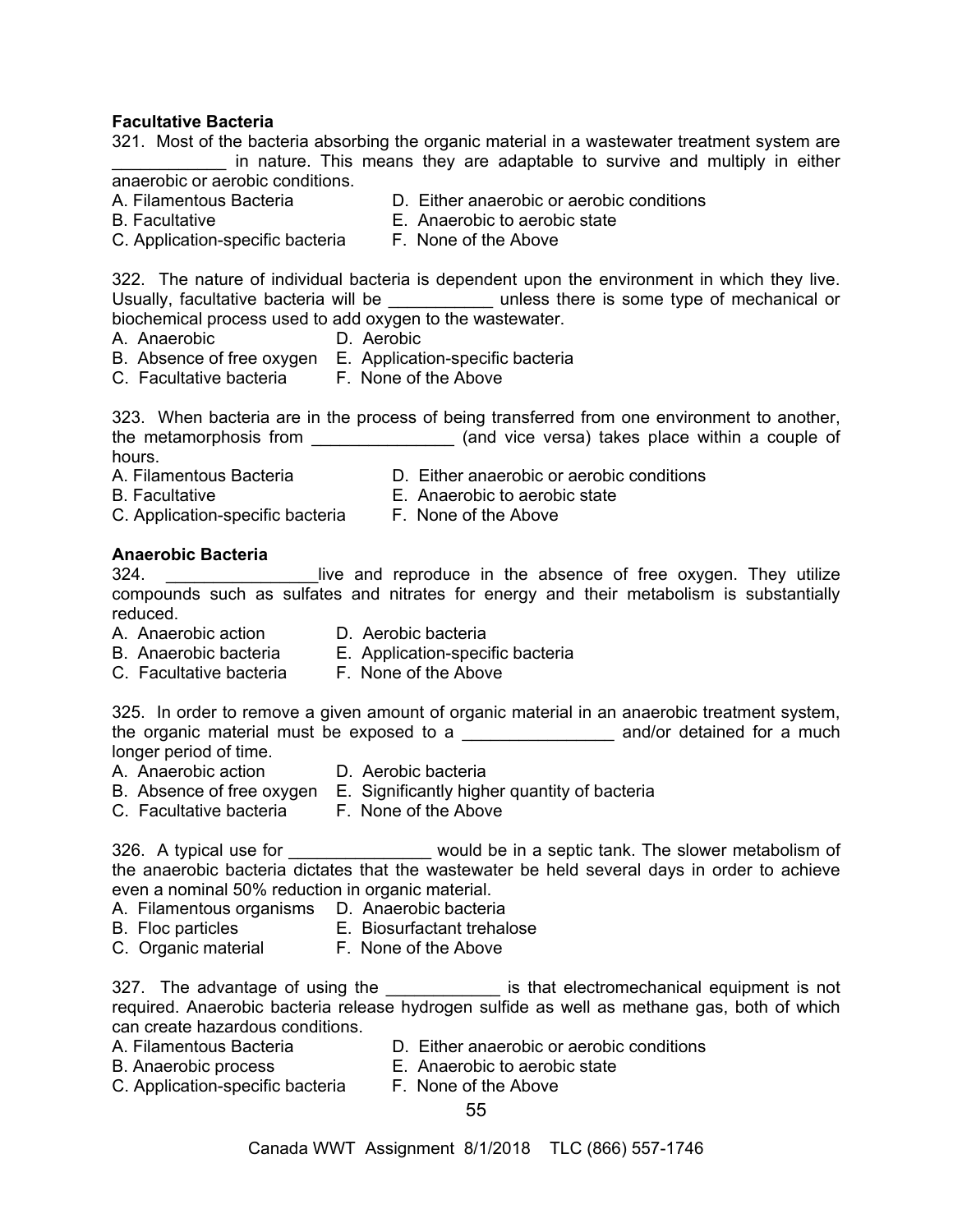328. Even as the \_\_\_\_\_\_\_\_\_\_\_\_\_\_\_ begins in the collection lines of a sewer system, deadly hydrogen sulfide or explosive methane gas can accumulate and be life threatening.

- A. Anaerobic action D. Aerobic bacteria
- B. Absence of free oxygen E. Application-specific bacteria
- C. Facultative bacteria F. None of the Above

# **Aerobic Bacteria**

329. **Example 329.** Iive and multiply in the presence of free oxygen. Facultative bacteria always achieve an aerobic state when oxygen is present. While the name "aerobic" implies breathing air, dissolved oxygen is the primary source of energy for aerobic bacteria.

- 
- A. Filamentous Bacteria D. Either anaerobic or aerobic conditions
- 
- B. Aerobic bacteria E. Anaerobic to aerobic state
- C. Application-specific bacteria F. None of the Above
	-

330. The metabolism of aerobes is much higher than for \_\_\_\_\_\_\_\_\_\_. This increase means that 90% fewer organisms are needed compared to the anaerobic process, or that treatment is accomplished in 90% less time.

- A. Anaerobic action D. Aerobic bacteria
- B. Anaerobes E. Application-specific bacteria
- C. Facultative bacteria F. None of the Above

331. This provides a number of advantages including a higher percentage of organic removal. The by-products of **Exercise 2** are carbon dioxide and water.

- A. Anaerobic action D. Aerobic bacteria
- B. Absence of free oxygen E. Application-specific bacteria
- C. Facultative bacteria F. None of the Above

332. **Example 332.** Iive in colonial structures called floc and are kept in suspension by the mechanical action used to introduce oxygen into the wastewater. This mechanical action exposes the floc to the organic material while treatment takes place.

- A. Anaerobic action D. Aerobic bacteria
- B. Absence of free oxygen E. Application-specific bacteria
- C. Facultative bacteria F. None of the Above

333. Following digestion, a gravity clarifier separates and settles out the floc. Because of the mechanical nature of the metal maintenance and operator oversight are required.

A. Aerobic digestion process D. Either anaerobic or aerobic conditions

- 
- B. Facultative E. Anaerobic to aerobic state
- C. Application-specific bacteria F. None of the Above
	-

# **Protozoans and Metazoans**

334. In a wastewater treatment system, the next higher life form above bacteria is

- A. Nematodes and rotifers D. Protozoan and metazoan
- B. Metazoan(s) E. Aerobic floc
	-
- 
- C. Protozoan(s) F. None of the Above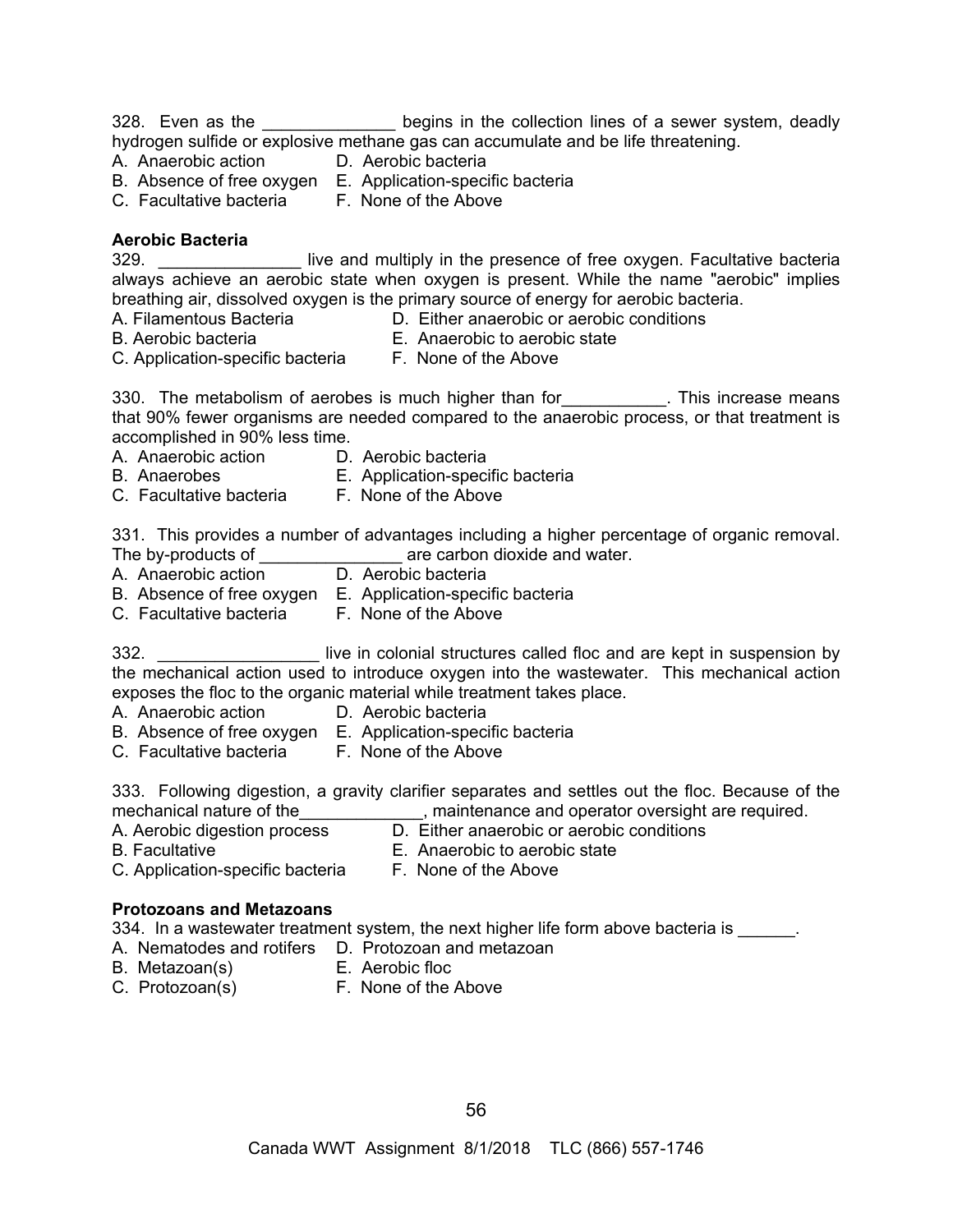335. \_\_\_\_\_\_\_\_\_\_\_\_\_\_\_\_\_are also indicators of biomass health and effluent quality. Because protozoans are much larger in size than individual bacteria, identification and characterization is readily performed.

A. Organic material **D. Biomass health and effluent quality** 

- B. Protozoans E. Aerobic flocs
- C. Macroinvertebrates F. None of the Above

336. **Example 336.** The very similar to protozoans except that they are usually multi-celled animals.

- A. Nematodes and rotifers D. Protozoan and metazoan
- B. Metazoan(s) E. Aerobic floc
	-
- C. Protozoan(s) F. None of the Above

337. Macroinvertebrates, such as \_\_\_\_\_\_\_\_\_\_\_\_\_, are typically found only in a well developed biomass.

- A. Nematodes and rotifers D. Protozoan and metazoan
- B. Metazoan(s) E. Macroinvertebrates
- C. Protozoan(s) F. None of the Above

338. The presence of \_\_\_\_\_\_\_\_\_\_\_\_\_\_\_\_\_\_and the relative abundance of certain species can be a predictor of operational changes within a treatment plant. In this way, an operator is able to make adjustments and minimize negative operational effects simply by observing changes in the protozoan and metazoan population.

- A. Nematodes and rotifers D. Protozoans and metazoans
- B. Metazoan(s) E. Macroinvertebrates
- 
- C. Protozoan(s) F. None of the Above

# **Dispersed Growth**

339. Dispersed growth is material suspended within the activated sludge process that has not been adsorbed into the floc particles. This material consists of very small quantities of colloidal (too small to settle out) bacteria as well as organic and\_\_\_\_\_\_\_\_\_\_\_\_\_\_\_\_\_\_.

- A. Filamentous organisms D. Inorganic particulate material
- 
- B. Floc particles E. Biosurfactant trehalose
- C. Organic material F. None of the Above
	-

340. While a small amount of \_\_\_\_\_\_\_\_\_\_\_\_\_\_\_between the floc particles is normal, excessive amounts can be carried through a secondary clarifier. When discharged from the treatment plant, dispersed growth results in higher effluent solids.

- A. Denitrification process D. Dispersed growth
	-
- 
- B. Organic material E. Anaerobic sludge C. Bulking sludge **F. None of the Above**

# **Activated Sludge Aerobic Flocs**

341. **Example 341.** The angular in a healthy state are referred to as activated sludge. While aerobic floc has a metabolic rate approximately 10 times higher than anaerobic sludge, it can be increased even further by exposing the bacteria to an abundance of oxygen.<br>A. Organic material **D. Biomass health and effluent quality** 

- D. Biomass health and effluent quality
- B. Activated sludge process E. Aerobic flocs
- C. Macroinvertebrates F. None of the Above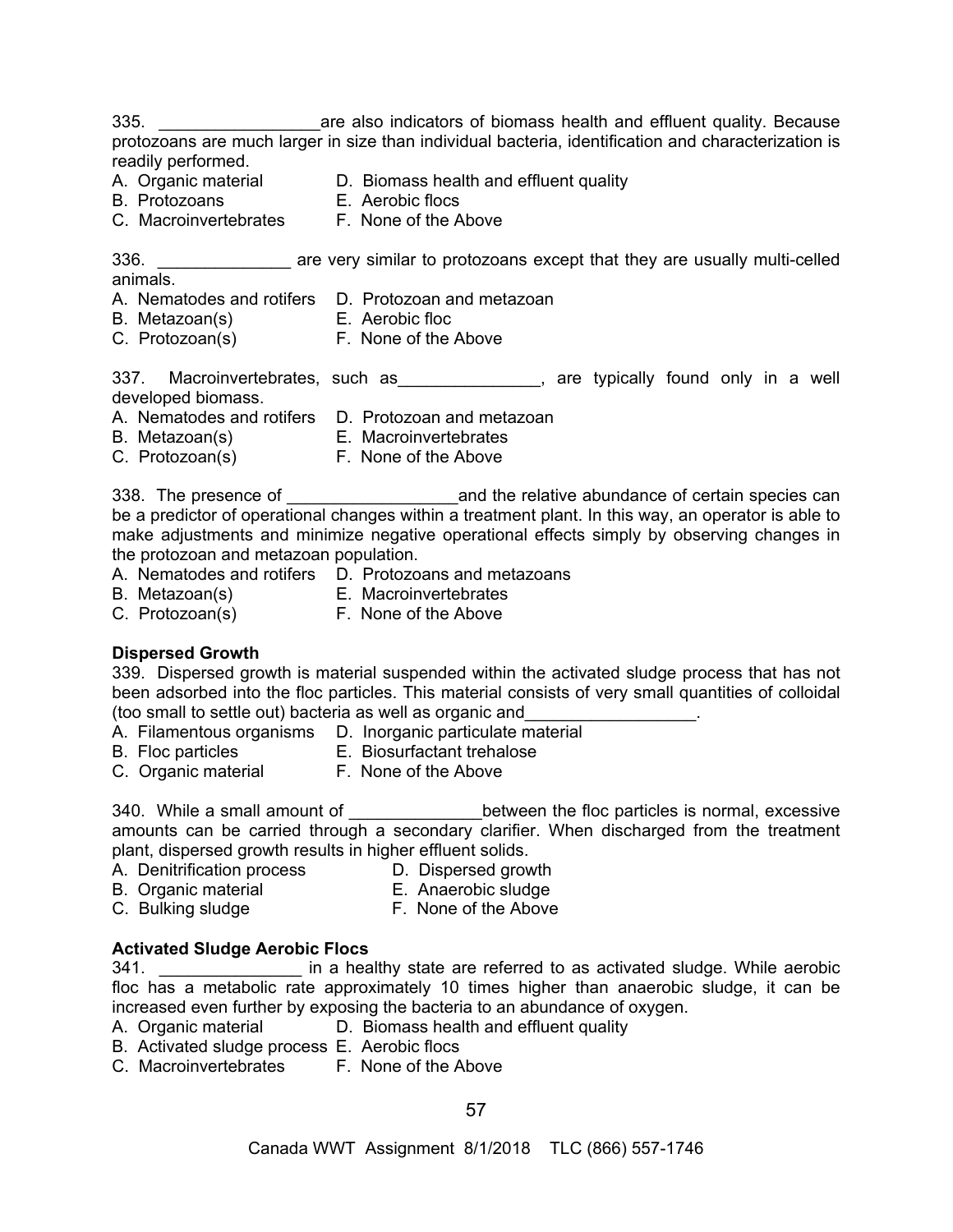342. Compared to a septic tank, which takes several days to reduce the organic material, an activated sludge tank can reduce the same amount of organic material in approximately 4-6 hours. This allows a much higher degree of overall process efficiency. In most cases, treatment efficiencies and removal levels are so much improved that additional downstream treatment components are\_\_\_\_\_\_\_\_\_\_\_\_\_\_\_\_\_.

- 
- A. Denitrification process D. Insufficient aeration in the reactor
- B. Organic material E. Dramatically reduced or totally eliminated
- C. Bulking sludge F. None of the Above

## **Problems may appear during the operation of activated sludge systems, including:**

343. \_\_\_\_\_\_\_\_\_\_\_\_\_\_\_\_\_\_ content in clarified effluent, which may be due to too high or too low solids retention time and to growth of filamentous microorganisms.

A. Organic material **D. Biomass health and effluent quality** 

B. High solids E. Aerobic flocs

C. Macroinvertebrates F. None of the Above

344. \_\_\_\_\_\_\_\_\_\_\_\_\_\_\_, occurring when sludge that normally settles rises back to the surface after having settled. In most cases, this is caused by the denitrification process, where nitrate present in the effluent is reduced to nitrogen gas, which then becomes trapped in the sludge causing this to float.

- A. Denitrification process D. Insufficient aeration in the reactor
- B. Organic material E. Rising sludge
- 
- C. Bulking sludge **F. None of the Above**

345. This problem can be reduced by decreasing the flow from the aeration basin to the settling tank or reducing the sludge resident time in the settler, either by increasing the rate of recycle to the aeration basin, increasing the strom the bottom, or increasing the sludge wasting rate from the system.

- 
- A. Organic material **D. Biomass health and effluent quality**
- B. Activated sludge process E. Aerobic flocs
- C. Rate of sludge collection F. None of the Above

346. **Example 246.** A state which settles too slowly and is not compactable, caused by the predominance of filamentous organisms.

- A. Denitrification process D. Insufficient aeration in the reactor
- B. Organic material E. Anaerobic sludge
- C. Bulking sludge **F. None of the Above**

347. Insufficient reduction of organic load, probably caused by a\_\_\_\_\_\_\_\_\_\_\_\_\_\_, insufficient amount of nutrients such as P or N (rare in fisheries wastewaters), short-circuiting in the settling tank, poor mixing in the reactor and insufficient aeration or presence of toxic substances.

- A. Filamentous organisms D. Low solids retention time
- B. Floc particles E. Biosurfactant trehalose
- C. Organic material F. None of the Above
- 348. Odours, caused by **example 20 in the settling tanks or insufficient aeration in the reactor.**
- A. Denitrification process D. Insufficient aeration in the reactor
	-
- 
- A. Deminication process<br>B. Organic material E. Anaerobic conditions<br>E. Nano of the Above
- C. Bulking sludge **F. None of the Above**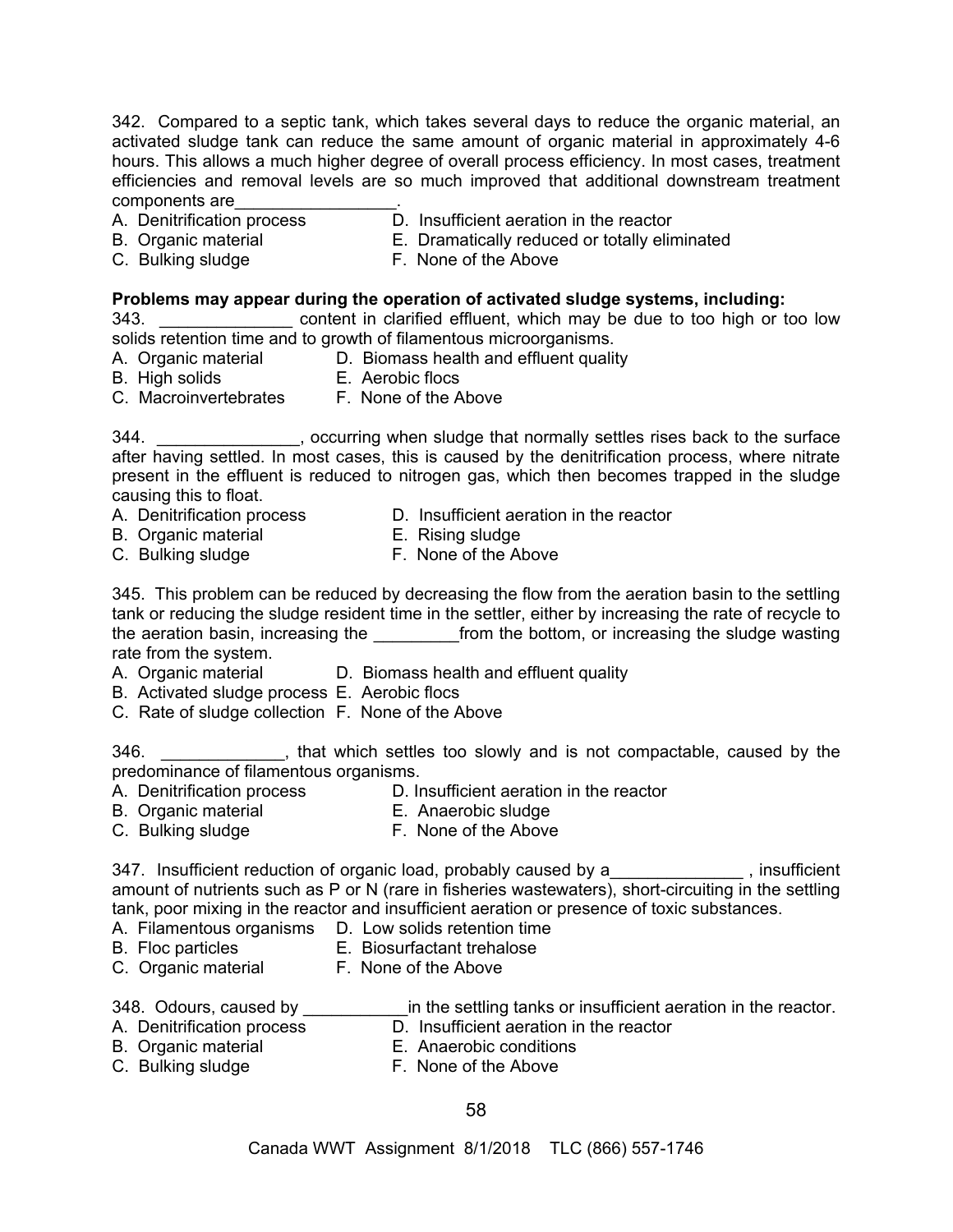## **Filamentous Organisms**

349. The majority of filamentous organisms are bacteria, although some of them are classified as algae, fungi or other life forms. There are a number of types of filamentous bacteria which proliferate in the

- A. Larger floc particles D. Biomass
- B. Activated sludge process E. Filaments
- C. Floating scum mat F. None of the Above

350. Filamentous organisms perform several different roles in the process, some of which are beneficial and some of which are detrimental. When filamentous organisms are in low concentrations in the process, they serve to strengthen the **with the concentrations** in the process, they serve to strengthen the reduces the amount of shearing in the mechanical action of the aeration tank and allows the floc particles to increase in size.

- A. Filamentous organisms D. Process control variation
- B. Floc particles E. Biosurfactant trehalose
- 
- C. Organic material F. None of the Above

351. Larger floc particles are more readily settled in a clarifier. \_\_\_\_\_\_\_\_\_\_\_\_\_\_\_\_\_\_\_\_ settling in the clarifier also tend to accumulate smaller particulates (surface adsorption) as they settle producing an even higher quality effluent.

- A. Larger floc particles D. Biomass
- B. Activated sludge process E. Filaments
- C. Floating scum mat F. None of the Above

352. Conversely, if the \_\_\_\_\_\_\_\_\_\_\_\_\_\_\_\_\_ reach too high a concentration, they can extend dramatically from the floc particles and tie one floc particle to another (interfloc bridging) or even form a filamentous mat of extra-large size.

- A. Filamentous organisms D. Process control variation
- B. Floc particles E. Biosurfactant trehalose
- C. Organic material F. None of the Above

353. Due to the increased surface area without a corresponding increase in mass, the will not settle well.

- A. Larger floc particles D. Biomass
- B. Activated sludge **E. Filaments**
- C. Floating scum mat F. None of the Above

354. Due to the high surface area of the\_\_\_\_\_\_\_\_\_\_\_\_\_\_\_\_\_, once they reach an excess concentration, they can absorb a higher percentage of the organic material and inhibit the growth of more desirable organisms.

- A. Filamentous organisms D. Process control variation
- B. Floc particles E. Filamentous bacteria
- C. Organic material F. None of the Above

#### **Filamentous Bacteria Identification**

355. Filamentous Identification should be used as a tool to monitor the health of the biomass when a \_\_\_\_\_\_\_\_\_\_\_\_\_\_\_\_\_\_\_\_\_\_ is suspected.

- A. Larger floc particles D. Biomass
- B. Activated sludge process E. Filament problem
- C. Floating scum mat F. None of the Above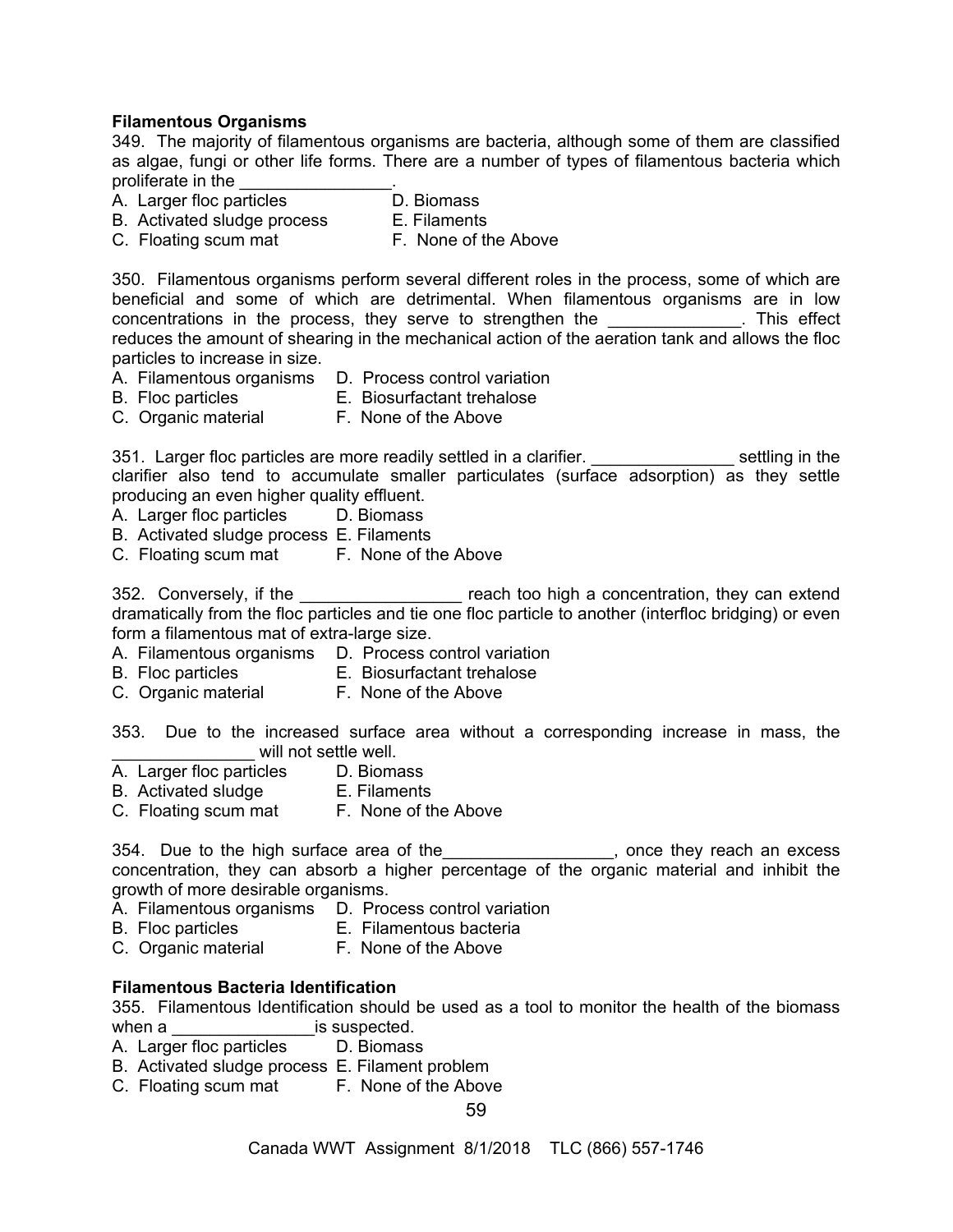356. \_\_\_\_\_\_\_\_\_\_\_\_ usually have a process control variation associated with the type of filament present that can be implemented to change the environment present and select out for floc forming bacteria instead. Killing the filaments with chlorine or peroxide will temporarily remove the filaments, but technically it is a band-aid.

- A. Filamentous organisms D. All filamentous bacteria
- B. Floc particles E. Biosurfactant trehalose
- C. Organic material F. None of the Above

357. \_\_\_\_\_\_\_\_\_\_\_\_\_\_\_\_\_\_ change must be made or the filaments will return with time eventually. Find out what filaments are present, find out the cause associated with them and make a process change for a lasting fix to the problems.

- A. Larger floc particles **D. Biomass**
- B. Activated sludge process E. A process
- C. Floating scum mat F. None of the Above

# **Bugs or MOs**

358. Four groups of bugs do most of the "eating" in the activated sludge process. The first group is the bacteria which eat the dissolved organic compounds. The second and third groups of bugs are microorganisms known as the free-swimming and stalked ciliates. These larger bugs eat the bacteria and are heavy enough to settle by gravity. The fourth group is a microorganism, known as\_\_\_\_\_\_\_\_\_\_\_\_\_\_\_ , which feeds on the larger bugs and assists with settling.

- A. Mixed liquor D. Free-swimming and stalked ciliates
- B. Suctoria E. The contracting stalk
- C. Stalked ciliate F. None of the Above

359. The interesting thing about the bacteria that eat the dissolved organics is they have no mouths. The vean interesting property, their "fat reserves" are stored on the outside of their bodies. This fat layer is sticky and is what the organics adhere to.

- A. Shelled amoeba(s) D. The bacteria
	-
- 
- B. Euglypha E. Paramecium
- 
- C. Vorticella **F. None of the Above**

360. Once the have "contacted" their food, they start the digestion process. A chemical enzyme is sent out through the cell wall to break up the organic compounds. This enzyme, known as hydrolytic enzyme, breaks the organic molecules into small units which are able to pass through the cell wall of the bacteria.

- A. Nitrifying bacteria D. Aerobic bacteria
- B. Methane forming bacteria E. Anaerobic, heterotrophic bacteria
- C. Bacteria F. None of the Above

361. In wastewater treatment, this process of using The using the presence of oxygen to reduce the organics in water is called activated sludge. .

- A. Shelled amoeba(s) D. Bacteria-eating bugs
- B. Euglypha E. Paramecium
- 
- C. Vorticella **F. None of the Above**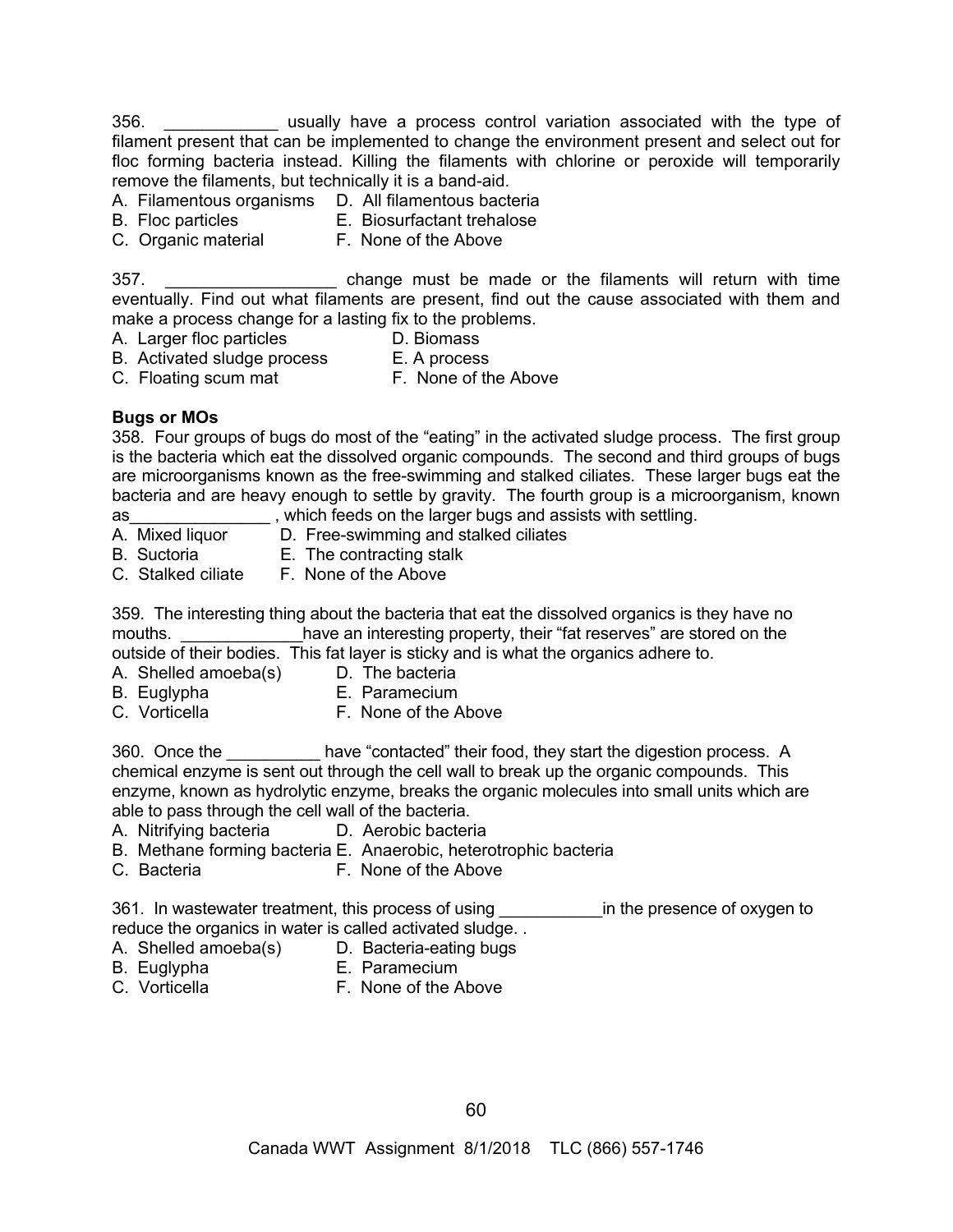362. The fat storage property of the bacteria is also an asset in settling. As the bugs "bump" into each other, the fat on each of them sticks together and causes flocculation of the non-organic solids and biomass. From the aeration tank, the wastewater, now called mixed liquor, flows to a secondary clarification basin to allow the the settle out of the water.

- A. Mixed liquor D. Free-swimming and stalked ciliates
- 
- B. Bacteria E. Flocculated biomass of solids
- C. Stalked ciliate F. None of the Above

363. The solids biomass, which is the activated sludge, contains millions of bacteria and other microorganisms, is used again by returning it to the influent of the aeration tank for mixing with the primary effluent and

- 
- A. Filamentous Bacteria **D.** Ample amounts of air
- 
- B. Facultative E. Anaerobic to aerobic state
- C. Application-specific bacteria F. None of the Above
- 

#### **Paramecium sp.**

364. \_\_\_\_\_\_\_\_\_\_\_\_\_\_\_\_\_\_\_\_\_\_ is a medium to large size (100-300 µm) swimming ciliate, commonly observed in activated sludge, sometimes in abundant numbers. The body is either foot-shaped or cigar-shaped, and somewhat flexible.

- A. Shelled amoeba(s) D. Stalked ciliate
	-
- B. Euglypha E. Paramecium
- C. Vorticella **F. None of the Above**

365. **Example 265** is uniformly ciliated over the entire body surface with longer cilia tufts

at the rear of the cell.

- A. Shelled amoeba(s) D. Stalked ciliate
- B. Euglypha E. Paramecium
- C. Vorticella **F. None of the Above**

366. Paramecium swims with a smooth gliding motion. It may also be seen paired up with another  $\frac{1}{2}$  which makes a good diagnostic key.<br>A Shelled amoeba(s) D Stalked ciliate

- A. Shelled amoeba(s)
- 
- B. Euglypha E. Paramecium<br>C. Vorticella F. None of the *P* F. None of the Above

367. \_\_\_\_\_\_\_\_\_\_\_\_\_\_\_\_\_ is described as a filter-feeding ciliate because its cilia move and filter bacteria from the water.

A. Shelled amoeba(s) D. Stalked ciliate

- 
- B. Euglypha E. Paramecium<br>C. Vorticella F. None of the A
- F. None of the Above

#### **Vorticella sp.**

368. Vorticella is a stalked ciliate. There are at least a dozen species found in activated sludge ranging in length from about 30 to 150 μm. These organisms are oval to round shaped, have a contractile stalk, a domed feeding zone, and a water vacuole located near the terminal end of

- A. The feeding cavity D. Free-swimming and stalked ciliates
- B. Bacteria **E.** The contracting stalk
- C. Stalked ciliate F. None of the Above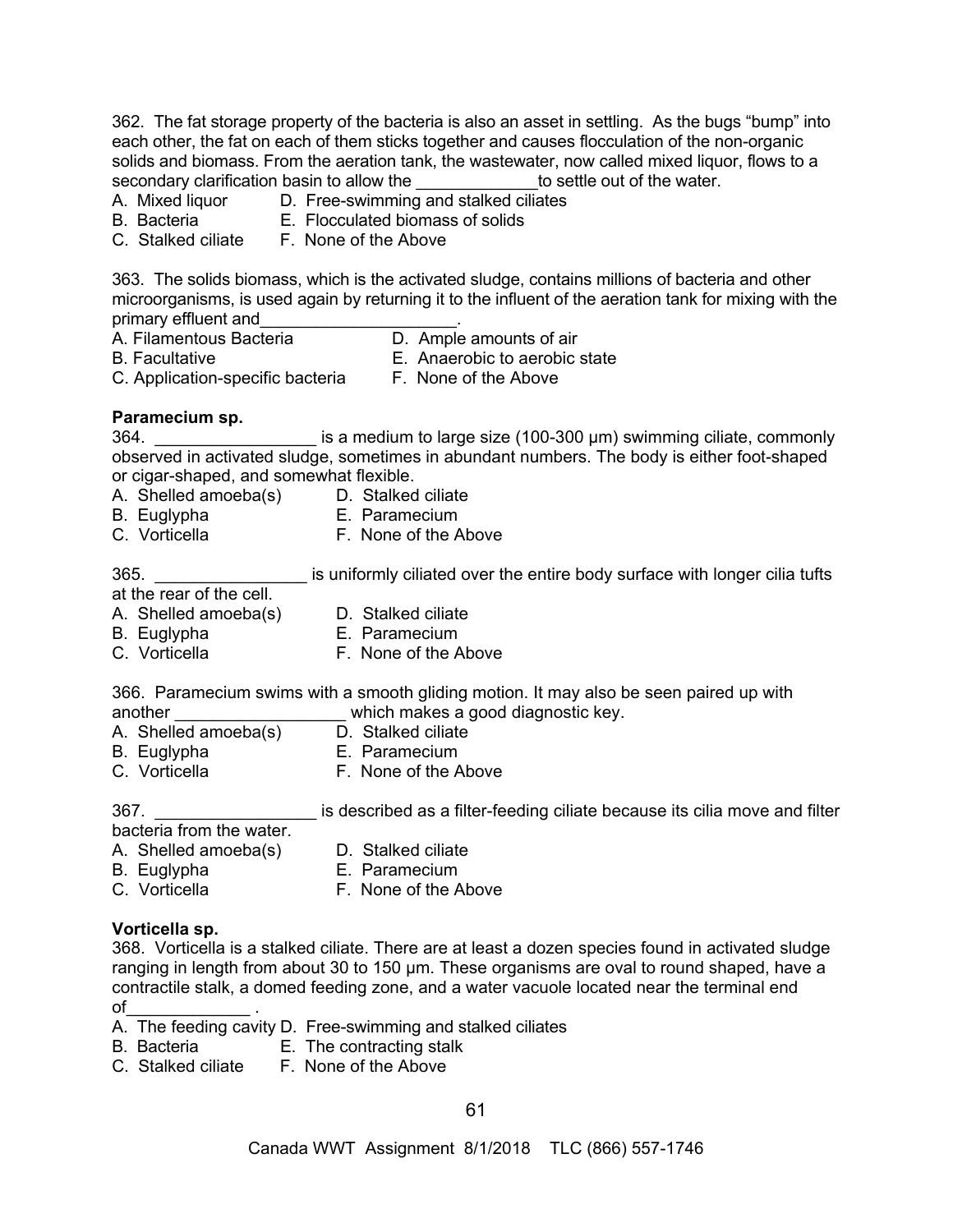369. One organism is found on each stalk except during cell division. After reproducing, the offspring develops a band of swimming cilia and goes off to form its own stalk. The evicted organism is called a "<br>A. Shelled amoeba(s) D. Swarmer

- A. Shelled amoeba(s)
- 
- 
- B. Euglypha E. Paramecium C. Vorticella **F. None of the Above**

370. **Example 12 Foode** by producing a vortex with its feeding cilia. The vortex draws bacteria into its gullet. Vorticella's principal food source is suspended bacteria. The contracting stalk provides some mobility to help the organism capture bacteria and avoid predators.

- A. Shelled amoeba(s)
- B. Euglypha E. Paramecium
- 
- 
- C. Vorticella F. None of the Above

371. The stalk resembles a coiled spring after its rapid contraction. Indicator: If treatment conditions are bad, for example low DO or toxicity, \_\_\_\_\_\_\_\_\_\_\_\_\_\_\_ will leave their stalks. Therefore, a bunch of empty stalks indicates poor conditions in an activated sludge system.

- A. Shelled amoeba(s) D. Stalked ciliate
- 
- B. Euglypha E. Paramecium
- 
- C. Vorticella **F. None of the Above**
- 372. \_\_\_\_\_\_\_\_\_\_\_\_\_\_\_\_\_\_sp. are present when the plant effluent quality is high.
- A. Shelled amoeba(s) D. Stalked ciliate
- B. Euglypha E. Paramecium
- 
- C. Vorticella **F. None of the Above**

# **Euglypha sp.**

373. *CO-100 μm)* is a shelled (testate) amoeba. Amoebas have jelly-like bodies. Motion occurs by extending a portion of the body (pseudopodia) outward.

- A. Shelled amoeba(s) D. Stalked ciliate
- B. Euglypha E. Paramecium
	-
- C. Vorticella **F. None of the Above**

374. **Example 20 have a rigid covering which is either secreted or built from sand grains** or other extraneous materials. The secreted shell of this Euglypha sp. consists of about 150 oval plates. Its spines project backward from the lower half of the shell.

- A. Euglypha D. Euchlanis
	-
- B. Shelled amoeba(s) E. Spirochaetes
- C. Rotifer(s) F. None of the Above

375. **Example 375.** Spines may be single or in groups of two or three. The shell has an opening surrounded by 8-11 plates that resemble shark teeth under very high magnification.

- A. Shelled amoeba(s) D. Stalked ciliate
- B. Euglypha E. Paramecium
- 
- 
- C. Vorticella **F. None of the Above**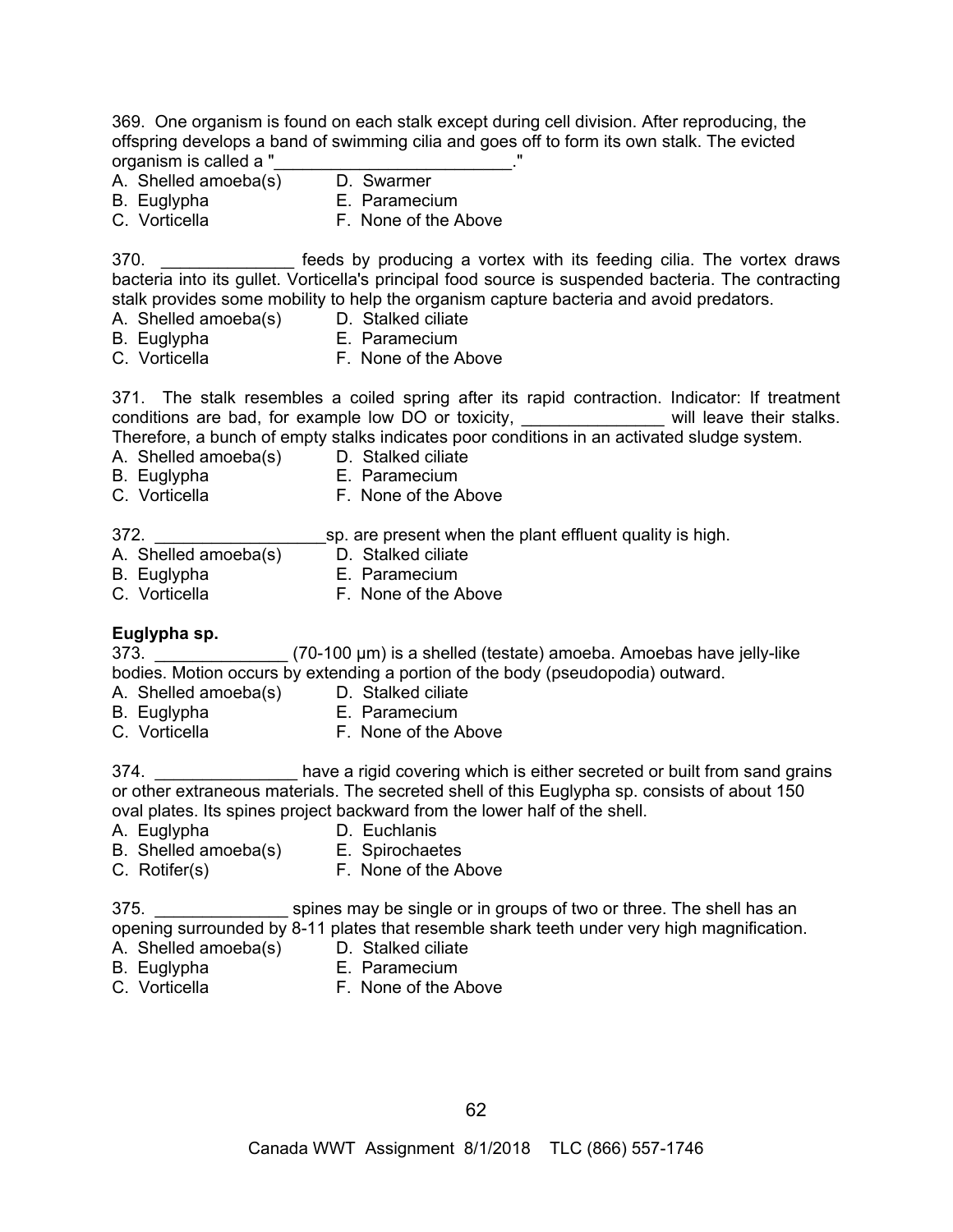|                                           | 376. The shell of _______________ is often transparent, allowing the hyaline (watery) body to be                                                                        |
|-------------------------------------------|-------------------------------------------------------------------------------------------------------------------------------------------------------------------------|
|                                           | seen inside the shell. The pseudopodia extend outward in long, thin, rays when feeding or                                                                               |
| moving. Euglypha primarily eats bacteria. |                                                                                                                                                                         |
|                                           |                                                                                                                                                                         |
|                                           |                                                                                                                                                                         |
|                                           |                                                                                                                                                                         |
|                                           |                                                                                                                                                                         |
|                                           | 377. ______________________ are common in soil, treatment plants, and stream bottoms where                                                                              |
|                                           | decaying organic matter is present. They adapt to a wide range of conditions and therefore are                                                                          |
| not good indicator organisms.             |                                                                                                                                                                         |
|                                           |                                                                                                                                                                         |
|                                           |                                                                                                                                                                         |
|                                           |                                                                                                                                                                         |
|                                           |                                                                                                                                                                         |
| Euchlanis sp.                             |                                                                                                                                                                         |
|                                           | 378. This microscopic animal is a typical ___________. Euchlanis is a swimmer, using its foot                                                                           |
|                                           | and cilia for locomotion. In common with other rotifers, it has a head rimmed with cilia, a                                                                             |
|                                           | transparent body, and a foot with two strong swimming toes.                                                                                                             |
| A. Euglypha                               | <b>Example 1</b> D. Euchlanis                                                                                                                                           |
|                                           | B. Shelled amoeba(s) E. Spirochaetes<br>C. Rotifer(s) F. None of the Above                                                                                              |
|                                           |                                                                                                                                                                         |
|                                           |                                                                                                                                                                         |
| 379.                                      | is an omnivore, meaning that its varied diet includes detritus,                                                                                                         |
| bacteria, and small protozoa.             |                                                                                                                                                                         |
| A. Euglypha D. Euchlanis                  |                                                                                                                                                                         |
| B. Shelled amoeba(s) E. Spirochaetes      |                                                                                                                                                                         |
| C. Rotifer(s) F. None of the Above        |                                                                                                                                                                         |
|                                           |                                                                                                                                                                         |
|                                           | 380. _________________ has a glassy shell secreted by its outer skin. The transparent body<br>reveals the brain, stomach, intestines, bladder, and reproductive organs. |
| A. Euglypha D. Euchlanis                  |                                                                                                                                                                         |
| B. Shelled amoeba(s) E. Spirochaetes      |                                                                                                                                                                         |
| C. Rotifer(s) F. None of the Above        |                                                                                                                                                                         |
|                                           |                                                                                                                                                                         |
|                                           | 381. A characteristic of _____________ is their mastax, which is a jaw-like device that grinds                                                                          |
|                                           | food as it enters the stomach. At times the action of the mastax resembles the pulsing action of                                                                        |
|                                           | a heart. Rotifers, however, have no circulatory system. Indicator:                                                                                                      |
| A. Euglypha                               | D. Euchlanis                                                                                                                                                            |
| B. Shelled amoeba(s) E. Spirochaetes      |                                                                                                                                                                         |
| C. Rotifer(s) F. None of the Above        |                                                                                                                                                                         |
|                                           |                                                                                                                                                                         |
|                                           | 382. Euchlanis is commonly found in _______________ when effluent quality is good. It requires                                                                          |
|                                           | a continual supply of dissolved oxygen, evidence that aerobic conditions have been sustained.                                                                           |
| A. Biofilm bacteria                       | D. Activated sludge                                                                                                                                                     |
| B. Filamentous bacteria E. An omnivore    |                                                                                                                                                                         |
|                                           | C. Some bacteria F. None of the Above                                                                                                                                   |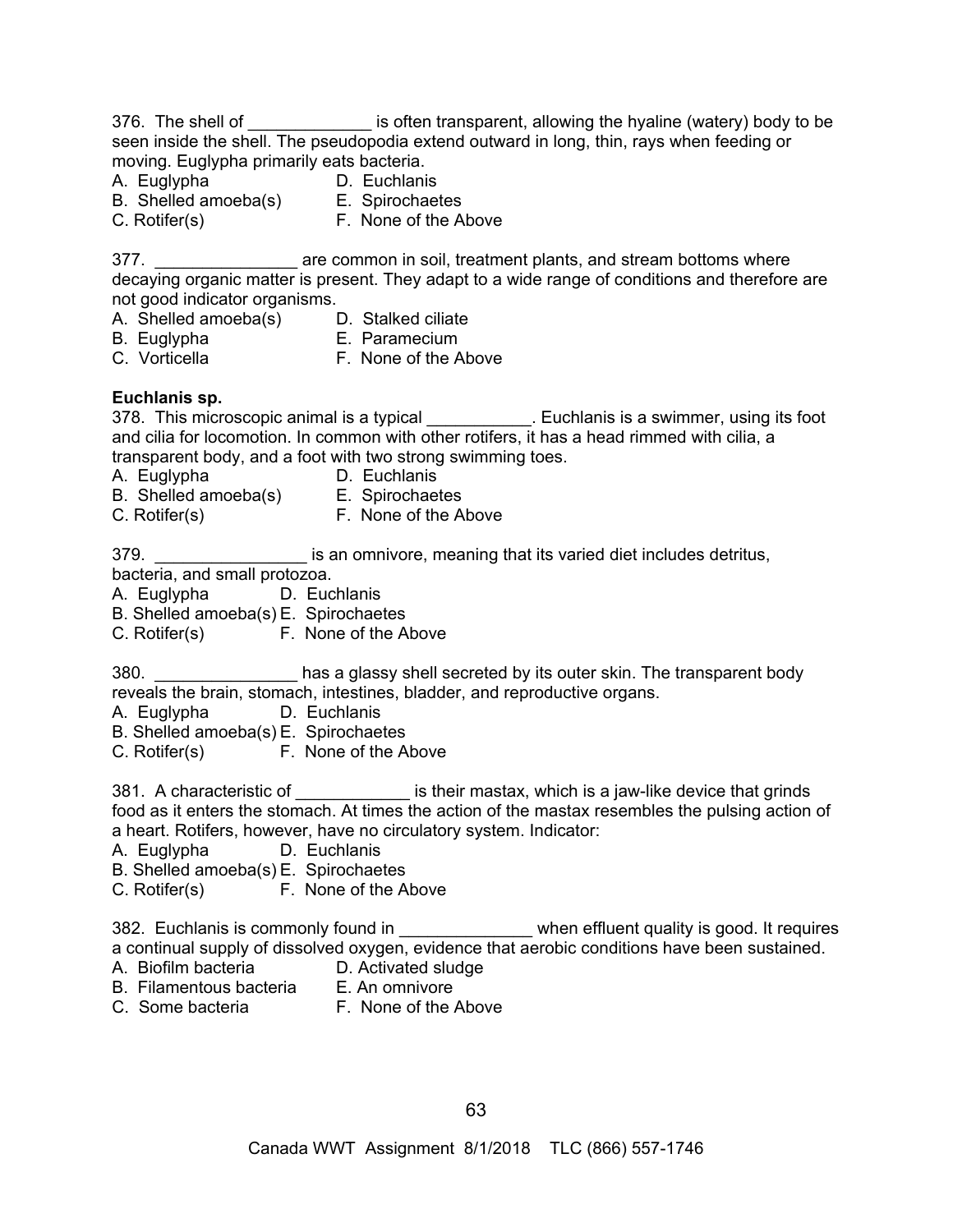#### **Nocardia amarae**

383. Nocardia amarae, a common cause of \_\_\_\_\_\_\_\_\_\_\_\_\_\_ in waste treatment plants, is a slow groing, usually gram-positive, chemoautotrophic, filamentous, strict aerobe that produces the biosurfactant trehalose.

- A. Viscous brown colour D. Gram-positive, chemoautotrophic, filamentous
- B. Staining gram-positive E. Disruptive foaming
- C. Mixotrophic F. None of the Above

384. Colonies can be subsequently so colour alone is not a key to identifying this species. N. amarae, member of the Actinomycetes family, is not motile, so it relies on movement of the water to carry it through the system. It produces catalase, urease and nitrate reductase enzymes, but not casease.

- -
- A. Stain gram-negative D. Disruptive foaming<br>B. Not casease B. Brown. bink. orange E. Brown, pink, orange, red, purple, gray or white
- C. Slower growing filaments F. None of the Above

385. The foam from Nocardia amarae is usually a **The Conveysion Conveysion Conveysion** unless algae are entrapped in it, in which case it appears green and brown.

- A. Viscous brown colour D. Gram-positive, chemoautotrophic, filamentous
- B. Staining gram-positive E. Disruptive foaming
- C. Mixotrophic F. None of the Above
- 

#### **Nostocoida limicola**

386. Nostocoida limicola is yet another common cause of disruptive foaming in waste treatment plants, motile in its Hormogonia and sometimes Trichome phases. This oxygenic phototrophic species often forms a \_\_\_\_\_\_\_\_\_\_\_\_\_\_\_\_\_\_\_\_\_or large sheets of cells, forming symbiotic relationships with other species.

- A. Stain gram-negative D. Disruptive foaming
	-
- B. Confluent gel encasing flattened discs E. Multicellular rigid filaments
- C. Slower growing filaments F. None of the Above
- -

387. \_\_\_\_\_\_\_\_\_\_\_\_\_\_\_, Nostocoida produces round cells within tight coil formations. Nostocoida can also be dentified by their starburst effect formations using phase contrast microscopy at 400 to 1000x magnification. After chlorination, a few dead cells sticking out identify stress to this species.

- A. Viscous brown colour D. Gram-positive, chemoautotrophic, filamentous
- B. Staining gram-positive E. Disruptive foaming
- C. Staining gram-negative F. None of the Above

#### **Thiothrix**

388. Thiothrix spp., the second most common cause of disruptive foaming in wastewater treatment plants appears as straight to slightly curved cells with rectangular shape form filaments up to 500 microns in length, in multicellular rigid filaments, entity and the swith obligately aerobic respiration.

- 
- A. Viscous brown colour D. Gram-positive, chemoautotrophic, filamentous
- B. Staining gram-positive E. Disruptive foaming
- C. Staining gram-negative F. None of the Above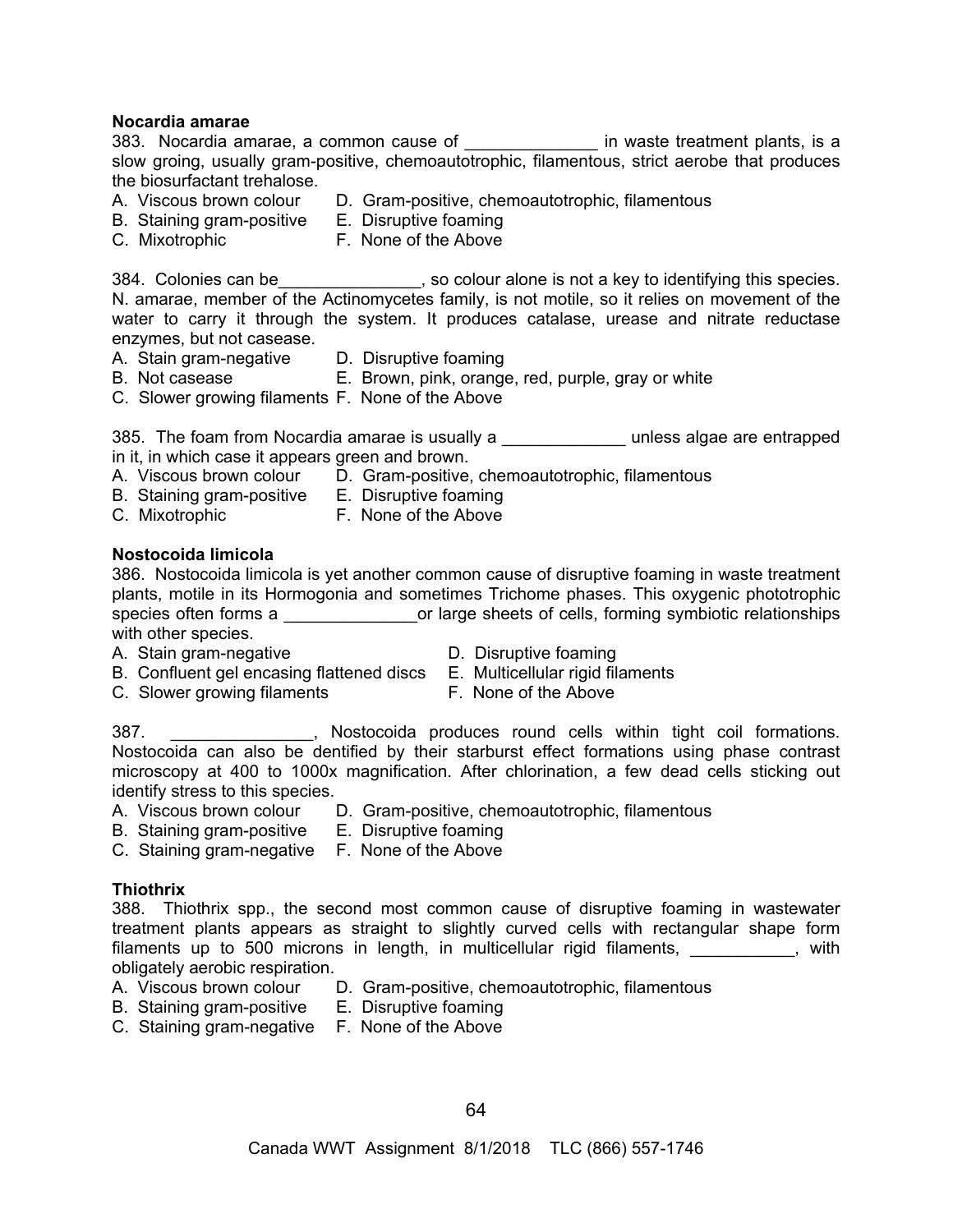389. Thiothrix are \_\_\_\_\_\_\_\_\_\_\_, using several small organic carbons and reduced inorganic sulfur sources for growth and energy.

- A. Viscous brown colour D. Gram-positive, chemoautotrophic, filamentous
- B. Staining gram-positive E. Disruptive foaming
- 
- C. Mixotrophic F. None of the Above

390. Thiothrix I is one of the largest filament found using phase contrast microscopy at 400 to 1000x magnification. Thiothrix II produces rectangular filaments up to 200 microns in length and is easily identified by their \_\_\_\_\_\_\_\_\_\_\_\_\_\_\_\_\_\_\_using phase contrast microscopy at 400 to 1000x magnification.

- 
- A. Stain gram-negative D. Starburst effect formations
- 
- B. Not casease E. Multicellular rigid filaments
- C. Slower growing filaments F. None of the Above

# **Microthrix parvicella**

391. Microthrix parvicella is another common cause of \_\_\_\_\_\_\_\_\_\_\_\_\_\_ in waste treatment plants, producing filaments up to 400 microns in length, easily visualized by phase contrast microscopy at 400x magnification. This species is usually found outside floc, tangling with structures in the system, but can also be found hanging out of the floc.

- A. Viscous brown colour D. Gram-positive, chemoautotrophic, filamentous
- B. Staining gram-positive E. Disruptive foaming
	-
- 
- C. Mixotrophic **F. None of the Above**

# **Sphaeroliticus natans**

392. Sphaeroliticus natans is another filamentous species, and yet it is reputed to increase settleability by branching between flocs, increasing surface area. Cells are straight to slightly curved, up to 1000 microns in length and \_\_\_\_\_\_\_\_\_\_\_\_\_\_\_. These large cells can be easily visualized by phase contrast microscopy at 100x magnification.

- A. Stain gram-negative D. Disruptive foaming
- B. Not casease E. Multicellular rigid filaments
- C. Slower growing filaments F. None of the Above

393. Certain conditions favor the proliferation of filamentous species. A low F/M (food to mass) ratio favors filamentous organisms, because their higher ratio of surface area to volume provides them with a selective advantage for

- A. Viscous brown colour D. Gram-positive, chemoautotrophic, filamentous
- B. Staining gram-positive E. Securing nutrients in nutrient limited environments
- C. Mixotrophic F. None of the Above
	-

394. When a plant runs an extremely long sludge age, the slower growing filaments have a better chance to establish a strong colony. As Thigh levels of oxygen are necessary to sustain this species. Mesophilic, Nocardia amarae thrives in temperatures from 17 to 37 deg. C.

- A. Stain gram-negative D. Disruptive foaming
- B. A strict aerobe E. Multicellular rigid filaments
- C. Slower growing filaments F. None of the Above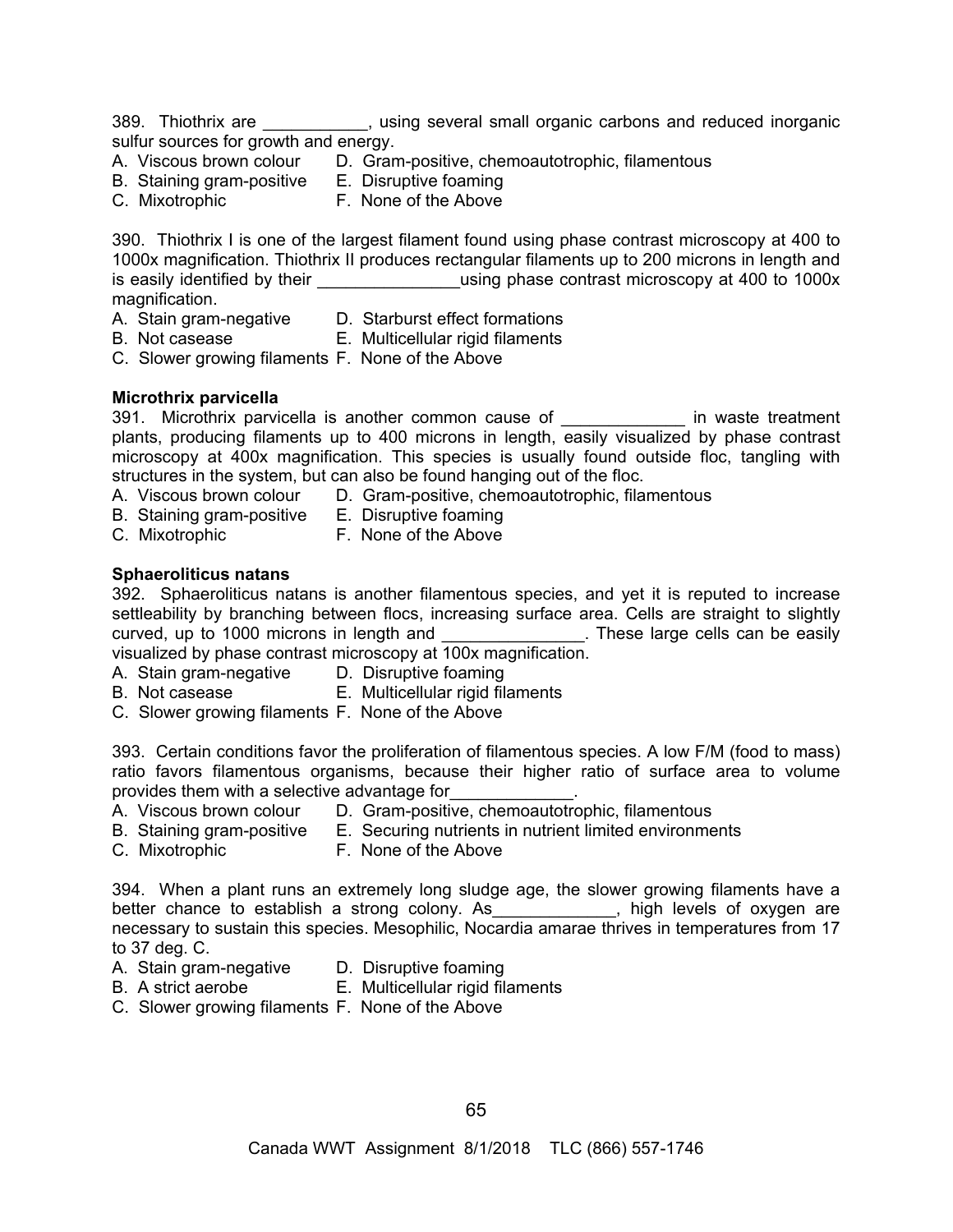395. The presence of high levels of fats, oils and greases or hydrocarbons and phenols, can encourage this species, particularly when insufficient levels of nitrogen and phosphorus are present to balance these

A. Carbon sources D. Bacteria and other microbes

B. Dissolved oxygen decrease E. Oxygen-demanding pollutants

C. Sludge bulking F. None of the Above

#### **Filamentous Bacteria**

396. A problem that often frustrates the performance of activated sludge is bulking sludge due to the growth of filamentous bacteria. Sludge bulking can often be solved by careful process modifications. However, different filamentous bacteria such as Microthrix, Sphaerotilus, Nostocoida, Thiothrix or "Type 021N" and others cause

A. Bulking for very different reasons D. Bacteria and other microbes

B. Dissolved oxygen decrease E. Oxygen-demanding pollutants

C. Sludge bulking F. None of the Above

397. Many filamentous species have not even been given a scientific name yet. Consequently, in order to make the right kind of process modification, knowledge to identify them and experience with the process ecology are required. The potential for instability with is an acute problem when strict demands on treatment performance

#### are in place.

A. Organic carbon D. High BOD

B. Activated sludge E. Growth of filamentous bacteria

- 
- 
- C. Domestic wastewater F. None of the Above

#### **Other Wastewater Treatment Components Biochemical Oxygen Demand**

398. Biochemical Oxygen Demand (BOD or BOD5) is an indirect measure of in water, and is determined by measuring the dissolved oxygen decrease in a controlled water sample over a five-day period.

- A. Biodegradable organic compounds D. Bacteria and other microbes
- 
- B. Dissolved oxygen decrease E. Oxygen-demanding pollutants
- 
- C. Sludge bulking **F. None of the Above**

399. In general, a \_\_\_\_\_\_\_\_\_\_\_\_\_\_\_ reflects high concentrations of substances that can be biologically degraded, thereby consuming oxygen and potentially resulting in low dissolved oxygen in the receiving water.

- A. Organic carbon D. High BOD
- B. Human sources E. Growth of filamentous bacteria
- C. Domestic wastewater F. None of the Above

400. The BOD test was developed for samples dominated by oxygen-demanding pollutants like sewage. While its merit as a pollution parameter continues to be debated, has the advantage of a long period of record.

- 
- A. BOD **D. Bacteria and other microbes**
- B. Dissolved oxygen decrease E. Oxygen-demanding pollutants
	-
- C. Sludge bulking F. None of the Above
	- 66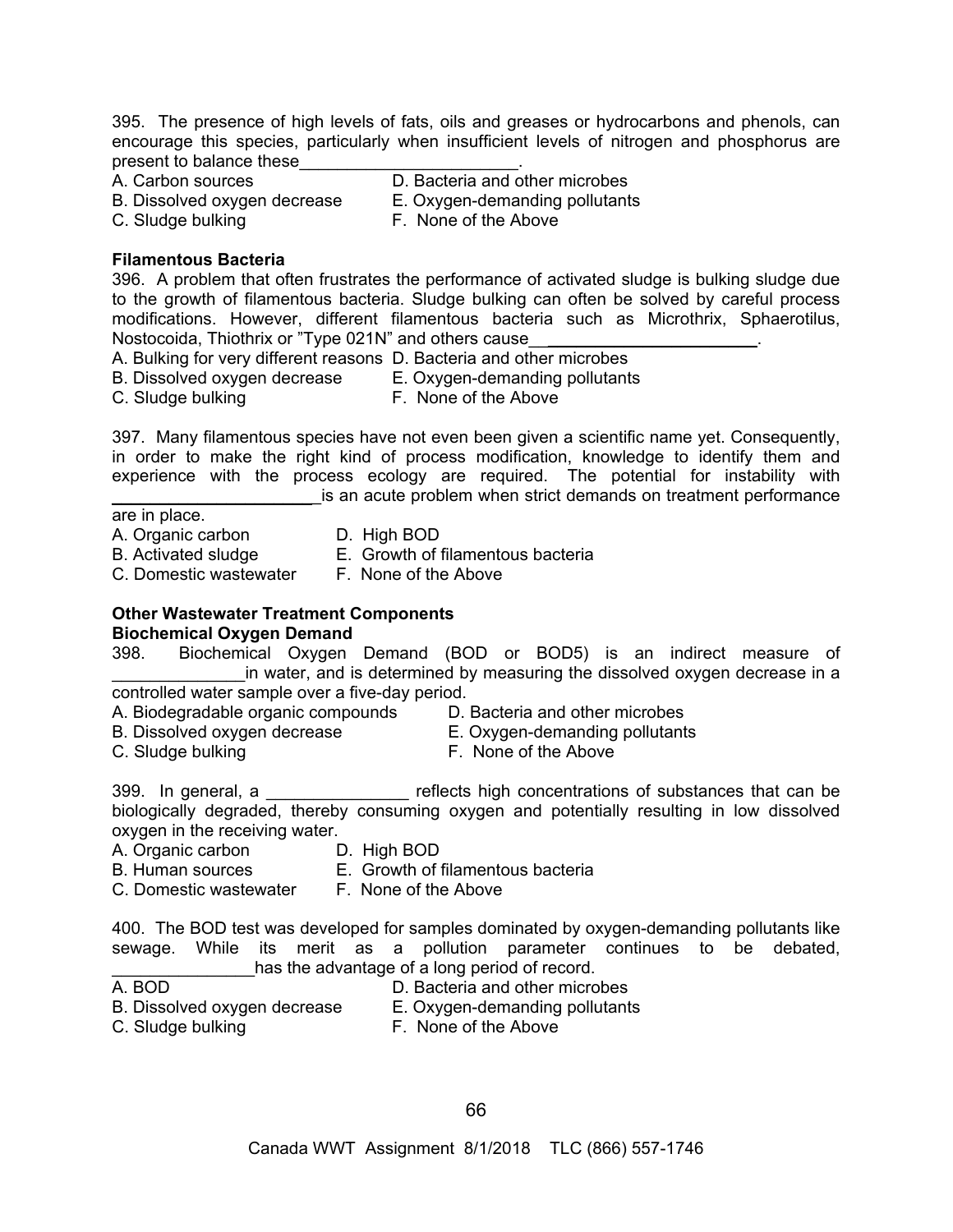#### **Organic Carbon**

401. **Example 201.** The water occurs as partly degraded plant and animal materials, some of which are resistant to microbial degradation.

- A. Most organic carbon D. High BOD
	-
- B. Human sources E. Growth of filamentous bacteria
- C. Domestic wastewater F. None of the Above

402. Organic carbon is important in the estuarine food web and is incorporated into the ecosystem by photosynthesis of green plants, then consumed as carbohydrates and other organic compounds by higher animals. In another process, formerly living tissue containing carbon is decomposed as  $\frac{1}{\sqrt{1-\frac{1}{n}}}$  by bacteria and other microbes.<br>A. An essential nutrient D. Detritus

- A. An essential nutrient
- 
- 
- B. Dissolved oxygen decrease E. Oxygen-demanding pollutants
- C. Sludge bulking The C. Sludge bulking The Above
- **Total Organic Carbon**
- 403. (TOC) bears a direct relationship with biological and chemical oxygen demand; high levels of TOC can result from human sources, the **with the manual supplier of TOC** can result from human sources, the
- A. Organic carbon D. High BOD
- B. High oxygen demand E. Growth of filamentous bacteria
- C. Domestic wastewater F. None of the Above

# **Topic 8- Nitrogen and Phosphorus Section**

#### **Nutrient Constituents in Wastewater and Measurement Methods**

404. The major contributors of nitrogen to wastewater are **the such as food** preparation, showering, and waste excretion.

A. Human activities **D. Bacteria and other microbes** 

- B. Dissolved oxygen decrease E. Oxygen-demanding pollutants
- C. Sludge bulking The C. Sludge bulking The Above

405. The per capita contribution of nitrogen in domestic wastewater is about 1/5th of that for BOD. **EXECUTE:**  $\frac{1}{2}$  in domestic wastewater typically ranges from 20 to 70 mg/L for low to high strength wastewater (Tchobanoglous et al., 2003).

A. Organic carbon D. High BOD

- 
- B. Total nitrogen E. Growth of filamentous bacteria
- C. Domestic wastewater F. None of the Above

406. Factors affecting concentration include the extent of infiltration and the presence of industries. Influent concentration varies during the day and can vary significantly during rainfall events, as a result of\_\_\_\_\_\_\_\_\_\_\_\_\_\_\_\_\_.

- D. Inflow and infiltration to the collection system A. An essential nutrient D. Inflow and infiltration to the col<br>B. Dissolved oxygen decrease E. Oxygen-demanding pollutants
- 
- 
- 
- C. Sludge bulking F. None of the Above

#### **The TKN method has three major steps:**

407. Digestion to convert organic nitrogen to

- A. TKN D. Ammonium sulfate
- B. Organic nitrogen E. Dissolved, biodegradable compounds
- C. Aliphatic N compounds F. None of the Above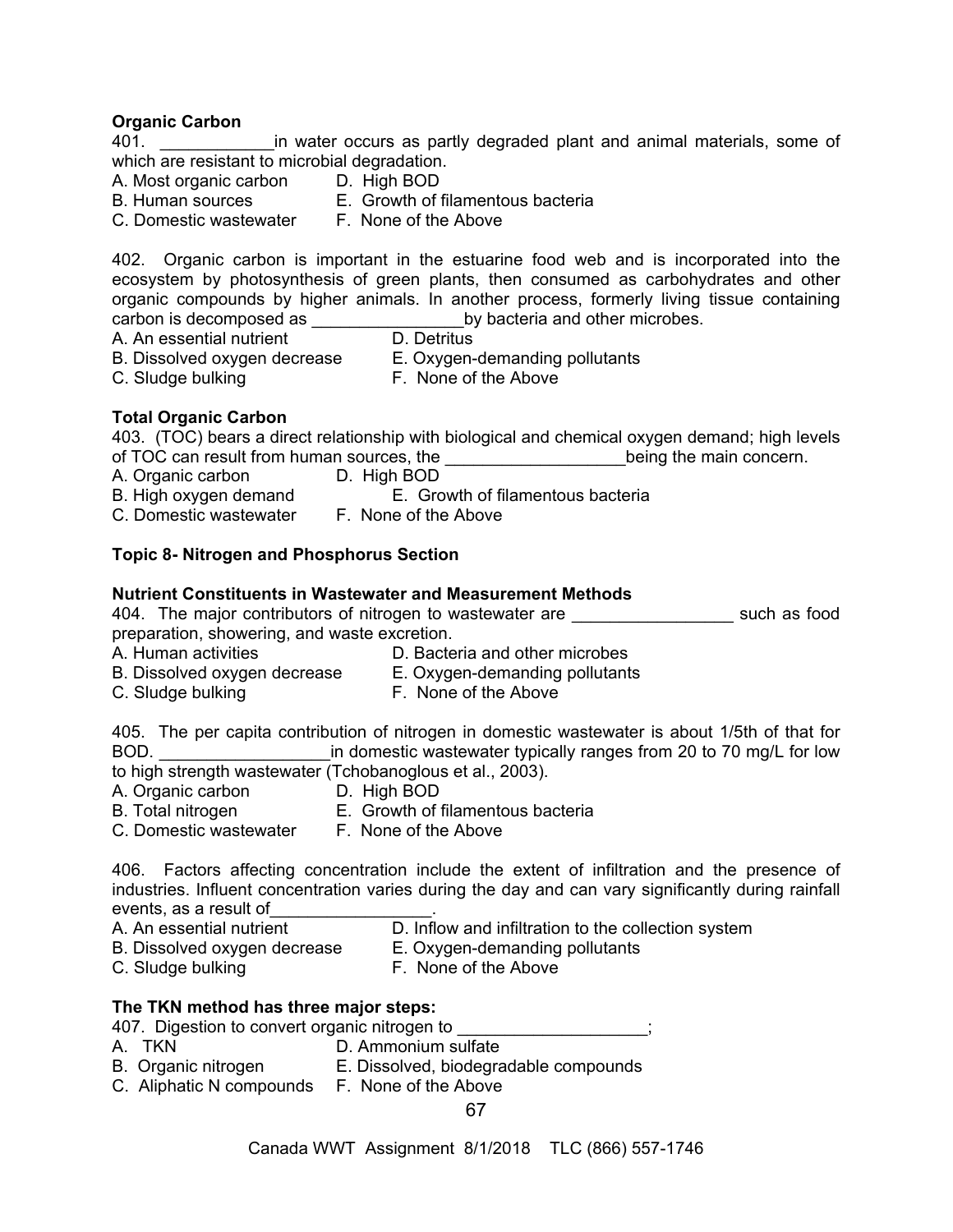408. Conversion of \_\_\_\_\_\_\_\_\_\_\_\_\_\_\_into condensed ammonia gas through addition of a strong base and boiling; and

- A. Ammonia gas D. Ammonium sulfate
- B. Effluent limits E. Domestic wastewater organic nitrogen
- C. DON F. None of the Above

409. Measurement using colourimetric or titration methods. Because the measured concentration includes ammonia, the example of the subtracted from the TKN to determine organic nitrogen.

- A. TKN D. Ammonium sulfate
- B. Organic nitrogen E. Ammonia-nitrogen concentration
- C. Aliphatic N compounds F. None of the Above

410. Nitrogen components in wastewater are typically reported on an "\_\_\_\_\_\_\_\_\_\_\_\_\_\_\_\_\_\_" basis so that the total nitrogen concentration can be accounted for as the influent nitrogen components are converted to other nitrogen compounds in wastewater treatment.

- A. Ammonia gas D. As nitrogen
- B. Effluent limits E. Domestic wastewater organic nitrogen
- C. DON F. None of the Above

411. WWTPs designed for nitrification and denitrification can remove 80 to 95 percent of\_\_\_\_\_\_\_\_\_\_\_\_\_\_\_\_\_, but the removal of organic nitrogen is typically much less efficient.

- A. TKN D. Ammonium sulfate
- B. Organic nitrogen E. Iinorganic nitrogen
- C. Aliphatic N compounds F. None of the Above

412. Domestic wastewater organic nitrogen may be present in particulate, colloidal or dissolved forms and consist of proteins, amino acids, \_\_\_\_\_\_\_\_\_\_\_, refractory natural compounds in drinking water (e.g. Humic substances), or synthetic compounds (e.g. ethylene Diamine tetraacetic acid (EDTA)).

- A. Ammonia gas D. Aliphatic N compounds
- B. Effluent limits E. Domestic wastewater organic nitrogen
- C. DON F. None of the Above

413. \_\_\_\_\_\_\_\_\_\_\_\_\_\_\_ may be released in secondary treatment by microorganisms either through metabolism or upon death and lysis. Some nitrogen may be contained in recondensation products.

- 
- A. TKN D. Ammonium sulfate
- B. Organic nitrogen E. Dissolved, biodegradable compounds
- C. Aliphatic N compounds F. None of the Above

414. \_\_\_\_\_\_\_\_\_\_\_\_\_\_\_\_\_\_\_\_\_\_\_\_ by microorganisms releases some organic nitrogen as dissolved, biodegradable compounds.

- A. Ammonia gas D. Hydrolysis of particulate and colloidal material
- B. Effluent limits E. Domestic wastewater organic nitrogen
- C. DON F. None of the Above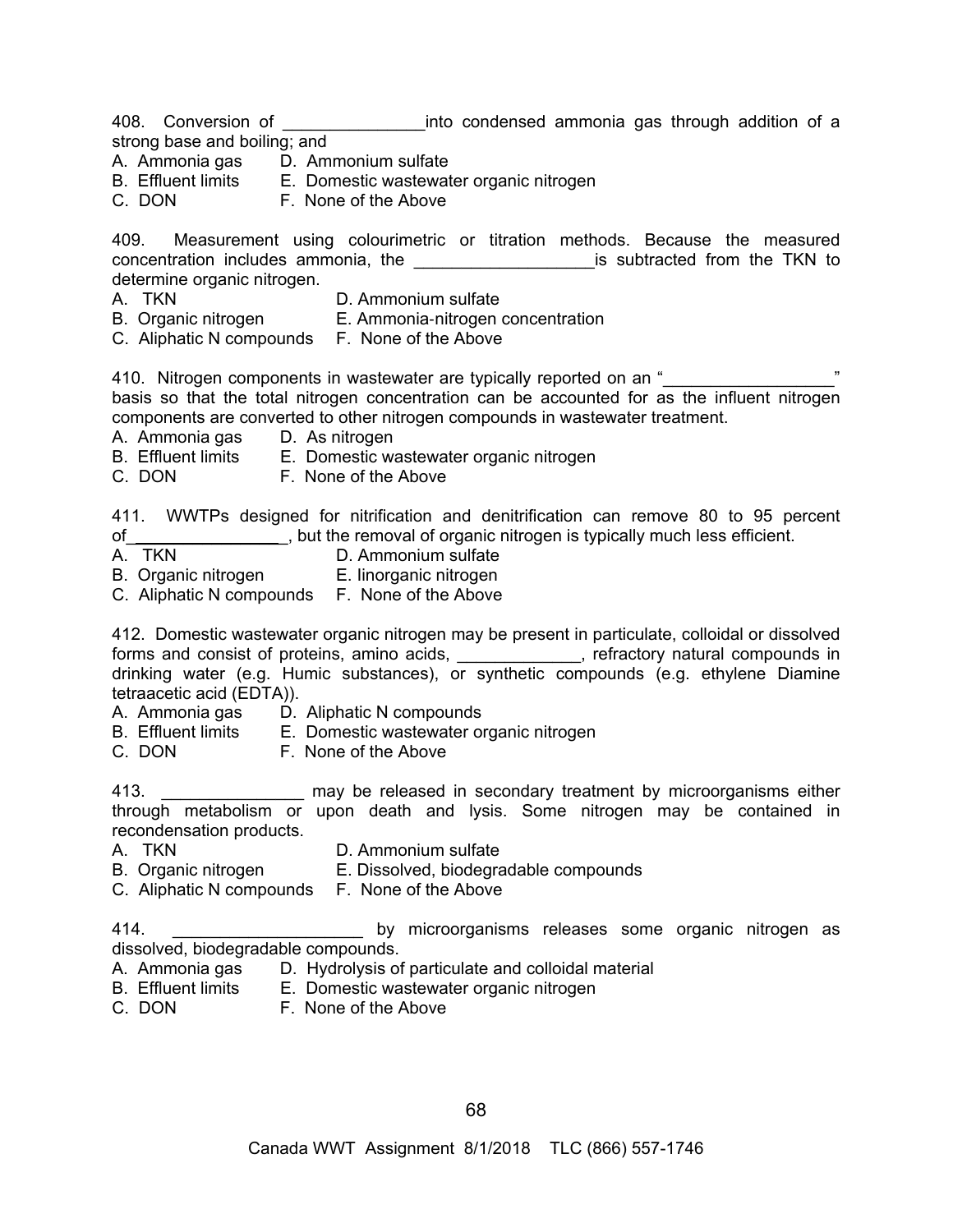415. Amino acids are readily degraded during secondary biological treatment, with 90 to 98 percent removal in activated sludge systems and 76 to 96 percent removal in trickling filters. However, other forms of **Example 20** may be more persistent in wastewater treatment processes.

- 
- A. TKN D. Ammonium sulfate
- B. Organic nitrogen E. Dissolved, biodegradable compounds
- C. Aliphatic N compounds F. None of the Above

416. The importance of \_\_\_\_\_\_\_\_\_\_\_\_\_\_\_has increased as effluent limits on nitrogen have become more stringent. With more impaired waterways from nutrient loads, effluent limits for total nitrogen

(TN) concentrations of 3.0 mg/L or less are becoming more common.

- A. Ammonia gas D. Organic nitrogen
- B. Effluent limits E. Domestic wastewater organic nitrogen
- C. DON F. None of the Above

417. For systems without effluent filtration or membrane bioreactors (MBRs) that are trying to meet a TN treatment goal of 3.0 mg/L, the effluent \_\_\_\_\_\_\_\_\_\_\_\_\_\_contribution can easily be 20 to 50 percent of the total effluent nitrogen concentration, compared to only about 10 percent for conventional treatment (Pehlivanoglu-Mantas and Sedlak, 2004).

- 
- A. TKN D. Ammonium sulfate
- B. Organic nitrogen E. DON
- C. Aliphatic N compounds F. None of the Above

418. The chemical composition of DON in wastewater effluents is not completely understood. Sedlak (2007) has suggested that only about 20 percent of the DON has been identified as free and combined amino acids,  $\qquad \qquad$ , and other trace nitrogen compounds.

- A. Ammonia gas D. EDTA<br>B. Effluent limits E. Domest
	- E. Domestic wastewater organic nitrogen
- C. DON F. None of the Above

# **Phosphorus**

419. \_\_\_\_\_\_\_\_\_\_\_\_\_in domestic wastewater typically ranges between 4 and 8 mg/L but can be higher depending on industrial sources, water conservation, or whether a detergent ban is in place. Sources of phosphorus are varied. Some phosphorus is present in all biological material, as it is an essential nutrient and part of a cell's energy cycle.

- A. Phosphorus as phosphate D. Pyrophosphate and trimetaphosphate
- 
- B. Phosphorus E. Total phosphorus (TP)
- C. Orthophosphate **F. None of the Above**
- 
- 

420. **Example 20.** Example 1 is used in fertilizers, detergents, and cleaning agents and is present in human and animal waste.

- A. Phosphorus as phosphate <br>B. Phosphorus B. Phosphorus (TP)
- 
- B. Phosphorus E. Total phosphorus (TP)
- 
- C. Orthophosphate F. None of the Above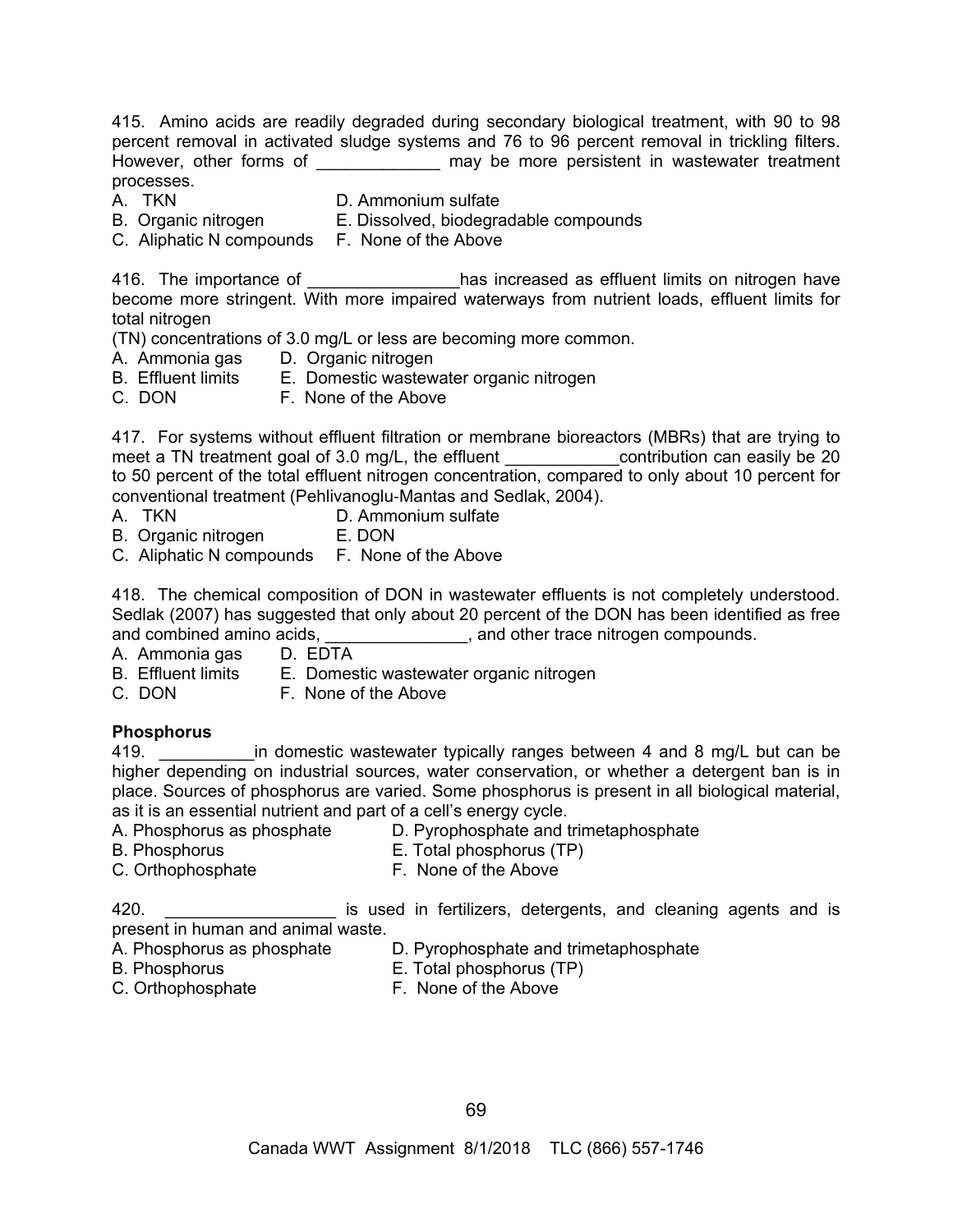421. Polyphosphates are high-energy, condensed phosphates such as They are also soluble but will not be precipitated out of wastewater by metal salts or lime. They can be converted to phosphate through hydrolysis, which is very slow, or by biological activity.

- A. Phosphorus as phosphate D. Pyrophosphate and trimetaphosphate
- 
- B. Phosphorus E. All biological material

C. Orthophosphate F. None of the Above

422. \_\_\_\_\_\_\_\_\_\_\_\_\_\_\_\_\_\_can either be in the form of soluble colloids or particulate. It can also be divided into biodegradable and non-biodegradable fractions. Particulate organically bound phosphorus is generally precipitated out and removed with the sludge. Soluble organically bound biodegradable phosphorus can be hydrolyzed into orthophosphate during the treatment process.

- 
- A. Phosphorus **D.** Organically bound phosphorus
- B. Orthophosphate E. Soluble organically bound non-biodegradable phosphorus
- C. Organic phosphorus F. None of the Above
	-

423. \_\_\_\_\_\_\_\_\_\_\_\_\_will pass through a wastewater treatment plant. A typical wastewater contains 3 to 4 mg/L phosphorus as phosphate, 2 to 3 mg/L as polyphosphate, and 1 mg/L as organically bound phosphorus (WEF and ASCE, 2006).

- 
- A. Phosphorus D. Organically bound phosphorus
- B. Orthophosphate E. Soluble organically bound non-biodegradable phosphorus
- C. Organic phosphorus F. None of the Above
	-

424. Ion chromatography is a second common technique used to measure **Example** 2014 wastewater. As with colourimetric methods, digestion is required for TP measurement, with persulfate digestion recommended (WEF and ASCE, 2006).

- A. Phosphorus D. Organic phosphorus
- B. Orthophosphate E. Total dissolved orthophosphate
- C. Soluble colloids F. None of the Above

#### **Phosphorus Removal by Chemical Addition Principles**

425. To achieve removal, various coagulant aids are added to wastewater where they react with to form precipitates. The precipitates are removed using a solids separation process, most commonly settling (clarification).

- A. Phosphorus as phosphate D. Pyrophosphate and trimetaphosphate
- 
- B. Phosphorus E. Soluble phosphates
- C. Orthophosphate F. None of the Above

426. Chemical precipitation is typically accomplished using either **the container of a metal salt** such as aluminum sulfate (alum) or ferric chloride. The addition of polymers and other substances can further enhance floc formation and solids settling. Operators can use existing secondary clarifiers or retrofit primary clarifiers for their specific purposes.

- A. Oxygen D. Secondary treatment
- B. Carbon dioxide E. Lime
- C. Gravity F. None of the Above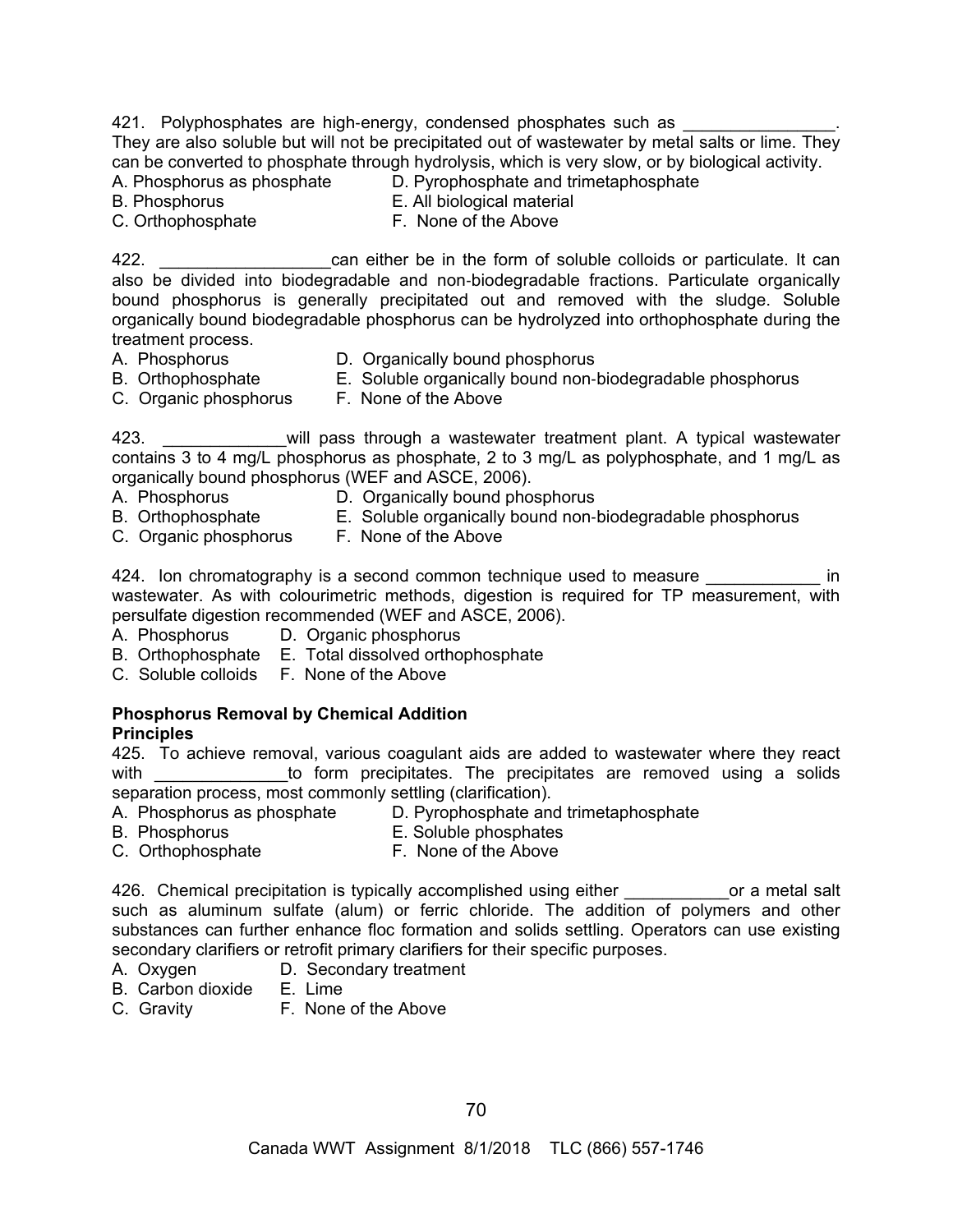#### **Nitrogen and Phosphorus Removal Technologies Introduction**

427. The actual technology selected will be site-specific and dependent on many factors including entity influent water quality, required effluent levels, disposal options, availability of land, cost, etc. In some cases, a combination of technologies may be necessary to effectively remove all the contaminants of concern.

- 
- A. Soil conditions D. Conventional recirculation tank
- B. Free water surface (FWS) systems E. Anaerobic septic tank effluent
- 
- 
- C. Oxygen F. None of the Above

428. Small system owners and operators should work closely with their state onsite and decentralized program staff as well as engineers to ensure that the technologies selected will work effectively in combination to achieve the **EXACCO EXACCOM** goals.

- A. Effluent D. Trickling filter FFSs
- B. Oxidation E. A portion of the denitrified effluent

C. Optimal DO levels F. None of the Above

# **Nutrient Removal Technologies**

# **Fixed**-**film systems** - **Aerobic/anaerobic trickling filter package plant**

429. **Example 20** are biological treatment processes that employ a medium such as rock, plastic, wood, or other natural or synthetic solid material that will support biomass on its surface and within its porous structure (USEPA, 2008c).

- 
- A. Trickling filter(s)  $D.$  Aerobic nitrification processes
- B. Fixed-film systems (FFSs) E. Recirculating sand filters (RSFs)
- C. Nitrogen removal system(s) F. None of the Above

430. **Example 30.** The typically constructed as beds of media through which wastewater flows. Oxygen is normally provided by natural or forced ventilation.

- 
- A. A closed loop D. Trickling filter FFSs
- B. Nitrogen removal system(s) E. A portion of the denitrified effluent
- C. Optimal DO levels **F. None of the Above**
- 

431. Commercial on-site systems use synthetic media and receive wastewater from overlying sprayheads for aerobic treatment and nitrification. The meturns to the anoxic zone to mix with either septic tank contents or incoming septic tank effluent for denitrification.

- A. Filamentous organisms D. Nitrified effluent
- B. Floc particles E. Biosurfactant trehalose
- C. Organic material F. None of the Above

432. A portion of the the same section is discharged for disposal or further treatment. Aerobic tanks are available in residential or small community sizes.

- A. Ammonia oxidation D. Denitrified effluent
- B. Phosphorus removal E. Oxygen demand of wastewater
- C. Nitrate removal F. None of the Above

433. Typical trickling filters systems currently available are capable of producing effluent concentrations of 5 to 40 mg/L.

- A. Nitrified effluent D. Nitrogen and phosphorus levels
	-
- B. Nitrogen **E. BOD and TSS**<br>C. Total Nitrogen (TN) **E. None of the Above** C. Total Nitrogen (TN)
	- 71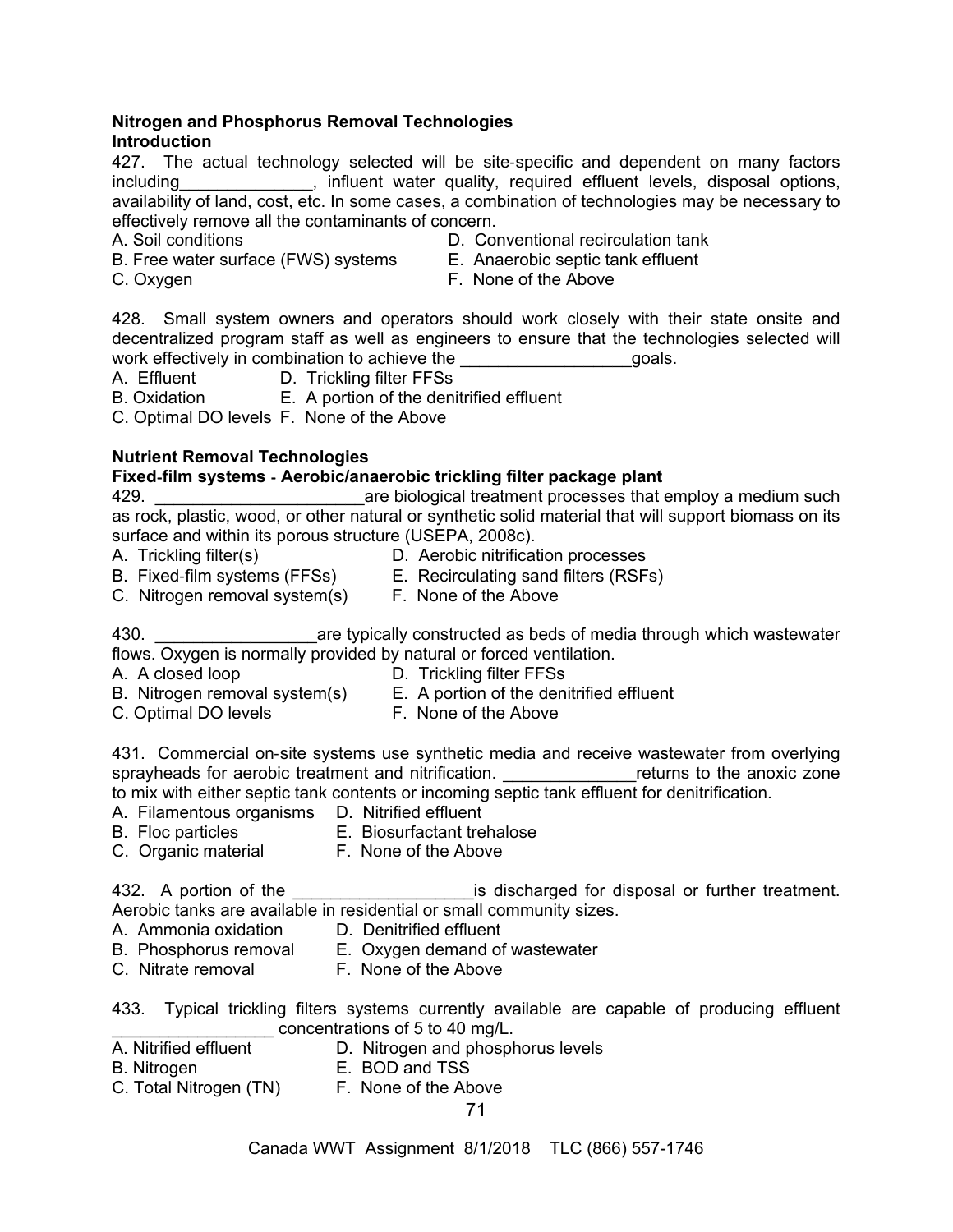434. Systems can be configured for single-pass use where the \_\_\_\_\_\_\_\_\_\_\_\_\_\_\_\_\_\_\_\_\_\_\_\_\_is applied to the trickling filter once before being disposed of, or for multi-pass use where a portion of the treated water is cycled back to the septic tank and re-treated via a closed loop.

A. Total Solids D. Elevated Hardness, Salty Taste, or Corrosiveness

- B. TDS E. Treated water
- C. pH F. None of the Above

435. Multi-pass systems result in higher treatment quality and assist in removing levels by promoting nitrification in the aerobic media bed and denitrification in the anaerobic septic tank.

- A. Total Solids D. Elevated Hardness, Salty Taste, or Corrosiveness
- B. TDS E. Total Nitrogen (TN)
- C. pH F. None of the Above

436. Factors affecting performance include influent wastewater characteristics, hydraulic and organic loading, medium type, maintenance of optimal DO levels, and  $\Box$ 

- A. Wildlife habitat D. Phosphorus-reduction system(s)
- B. Recirculation rates E. Excessive sludge production
- C. Denitrification F. None of the Above

#### **Sequencing batch reactor (SBR)**

437. The SBR process is a sequential suspended growth (activated sludge) process in which all major steps occur in the same tank in sequential order (USEPA, 2008d). The SBR system is typically found in packaged configurations for onsite and small community or  $\qquad \qquad$ .

- 
- A. Decanter **D.** Cluster applications
- B. Underdrain system E. Process control timer(s)
	-
- C. Sand filter(s) F. None of the Above

438. The major components of the package include the batch tank, aerator, mixer, decanter device, process control system (including timers), pumps, piping, and appurtenances. may be provided by diffused air or mechanical devices.

- 
- A. Decanter D. Fixed-film bioreactor(s)
- 
- B. Sand filter(s) E. Aeration
- C. Chemical adsorption F. None of the Above

439. **Example 20 are often sized to provide mixing as well and are operated by the process** control timers.

- 
- A. Underdrain system D. Conventional recirculation tank
- B. Free water surface (FWS) systems E. Anaerobic septic tank effluent
- 
- C. SBRs **F. None of the Above**

440. Mechanical aerators have the added value of potential operation as mixers or aerators. The decanter is a critical element in the process. Several decanter configurations are available, including<br>A. Fixed and floating units

- 
- D. Septic tank effluent
- 
- C. Available adsorption sites F. None of the Above
- B. Recirculating filter(s) E. Distribution network
	-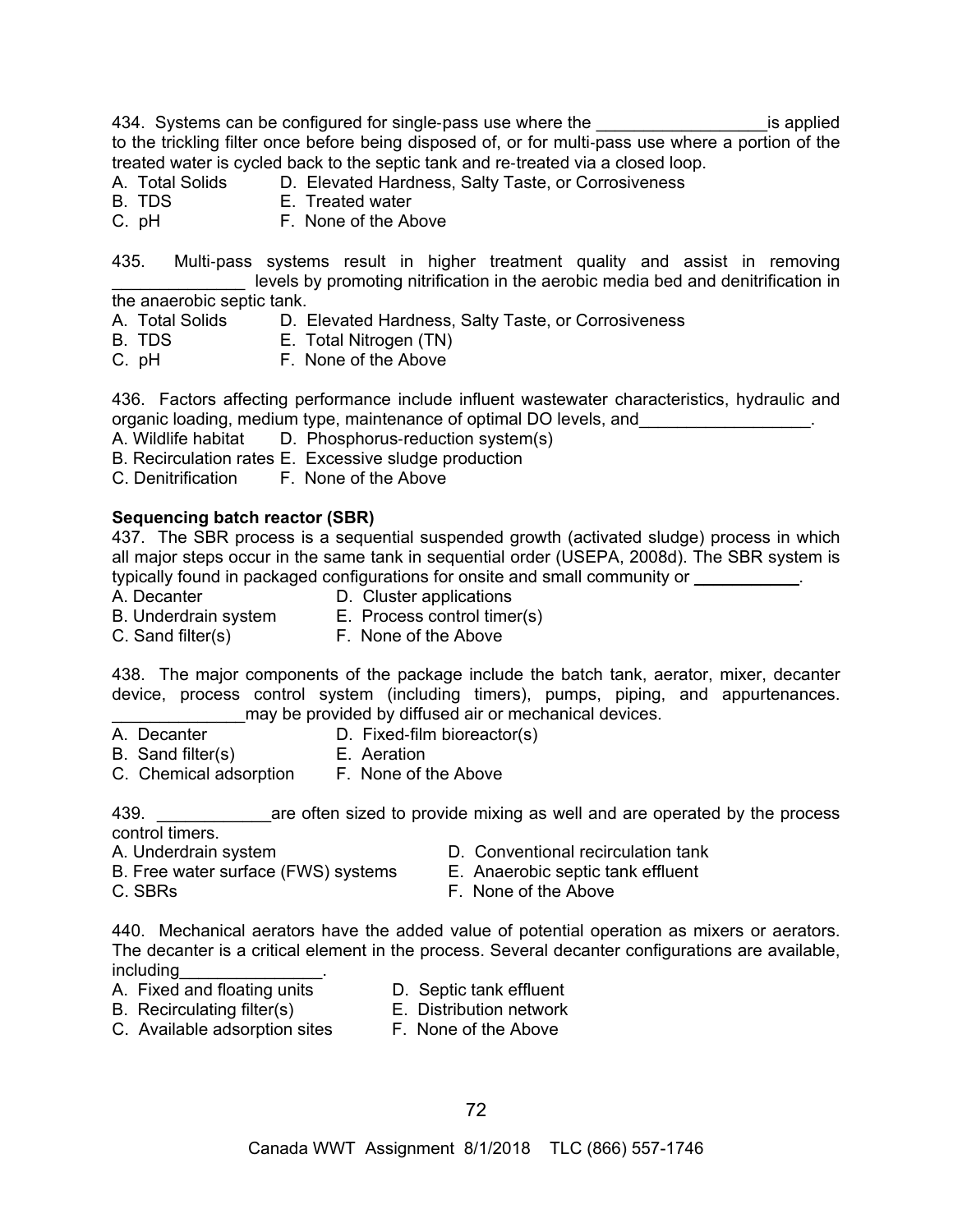441. The key to the \_\_\_\_\_\_\_\_\_\_\_\_\_\_\_ is the control system, which consists of a combination of level sensors, timers, and microprocessors which can be configured to meet the needs of the system.

- 
- A. SBR process D. Cluster applications
- B. Underdrain system E. Process control timer(s)
- 
- 
- C. Sand filter(s) F. None of the Above

442. **Example 20 and be designed and operated to enhance removal of nitrogen,** phosphorus, and ammonia, in addition to removing TSS and BOD.

- A. Trickling filter(s) D. SBRs
- B. Oxidation Ditches E. Recirculating sand filters (RSFs)
- C. Nitrogen removal system(s) F. None of the Above

443. **I EXECUTE:** The suitable for areas with little land, stringent treatment requirements, and mall wastewater flows such as RV parks or mobile homes, campgrounds, construction sites, rural schools, hotels, and other small applications.

- A. Package plant SBRs D. Fixed-film bioreactor(s)
- B. Sand filter(s) E. Diffused air or mechanical devices
- C. Chemical adsorption F. None of the Above

### **Topic 9 - Disinfection Section**

### **Reactivity**

444.Conditions Contributing to Instability: Cylinders of chlorine may burst when exposed to elevated temperatures. When there is Chlorine in solution, this forms

- A. Hydrogen sulfide D. A characteristic pungent odor
	-
- B. Oxomonosilane E. A corrosive material C. Ammonia F. None of the Above
- 

445. Incompatibilities: What is formed when chlorine is in contact with combustible substances (such as gasoline and petroleum products, hydrocarbons, turpentine, alcohols, acetylene, hydrogen, ammonia, and sulfur), reducing agents, and finely divided metals?

- A. Exposure to chlorine D. Fires and explosions
	-
- B. Odor thresholds E. Moisture, steam, and water
- C. A corrosive material F. None of the Above

446. Chlorine reacts with hydrogen sulfide and water to form this substance?

- A. Hydrogen sulfide D. Chlorinates
	-
- B. Oxomonosilane E. Hydrochloric acid
- C. Sodium Chloride F. None of the Above

447. According to the text, chlorine is also incompatible with  $\qquad \qquad \qquad$ 

- 
- A. Air D. Hydrogen sulfide
- 
- B. Ammonia E. Moisture, steam, and water
- 
- C. Sodium Chloride F. None of the Above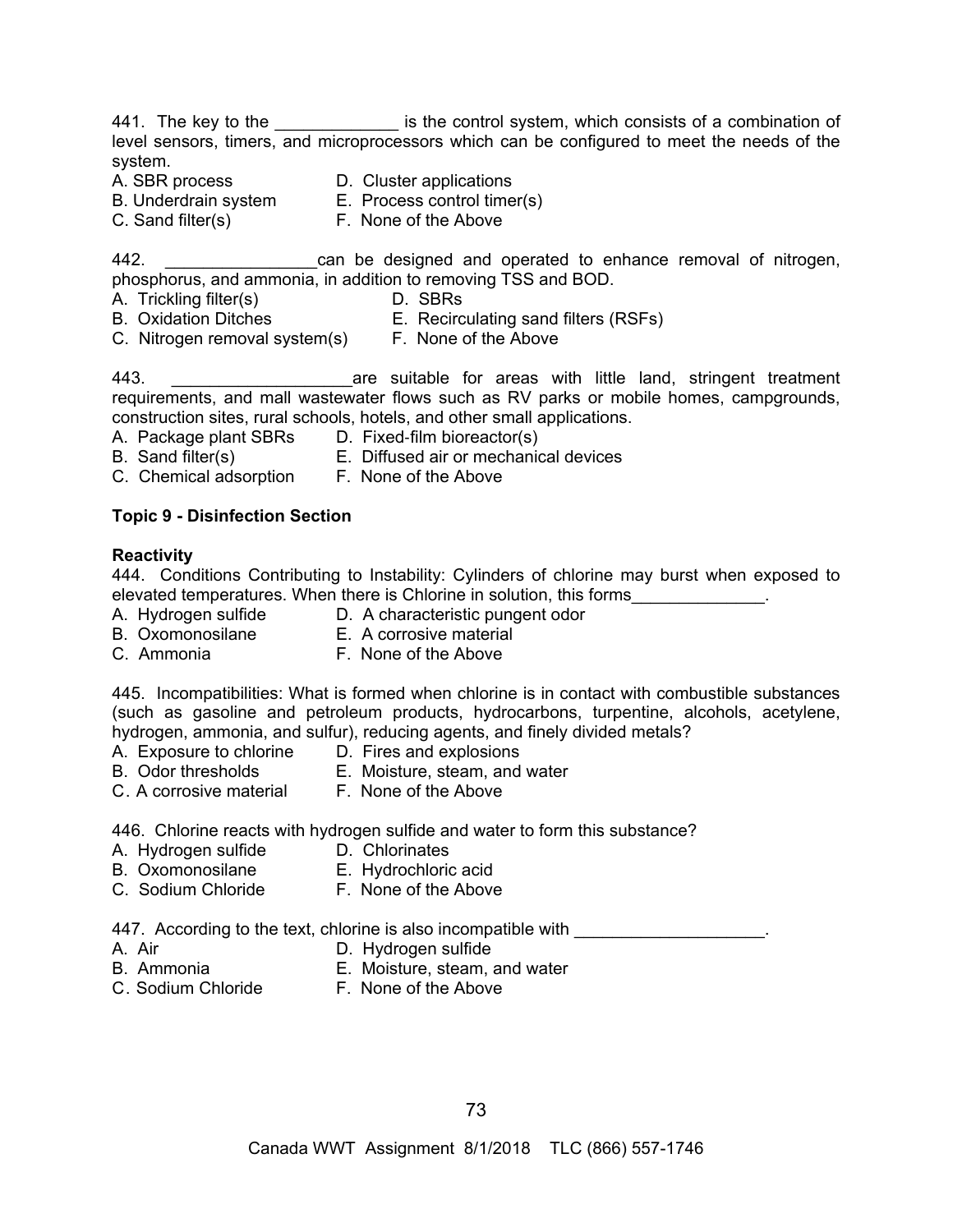### **Properties**

448. In studying and **Example 3** -- compounds that have at least one atom of the element carbon in their molecular structure. All living organisms, including humans, are composed of organic compounds.

- A. Synthesizing organic compounds D. Organic compounds
- B. Chlorine disinfection compounds E. Abundant chemical elements
- C. Chlorine inorganic compounds F. None of the Above
- 
- - -

449. This is a huge reservoir of dissolved chlorine weathered from the continents and transported to the oceans by Earth's rivers.

- A. Brine D. Useful chemical elements
- B. Sodium chloride E. Seawater
- 
- C. Ancient seawater F. None of the Above
- 450. Chemical elements have their own set of unique properties and chlorine is known as so reactive, in fact, that it is usually found combined with other elements in the

form of compounds.

- A. Synthesizing organic compounds D. Organic compounds
- 
- C. Chlorine compounds F. None of the Above
- 
- B. A very reactive element E. One of the most abundant chemical elements
	-

451. This substance capable of removing a wide variety of disease-causing germs from drinking water and wastewater as well as from hospital and food production surfaces.

- A. Inorganic disinfectant D. Useful chemical elements
- B. Chlorine-based disinfectants E. Organic compounds
- C. Ancient seawater **F. None of the Above**
- 
- -

452. Various states of chlorine includes when chlorine is isolated as a free element, chlorine is a greenish yellow gas, which is

- A. 2.5 times heavier than water D. 2.5 times heavier than air
- B. 2.5 times lighter than air E. 25 times heavier than air
- 
- C. 10 times heavier than air F. None of the Above

### **Types of Residual**

- 453. \_\_\_\_\_\_\_\_\_\_\_\_\_ is all chlorine that is available for disinfection.
- A. Chlorine residual D. Break-point chlorination
- B. Chlorine demand E. Total chlorine
- C. Free chlorine F. None of the Above

454. Total chlorine residual = free  $+$ 

A. Chlorine residual D. Combined chlorine residual

- B. Chlorine demand E. Total chlorine residual
- C. Free chlorine F. None of the Above

455. In water, there are always other substances (interfering agents) such as iron, manganese, turbidity, etc., which will combine chemically with the chlorine. This is called the\_\_\_\_\_\_\_\_\_\_\_\_\_\_\_\_\_.

- 
- D. Break-point chlorination
- B. Chlorine demand E. Total chlorine residual
	-
- C. Pathogen reduction F. None of the Above
	- 74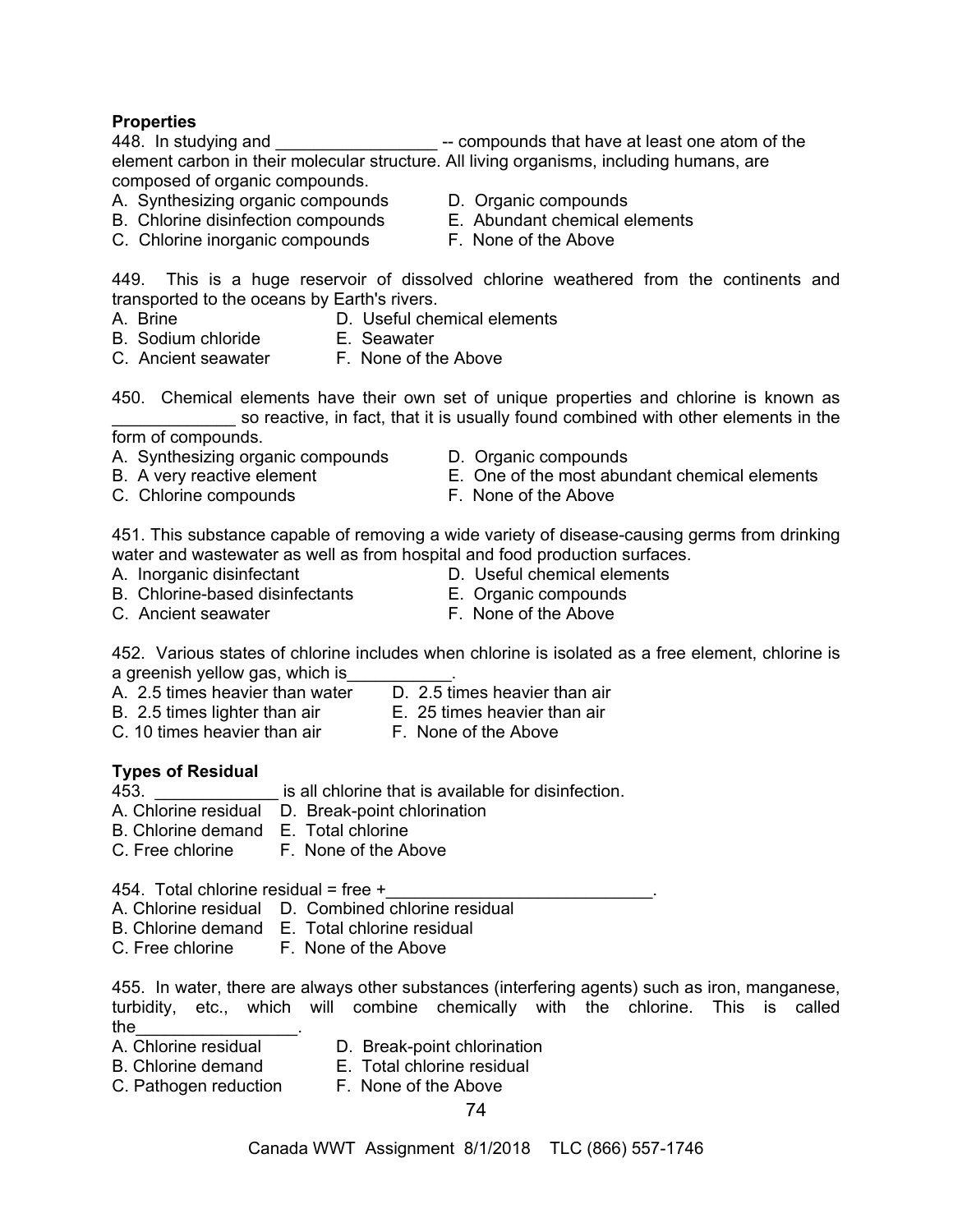456. According to the text, once chlorine molecules are combined with these interfering agents, they are not capable of disinfection. \_\_\_\_\_\_\_\_\_\_\_\_\_\_\_\_\_ is much more effective as a disinfecting agent. A. Chlorine residual D. Break-point chlorination B. Chlorine demand E. Total chlorine residual C. Free chlorine F. None of the Above 457. Either a total or a \_\_\_\_\_\_\_\_\_\_\_\_can be read when a chlorine residual test is taken, A. Chlorine residual **D. Break-point chlorination** B. Chlorine demand E. Total chlorine residual C. Free chlorine residual F. None of the Above 458. \_\_\_\_\_\_\_\_\_\_\_\_\_\_\_\_\_\_ is a much stronger disinfecting agent. Therefore, most water regulating agencies will require that your daily chlorine residual readings be of free chlorine residual. A. Free chlorine D. "CT" disinfection concept B. Total residual E. T10 of the process unit C. Free chlorine residual F. None of the Above 459. **Example 20 and 59.** Also is where the chlorine demand has been satisfied, and any additional chlorine will be considered free chlorine. A. Chlorine residual D. Break-point chlorination B. Chlorine demand E. Total chlorine residual C. Free chlorine F. None of the Above **Residual Concentration/Contact Time (CT) Requirements**  460. Since monitoring for very low levels of pathogens in treated water is analytically very difficult, utilizing the **witch contract in the set of the contract** is recommended to demonstrate satisfactory treatment. A. Free chlorine D. "CT" disinfection concept B. Total residual E. T10 of the process unit C. Free chlorine residual F. None of the Above 461.  $\frac{1}{2}$  = Concentration (mg/L) x Time (minutes)<br>A. CT D. Total chlorine D. Total chlorine B. The amount of chlorine E. pH value and temperature C. Chlorine Demand F. None of the Above 462. The effective reduction in pathogens can be calculated by reference to standard tables of required \_\_\_\_\_\_\_\_\_\_\_\_\_\_\_\_\_\_. A. Free chlorine D. "CT" s B. Total residual E. T10 of the process unit C. Free chlorine residual F. None of the Above **Calculation and Reporting of CT Data**  463. Reduction Ratio should be reported, along with the appropriate pH, temperature, and  $\mathcal{L}_\text{max}$  . The set of the set of the set of the set of the set of the set of the set of the set of the set of the set of the set of the set of the set of the set of the set of the set of the set of the set of the set

- A. Reduction Ratio D. Disinfectant residual
- B. CT actual E. T10 of the process unit
- C. Free chlorine residual F. None of the Above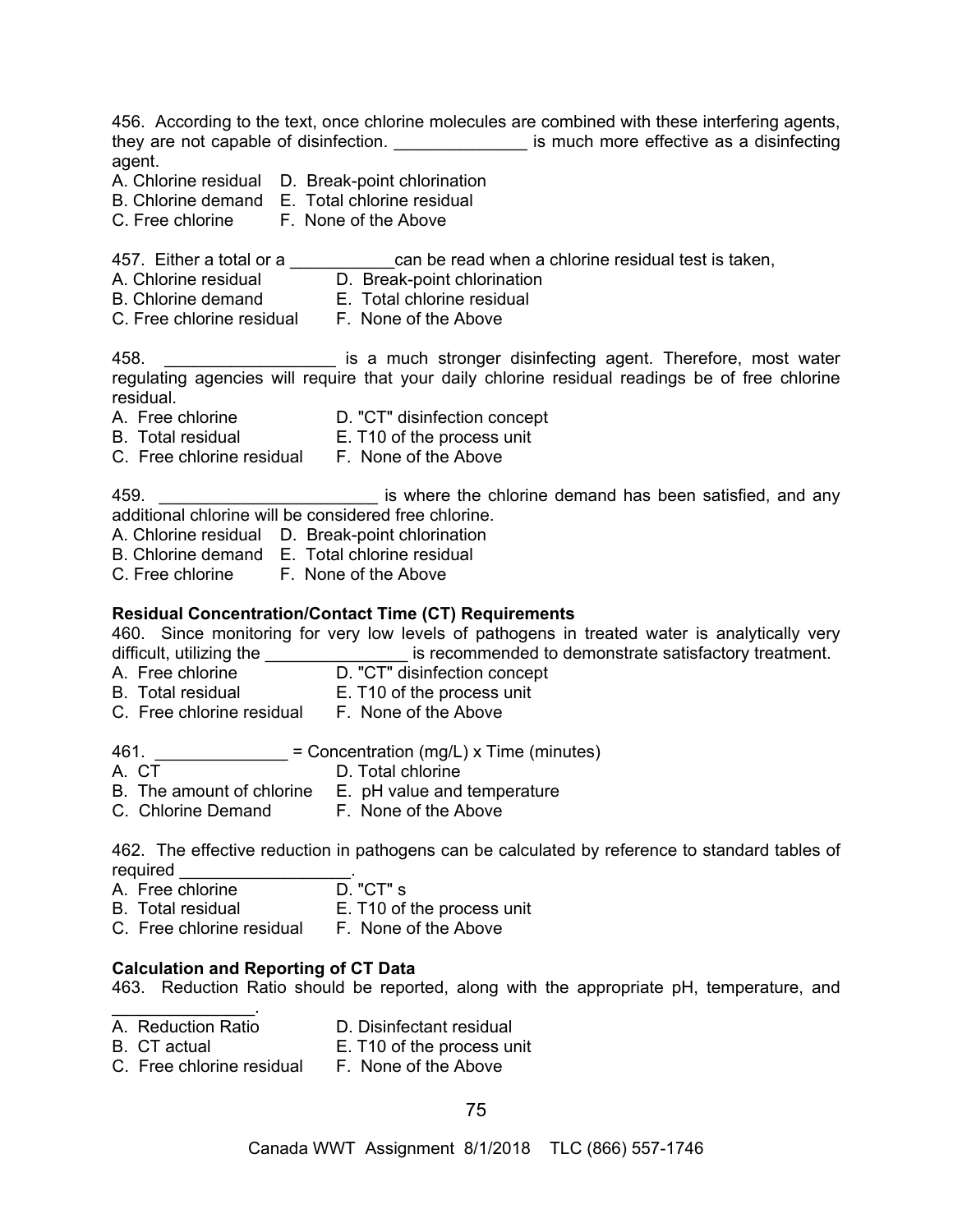464. The \_\_\_\_\_\_\_\_\_\_\_\_ must be greater than 1.0 to be acceptable.

- D. "CT" disinfection concept
- B. CT actual E. T10 of the process unit
- C. Free chlorine residual F. None of the Above

465. You can also calculate and record actual log reductions. Reduction Ratio = CT actual divide by

- A. Reduction Ratio D. "CT" disinfection concept
- B. CT **E. CT** required
- C. Free chlorine residual F. None of the Above

466. This shall be calculated daily, using either the maximum hourly flow and the disinfectant residual at the same time, or by using the lowest CT value if it is calculated more frequently.

- A. Free chlorine D. "CT" disinfection concept
- B. Total residual **E. Disinfection CT values**
- C. Free chlorine residual F. None of the Above

## **Chlorine Review**

467. What term describes the minimum amount of Chlorine needed to react in a water purification system; used as a monitoring measurement by system operators?

- A. Chlorine Demand D. Monitoring measurement
- 
- B. Liquid E. Ammonia or organic amines
- C. Total chlorine F. None of the Above

468. Operator may add \_\_\_\_\_\_\_\_\_\_\_\_\_\_\_\_\_\_ to chlorinated public water supplies to provide inorganic chloramines.

- A. Combined chlorine D. Ammonia
- B. Liquid E. Organic amines
- C. Total chlorine F. None of the Above

469. What term describes the concentration of residual chlorine in water present as dissolved gas (Cl<sub>2</sub>), hypochlorous acid (HOCl), and/or hypochlorite ion (OCl-)?

- A. Chlorine Demand D. Total chlorine<br>B. Chlorine total E. Residual chlo
	- E. Residual chlorine
- C. Free Chlorine F. None of the Above

470. What term describes the concentration of chlorine in the water after the chlorine demand has been satisfied. The concentration is normally expressed in terms of total chlorine residual, which includes both the free and combined or

- A. Chlorine Residual D. Total chlorine
- B. Chlorine Demand E. Residual chlorine
	-
- C. Combined F. None of the Above

471. What term describes the amount of chlorine used up in a water purification system; used as a monitoring measurement by system operators?

- A. Chlorine Residual **D. Total chlorine** 
	-
- B. Chlorine Demand **E. Residual chlorine** 
	-
- C. Combined Chlorine Residual F. None of the Above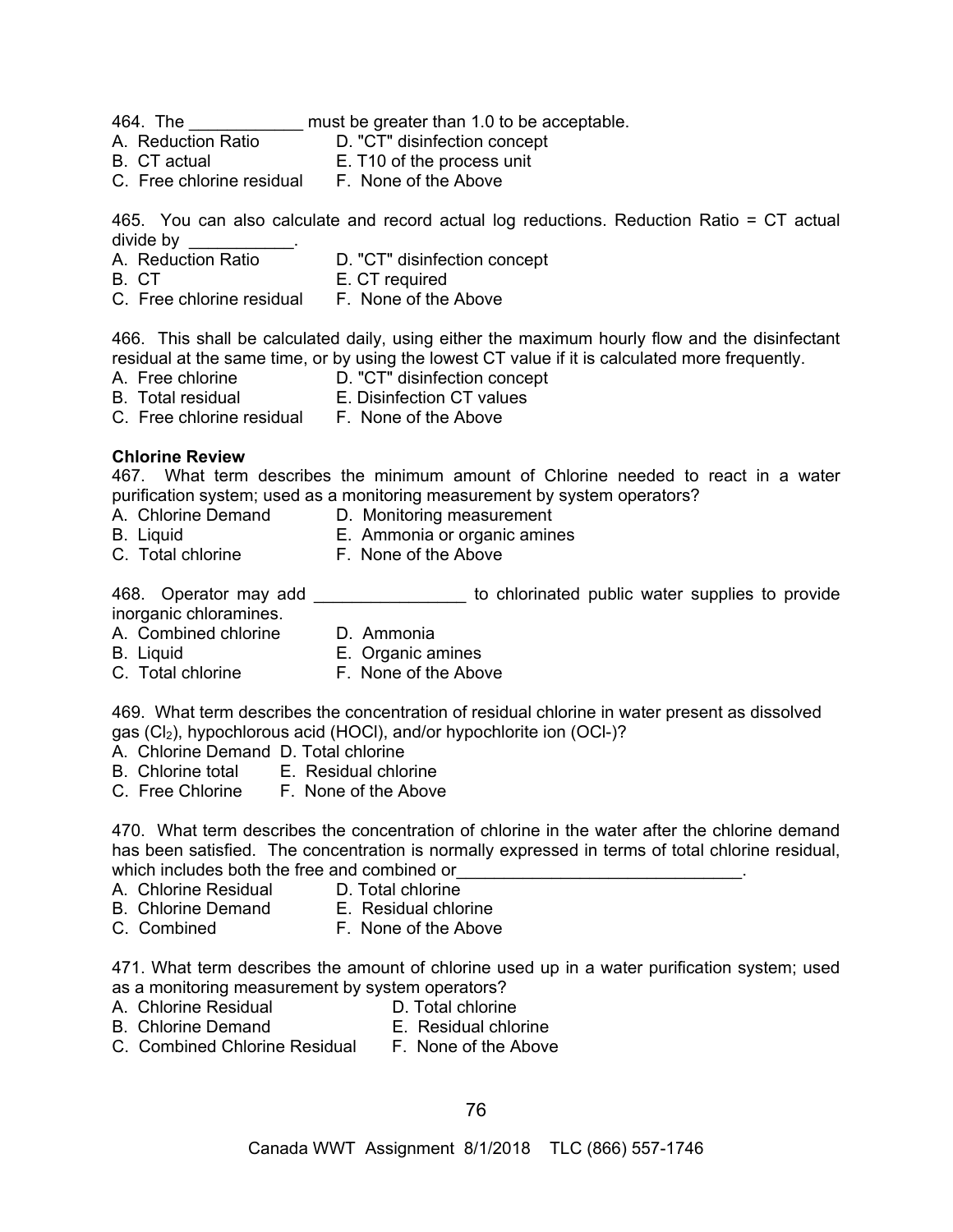472. What term describes the residual chlorine existing in water in chemical combination with ammonia or organic amines which can be found in natural or polluted waters?

- A. Chlorine Residual D. Total chlorine
- 
- B. Chlorine Demand
- 
- C. Combined Chlorine Residual F. None of the Above
	-

473. **Example 20 and 5 and 5 of at least 1.0 mg/L should be maintained in the clear well or** distribution reservoir immediately downstream from the point of post-chlorination and .2 mg/L in the distribution system to guard against backflow.

- A. Chlorine Demand D. Total chlorine
- B. Chlorine total **E.** Residual chlorine
- C. Free chlorine residual F. None of the Above

474. What term describes the total of free residual and combined residual chlorine in a water purification system; used as a monitoring measurement by system operators?

- A. Chlorine Demand D. Total combined chlorine
- B. Chlorine total E. Residual chlorine
- C. Total Chlorine Residual F. None of the Above

475. What term describes the total chlorine is essentially equal to free chlorine since the concentration of ammonia or organic nitrogen compounds will be very low? When chloramines are present in the municipal water supply, then total chlorine will be higher than free chlorine.

- A. Chlorine Demand D. Total chlorine
- B. Chlorine total E. Residual chlorine
- C. Combined chlorine F. None of the Above
- **Common Terms**

476. What is the best term that describes chlorine addition of chlorine at the plant headworks or prior to other water treatment or groundwater production processes and mainly used for disinfection and control of tastes, odours, and aquatic growth?

- A. Chlorination D. Demand
- B. Post-chlorination E. Pre-chlorination
- 
- C. Chlorine Demand F. None of the Above
- -

477. What term best describes the sum of free and combined chlorine?

- A. Organic amine(s) D. Breakpoint chlorination
- B. Disinfection E. Total Chlorine
- C. Free chlorine F. None of the Above

478. When chlorinating most potable water supplies, total chlorine is essentially equal to since the concentration of ammonia or organic nitrogen compounds (needed to form combined chlorine) will be very low.

- A. Chlorination D. Total chlorine
- B. The amount of chlorine E. Free chlorine
- C. Chlorine Demand F. None of the Above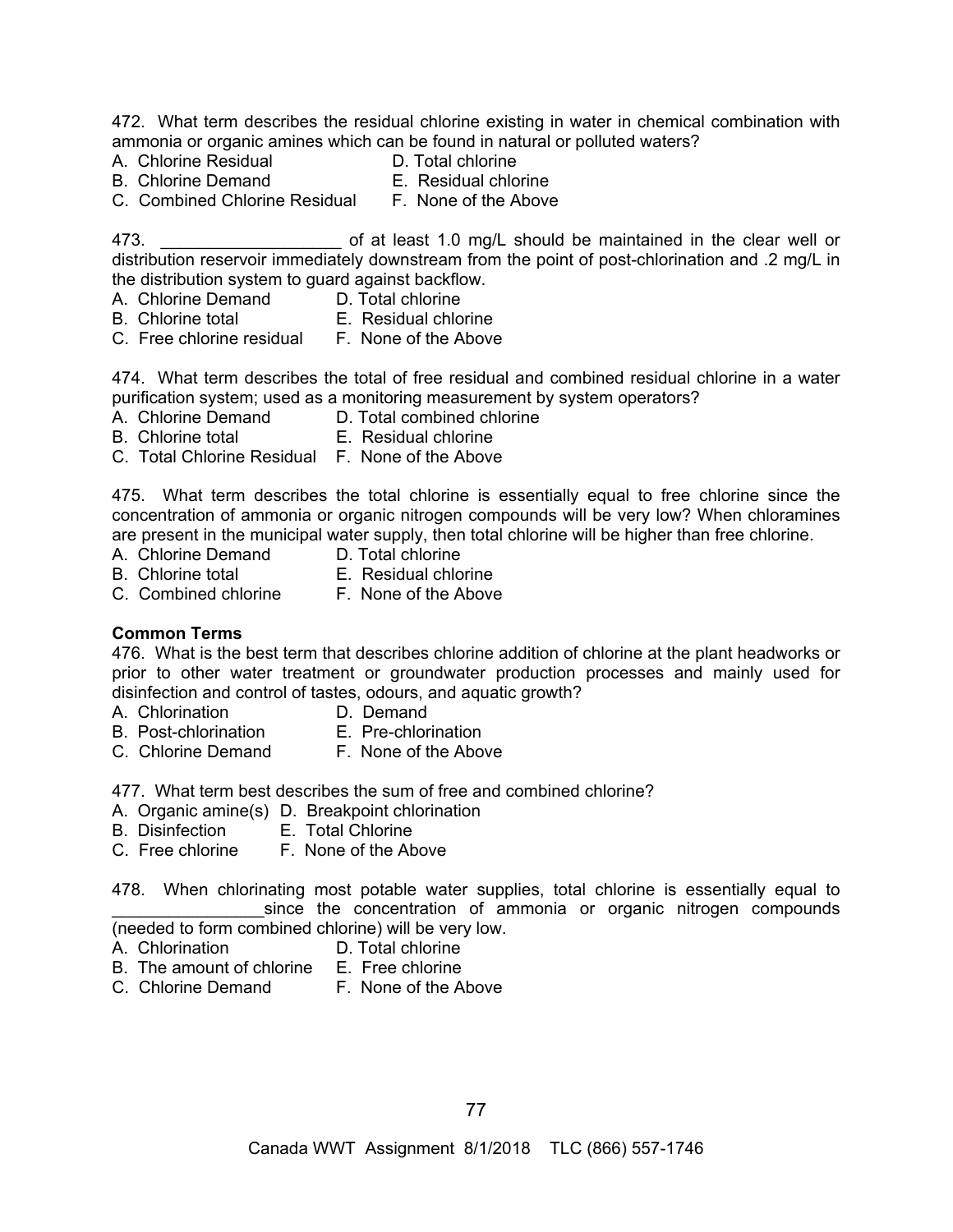479. What term best describes the residual chlorine existing in water in chemical combination with ammonia or organic amines which can be found in natural or polluted waters?

- 
- A. Combined chlorine D. Breakpoint chlorination
- B. Disinfection E. Total chlorine residual
- 
- C. Free chlorine **F. None of the Above**

480. Ammonia is sometimes deliberately added to chlorinated public water supplies to provide\_\_\_\_\_\_\_\_\_\_\_\_\_\_\_\_\_.

- A. Chlorination **D. Flavor**
- B. Inorganic chloramines E. Increase pH value<br>C. Chlorine Demand F. None of the Above
- C. Chlorine Demand

481. What term best describes the concentration of residual chlorine in water present as dissolved gas (Cl<sub>2</sub>), hypochlorous acid (HOCl), and/or hypochlorite ion (OCl-)?

- A. Organic amine(s) D. Breakpoint chlorination
- B. Disinfection E. Total chlorine residual
- C. Free chlorine **F. None of the Above**

482. What term best describes the minimum amount of chlorine needed to react in a water purification system; used as a monitoring measurement by system operators?

- 
- A. Chlorination D. Total chlorine
- B. The amount of chlorine E. Disinfection
- C. Chlorine Demand F. None of the Above

483. What term best describes the concentration of chlorine in the water after the chlorine demand has been satisfied?

- A. Chlorine Residual D. Breakpoint chlorination
- B. Disinfection E. Total chlorine residual
- C. Free chlorine F. None of the Above

484. What term best describes the addition of chlorine after a process or adding chlorine downstream to meet a Demand in the system?

- 
- A. Chlorination **D. Demand**<br>B. Post-chlorination **E. Pre-chlorination**
- B. Post-chlorination
- C. Chlorine Demand F. None of the Above

485. Hook up the chlorinator to the container or cylinder with the chlorine valve turned off. Use the **the container** the liquid if using a 1-ton container.

- A. Cylinder valve outlet cap D. Safety device
- B. Cylinder valve **E.** Gas side
- C. Yoke **F. None of the Above**

486. Check the valve face for damage after removing the **constantler and.** Clean with wire brush if necessary. If the valve face is smooth, clean proceed with hooking up the cylinder.

- A. Cylinder valve outlet cap D. Safety device
- 
- 
- B. Cylinder valve E. Lead gasket<br>C. Yoke F. None of the A F. None of the Above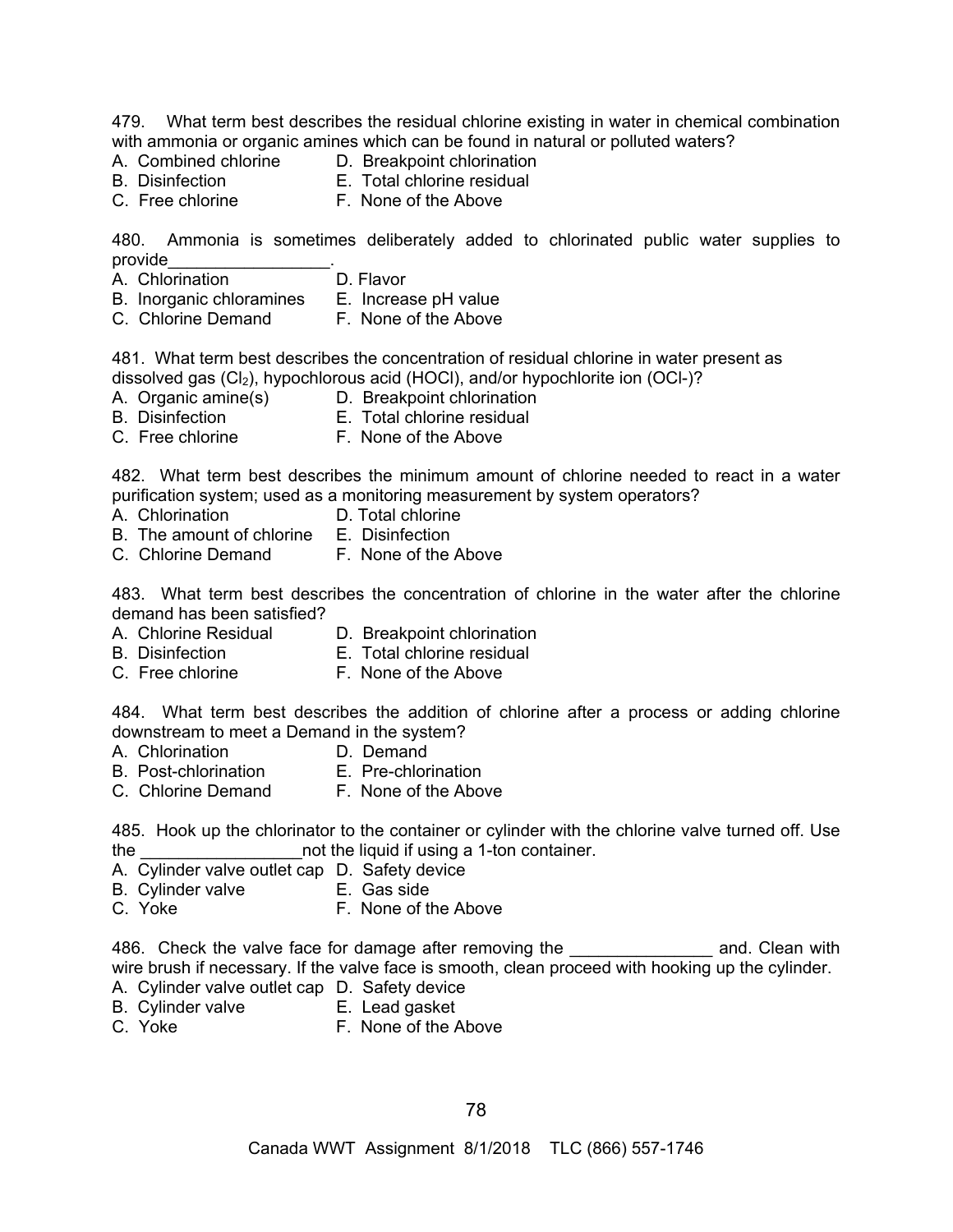### **Chlorine's Effectiveness**

487. Chlorination depends on the chlorine demand of the water, the concentration of the chlorine solution added, the time that **that** is in contact with the organism, and water quality.

- A. Oxidizing chemical(s) D. Caustic soda
- B. Chlorine **E.** Sodium and chlorine ions
- C. Sodium F. None of the Above

488. **Example 3 is less effective in cloudy (turbid) water.** 

- A. Oxidizing chemical(s) D. Caustic soda
- B. Chlorination E. Sodium and chlorine ions
- 
- C. Sodium **F. None of the Above**

489. **Example 3 is less effective as the water's pH increases (becomes more alkaline).** 

- A. Chlorination D. Chlor-alkali membrane process
- B. Caustic soda E. Required contact time
- C. Chlorine ion F. None of the Above

490. When chlorine is added to the water supply, part of it combines with other chemicals in water (like iron, manganese, \_\_\_\_\_\_\_\_\_\_\_) and is not available for disinfection.

- A. Hydrogen sulfide, and ammonia D. Chlor-alkali membrane process
- 
- B. Caustic soda E. Required contact time
- C. Chlorine ion **F. None of the Above**

## **Topic 10 - Authorizations to Deposit**

### **Application**

491. These Regulations apply in respect of a wastewater system that, when it deposits effluent via its final discharge point, deposits a deleterious substance prescribed in section 5 in water or a place referred to in subsection 36(3) of the Act and that

**(a)** is designed to collect an average daily volume of 100 m<sup>3</sup> or more of  $\qquad \qquad$  ; or

- A. Deposit D. An average daily volume of effluent B. Effluent E. Final discharge point
- E. Final discharge point
- C. Influent F. None of the Above

492. (b**)** during any calendar year, collects an average daily volume of 100 m3 or more of

- $\mathcal{L}_\text{max}$  . The set of the set of the set of the set of the set of the set of the set of the set of the set of the set of the set of the set of the set of the set of the set of the set of the set of the set of the set A. Deposit D. An average daily volume of effluent
- B. Effluent E. Final discharge point

C. Influent F. None of the Above

### **Purpose**

493. For the purpose of paragraph 36(4)(b) of the Act, an owner or operator of a wastewater system may deposit or permit the deposit of effluent that contains any of \_\_\_\_\_\_\_\_\_\_\_\_\_\_\_\_\_\_\_\_\_\_\_\_prescribed in section 5 via the final discharge point.<br>A. Deposit D. An average daily volume of effluent

- $\overline{D}$ . An average daily volume of effluent
- B. Effluent E. The deleterious substances
- C. Influent F. None of the Above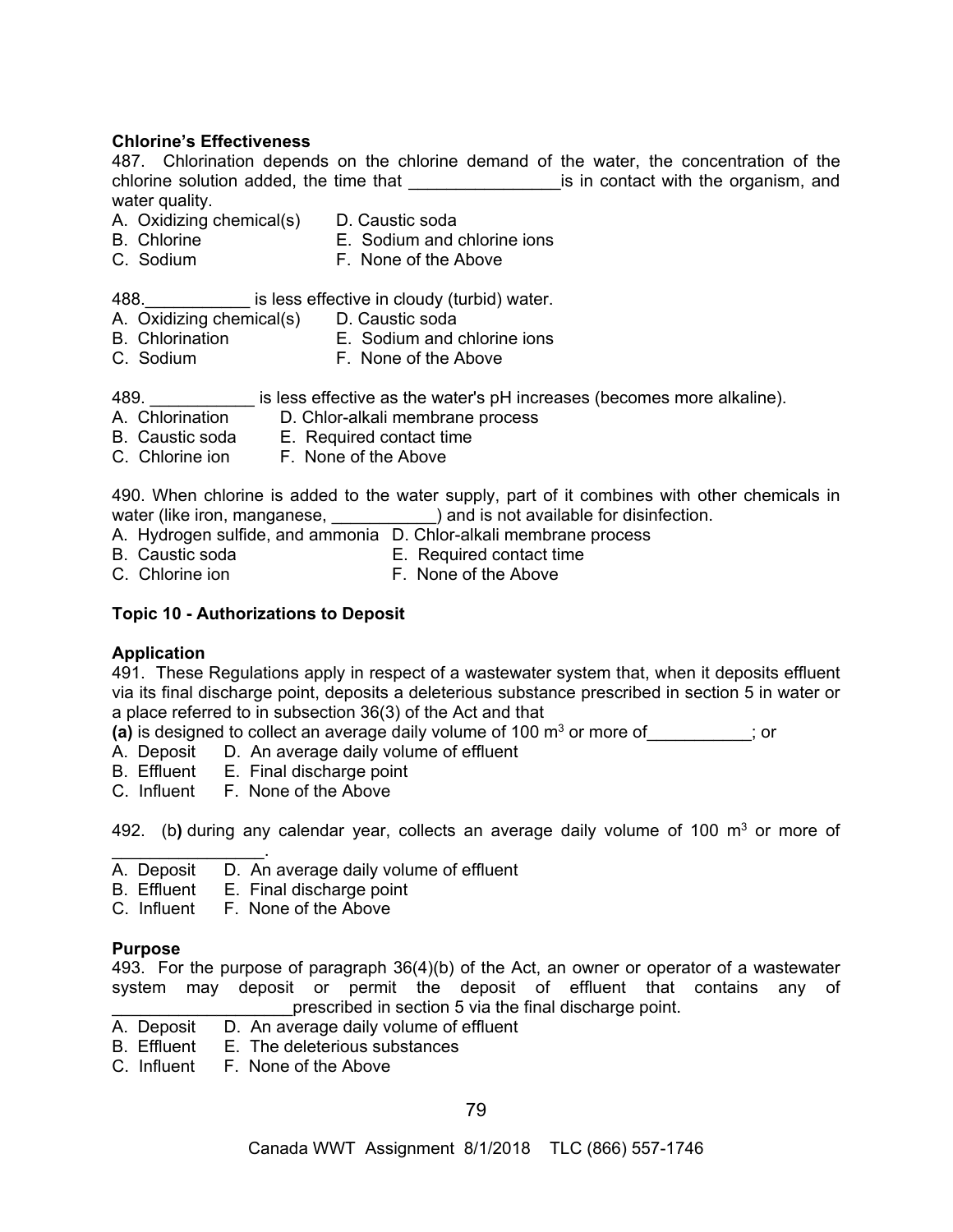## **Definition of Deposit**

494. A deposit, in relation to  $\qquad \qquad$ , includes to permit the deposit of the effluent.

- A. Deposit D. An average daily volume of effluent B. Effluent E. Final discharge point
- E. Final discharge point
- C. Influent F. None of the Above

## **Transitional Authorization**

495. Any period of 12 consecutive months during the 15 months immediately before the day on which the application is made, if the \_\_\_\_\_\_\_\_\_\_\_\_\_\_\_\_\_\_\_\_\_\_\_\_\_\_\_\_\_, during the previous calendar year in respect of that period of 12 consecutive months, an average daily volume of effluent via its final discharge point of

- **(i)** less than or equal to 17 500 m3, for an intermittent wastewater system, or
- **(ii)** less than or equal to 2 500 m3, for a continuous wastewater system with a hydraulic retention time of five or more days.
- A. Deposit D. An average daily volume of effluent
- B. Effluent E. Wastewater system deposited
- C. Influent F. None of the Above

496. Any three consecutive months in any of those periods of 12 consecutive months, if the wastewater system deposited, during the previous calendar year in respect of that period of 12 consecutive months, an average daily volume of effluent via its final discharge point of

- **(i)** greater than 2 500 m<sup>3</sup> and less than or equal to 17 500 m<sup>3</sup>, for a continuous wastewater system with a **Exercice 1** and the set of five or more days, and
- **(ii)** less than or equal to 17 500 m3, for any other continuous wastewater system;
- A. Hydraulic D. An average daily volume of effluent
- B. Effluent E. Final discharge point<br>C. Influent F. None of the Above
- F. None of the Above

497. Any three months in any of those periods of 12 consecutive months, if the wastewater system deposited, during the previous calendar year in respect of that period of 12 consecutive months, an average daily volume of effluent via its  $\qquad \qquad$  of greater than 17500 m<sup>3</sup>.

- A. Deposit D. An average daily volume of effluent
- B. Effluent E. Final discharge point
- C. Influent F. None of the Above

# **Conditions on Transitional Authorizations**

498. A holder of a transitional authorization in respect of a wastewater system is authorized during a given calendar year, quarter or month, determined in accordance with subsection 6(2), in the period of authorization — to deposit effluent that contains any of the deleterious substances prescribed in section 5 via the final discharge point if  $-$  during the previous calendar year, previous quarter or previous month — the effluent met the following conditions: the average carbonaceous biochemical oxygen demand due to the quantity of CBOD matter in the effluent referred to in paragraph 6(1)(a), determined in accordance with subsections 6(2) and (3), did not exceed 1.25 times the average determined for the carbonaceous biochemical oxygen demand due to the  $\blacksquare$  referred to in subparagraph 25(1)(k)(i) or the greatest of those averages referred to in subparagraph 25(1)(k)(ii), as the case may be, if the product resulting from that multiplication is greater than 25 mg/L

- A. Effluent D. Deleterious substances
- B. Quantity of CBOD matter E. Average concentration of suspended solids
- C. Total residual chlorine F. None of the Above